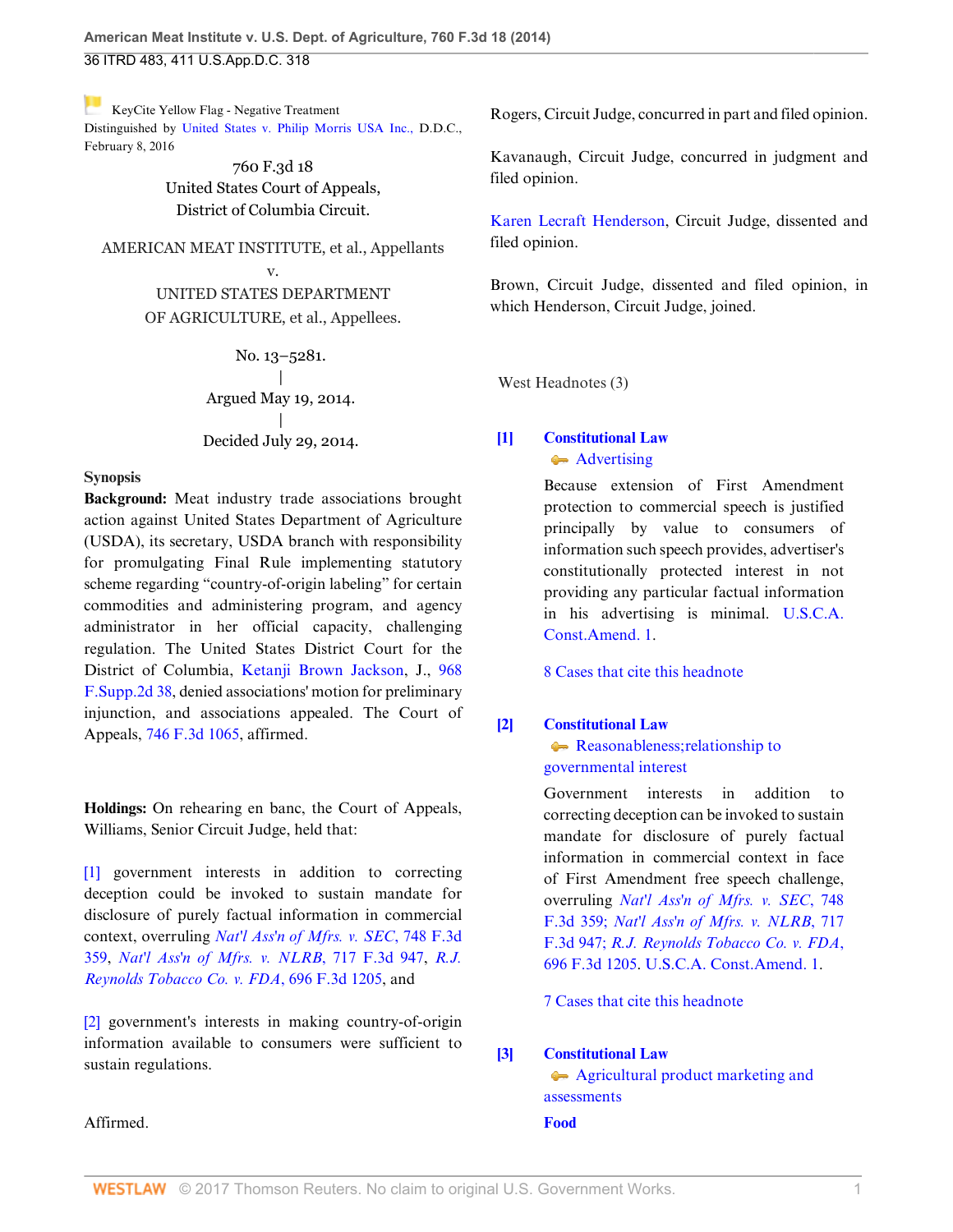## $\blacktriangleright$  [Misbranding or want of notice to](http://www.westlaw.com/Browse/Home/KeyNumber/178k15/View.html?docGuid=Ibd3810a6181711e490d4edf60ce7d742&originationContext=document&vr=3.0&rs=cblt1.0&transitionType=DocumentItem&contextData=(sc.History*oc.UserEnteredCitation)) [purchasers or public](http://www.westlaw.com/Browse/Home/KeyNumber/178k15/View.html?docGuid=Ibd3810a6181711e490d4edf60ce7d742&originationContext=document&vr=3.0&rs=cblt1.0&transitionType=DocumentItem&contextData=(sc.History*oc.UserEnteredCitation))

Government's interests in making countryof-origin information available to consumers, including history of country-of-origin disclosures to enable consumers to choose American-made products, demonstrated consumer interest in extending countryof-origin labeling to food products, and individual health concerns and market impacts that could arise in event of food-borne illness outbreak, were sufficient to sustain United States Department of Agriculture (USDA) regulations mandating disclosure of country of origin information about meat products, despite meat industry trade association's contention that mandate violated its First Amendment right to freedom of speech. [U.S.C.A. Const.Amend. 1;](http://www.westlaw.com/Link/Document/FullText?findType=L&pubNum=1000583&cite=USCOAMENDI&originatingDoc=Ibd3810a6181711e490d4edf60ce7d742&refType=LQ&originationContext=document&vr=3.0&rs=cblt1.0&transitionType=DocumentItem&contextData=(sc.History*oc.UserEnteredCitation)) Farm Security and Rural Investment Act of 2002, § 10816, [7 U.S.C.A. §§ 1638](http://www.westlaw.com/Link/Document/FullText?findType=L&pubNum=1000546&cite=7USCAS1638&originatingDoc=Ibd3810a6181711e490d4edf60ce7d742&refType=LQ&originationContext=document&vr=3.0&rs=cblt1.0&transitionType=DocumentItem&contextData=(sc.History*oc.UserEnteredCitation)), [1638a](http://www.westlaw.com/Link/Document/FullText?findType=L&pubNum=1000546&cite=7USCAS1638A&originatingDoc=Ibd3810a6181711e490d4edf60ce7d742&refType=LQ&originationContext=document&vr=3.0&rs=cblt1.0&transitionType=DocumentItem&contextData=(sc.History*oc.UserEnteredCitation)); [7 C.F.R. §](http://www.westlaw.com/Link/Document/FullText?findType=L&pubNum=1000547&cite=7CFRS65.400&originatingDoc=Ibd3810a6181711e490d4edf60ce7d742&refType=LQ&originationContext=document&vr=3.0&rs=cblt1.0&transitionType=DocumentItem&contextData=(sc.History*oc.UserEnteredCitation)) [65.400](http://www.westlaw.com/Link/Document/FullText?findType=L&pubNum=1000547&cite=7CFRS65.400&originatingDoc=Ibd3810a6181711e490d4edf60ce7d742&refType=LQ&originationContext=document&vr=3.0&rs=cblt1.0&transitionType=DocumentItem&contextData=(sc.History*oc.UserEnteredCitation)).

[7 Cases that cite this headnote](http://www.westlaw.com/Link/RelatedInformation/DocHeadnoteLink?docGuid=Ibd3810a6181711e490d4edf60ce7d742&headnoteId=203393419400320150914113229&originationContext=document&vr=3.0&rs=cblt1.0&transitionType=CitingReferences&contextData=(sc.History*oc.UserEnteredCitation))

### **West Codenotes**

### **Negative Treatment Reconsidered**

[15 U.S.C.A. § 78m\(p\)\(1\)\(A\)\(ii\)](http://www.westlaw.com/Link/Document/FullText?findType=L&pubNum=1000546&cite=15USCAS78M&originatingDoc=Ibd3810a6181711e490d4edf60ce7d742&refType=RB&originationContext=document&vr=3.0&rs=cblt1.0&transitionType=DocumentItem&contextData=(sc.History*oc.UserEnteredCitation)#co_pp_d4e600009a180), [\(p\)\(1\)\(E\);](http://www.westlaw.com/Link/Document/FullText?findType=L&pubNum=1000546&cite=15USCAS78M&originatingDoc=Ibd3810a6181711e490d4edf60ce7d742&refType=RB&originationContext=document&vr=3.0&rs=cblt1.0&transitionType=DocumentItem&contextData=(sc.History*oc.UserEnteredCitation)#co_pp_c431000026442) [17 C.F.R. §§](http://www.westlaw.com/Link/Document/FullText?findType=L&pubNum=1000547&cite=17CFRS240.13P-1&originatingDoc=Ibd3810a6181711e490d4edf60ce7d742&refType=LQ&originationContext=document&vr=3.0&rs=cblt1.0&transitionType=DocumentItem&contextData=(sc.History*oc.UserEnteredCitation)) [240.13p-1,](http://www.westlaw.com/Link/Document/FullText?findType=L&pubNum=1000547&cite=17CFRS240.13P-1&originatingDoc=Ibd3810a6181711e490d4edf60ce7d742&refType=LQ&originationContext=document&vr=3.0&rs=cblt1.0&transitionType=DocumentItem&contextData=(sc.History*oc.UserEnteredCitation)) [249b.400](http://www.westlaw.com/Link/Document/FullText?findType=L&pubNum=1000547&cite=17CFRS249B.400&originatingDoc=Ibd3810a6181711e490d4edf60ce7d742&refType=LQ&originationContext=document&vr=3.0&rs=cblt1.0&transitionType=DocumentItem&contextData=(sc.History*oc.UserEnteredCitation)).

**\*19** Appeal from the United States District Court for the District of Columbia (No. 1:13–cv–01033).

### **Attorneys and Law Firms**

[Catherine E. Stetson](http://www.westlaw.com/Link/Document/FullText?findType=h&pubNum=176284&cite=0146596201&originatingDoc=Ibd3810a6181711e490d4edf60ce7d742&refType=RQ&originationContext=document&vr=3.0&rs=cblt1.0&transitionType=DocumentItem&contextData=(sc.History*oc.UserEnteredCitation)) argued the cause for appellants. With her on the briefs were [Jonathan L. Abram,](http://www.westlaw.com/Link/Document/FullText?findType=h&pubNum=176284&cite=0127093601&originatingDoc=Ibd3810a6181711e490d4edf60ce7d742&refType=RQ&originationContext=document&vr=3.0&rs=cblt1.0&transitionType=DocumentItem&contextData=(sc.History*oc.UserEnteredCitation)) Judith E. Coleman, [Mary Helen Wimberly,](http://www.westlaw.com/Link/Document/FullText?findType=h&pubNum=176284&cite=0453622501&originatingDoc=Ibd3810a6181711e490d4edf60ce7d742&refType=RQ&originationContext=document&vr=3.0&rs=cblt1.0&transitionType=DocumentItem&contextData=(sc.History*oc.UserEnteredCitation)) and Elizabeth B. Prelogar.

[Peter D. Keisler,](http://www.westlaw.com/Link/Document/FullText?findType=h&pubNum=176284&cite=0164477401&originatingDoc=Ibd3810a6181711e490d4edf60ce7d742&refType=RQ&originationContext=document&vr=3.0&rs=cblt1.0&transitionType=DocumentItem&contextData=(sc.History*oc.UserEnteredCitation)) [Jonathan F. Cohn,](http://www.westlaw.com/Link/Document/FullText?findType=h&pubNum=176284&cite=0329029901&originatingDoc=Ibd3810a6181711e490d4edf60ce7d742&refType=RQ&originationContext=document&vr=3.0&rs=cblt1.0&transitionType=DocumentItem&contextData=(sc.History*oc.UserEnteredCitation)) [Erika L. Myers](http://www.westlaw.com/Link/Document/FullText?findType=h&pubNum=176284&cite=0456090001&originatingDoc=Ibd3810a6181711e490d4edf60ce7d742&refType=RQ&originationContext=document&vr=3.0&rs=cblt1.0&transitionType=DocumentItem&contextData=(sc.History*oc.UserEnteredCitation)), [Rachel L. Brand](http://www.westlaw.com/Link/Document/FullText?findType=h&pubNum=176284&cite=0317812801&originatingDoc=Ibd3810a6181711e490d4edf60ce7d742&refType=RQ&originationContext=document&vr=3.0&rs=cblt1.0&transitionType=DocumentItem&contextData=(sc.History*oc.UserEnteredCitation)), [Steven P. Lehotsky,](http://www.westlaw.com/Link/Document/FullText?findType=h&pubNum=176284&cite=0359937201&originatingDoc=Ibd3810a6181711e490d4edf60ce7d742&refType=RQ&originationContext=document&vr=3.0&rs=cblt1.0&transitionType=DocumentItem&contextData=(sc.History*oc.UserEnteredCitation)) and [Quentin](http://www.westlaw.com/Link/Document/FullText?findType=h&pubNum=176284&cite=0203707201&originatingDoc=Ibd3810a6181711e490d4edf60ce7d742&refType=RQ&originationContext=document&vr=3.0&rs=cblt1.0&transitionType=DocumentItem&contextData=(sc.History*oc.UserEnteredCitation)) [Riegel](http://www.westlaw.com/Link/Document/FullText?findType=h&pubNum=176284&cite=0203707201&originatingDoc=Ibd3810a6181711e490d4edf60ce7d742&refType=RQ&originationContext=document&vr=3.0&rs=cblt1.0&transitionType=DocumentItem&contextData=(sc.History*oc.UserEnteredCitation)) were on the brief for amici curiae The National Association of Manufacturers, et al. in support of appellants.

[Jonathan Hacker](http://www.westlaw.com/Link/Document/FullText?findType=h&pubNum=176284&cite=0156894401&originatingDoc=Ibd3810a6181711e490d4edf60ce7d742&refType=RQ&originationContext=document&vr=3.0&rs=cblt1.0&transitionType=DocumentItem&contextData=(sc.History*oc.UserEnteredCitation)) and [Anton Metlitsky](http://www.westlaw.com/Link/Document/FullText?findType=h&pubNum=176284&cite=0409675901&originatingDoc=Ibd3810a6181711e490d4edf60ce7d742&refType=RQ&originationContext=document&vr=3.0&rs=cblt1.0&transitionType=DocumentItem&contextData=(sc.History*oc.UserEnteredCitation)) were on the brief for amicus curiae Grocery Manufacturers Association in support of appellants.

[Daniel Tenny](http://www.westlaw.com/Link/Document/FullText?findType=h&pubNum=176284&cite=0390646201&originatingDoc=Ibd3810a6181711e490d4edf60ce7d742&refType=RQ&originationContext=document&vr=3.0&rs=cblt1.0&transitionType=DocumentItem&contextData=(sc.History*oc.UserEnteredCitation)), Attorney, U.S. Department of Justice, argued the cause for appellees. With him on the briefs were [Stuart F. Delery](http://www.westlaw.com/Link/Document/FullText?findType=h&pubNum=176284&cite=0242390001&originatingDoc=Ibd3810a6181711e490d4edf60ce7d742&refType=RQ&originationContext=document&vr=3.0&rs=cblt1.0&transitionType=DocumentItem&contextData=(sc.History*oc.UserEnteredCitation)), Assistant Attorney General, [Ronald C.](http://www.westlaw.com/Link/Document/FullText?findType=h&pubNum=176284&cite=0276008801&originatingDoc=Ibd3810a6181711e490d4edf60ce7d742&refType=RQ&originationContext=document&vr=3.0&rs=cblt1.0&transitionType=DocumentItem&contextData=(sc.History*oc.UserEnteredCitation)) [Machen Jr.,](http://www.westlaw.com/Link/Document/FullText?findType=h&pubNum=176284&cite=0276008801&originatingDoc=Ibd3810a6181711e490d4edf60ce7d742&refType=RQ&originationContext=document&vr=3.0&rs=cblt1.0&transitionType=DocumentItem&contextData=(sc.History*oc.UserEnteredCitation)) U.S. Attorney, and [Mark B. Stern,](http://www.westlaw.com/Link/Document/FullText?findType=h&pubNum=176284&cite=0210065101&originatingDoc=Ibd3810a6181711e490d4edf60ce7d742&refType=RQ&originationContext=document&vr=3.0&rs=cblt1.0&transitionType=DocumentItem&contextData=(sc.History*oc.UserEnteredCitation)) Attorney.

[Terence P. Stewart](http://www.westlaw.com/Link/Document/FullText?findType=h&pubNum=176284&cite=0147192201&originatingDoc=Ibd3810a6181711e490d4edf60ce7d742&refType=RQ&originationContext=document&vr=3.0&rs=cblt1.0&transitionType=DocumentItem&contextData=(sc.History*oc.UserEnteredCitation)) was on the brief for intervenors United States Cattlemen's Association, et al. in support of appellees.

Zachary B. Corrigan, [Julie A. Murray,](http://www.westlaw.com/Link/Document/FullText?findType=h&pubNum=176284&cite=0153706701&originatingDoc=Ibd3810a6181711e490d4edf60ce7d742&refType=RQ&originationContext=document&vr=3.0&rs=cblt1.0&transitionType=DocumentItem&contextData=(sc.History*oc.UserEnteredCitation)) [Scott L. Nelson](http://www.westlaw.com/Link/Document/FullText?findType=h&pubNum=176284&cite=0115880301&originatingDoc=Ibd3810a6181711e490d4edf60ce7d742&refType=RQ&originationContext=document&vr=3.0&rs=cblt1.0&transitionType=DocumentItem&contextData=(sc.History*oc.UserEnteredCitation)), and [Allison M. Zieve](http://www.westlaw.com/Link/Document/FullText?findType=h&pubNum=176284&cite=0132128601&originatingDoc=Ibd3810a6181711e490d4edf60ce7d742&refType=RQ&originationContext=document&vr=3.0&rs=cblt1.0&transitionType=DocumentItem&contextData=(sc.History*oc.UserEnteredCitation)) were on the brief for amici curiae Food and Water Watch, Inc., et al. in support of appellees.

[Jonathan R. Lovvorn](http://www.westlaw.com/Link/Document/FullText?findType=h&pubNum=176284&cite=0344301901&originatingDoc=Ibd3810a6181711e490d4edf60ce7d742&refType=RQ&originationContext=document&vr=3.0&rs=cblt1.0&transitionType=DocumentItem&contextData=(sc.History*oc.UserEnteredCitation)) and Aaron D. Green were on the brief for amici curiae American Grassfed Association, et al. in support of appellees.

George A. Kimbrell was on the brief for amici curiae Center for Food Safety, et al. in support of appellees.

[Mark E. Greenwold](http://www.westlaw.com/Link/Document/FullText?findType=h&pubNum=176284&cite=0261348101&originatingDoc=Ibd3810a6181711e490d4edf60ce7d742&refType=RQ&originationContext=document&vr=3.0&rs=cblt1.0&transitionType=DocumentItem&contextData=(sc.History*oc.UserEnteredCitation)) was on the brief for amici curiae Tobacco Control Legal Consortium, et al. in support of appellees.

[Stephan E. Becker](http://www.westlaw.com/Link/Document/FullText?findType=h&pubNum=176284&cite=0305937701&originatingDoc=Ibd3810a6181711e490d4edf60ce7d742&refType=RQ&originationContext=document&vr=3.0&rs=cblt1.0&transitionType=DocumentItem&contextData=(sc.History*oc.UserEnteredCitation)) was on the brief for amicus curiae The United Mexican States in support of neither party.

[Alan Kashdan](http://www.westlaw.com/Link/Document/FullText?findType=h&pubNum=176284&cite=0134098601&originatingDoc=Ibd3810a6181711e490d4edf60ce7d742&refType=RQ&originationContext=document&vr=3.0&rs=cblt1.0&transitionType=DocumentItem&contextData=(sc.History*oc.UserEnteredCitation)) was on the brief for amicus curiae Government of Canada in support of neither party.

**\*20** Before: [GARLAND,](http://www.westlaw.com/Link/Document/FullText?findType=h&pubNum=176284&cite=0218539201&originatingDoc=Ibd3810a6181711e490d4edf60ce7d742&refType=RQ&originationContext=document&vr=3.0&rs=cblt1.0&transitionType=DocumentItem&contextData=(sc.History*oc.UserEnteredCitation)) Chief Judge, [HENDERSON](http://www.westlaw.com/Link/Document/FullText?findType=h&pubNum=176284&cite=0181344001&originatingDoc=Ibd3810a6181711e490d4edf60ce7d742&refType=RQ&originationContext=document&vr=3.0&rs=cblt1.0&transitionType=DocumentItem&contextData=(sc.History*oc.UserEnteredCitation)), [ROGERS](http://www.westlaw.com/Link/Document/FullText?findType=h&pubNum=176284&cite=0145172001&originatingDoc=Ibd3810a6181711e490d4edf60ce7d742&refType=RQ&originationContext=document&vr=3.0&rs=cblt1.0&transitionType=DocumentItem&contextData=(sc.History*oc.UserEnteredCitation)), [TATEL,](http://www.westlaw.com/Link/Document/FullText?findType=h&pubNum=176284&cite=0109856501&originatingDoc=Ibd3810a6181711e490d4edf60ce7d742&refType=RQ&originationContext=document&vr=3.0&rs=cblt1.0&transitionType=DocumentItem&contextData=(sc.History*oc.UserEnteredCitation)) [BROWN](http://www.westlaw.com/Link/Document/FullText?findType=h&pubNum=176284&cite=0120941401&originatingDoc=Ibd3810a6181711e490d4edf60ce7d742&refType=RQ&originationContext=document&vr=3.0&rs=cblt1.0&transitionType=DocumentItem&contextData=(sc.History*oc.UserEnteredCitation)), [GRIFFITH,](http://www.westlaw.com/Link/Document/FullText?findType=h&pubNum=176284&cite=0197248701&originatingDoc=Ibd3810a6181711e490d4edf60ce7d742&refType=RQ&originationContext=document&vr=3.0&rs=cblt1.0&transitionType=DocumentItem&contextData=(sc.History*oc.UserEnteredCitation)) [KAVANAUGH](http://www.westlaw.com/Link/Document/FullText?findType=h&pubNum=176284&cite=0364335801&originatingDoc=Ibd3810a6181711e490d4edf60ce7d742&refType=RQ&originationContext=document&vr=3.0&rs=cblt1.0&transitionType=DocumentItem&contextData=(sc.History*oc.UserEnteredCitation)), [SRINIVASAN](http://www.westlaw.com/Link/Document/FullText?findType=h&pubNum=176284&cite=0390827001&originatingDoc=Ibd3810a6181711e490d4edf60ce7d742&refType=RQ&originationContext=document&vr=3.0&rs=cblt1.0&transitionType=DocumentItem&contextData=(sc.History*oc.UserEnteredCitation)), [PILLARD,](http://www.westlaw.com/Link/Document/FullText?findType=h&pubNum=176284&cite=0483877601&originatingDoc=Ibd3810a6181711e490d4edf60ce7d742&refType=RQ&originationContext=document&vr=3.0&rs=cblt1.0&transitionType=DocumentItem&contextData=(sc.History*oc.UserEnteredCitation)) [WILKINS,](http://www.westlaw.com/Link/Document/FullText?findType=h&pubNum=176284&cite=0326533301&originatingDoc=Ibd3810a6181711e490d4edf60ce7d742&refType=RQ&originationContext=document&vr=3.0&rs=cblt1.0&transitionType=DocumentItem&contextData=(sc.History*oc.UserEnteredCitation)) Circuit Judges, and [WILLIAMS](http://www.westlaw.com/Link/Document/FullText?findType=h&pubNum=176284&cite=0113719001&originatingDoc=Ibd3810a6181711e490d4edf60ce7d742&refType=RQ&originationContext=document&vr=3.0&rs=cblt1.0&transitionType=DocumentItem&contextData=(sc.History*oc.UserEnteredCitation)), Senior Circuit Judge.

### **Opinion**

Opinion for the Court filed by Senior Circuit Judge [WILLIAMS](http://www.westlaw.com/Link/Document/FullText?findType=h&pubNum=176284&cite=0113719001&originatingDoc=Ibd3810a6181711e490d4edf60ce7d742&refType=RQ&originationContext=document&vr=3.0&rs=cblt1.0&transitionType=DocumentItem&contextData=(sc.History*oc.UserEnteredCitation)).

Opinion concurring in part filed by Circuit Judge [ROGERS.](http://www.westlaw.com/Link/Document/FullText?findType=h&pubNum=176284&cite=0145172001&originatingDoc=Ibd3810a6181711e490d4edf60ce7d742&refType=RQ&originationContext=document&vr=3.0&rs=cblt1.0&transitionType=DocumentItem&contextData=(sc.History*oc.UserEnteredCitation))

Opinion concurring in the judgment filed by Circuit Judge [KAVANAUGH](http://www.westlaw.com/Link/Document/FullText?findType=h&pubNum=176284&cite=0364335801&originatingDoc=Ibd3810a6181711e490d4edf60ce7d742&refType=RQ&originationContext=document&vr=3.0&rs=cblt1.0&transitionType=DocumentItem&contextData=(sc.History*oc.UserEnteredCitation)).

Dissenting opinion filed by Circuit Judge [HENDERSON](http://www.westlaw.com/Link/Document/FullText?findType=h&pubNum=176284&cite=0181344001&originatingDoc=Ibd3810a6181711e490d4edf60ce7d742&refType=RQ&originationContext=document&vr=3.0&rs=cblt1.0&transitionType=DocumentItem&contextData=(sc.History*oc.UserEnteredCitation)).

Dissenting opinion filed by Circuit Judge [BROWN](http://www.westlaw.com/Link/Document/FullText?findType=h&pubNum=176284&cite=0120941401&originatingDoc=Ibd3810a6181711e490d4edf60ce7d742&refType=RQ&originationContext=document&vr=3.0&rs=cblt1.0&transitionType=DocumentItem&contextData=(sc.History*oc.UserEnteredCitation)), which Circuit Judge [HENDERSON](http://www.westlaw.com/Link/Document/FullText?findType=h&pubNum=176284&cite=0181344001&originatingDoc=Ibd3810a6181711e490d4edf60ce7d742&refType=RQ&originationContext=document&vr=3.0&rs=cblt1.0&transitionType=DocumentItem&contextData=(sc.History*oc.UserEnteredCitation)) joins.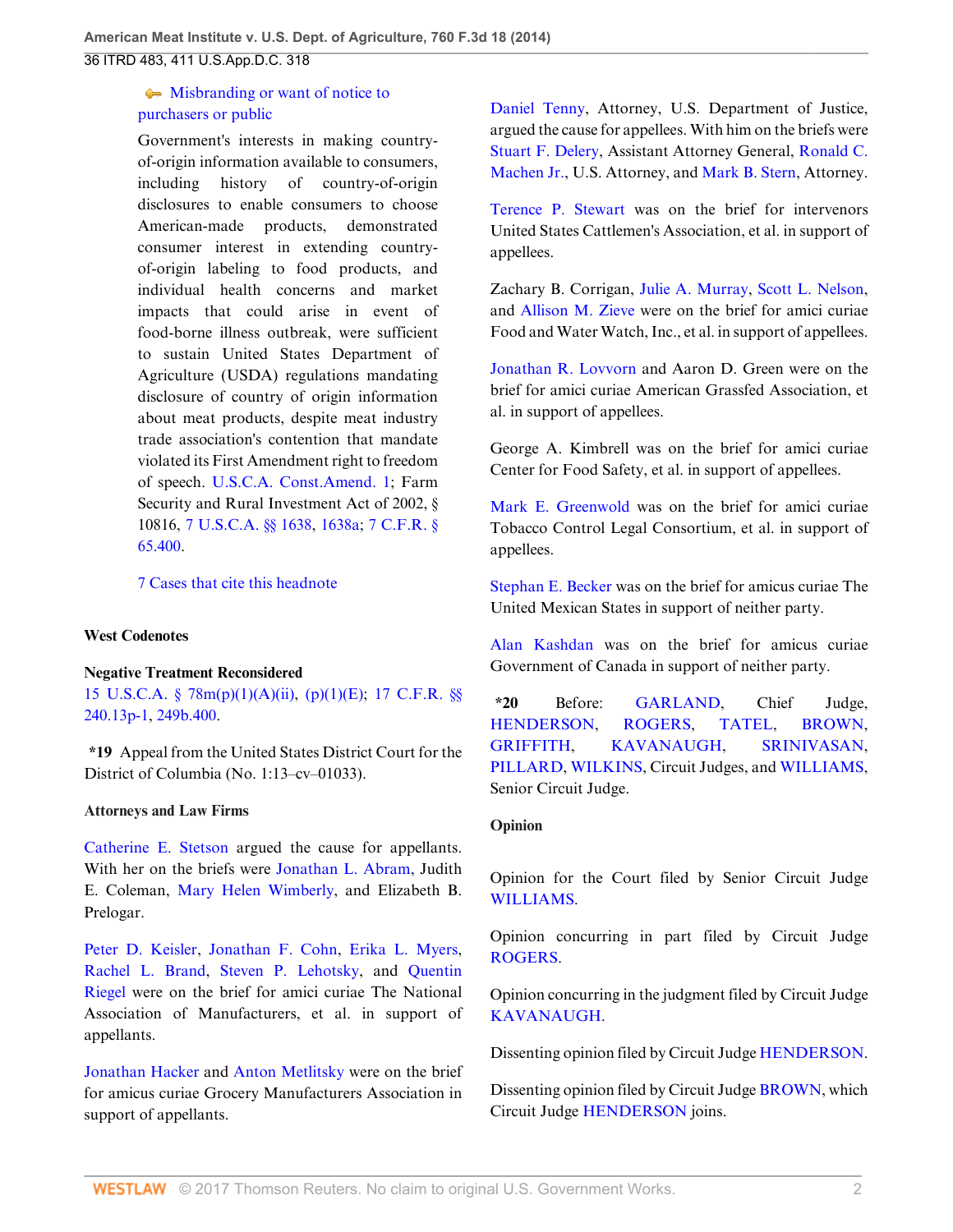### [WILLIAMS](http://www.westlaw.com/Link/Document/FullText?findType=h&pubNum=176284&cite=0113719001&originatingDoc=Ibd3810a6181711e490d4edf60ce7d742&refType=RQ&originationContext=document&vr=3.0&rs=cblt1.0&transitionType=DocumentItem&contextData=(sc.History*oc.UserEnteredCitation)), Senior Circuit Judge:

**\*\*320** Reviewing a regulation of the Secretary of Agriculture that mandates disclosure of country-oforigin information about meat products, a panel of this court rejected the plaintiffs' statutory and First Amendment challenges. The panel found the plaintiffs unlikely to succeed on the merits and affirmed the district court's denial of a preliminary injunction. On the First Amendment claim, the panel read *[Zauderer v. Office of](http://www.westlaw.com/Link/Document/FullText?findType=Y&serNum=1985126962&pubNum=0000708&originatingDoc=Ibd3810a6181711e490d4edf60ce7d742&refType=RP&originationContext=document&vr=3.0&rs=cblt1.0&transitionType=DocumentItem&contextData=(sc.History*oc.UserEnteredCitation)) Disciplinary Counsel,* [471 U.S. 626, 651, 105 S.Ct. 2265,](http://www.westlaw.com/Link/Document/FullText?findType=Y&serNum=1985126962&pubNum=0000708&originatingDoc=Ibd3810a6181711e490d4edf60ce7d742&refType=RP&originationContext=document&vr=3.0&rs=cblt1.0&transitionType=DocumentItem&contextData=(sc.History*oc.UserEnteredCitation)) [85 L.Ed.2d 652 \(1985\)](http://www.westlaw.com/Link/Document/FullText?findType=Y&serNum=1985126962&pubNum=0000708&originatingDoc=Ibd3810a6181711e490d4edf60ce7d742&refType=RP&originationContext=document&vr=3.0&rs=cblt1.0&transitionType=DocumentItem&contextData=(sc.History*oc.UserEnteredCitation)), to apply to disclosure mandates aimed at addressing problems other than deception (which the mandate at issue in *Zauderer* had been designed to remedy). Noting that prior opinions of the court might be read to bar such an application of *Zauderer,* the panel proposed that the case be reheard en banc. The full court shortly voted to do so. Order, *[American Meat Institute](http://www.westlaw.com/Link/Document/FullText?findType=Y&serNum=2033578464&pubNum=0000999&originatingDoc=Ibd3810a6181711e490d4edf60ce7d742&refType=RP&originationContext=document&vr=3.0&rs=cblt1.0&transitionType=DocumentItem&contextData=(sc.History*oc.UserEnteredCitation)) v. USDA,* [No. 13–5281, 2014 WL 2619836 \(D.C.Cir.](http://www.westlaw.com/Link/Document/FullText?findType=Y&serNum=2033578464&pubNum=0000999&originatingDoc=Ibd3810a6181711e490d4edf60ce7d742&refType=RP&originationContext=document&vr=3.0&rs=cblt1.0&transitionType=DocumentItem&contextData=(sc.History*oc.UserEnteredCitation)) [Apr. 4, 2014\)](http://www.westlaw.com/Link/Document/FullText?findType=Y&serNum=2033578464&pubNum=0000999&originatingDoc=Ibd3810a6181711e490d4edf60ce7d742&refType=RP&originationContext=document&vr=3.0&rs=cblt1.0&transitionType=DocumentItem&contextData=(sc.History*oc.UserEnteredCitation)) (vacating the judgment issued on Mar. 28, 2014, and ordering rehearing en banc). We now hold that *Zauderer* in fact does reach beyond problems of deception, sufficiently to encompass the disclosure mandates at issue here.

\* \* \*

Congress has required country-of-origin labels on a variety of foods, including some meat products, [7 U.S.C.](http://www.westlaw.com/Link/Document/FullText?findType=L&pubNum=1000546&cite=7USCAS1638&originatingDoc=Ibd3810a6181711e490d4edf60ce7d742&refType=LQ&originationContext=document&vr=3.0&rs=cblt1.0&transitionType=DocumentItem&contextData=(sc.History*oc.UserEnteredCitation)) [§§ 1638,](http://www.westlaw.com/Link/Document/FullText?findType=L&pubNum=1000546&cite=7USCAS1638&originatingDoc=Ibd3810a6181711e490d4edf60ce7d742&refType=LQ&originationContext=document&vr=3.0&rs=cblt1.0&transitionType=DocumentItem&contextData=(sc.History*oc.UserEnteredCitation)) [1638a](http://www.westlaw.com/Link/Document/FullText?findType=L&pubNum=1000546&cite=7USCAS1638A&originatingDoc=Ibd3810a6181711e490d4edf60ce7d742&refType=LQ&originationContext=document&vr=3.0&rs=cblt1.0&transitionType=DocumentItem&contextData=(sc.History*oc.UserEnteredCitation)), and tasked the Secretary of Agriculture with implementation, *id.* § 1638c. In the original statute, Congress did not define "country of origin," leaving that to the agency. [Pub.L. No. 107–171, § 282, 116 Stat. 134](http://www.westlaw.com/Link/Document/FullText?findType=l&pubNum=1077005&cite=UUID(I37C29388D8-634FF0AC2C5-B94CBD85571)&originatingDoc=Ibd3810a6181711e490d4edf60ce7d742&refType=SL&originationContext=document&vr=3.0&rs=cblt1.0&transitionType=DocumentItem&contextData=(sc.History*oc.UserEnteredCitation)), 533 (2002). After delaying the statute's implementation, see, e.g., [Pub.L. No. 108–199, § 749, 118 Stat. 3,](http://www.westlaw.com/Link/Document/FullText?findType=l&pubNum=1077005&cite=UUID(IB331FB4050-F011D8A74D8-7B95E93B7F0)&originatingDoc=Ibd3810a6181711e490d4edf60ce7d742&refType=SL&originationContext=document&vr=3.0&rs=cblt1.0&transitionType=DocumentItem&contextData=(sc.History*oc.UserEnteredCitation)) 37 (2004), Congress amended it in 2008 to define "country of origin," [Pub.L. No. 110–234, § 11002, 122 Stat. 923](http://www.westlaw.com/Link/Document/FullText?findType=l&pubNum=1077005&cite=UUID(I3259236028-E411DD991FE-F77EFEF62DC)&originatingDoc=Ibd3810a6181711e490d4edf60ce7d742&refType=SL&originationContext=document&vr=3.0&rs=cblt1.0&transitionType=DocumentItem&contextData=(sc.History*oc.UserEnteredCitation)), 1351–52 (2008). See also 153 Cong. Rec. 20,843 (2007) (statement of Rep. Peterson) (explaining the 2008 amendment as a compromise to allow the delayed country-of-origin mandate to go into effect). For meat cuts, at least, the amended statute defined country of origin based on where the animal has been born, raised, and slaughtered—the three major production steps. 7 U.S.C.  $\S 1638a(a)(2)$ .

The Secretary, whom we refer to interchangeably with his delegate the Agricultural Marketing Service ("AMS"), first promulgated rules in 2009. [Mandatory Country of](http://www.westlaw.com/Link/Document/FullText?findType=l&pubNum=0001037&cite=UUID(I55F3E240E2FE11DDAACDD3115145B9BC)&originatingDoc=Ibd3810a6181711e490d4edf60ce7d742&refType=CP&fi=co_pp_sp_1037_2658&originationContext=document&vr=3.0&rs=cblt1.0&transitionType=DocumentItem&contextData=(sc.History*oc.UserEnteredCitation)#co_pp_sp_1037_2658) [Origin Labeling, 74 Fed.Reg. 2658 \(Jan. 15, 2009\)](http://www.westlaw.com/Link/Document/FullText?findType=l&pubNum=0001037&cite=UUID(I55F3E240E2FE11DDAACDD3115145B9BC)&originatingDoc=Ibd3810a6181711e490d4edf60ce7d742&refType=CP&fi=co_pp_sp_1037_2658&originationContext=document&vr=3.0&rs=cblt1.0&transitionType=DocumentItem&contextData=(sc.History*oc.UserEnteredCitation)#co_pp_sp_1037_2658) ("2009

rule"). The rules did not demand explicit identification of the production step(s) occurring in each listed country, but called more simply for labeling with a phrase starting "Product of," followed by mention of one or more countries. [7 C.F.R. § 65.400 \(2010\)](http://www.westlaw.com/Link/Document/FullText?findType=L&pubNum=1000547&cite=7CFRS65.400&originatingDoc=Ibd3810a6181711e490d4edf60ce7d742&refType=LQ&originationContext=document&vr=3.0&rs=cblt1.0&transitionType=DocumentItem&contextData=(sc.History*oc.UserEnteredCitation)). The 2009 rule also made allowance for a production practice known as "commingling." This made the labeling of meat cuts from animals of different origins processed together on a single production day relatively simple; the label could just name all the **\*\*321 \*21** countries of origin for the commingled animals. *Id.* § 65.300(e)(2), (e)(4).

After the 2009 rule's adoption, Canada and Mexico filed a complaint with the Dispute Settlement Body of the World Trade Organization. In due course the WTO's Appellate Body found the rule to be in violation of the WTO Agreement on Technical Barriers to Trade. See Appellate Body Report, *United States—Certain Country of Origin Labelling (COOL) Requirements,* WT/DS384/ AB/R (June 29, 2012). The gravamen of the WTO's decision appears to have been an objection to the relative imprecision of the information required by the 2009 rule. See *id.* ¶ 343. In a different section of its opinion, the Appellate Body seemed to agree with the United States that country-of-origin labeling in general can serve a legitimate objective in informing consumers. *Id.* ¶ 453. A WTO arbitrator gave the United States a deadline to bring its requirements into compliance with the ruling.

The Secretary responded with a rule requiring more precise information—revealing the location of each production step. [Mandatory Country of Origin Labeling,](http://www.westlaw.com/Link/Document/FullText?findType=l&pubNum=0001037&cite=UUID(IF96D9BB0C43F11E2B7A4F439D27B8EF7)&originatingDoc=Ibd3810a6181711e490d4edf60ce7d742&refType=CP&fi=co_pp_sp_1037_31367&originationContext=document&vr=3.0&rs=cblt1.0&transitionType=DocumentItem&contextData=(sc.History*oc.UserEnteredCitation)#co_pp_sp_1037_31367) [78 Fed.Reg. 31,367 \(May 24, 2013\)](http://www.westlaw.com/Link/Document/FullText?findType=l&pubNum=0001037&cite=UUID(IF96D9BB0C43F11E2B7A4F439D27B8EF7)&originatingDoc=Ibd3810a6181711e490d4edf60ce7d742&refType=CP&fi=co_pp_sp_1037_31367&originationContext=document&vr=3.0&rs=cblt1.0&transitionType=DocumentItem&contextData=(sc.History*oc.UserEnteredCitation)#co_pp_sp_1037_31367) ("2013 rule"). For example, meat derived from an animal born in Canada and raised and slaughtered in the United States, which formerly could have been labeled "Product of the United States and Canada," would now have to be labeled "Born in Canada, Raised and Slaughtered in the United States." In a matter of great concern to plaintiffs because of its cost implications, the 2013 rule also eliminated the flexibility allowed in labeling commingled animals. *Id.* at 31,367/3.

The plaintiffs, a group of trade associations representing livestock producers, feedlot operators, and meat packers, whom we'll collectively call American Meat Institute ("AMI"), challenged the 2013 rule in district court as a violation of both the statute and the First Amendment. This led to the decisions summarized at the outset of this opinion.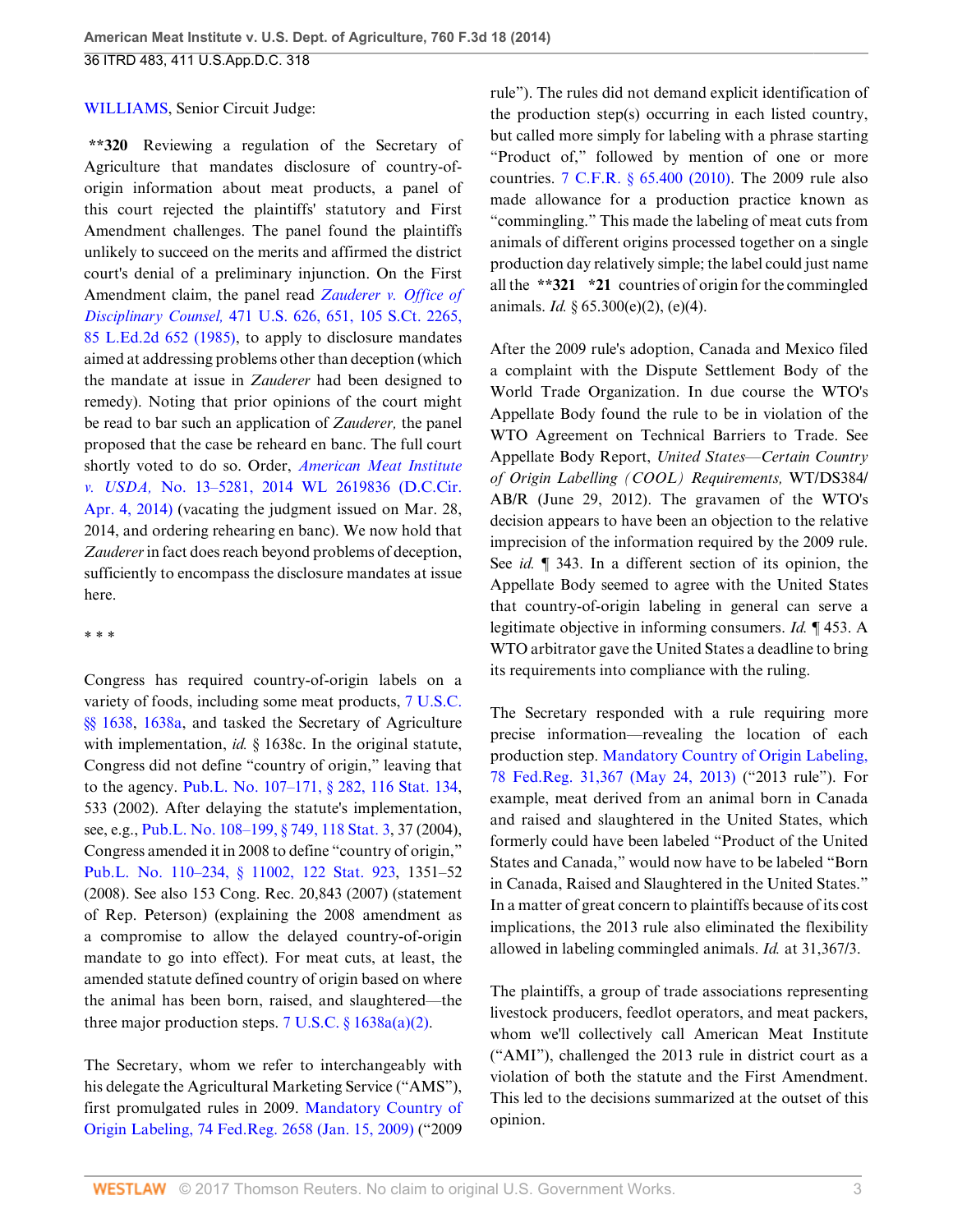AMI argues that the 2013 rule violates its First Amendment right to freedom of speech by requiring it to disclose country-of-origin information to retailers, who will ultimately provide the information to consumers. See [7 U.S.C. § 1638a\(e\)](http://www.westlaw.com/Link/Document/FullText?findType=L&pubNum=1000546&cite=7USCAS1638A&originatingDoc=Ibd3810a6181711e490d4edf60ce7d742&refType=RB&originationContext=document&vr=3.0&rs=cblt1.0&transitionType=DocumentItem&contextData=(sc.History*oc.UserEnteredCitation)#co_pp_7fdd00001ca15). The question before us, framed in the order granting en banc review, is whether the test set forth in *Zauderer,* [471 U.S. at 651, 105 S.Ct.](http://www.westlaw.com/Link/Document/FullText?findType=Y&serNum=1985126962&pubNum=0000708&originatingDoc=Ibd3810a6181711e490d4edf60ce7d742&refType=RP&originationContext=document&vr=3.0&rs=cblt1.0&transitionType=DocumentItem&contextData=(sc.History*oc.UserEnteredCitation)) [2265](http://www.westlaw.com/Link/Document/FullText?findType=Y&serNum=1985126962&pubNum=0000708&originatingDoc=Ibd3810a6181711e490d4edf60ce7d742&refType=RP&originationContext=document&vr=3.0&rs=cblt1.0&transitionType=DocumentItem&contextData=(sc.History*oc.UserEnteredCitation)), applies to government interests beyond consumer deception. Instead, AMI says, we should apply the general test for commercial speech restrictions formulated in *Central Hudson,* [447 U.S. 557, 566, 100 S.Ct. 2343 \(1980\)](http://www.westlaw.com/Link/Document/FullText?findType=Y&serNum=1980116785&pubNum=0000708&originatingDoc=Ibd3810a6181711e490d4edf60ce7d742&refType=RP&originationContext=document&vr=3.0&rs=cblt1.0&transitionType=DocumentItem&contextData=(sc.History*oc.UserEnteredCitation)). Given the scope of the court's order, we assume the correctness of the panel's rejection of plaintiffs' statutory claims.

\* \* \*

The starting point common to both parties is that *Zauderer* applies to government mandates requiring disclosure of "purely factual and uncontroversial information" appropriate to prevent deception in the regulated party's commercial speech. The key question for us is whether the principles articulated in *Zauderer* apply more broadly to factual and uncontroversial disclosures required to serve other government interests. AMI also argues that even if *Zauderer* extends beyond correction of deception, the government has no interest in countryof-origin labeling substantial enough to sustain the challenged rules.

*Zauderer* itself does not give a clear answer. Some of its language suggests possible confinement to correcting deception. Having already described the disclosure mandated there as limited to "purely factual and uncontroversial information about the terms under which [the transaction was proposed]," the Court said, "we hold that an advertiser's rights are adequately **\*\*322 \*22** protected as long as [such] disclosure requirements are reasonably related to the [State's interest in preventing](http://www.westlaw.com/Link/Document/FullText?findType=Y&serNum=1985126962&pubNum=0000708&originatingDoc=Ibd3810a6181711e490d4edf60ce7d742&refType=RP&originationContext=document&vr=3.0&rs=cblt1.0&transitionType=DocumentItem&contextData=(sc.History*oc.UserEnteredCitation)) [deception of consumers." 471 U.S. at 651, 105 S.Ct. 2265](http://www.westlaw.com/Link/Document/FullText?findType=Y&serNum=1985126962&pubNum=0000708&originatingDoc=Ibd3810a6181711e490d4edf60ce7d742&refType=RP&originationContext=document&vr=3.0&rs=cblt1.0&transitionType=DocumentItem&contextData=(sc.History*oc.UserEnteredCitation)). (It made no finding that the advertiser's message was "more likely to deceive the public than to inform it," which would constitutionally subject the message to an outright ban. See *Central Hudson,* [447 U.S. at 563, 100](http://www.westlaw.com/Link/Document/FullText?findType=Y&serNum=1980116785&pubNum=0000708&originatingDoc=Ibd3810a6181711e490d4edf60ce7d742&refType=RP&originationContext=document&vr=3.0&rs=cblt1.0&transitionType=DocumentItem&contextData=(sc.History*oc.UserEnteredCitation)) [S.Ct. 2343](http://www.westlaw.com/Link/Document/FullText?findType=Y&serNum=1980116785&pubNum=0000708&originatingDoc=Ibd3810a6181711e490d4edf60ce7d742&refType=RP&originationContext=document&vr=3.0&rs=cblt1.0&transitionType=DocumentItem&contextData=(sc.History*oc.UserEnteredCitation)).) The Court's own later application of *Zauderer* in *[Milavetz, Gallop & Milavetz, P.A. v. United States,](http://www.westlaw.com/Link/Document/FullText?findType=Y&serNum=2021490121&pubNum=0000708&originatingDoc=Ibd3810a6181711e490d4edf60ce7d742&refType=RP&originationContext=document&vr=3.0&rs=cblt1.0&transitionType=DocumentItem&contextData=(sc.History*oc.UserEnteredCitation))* 559 [U.S. 229, 130 S.Ct. 1324, 176 L.Ed.2d 79 \(2010\),](http://www.westlaw.com/Link/Document/FullText?findType=Y&serNum=2021490121&pubNum=0000708&originatingDoc=Ibd3810a6181711e490d4edf60ce7d742&refType=RP&originationContext=document&vr=3.0&rs=cblt1.0&transitionType=DocumentItem&contextData=(sc.History*oc.UserEnteredCitation)) also focused on remedying misleading advertisements, which

was the sole interest invoked by the government. *Id.* [at](http://www.westlaw.com/Link/Document/FullText?findType=Y&serNum=2021490121&pubNum=0000708&originatingDoc=Ibd3810a6181711e490d4edf60ce7d742&refType=RP&originationContext=document&vr=3.0&rs=cblt1.0&transitionType=DocumentItem&contextData=(sc.History*oc.UserEnteredCitation)) [249, 130 S.Ct. 1324](http://www.westlaw.com/Link/Document/FullText?findType=Y&serNum=2021490121&pubNum=0000708&originatingDoc=Ibd3810a6181711e490d4edf60ce7d742&refType=RP&originationContext=document&vr=3.0&rs=cblt1.0&transitionType=DocumentItem&contextData=(sc.History*oc.UserEnteredCitation)). Given the subject of both cases, it was natural for the Court to express the rule in such terms. The language could have been simply descriptive of the circumstances to which the Court applied its new rule, or it could have aimed to preclude any application beyond those circumstances. Cf. *Cohens v. Virginia,* 19 U.S. (6 Wheat.) 264, 399, [5 L.Ed. 257 \(1821\)](http://www.westlaw.com/Link/Document/FullText?findType=Y&serNum=1821192734&pubNum=0000470&originatingDoc=Ibd3810a6181711e490d4edf60ce7d742&refType=RP&originationContext=document&vr=3.0&rs=cblt1.0&transitionType=DocumentItem&contextData=(sc.History*oc.UserEnteredCitation)) (Marshall, C.J., warning against extending general language of an opinion into different contexts), quoted in *[Arkansas Game and Fish](http://www.westlaw.com/Link/Document/FullText?findType=Y&serNum=2029330773&pubNum=0000708&originatingDoc=Ibd3810a6181711e490d4edf60ce7d742&refType=RP&fi=co_pp_sp_708_520&originationContext=document&vr=3.0&rs=cblt1.0&transitionType=DocumentItem&contextData=(sc.History*oc.UserEnteredCitation)#co_pp_sp_708_520) Comm'n v. United States,* [––– U.S. ––––, 133 S.Ct. 511,](http://www.westlaw.com/Link/Document/FullText?findType=Y&serNum=2029330773&pubNum=0000708&originatingDoc=Ibd3810a6181711e490d4edf60ce7d742&refType=RP&fi=co_pp_sp_708_520&originationContext=document&vr=3.0&rs=cblt1.0&transitionType=DocumentItem&contextData=(sc.History*oc.UserEnteredCitation)#co_pp_sp_708_520) [520, 184 L.Ed.2d 417 \(2012\)](http://www.westlaw.com/Link/Document/FullText?findType=Y&serNum=2029330773&pubNum=0000708&originatingDoc=Ibd3810a6181711e490d4edf60ce7d742&refType=RP&fi=co_pp_sp_708_520&originationContext=document&vr=3.0&rs=cblt1.0&transitionType=DocumentItem&contextData=(sc.History*oc.UserEnteredCitation)#co_pp_sp_708_520).

<span id="page-3-0"></span>**[\[1](#page-0-2)]** The language with which *Zauderer* justified its approach, however, sweeps far more broadly than the interest in remedying deception. After recounting the elements of *Central Hudson, Zauderer* rejected that test as unnecessary in light of the "material differences between disclosure requirements and outright prohibitions on speech." *Zauderer,* [471 U.S. at 650, 105 S.Ct. 2265](http://www.westlaw.com/Link/Document/FullText?findType=Y&serNum=1985126962&pubNum=0000708&originatingDoc=Ibd3810a6181711e490d4edf60ce7d742&refType=RP&originationContext=document&vr=3.0&rs=cblt1.0&transitionType=DocumentItem&contextData=(sc.History*oc.UserEnteredCitation)). Later in the opinion, the Court observed that "the First Amendment interests implicated by disclosure requirements are substantially weaker than those at stake when speech is actually suppressed." *Id.* [at 652 n. 14, 105](http://www.westlaw.com/Link/Document/FullText?findType=Y&serNum=1985126962&pubNum=0000708&originatingDoc=Ibd3810a6181711e490d4edf60ce7d742&refType=RP&originationContext=document&vr=3.0&rs=cblt1.0&transitionType=DocumentItem&contextData=(sc.History*oc.UserEnteredCitation)) [S.Ct. 2265.](http://www.westlaw.com/Link/Document/FullText?findType=Y&serNum=1985126962&pubNum=0000708&originatingDoc=Ibd3810a6181711e490d4edf60ce7d742&refType=RP&originationContext=document&vr=3.0&rs=cblt1.0&transitionType=DocumentItem&contextData=(sc.History*oc.UserEnteredCitation)) After noting that the disclosure took the form of "purely factual and uncontroversial information about the terms under which [the] services will be available," the Court characterized the speaker's interest as "minimal": "Because the extension of First Amendment protection to commercial speech is justified principally by the value to consumers of the information such speech provides, appellant's constitutionally protected interest in *not* providing any particular factual information in his advertising is minimal." *Id.* [at 651, 105 S.Ct. 2265](http://www.westlaw.com/Link/Document/FullText?findType=Y&serNum=1985126962&pubNum=0000708&originatingDoc=Ibd3810a6181711e490d4edf60ce7d742&refType=RP&originationContext=document&vr=3.0&rs=cblt1.0&transitionType=DocumentItem&contextData=(sc.History*oc.UserEnteredCitation)) (citation omitted). All told, *Zauderer* 's characterization of the speaker's interest in opposing forced disclosure of such information as "minimal" seems inherently applicable beyond the problem of deception, as other circuits have found. See, e.g., *[N.Y. State Rest. Ass'n v. N.Y. City Bd.](http://www.westlaw.com/Link/Document/FullText?findType=Y&serNum=2018151622&pubNum=0000506&originatingDoc=Ibd3810a6181711e490d4edf60ce7d742&refType=RP&fi=co_pp_sp_506_133&originationContext=document&vr=3.0&rs=cblt1.0&transitionType=DocumentItem&contextData=(sc.History*oc.UserEnteredCitation)#co_pp_sp_506_133) of Health,* [556 F.3d 114, 133 \(2d Cir.2009\);](http://www.westlaw.com/Link/Document/FullText?findType=Y&serNum=2018151622&pubNum=0000506&originatingDoc=Ibd3810a6181711e490d4edf60ce7d742&refType=RP&fi=co_pp_sp_506_133&originationContext=document&vr=3.0&rs=cblt1.0&transitionType=DocumentItem&contextData=(sc.History*oc.UserEnteredCitation)#co_pp_sp_506_133) *Pharm. [Care](http://www.westlaw.com/Link/Document/FullText?findType=Y&serNum=2007659419&pubNum=0000506&originatingDoc=Ibd3810a6181711e490d4edf60ce7d742&refType=RP&fi=co_pp_sp_506_310&originationContext=document&vr=3.0&rs=cblt1.0&transitionType=DocumentItem&contextData=(sc.History*oc.UserEnteredCitation)#co_pp_sp_506_310) Mgmt. Ass'n v. Rowe,* [429 F.3d 294, 310 \(1st Cir.2005\)](http://www.westlaw.com/Link/Document/FullText?findType=Y&serNum=2007659419&pubNum=0000506&originatingDoc=Ibd3810a6181711e490d4edf60ce7d742&refType=RP&fi=co_pp_sp_506_310&originationContext=document&vr=3.0&rs=cblt1.0&transitionType=DocumentItem&contextData=(sc.History*oc.UserEnteredCitation)#co_pp_sp_506_310) (Torruella, J.); *id.* [at 316](http://www.westlaw.com/Link/Document/FullText?findType=Y&serNum=2007659419&pubNum=0000506&originatingDoc=Ibd3810a6181711e490d4edf60ce7d742&refType=RP&fi=co_pp_sp_506_316&originationContext=document&vr=3.0&rs=cblt1.0&transitionType=DocumentItem&contextData=(sc.History*oc.UserEnteredCitation)#co_pp_sp_506_316) (Boudin, C.J. & Dyk, J.); *id.* [at](http://www.westlaw.com/Link/Document/FullText?findType=Y&serNum=2007659419&pubNum=0000506&originatingDoc=Ibd3810a6181711e490d4edf60ce7d742&refType=RP&fi=co_pp_sp_506_297&originationContext=document&vr=3.0&rs=cblt1.0&transitionType=DocumentItem&contextData=(sc.History*oc.UserEnteredCitation)#co_pp_sp_506_297) [297–98](http://www.westlaw.com/Link/Document/FullText?findType=Y&serNum=2007659419&pubNum=0000506&originatingDoc=Ibd3810a6181711e490d4edf60ce7d742&refType=RP&fi=co_pp_sp_506_297&originationContext=document&vr=3.0&rs=cblt1.0&transitionType=DocumentItem&contextData=(sc.History*oc.UserEnteredCitation)#co_pp_sp_506_297) (per curiam) (explaining that the opinion of Chief Judge Boudin and Judge Dyk is controlling on the First Amendment issue); *[Nat'l Elec. Mfrs. Ass'n v. Sorrell,](http://www.westlaw.com/Link/Document/FullText?findType=Y&serNum=2001934129&pubNum=0000506&originatingDoc=Ibd3810a6181711e490d4edf60ce7d742&refType=RP&fi=co_pp_sp_506_113&originationContext=document&vr=3.0&rs=cblt1.0&transitionType=DocumentItem&contextData=(sc.History*oc.UserEnteredCitation)#co_pp_sp_506_113)* 272 [F.3d 104, 113–15 \(2d Cir.2001\)](http://www.westlaw.com/Link/Document/FullText?findType=Y&serNum=2001934129&pubNum=0000506&originatingDoc=Ibd3810a6181711e490d4edf60ce7d742&refType=RP&fi=co_pp_sp_506_113&originationContext=document&vr=3.0&rs=cblt1.0&transitionType=DocumentItem&contextData=(sc.History*oc.UserEnteredCitation)#co_pp_sp_506_113).

<span id="page-3-1"></span>**[\[2](#page-0-0)]** To the extent that other cases in this circuit may be read as holding to the contrary and limiting *Zauderer* to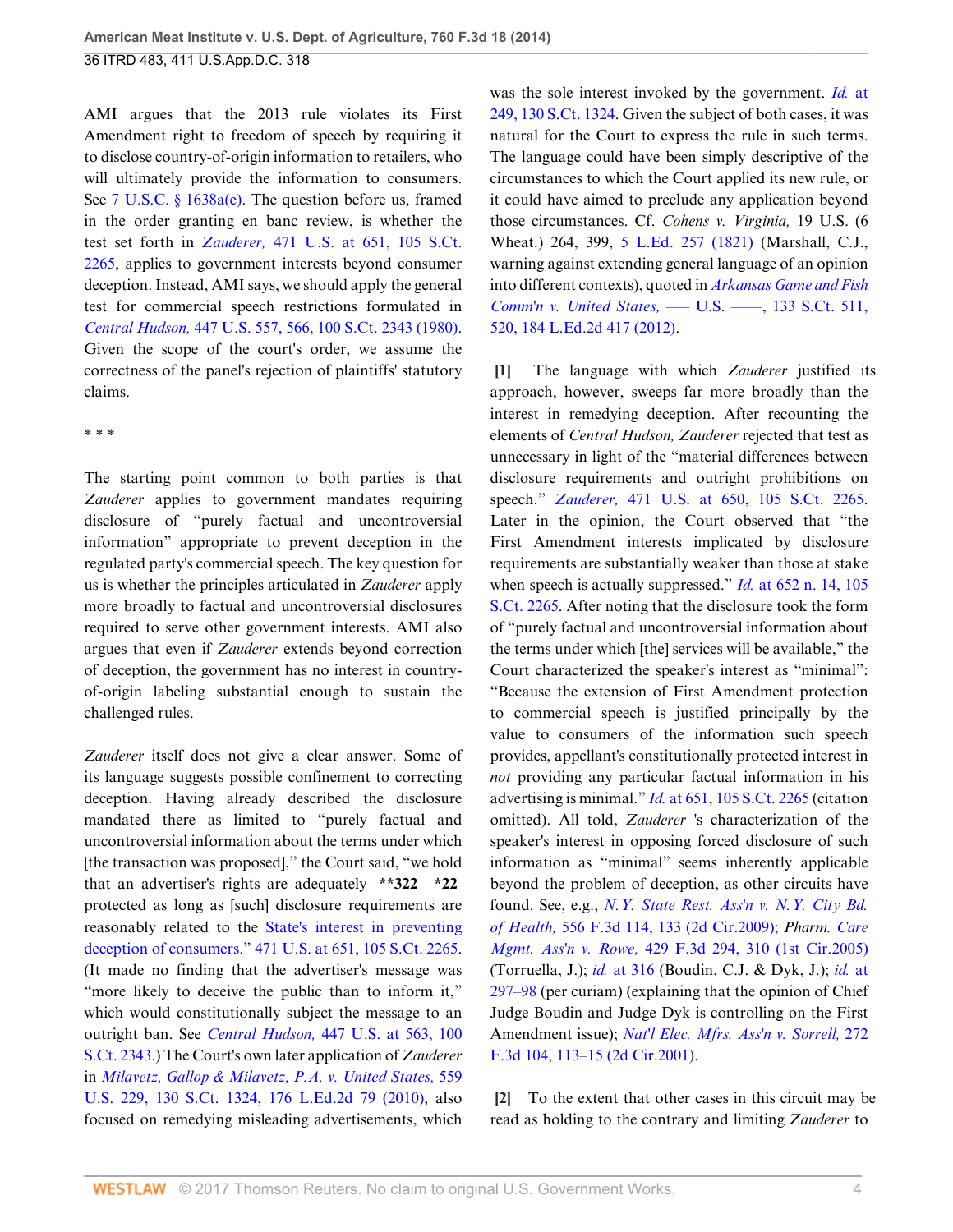cases in which the government points to an interest in correcting deception, we now overrule them.<sup>[1](#page-27-0)</sup> See, e.g., *[Nat'l Ass'n of Mfrs. v.](http://www.westlaw.com/Link/Document/FullText?findType=Y&serNum=2033156188&pubNum=0000506&originatingDoc=Ibd3810a6181711e490d4edf60ce7d742&refType=RP&fi=co_pp_sp_506_370&originationContext=document&vr=3.0&rs=cblt1.0&transitionType=DocumentItem&contextData=(sc.History*oc.UserEnteredCitation)#co_pp_sp_506_370)* **\*\*323 \*23** *SEC,* 748 F.3d 359, [370–71 \(D.C.Cir.2014\)](http://www.westlaw.com/Link/Document/FullText?findType=Y&serNum=2033156188&pubNum=0000506&originatingDoc=Ibd3810a6181711e490d4edf60ce7d742&refType=RP&fi=co_pp_sp_506_370&originationContext=document&vr=3.0&rs=cblt1.0&transitionType=DocumentItem&contextData=(sc.History*oc.UserEnteredCitation)#co_pp_sp_506_370); *[Nat'l Ass'n of Mfrs. v. NLRB,](http://www.westlaw.com/Link/Document/FullText?findType=Y&serNum=2030484118&pubNum=0000506&originatingDoc=Ibd3810a6181711e490d4edf60ce7d742&refType=RP&fi=co_pp_sp_506_959&originationContext=document&vr=3.0&rs=cblt1.0&transitionType=DocumentItem&contextData=(sc.History*oc.UserEnteredCitation)#co_pp_sp_506_959)* 717 [F.3d 947, 959 n. 18 \(D.C.Cir.2013\);](http://www.westlaw.com/Link/Document/FullText?findType=Y&serNum=2030484118&pubNum=0000506&originatingDoc=Ibd3810a6181711e490d4edf60ce7d742&refType=RP&fi=co_pp_sp_506_959&originationContext=document&vr=3.0&rs=cblt1.0&transitionType=DocumentItem&contextData=(sc.History*oc.UserEnteredCitation)#co_pp_sp_506_959) *[R.J. Reynolds Tobacco](http://www.westlaw.com/Link/Document/FullText?findType=Y&serNum=2028474677&pubNum=0000506&originatingDoc=Ibd3810a6181711e490d4edf60ce7d742&refType=RP&fi=co_pp_sp_506_1214&originationContext=document&vr=3.0&rs=cblt1.0&transitionType=DocumentItem&contextData=(sc.History*oc.UserEnteredCitation)#co_pp_sp_506_1214) Co. v. FDA,* [696 F.3d 1205, 1214 \(D.C.Cir.2012\).](http://www.westlaw.com/Link/Document/FullText?findType=Y&serNum=2028474677&pubNum=0000506&originatingDoc=Ibd3810a6181711e490d4edf60ce7d742&refType=RP&fi=co_pp_sp_506_1214&originationContext=document&vr=3.0&rs=cblt1.0&transitionType=DocumentItem&contextData=(sc.History*oc.UserEnteredCitation)#co_pp_sp_506_1214)

<span id="page-4-0"></span>**[\[3](#page-0-1)]** In applying *Zauderer,* we first must assess the adequacy of the interest motivating the country-oforigin labeling scheme. AMI argues that, even assuming *Zauderer* applies here, the government has utterly failed to show an adequate interest in making country-of-origin information available to consumers. AMI disparages the government's interest as simply being that of satisfying consumers' "idle curiosity." Counsel for AMI acknowledged during oral argument that her theory would as a logical matter doom the statute, "if the only justification that Congress has offered is the justification that it offered here...." Oral Argument Tr. 18, *American Meat Institute v. USDA,* No. 13–5281 (D.C.Cir. May 19, 2014) (en banc).

Beyond the interest in correcting misleading or confusing commercial speech, *Zauderer* gives little indication of what type of interest might suffice. In particular, the Supreme Court has not made clear whether *Zauderer* would permit government reliance on interests that do not qualify as substantial under *Central Hudson* 's standard, a standard that itself seems elusive. Cf. *[Kansas v. United](http://www.westlaw.com/Link/Document/FullText?findType=Y&serNum=1994042065&pubNum=0000506&originatingDoc=Ibd3810a6181711e490d4edf60ce7d742&refType=RP&fi=co_pp_sp_506_443&originationContext=document&vr=3.0&rs=cblt1.0&transitionType=DocumentItem&contextData=(sc.History*oc.UserEnteredCitation)#co_pp_sp_506_443) States,* [16 F.3d 436, 443 \(D.C.Cir.1994\)](http://www.westlaw.com/Link/Document/FullText?findType=Y&serNum=1994042065&pubNum=0000506&originatingDoc=Ibd3810a6181711e490d4edf60ce7d742&refType=RP&fi=co_pp_sp_506_443&originationContext=document&vr=3.0&rs=cblt1.0&transitionType=DocumentItem&contextData=(sc.History*oc.UserEnteredCitation)#co_pp_sp_506_443) ("Indeed, the pedestrian nature of those interests affirmed as substantial calls into question whether *any* governmental interest except those already found trivial by the Court—could fail to be substantial."); *[Board of Trustees v. Fox,](http://www.westlaw.com/Link/Document/FullText?findType=Y&serNum=1989096929&pubNum=0000708&originatingDoc=Ibd3810a6181711e490d4edf60ce7d742&refType=RP&originationContext=document&vr=3.0&rs=cblt1.0&transitionType=DocumentItem&contextData=(sc.History*oc.UserEnteredCitation))* 492 U.S. 469, [475, 109 S.Ct. 3028, 106 L.Ed.2d 388 \(1989\)](http://www.westlaw.com/Link/Document/FullText?findType=Y&serNum=1989096929&pubNum=0000708&originatingDoc=Ibd3810a6181711e490d4edf60ce7d742&refType=RP&originationContext=document&vr=3.0&rs=cblt1.0&transitionType=DocumentItem&contextData=(sc.History*oc.UserEnteredCitation)) (finding a ban applied to "Tupperware parties" in a college dormitory to be permissibly based on the state's substantial interests in "promoting an educational rather than commercial atmosphere on SUNY's campuses, promoting safety and security, preventing commercial exploitation of students, and preserving residential tranquility"). But here we think several aspects of the government's interest in countryof-origin labeling for food combine to make the interest substantial: the context and long history of countryof-origin disclosures to enable consumers to choose American-made products; the demonstrated consumer interest in extending country-of-origin labeling to food products; and the individual health concerns and market impacts that can arise in the event of a food-borne illness

<span id="page-4-1"></span>outbreak. Because the interest motivating the 2013 rule is a substantial one, we need not decide whether a lesser interest could suffice under *Zauderer.*

Country-of-origin information has an historical pedigree that lifts it well above "idle curiosity." History can be telling. In *Burson v. Freeman,* [504 U.S. 191, 211, 112](http://www.westlaw.com/Link/Document/FullText?findType=Y&serNum=1992095635&pubNum=0000708&originatingDoc=Ibd3810a6181711e490d4edf60ce7d742&refType=RP&originationContext=document&vr=3.0&rs=cblt1.0&transitionType=DocumentItem&contextData=(sc.History*oc.UserEnteredCitation)) [S.Ct. 1846, 119 L.Ed.2d 5 \(1992\)](http://www.westlaw.com/Link/Document/FullText?findType=Y&serNum=1992095635&pubNum=0000708&originatingDoc=Ibd3810a6181711e490d4edf60ce7d742&refType=RP&originationContext=document&vr=3.0&rs=cblt1.0&transitionType=DocumentItem&contextData=(sc.History*oc.UserEnteredCitation)) (plurality opinion), for example, the Court, applying strict scrutiny to rules banning electioneering within a 100–foot zone around polling places, found an adequate justification in a "long history, a substantial consensus, and simple common sense." See also *[Fla. Bar v. Went For It, Inc.,](http://www.westlaw.com/Link/Document/FullText?findType=Y&serNum=1995132542&pubNum=0000708&originatingDoc=Ibd3810a6181711e490d4edf60ce7d742&refType=RP&originationContext=document&vr=3.0&rs=cblt1.0&transitionType=DocumentItem&contextData=(sc.History*oc.UserEnteredCitation))* 515 U.S. [618, 628, 115 S.Ct. 2371, 132 L.Ed.2d 541 \(1995\)](http://www.westlaw.com/Link/Document/FullText?findType=Y&serNum=1995132542&pubNum=0000708&originatingDoc=Ibd3810a6181711e490d4edf60ce7d742&refType=RP&originationContext=document&vr=3.0&rs=cblt1.0&transitionType=DocumentItem&contextData=(sc.History*oc.UserEnteredCitation)) (citing *Burson* for the same proposition). And country-of-origin label mandates indeed have a "long history." Congress has been imposing similar mandates since 1890, giving such rules a run just short of 125 years. See Tariff Act of 1890, ch. 1244, § 6, 26 Stat. 567, 613; *[United States v.](http://www.westlaw.com/Link/Document/FullText?findType=Y&serNum=1939124726&pubNum=0000350&originatingDoc=Ibd3810a6181711e490d4edf60ce7d742&refType=RP&fi=co_pp_sp_350_29&originationContext=document&vr=3.0&rs=cblt1.0&transitionType=DocumentItem&contextData=(sc.History*oc.UserEnteredCitation)#co_pp_sp_350_29) Ury,* [106 F.2d 28, 29 \(2d Cir.1939\)](http://www.westlaw.com/Link/Document/FullText?findType=Y&serNum=1939124726&pubNum=0000350&originatingDoc=Ibd3810a6181711e490d4edf60ce7d742&refType=RP&fi=co_pp_sp_350_29&originationContext=document&vr=3.0&rs=cblt1.0&transitionType=DocumentItem&contextData=(sc.History*oc.UserEnteredCitation)#co_pp_sp_350_29); see also Tariff Act of 1930, ch. 497, § 304, 46 Stat. 590, 687 (current version at [19 U.S.C. § 1304](http://www.westlaw.com/Link/Document/FullText?findType=L&pubNum=1000546&cite=19USCAS1304&originatingDoc=Ibd3810a6181711e490d4edf60ce7d742&refType=LQ&originationContext=document&vr=3.0&rs=cblt1.0&transitionType=DocumentItem&contextData=(sc.History*oc.UserEnteredCitation))); Wool Products Labeling Act of 1939, as amended by Drug Price Competition and Patent Term Restoration Act of 1984, [Pub.L. No. 98–417, §§ 304–05,](http://www.westlaw.com/Link/Document/FullText?findType=l&pubNum=1077005&cite=UUID(IE18BBC5D63-B24B84B86B5-560A5141A87)&originatingDoc=Ibd3810a6181711e490d4edf60ce7d742&refType=SL&originationContext=document&vr=3.0&rs=cblt1.0&transitionType=DocumentItem&contextData=(sc.History*oc.UserEnteredCitation)) [98 Stat. 1585,](http://www.westlaw.com/Link/Document/FullText?findType=l&pubNum=1077005&cite=UUID(IE18BBC5D63-B24B84B86B5-560A5141A87)&originatingDoc=Ibd3810a6181711e490d4edf60ce7d742&refType=SL&originationContext=document&vr=3.0&rs=cblt1.0&transitionType=DocumentItem&contextData=(sc.History*oc.UserEnteredCitation)) 1604 (current version at [15 U.S.C. § 68b\(a\)](http://www.westlaw.com/Link/Document/FullText?findType=L&pubNum=1000546&cite=15USCAS68B&originatingDoc=Ibd3810a6181711e490d4edf60ce7d742&refType=RB&originationContext=document&vr=3.0&rs=cblt1.0&transitionType=DocumentItem&contextData=(sc.History*oc.UserEnteredCitation)#co_pp_fe00000056fa7) [\(2\)\(D\)\)](http://www.westlaw.com/Link/Document/FullText?findType=L&pubNum=1000546&cite=15USCAS68B&originatingDoc=Ibd3810a6181711e490d4edf60ce7d742&refType=RB&originationContext=document&vr=3.0&rs=cblt1.0&transitionType=DocumentItem&contextData=(sc.History*oc.UserEnteredCitation)#co_pp_fe00000056fa7); Fur Products Labeling **\*\*324 \*24** Act, ch. 298, § 4, 65 Stat. 175, 177–78 (1951) (current version at [15](http://www.westlaw.com/Link/Document/FullText?findType=L&pubNum=1000546&cite=15USCAS69B&originatingDoc=Ibd3810a6181711e490d4edf60ce7d742&refType=RB&originationContext=document&vr=3.0&rs=cblt1.0&transitionType=DocumentItem&contextData=(sc.History*oc.UserEnteredCitation)#co_pp_237f000038894) [U.S.C. § 69b\(2\)\(F\)\)](http://www.westlaw.com/Link/Document/FullText?findType=L&pubNum=1000546&cite=15USCAS69B&originatingDoc=Ibd3810a6181711e490d4edf60ce7d742&refType=RB&originationContext=document&vr=3.0&rs=cblt1.0&transitionType=DocumentItem&contextData=(sc.History*oc.UserEnteredCitation)#co_pp_237f000038894); Textile Fiber Products Identification Act, Pub.L. No. 85–897, § 4, 72 Stat. 1717, 1719 (1958) (current version at  $15$  U.S.C.  $\S$  70b(b)(4)-(5)); American Automobile Labeling Act, [Pub.L. No. 102–388, § 210, 106](http://www.westlaw.com/Link/Document/FullText?findType=l&pubNum=1077005&cite=UUID(IF8D2363D14-E742CFAF989-A39FC30866A)&originatingDoc=Ibd3810a6181711e490d4edf60ce7d742&refType=SL&originationContext=document&vr=3.0&rs=cblt1.0&transitionType=DocumentItem&contextData=(sc.History*oc.UserEnteredCitation)) [Stat. 1556 \(1992\)](http://www.westlaw.com/Link/Document/FullText?findType=l&pubNum=1077005&cite=UUID(IF8D2363D14-E742CFAF989-A39FC30866A)&originatingDoc=Ibd3810a6181711e490d4edf60ce7d742&refType=SL&originationContext=document&vr=3.0&rs=cblt1.0&transitionType=DocumentItem&contextData=(sc.History*oc.UserEnteredCitation)) (current version at [49 U.S.C. § 32304](http://www.westlaw.com/Link/Document/FullText?findType=L&pubNum=1000546&cite=49USCAS32304&originatingDoc=Ibd3810a6181711e490d4edf60ce7d742&refType=LQ&originationContext=document&vr=3.0&rs=cblt1.0&transitionType=DocumentItem&contextData=(sc.History*oc.UserEnteredCitation))).

The history relied on in *Burson* was (as here) purely of legislative action, not First Amendment rulings by the judiciary. But just as in *Burson,* where "[t]he majority of [the] laws were adopted originally in the 1890s," [504](http://www.westlaw.com/Link/Document/FullText?findType=Y&serNum=1992095635&pubNum=0000708&originatingDoc=Ibd3810a6181711e490d4edf60ce7d742&refType=RP&originationContext=document&vr=3.0&rs=cblt1.0&transitionType=DocumentItem&contextData=(sc.History*oc.UserEnteredCitation)) [U.S. at 208, 112 S.Ct. 1846](http://www.westlaw.com/Link/Document/FullText?findType=Y&serNum=1992095635&pubNum=0000708&originatingDoc=Ibd3810a6181711e490d4edf60ce7d742&refType=RP&originationContext=document&vr=3.0&rs=cblt1.0&transitionType=DocumentItem&contextData=(sc.History*oc.UserEnteredCitation)), the "time-tested consensus" that consumers want to know the geographical origin of potential purchases has material weight in and of itself, *id.* [at 206, 112 S.Ct. 1846](http://www.westlaw.com/Link/Document/FullText?findType=Y&serNum=1992095635&pubNum=0000708&originatingDoc=Ibd3810a6181711e490d4edf60ce7d742&refType=RP&originationContext=document&vr=3.0&rs=cblt1.0&transitionType=DocumentItem&contextData=(sc.History*oc.UserEnteredCitation)). The Congress that extended country-of-origin mandates to food did so against a historical backdrop that has made the value of this particular product information to consumers a matter of common sense.

Supporting members of Congress identified the statute's purpose as enabling customers to make informed choices based on characteristics of the products they wished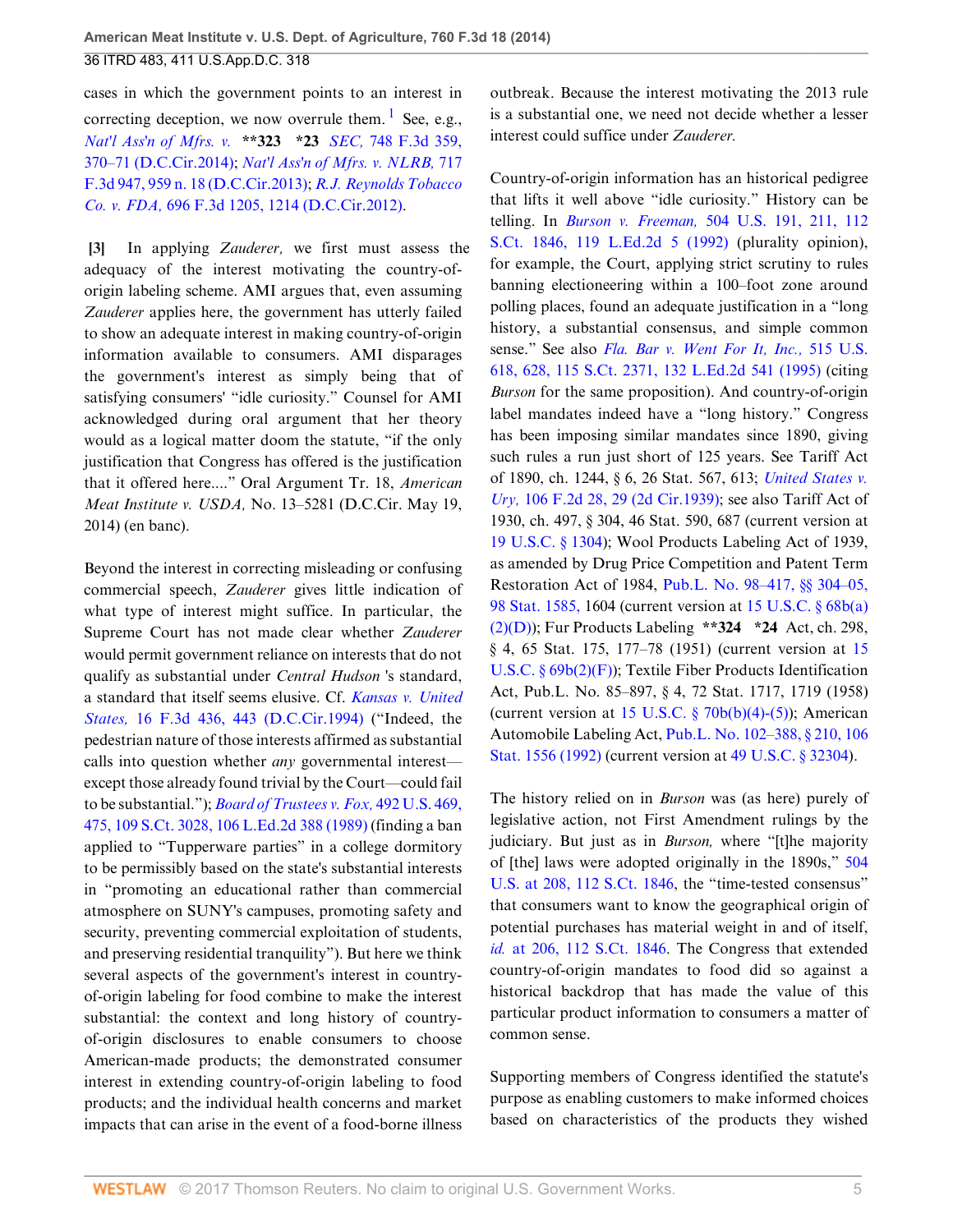to purchase, including United States supervision of the entire production process for health and hygiene. 148 Cong. Rec. 5491–92 (2002) (statement of Rep. Hooley, co-sponsor of country-of-origin amendment to 2002 Farm Bill) (mentioning "buy American" and safety interests motivating consumers' desire for country-oforigin information); *id.* at 5493 (statement of Rep. Wu) (same); see also 153 Cong. Rec. 20,847 (2007) (statement of Rep. Bono) (calling country-of-origin labeling "a matter of public safety"). Some expressed a belief that with information about meat's national origin, many would choose American meat on the basis of a belief that it would in truth be better. See, e.g., 148 Cong. Rec. 5492 (2002) (statement of Rep. Hooley); *id.* (statement of Rep. Thune); *id.* (statement of Rep. Wu). Even though the production steps abroad for food imported into the United States are to a degree subject to U.S. government monitoring, see Brief for United Mexican States as Amicus Curiae at 4–6, it seems reasonable for Congress to anticipate that many consumers may prefer food that had been continuously under a particular government's direct scrutiny.

Some legislators also expressed the belief that people would have a special concern about the geographical origins of what they eat. This is manifest in anecdotes appearing in the legislative record, such as the collapse of the cantaloupe market when some imported cantaloupes proved to be contaminated and consumers were unable to determine whether the melons on the shelves had come from that country. See 148 Cong. Rec. 5492 (2002) (statement of Rep. Thurman). Of course the anecdote more broadly suggests the utility of these disclosures in the event of any disease outbreak known to have a specific country of origin, foreign or domestic.

The record is further bolstered by surveys AMS reviewed, such as one indicating that 71–73 percent of consumers would be willing to pay for country-of-origin information about their food. [Mandatory Country of Origin Labeling,](http://www.westlaw.com/Link/Document/FullText?findType=l&pubNum=0001037&cite=UUID(ID3E3CD303C4611DAA009E92B16555DD2)&originatingDoc=Ibd3810a6181711e490d4edf60ce7d742&refType=CP&fi=co_pp_sp_1037_61944&originationContext=document&vr=3.0&rs=cblt1.0&transitionType=DocumentItem&contextData=(sc.History*oc.UserEnteredCitation)#co_pp_sp_1037_61944) [68 Fed.Reg. 61,944, 61](http://www.westlaw.com/Link/Document/FullText?findType=l&pubNum=0001037&cite=UUID(ID3E3CD303C4611DAA009E92B16555DD2)&originatingDoc=Ibd3810a6181711e490d4edf60ce7d742&refType=CP&fi=co_pp_sp_1037_61944&originationContext=document&vr=3.0&rs=cblt1.0&transitionType=DocumentItem&contextData=(sc.History*oc.UserEnteredCitation)#co_pp_sp_1037_61944),955/2 (proposed Oct. 30, 2003) (to be codified at 7 C.F.R. pt. 60) ("2003 proposed rule"); see also 2013 rule, [78 Fed.Reg. at 31](http://www.westlaw.com/Link/Document/FullText?findType=l&pubNum=0001037&cite=UUID(IB2BA458054B211E2BD09F61BC94A4F9E)&originatingDoc=Ibd3810a6181711e490d4edf60ce7d742&refType=CP&fi=co_pp_sp_1037_31&originationContext=document&vr=3.0&rs=cblt1.0&transitionType=DocumentItem&contextData=(sc.History*oc.UserEnteredCitation)#co_pp_sp_1037_31),375/3 (noting that commenters had referred to a study showing consumer willingness to pay). The AMS quite properly noted the vulnerabilities in such data. Most obvious is the point that consumers tend to overstate their willingness to pay; after all, the data sound possibly useful, and giving a "Yes" answer on the survey doesn't cost a nickel. 2003 proposed rule, [68 Fed.Reg. at 61,](http://www.westlaw.com/Link/Document/FullText?findType=l&pubNum=0001037&cite=UUID(I9020E3703C4711DAA009E92B16555DD2)&originatingDoc=Ibd3810a6181711e490d4edf60ce7d742&refType=CP&fi=co_pp_sp_1037_61&originationContext=document&vr=3.0&rs=cblt1.0&transitionType=DocumentItem&contextData=(sc.History*oc.UserEnteredCitation)#co_pp_sp_1037_61)955/3; see also **\*\*325**

**\*25** 2013 rule, [78 Fed.Reg. at 31](http://www.westlaw.com/Link/Document/FullText?findType=l&pubNum=0001037&cite=UUID(IB2BA458054B211E2BD09F61BC94A4F9E)&originatingDoc=Ibd3810a6181711e490d4edf60ce7d742&refType=CP&fi=co_pp_sp_1037_31&originationContext=document&vr=3.0&rs=cblt1.0&transitionType=DocumentItem&contextData=(sc.History*oc.UserEnteredCitation)#co_pp_sp_1037_31), 377/3 (reiterating that the agency found no available consumer surveys using sufficiently complex modeling techniques). But such studies, combined with the many favorable comments the agency received during all of its rulemakings, reinforce the historical basis for treating such information as valuable. 2013 rule, [78 Fed.Reg. at 31](http://www.westlaw.com/Link/Document/FullText?findType=l&pubNum=0001037&cite=UUID(IB2BA458054B211E2BD09F61BC94A4F9E)&originatingDoc=Ibd3810a6181711e490d4edf60ce7d742&refType=CP&fi=co_pp_sp_1037_31&originationContext=document&vr=3.0&rs=cblt1.0&transitionType=DocumentItem&contextData=(sc.History*oc.UserEnteredCitation)#co_pp_sp_1037_31),376/1–2.

In light of the legislators' arguments, read in the context of country-of-origin labeling's long history, we need not consider to what extent a mandate reviewed under *Zauderer* can rest on "other suppositions," as opposed to "the precise interests put forward by the State." See *Edenfield v. Fane,* [507 U.S. 761, 768, 113 S.Ct. 1792, 123](http://www.westlaw.com/Link/Document/FullText?findType=Y&serNum=1993091488&pubNum=0000708&originatingDoc=Ibd3810a6181711e490d4edf60ce7d742&refType=RP&originationContext=document&vr=3.0&rs=cblt1.0&transitionType=DocumentItem&contextData=(sc.History*oc.UserEnteredCitation)) [L.Ed.2d 543 \(1993\)](http://www.westlaw.com/Link/Document/FullText?findType=Y&serNum=1993091488&pubNum=0000708&originatingDoc=Ibd3810a6181711e490d4edf60ce7d742&refType=RP&originationContext=document&vr=3.0&rs=cblt1.0&transitionType=DocumentItem&contextData=(sc.History*oc.UserEnteredCitation)). The statute itself mandates countryof-origin labels, 2013 rule, [78 Fed.Reg. at 31,](http://www.westlaw.com/Link/Document/FullText?findType=l&pubNum=0001037&cite=UUID(IB2BA458054B211E2BD09F61BC94A4F9E)&originatingDoc=Ibd3810a6181711e490d4edf60ce7d742&refType=CP&fi=co_pp_sp_1037_31&originationContext=document&vr=3.0&rs=cblt1.0&transitionType=DocumentItem&contextData=(sc.History*oc.UserEnteredCitation)#co_pp_sp_1037_31)377/2, and AMI makes no claim that the agency's exercises of its discretion are of constitutional moment (and we are reviewing only AMI's constitutional claim, not the separate statutory interpretation issue it raised before the panel). As "[t]he *Chenery doctrine [SEC v. [Chenery Corp.,](http://www.westlaw.com/Link/Document/FullText?findType=Y&serNum=1943120800&pubNum=0000708&originatingDoc=Ibd3810a6181711e490d4edf60ce7d742&refType=RP&originationContext=document&vr=3.0&rs=cblt1.0&transitionType=DocumentItem&contextData=(sc.History*oc.UserEnteredCitation))* [318 U.S. 80, 94, 63 S.Ct. 454, 87 L.Ed. 626 \(1943\)](http://www.westlaw.com/Link/Document/FullText?findType=Y&serNum=1943120800&pubNum=0000708&originatingDoc=Ibd3810a6181711e490d4edf60ce7d742&refType=RP&originationContext=document&vr=3.0&rs=cblt1.0&transitionType=DocumentItem&contextData=(sc.History*oc.UserEnteredCitation)) ] has no application to" agency actions required by statute, *[Morgan Stanley Capital Group Inc. v. Public Utility Dist.](http://www.westlaw.com/Link/Document/FullText?findType=Y&serNum=2016385171&pubNum=0000708&originatingDoc=Ibd3810a6181711e490d4edf60ce7d742&refType=RP&originationContext=document&vr=3.0&rs=cblt1.0&transitionType=DocumentItem&contextData=(sc.History*oc.UserEnteredCitation)) No. 1,* [554 U.S. 527, 544–45, 128 S.Ct. 2733, 171 L.Ed.2d](http://www.westlaw.com/Link/Document/FullText?findType=Y&serNum=2016385171&pubNum=0000708&originatingDoc=Ibd3810a6181711e490d4edf60ce7d742&refType=RP&originationContext=document&vr=3.0&rs=cblt1.0&transitionType=DocumentItem&contextData=(sc.History*oc.UserEnteredCitation)) [607 \(2008\)](http://www.westlaw.com/Link/Document/FullText?findType=Y&serNum=2016385171&pubNum=0000708&originatingDoc=Ibd3810a6181711e490d4edf60ce7d742&refType=RP&originationContext=document&vr=3.0&rs=cblt1.0&transitionType=DocumentItem&contextData=(sc.History*oc.UserEnteredCitation)), the "precise interests" served by the 2013 rule are simply those advanced by Congress in adopting the statute.

We pause to note the implications of a rule under which a statute's constitutionality could be doomed by agency fumbling (whether deliberate or accidental) of perfectly adequate legislative interests properly stated by congressional proponents. Such a rule would allow the executive to torpedo otherwise valid legislation simply by failing to cite to the court the interests on which Congress relied. And it would allow the next administration to revive the legislation by citing those interests. We do not think the constitutionality of a statute should bobble up and down at an administration's discretion.

In any event, the agency has sufficiently invoked the interests served by the statute, both during the rulemaking, 2013 rule, [78 Fed.Reg. at 31,](http://www.westlaw.com/Link/Document/FullText?findType=l&pubNum=0001037&cite=UUID(IB2BA458054B211E2BD09F61BC94A4F9E)&originatingDoc=Ibd3810a6181711e490d4edf60ce7d742&refType=CP&fi=co_pp_sp_1037_31&originationContext=document&vr=3.0&rs=cblt1.0&transitionType=DocumentItem&contextData=(sc.History*oc.UserEnteredCitation)#co_pp_sp_1037_31)377/2 ("This rule ... is the result of statutory obligations to implement the [country-of-origin] provisions of the 2002 and 2008 Farm Bills."); *id.* [at 31,](http://www.westlaw.com/Link/Document/FullText?findType=l&pubNum=0001037&cite=UUID(IB2BA458054B211E2BD09F61BC94A4F9E)&originatingDoc=Ibd3810a6181711e490d4edf60ce7d742&refType=CP&fi=co_pp_sp_1037_31&originationContext=document&vr=3.0&rs=cblt1.0&transitionType=DocumentItem&contextData=(sc.History*oc.UserEnteredCitation)#co_pp_sp_1037_31)370/1, and in litigation, Federal Appellees' Br. 25, 26, *American Meat Institute v. USDA,* No. 13–5281 (D.C.Cir.2014), and has certainly not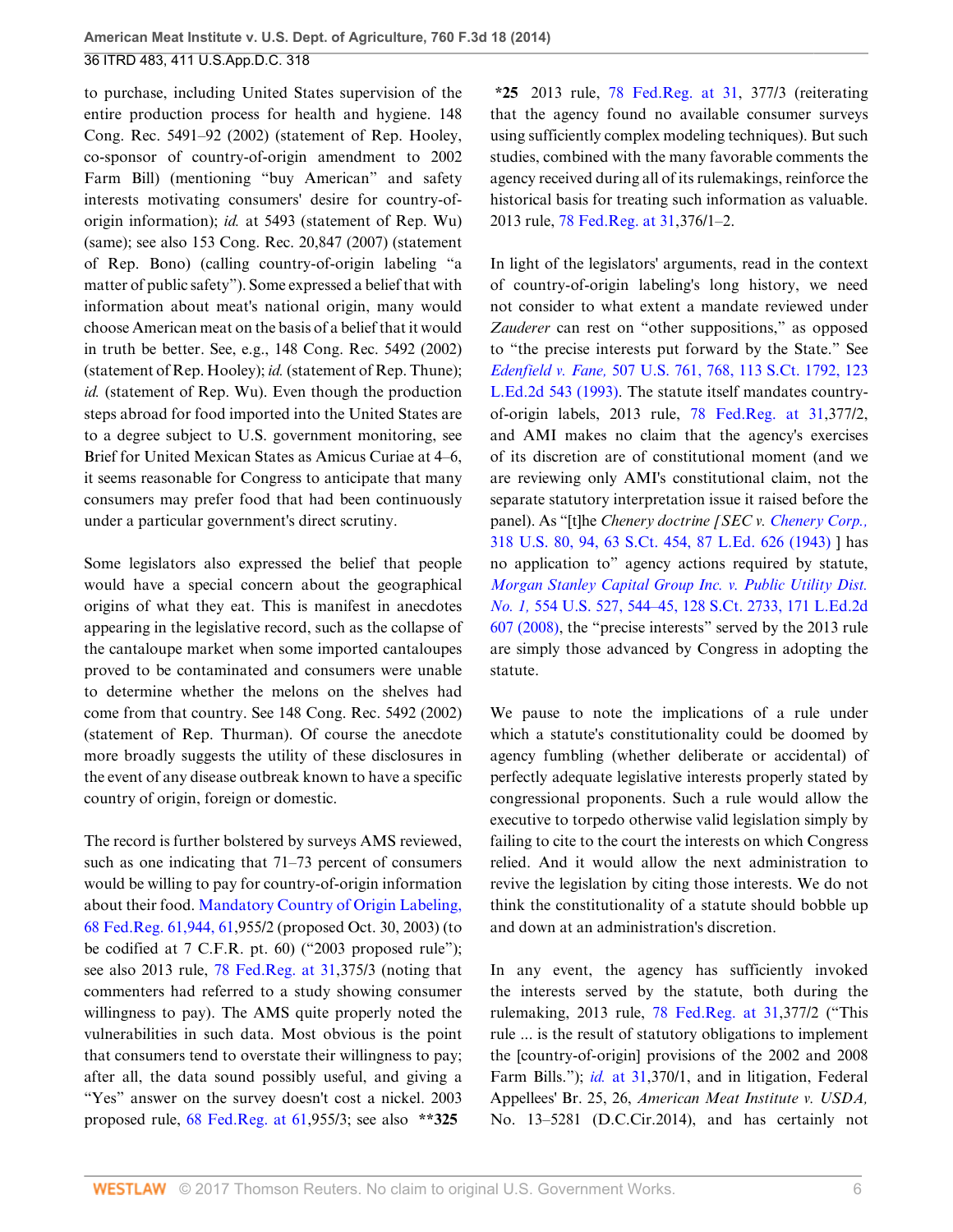disclaimed those interests, see Oral Argument Tr. 51–52, *American Meat Institute v. USDA,* No. 13–5281 (D.C.Cir. May 19, 2014) (en banc).

Finally, agency statements (from prior rulemakings) claiming that country-of-origin labeling serves no food safety interest are not inconsistent with any of the government's litigation positions here. Simply because the agency believes it has other, superior means to protect food safety doesn't delegitimize a congressional decision to empower consumers to take possible country-specific differences in safety practices into account. Nor does such an agency belief undercut the economy-wide benefits of confining the market impact of a disease outbreak.

Having determined that the interest served by the disclosure mandate is adequate, what remains is to assess the relationship between the government's identified means and its chosen ends. Under *Central Hudson,* we would determine whether "the regulatory technique [is] in proportion to [the] interest," an inquiry comprised of assessing whether the chosen means "directly advance[s] the state interest involved" and whether it is narrowly tailored to serve that end. *[Central Hudson,](http://www.westlaw.com/Link/Document/FullText?findType=Y&serNum=1980116785&pubNum=0000708&originatingDoc=Ibd3810a6181711e490d4edf60ce7d742&refType=RP&originationContext=document&vr=3.0&rs=cblt1.0&transitionType=DocumentItem&contextData=(sc.History*oc.UserEnteredCitation))* 447 U.S. at [564, 100 S.Ct. 2343;](http://www.westlaw.com/Link/Document/FullText?findType=Y&serNum=1980116785&pubNum=0000708&originatingDoc=Ibd3810a6181711e490d4edf60ce7d742&refType=RP&originationContext=document&vr=3.0&rs=cblt1.0&transitionType=DocumentItem&contextData=(sc.History*oc.UserEnteredCitation)) *Fox,* [492 U.S. at 480, 109 S.Ct. 3028](http://www.westlaw.com/Link/Document/FullText?findType=Y&serNum=1989096929&pubNum=0000708&originatingDoc=Ibd3810a6181711e490d4edf60ce7d742&refType=RP&originationContext=document&vr=3.0&rs=cblt1.0&transitionType=DocumentItem&contextData=(sc.History*oc.UserEnteredCitation)). *Zauderer* 's method of evaluating fit differs in **\*\*326 \*26** wording, though perhaps not significantly in substance, at least on these facts.

When the Supreme Court has analyzed *Central Hudson* 's "directly advance" requirement, it has commonly required evidence of a measure's effectiveness. See *[Edenfield,](http://www.westlaw.com/Link/Document/FullText?findType=Y&serNum=1993091488&pubNum=0000708&originatingDoc=Ibd3810a6181711e490d4edf60ce7d742&refType=RP&originationContext=document&vr=3.0&rs=cblt1.0&transitionType=DocumentItem&contextData=(sc.History*oc.UserEnteredCitation))* [507 U.S. at 770–71, 113 S.Ct. 1792](http://www.westlaw.com/Link/Document/FullText?findType=Y&serNum=1993091488&pubNum=0000708&originatingDoc=Ibd3810a6181711e490d4edf60ce7d742&refType=RP&originationContext=document&vr=3.0&rs=cblt1.0&transitionType=DocumentItem&contextData=(sc.History*oc.UserEnteredCitation)). But as the Court recognized in *Zauderer,* such evidentiary parsing is hardly necessary when the government uses a disclosure mandate to achieve a goal of informing consumers about a particular product trait, assuming of course that the reason for informing consumers qualifies as an adequate interest. [471 U.S. at 650, 105 S.Ct. 2265;](http://www.westlaw.com/Link/Document/FullText?findType=Y&serNum=1985126962&pubNum=0000708&originatingDoc=Ibd3810a6181711e490d4edf60ce7d742&refType=RP&originationContext=document&vr=3.0&rs=cblt1.0&transitionType=DocumentItem&contextData=(sc.History*oc.UserEnteredCitation)) see also *[Milavetz,](http://www.westlaw.com/Link/Document/FullText?findType=Y&serNum=2021490121&pubNum=0000708&originatingDoc=Ibd3810a6181711e490d4edf60ce7d742&refType=RP&originationContext=document&vr=3.0&rs=cblt1.0&transitionType=DocumentItem&contextData=(sc.History*oc.UserEnteredCitation))* [559 U.S. at 249, 130 S.Ct. 1324](http://www.westlaw.com/Link/Document/FullText?findType=Y&serNum=2021490121&pubNum=0000708&originatingDoc=Ibd3810a6181711e490d4edf60ce7d742&refType=RP&originationContext=document&vr=3.0&rs=cblt1.0&transitionType=DocumentItem&contextData=(sc.History*oc.UserEnteredCitation)) (referring to *Zauderer* as providing for "less exacting scrutiny"). *Zauderer,* like the doctrine of *res ipsa loquitur,* identifies specific circumstances where a party carries part of its evidentiary burden in a way different from the customary one. See, e.g., *[Bell v. May Dep't Stores Co.,](http://www.westlaw.com/Link/Document/FullText?findType=Y&serNum=1989014644&pubNum=0000350&originatingDoc=Ibd3810a6181711e490d4edf60ce7d742&refType=RP&fi=co_pp_sp_350_455&originationContext=document&vr=3.0&rs=cblt1.0&transitionType=DocumentItem&contextData=(sc.History*oc.UserEnteredCitation)#co_pp_sp_350_455)* 866 F.2d 452, 455– [56 \(D.C.Cir.1989\).](http://www.westlaw.com/Link/Document/FullText?findType=Y&serNum=1989014644&pubNum=0000350&originatingDoc=Ibd3810a6181711e490d4edf60ce7d742&refType=RP&fi=co_pp_sp_350_455&originationContext=document&vr=3.0&rs=cblt1.0&transitionType=DocumentItem&contextData=(sc.History*oc.UserEnteredCitation)#co_pp_sp_350_455) There, a plaintiff proves negligence by meeting the specified criteria (such as proving the defendant's exclusive control over the agency causing the injury); here, by acting only through a reasonably crafted

disclosure mandate, the government meets its burden of showing that the mandate advances its interest in making the "purely factual and uncontroversial information" accessible to the recipients. Of course to match *Zauderer* logically, the disclosure mandated must relate to the good or service offered by the regulated party, a link that in *Zauderer* itself was inherent in the facts, as the disclosure mandate necessarily related to such goods or services. See *Zauderer,* [471 U.S. at 651, 105 S.Ct. 2265](http://www.westlaw.com/Link/Document/FullText?findType=Y&serNum=1985126962&pubNum=0000708&originatingDoc=Ibd3810a6181711e490d4edf60ce7d742&refType=RP&originationContext=document&vr=3.0&rs=cblt1.0&transitionType=DocumentItem&contextData=(sc.History*oc.UserEnteredCitation)) (acknowledging that the disclosure mandate involved "purely factual and uncontroversial information about the terms under which [the] services will be available"). For purposes of this case, we need not decide on the precise scope or character of that relationship.

The self-evident tendency of a disclosure mandate to assure that recipients get the mandated information may in part explain why, where that is the goal, many such mandates have persisted for decades without anyone questioning their constitutionality. In this long-lived group have been not only country-of-origin labels but also many other routine disclosure mandates about product attributes, including, for instance, disclosures of fiber content, 16 C.F.R. pt. 303, care instructions for clothing items, 16 C.F.R. pt. 423, and listing of ingredients, [21](http://www.westlaw.com/Link/Document/FullText?findType=L&pubNum=1000547&cite=21CFRS101.4&originatingDoc=Ibd3810a6181711e490d4edf60ce7d742&refType=LQ&originationContext=document&vr=3.0&rs=cblt1.0&transitionType=DocumentItem&contextData=(sc.History*oc.UserEnteredCitation)) [C.F.R. § 101.4](http://www.westlaw.com/Link/Document/FullText?findType=L&pubNum=1000547&cite=21CFRS101.4&originatingDoc=Ibd3810a6181711e490d4edf60ce7d742&refType=LQ&originationContext=document&vr=3.0&rs=cblt1.0&transitionType=DocumentItem&contextData=(sc.History*oc.UserEnteredCitation)).

Notwithstanding the reference to "narrow tailoring," the Court has made clear that the government's burden on the final *Central Hudson* factor is to show a "reasonable fit," see *Fox,* [492 U.S. at 480, 109 S.Ct. 3028,](http://www.westlaw.com/Link/Document/FullText?findType=Y&serNum=1989096929&pubNum=0000708&originatingDoc=Ibd3810a6181711e490d4edf60ce7d742&refType=RP&originationContext=document&vr=3.0&rs=cblt1.0&transitionType=DocumentItem&contextData=(sc.History*oc.UserEnteredCitation)) or a "reasonable proportion," see *Edenfield,* [507 U.S. at 767, 113 S.Ct.](http://www.westlaw.com/Link/Document/FullText?findType=Y&serNum=1993091488&pubNum=0000708&originatingDoc=Ibd3810a6181711e490d4edf60ce7d742&refType=RP&originationContext=document&vr=3.0&rs=cblt1.0&transitionType=DocumentItem&contextData=(sc.History*oc.UserEnteredCitation)) [1792](http://www.westlaw.com/Link/Document/FullText?findType=Y&serNum=1993091488&pubNum=0000708&originatingDoc=Ibd3810a6181711e490d4edf60ce7d742&refType=RP&originationContext=document&vr=3.0&rs=cblt1.0&transitionType=DocumentItem&contextData=(sc.History*oc.UserEnteredCitation)), between means and ends. To the extent that the government's interest is in assuring that consumers receive particular information (as it plainly is when mandating disclosures that correct deception), the means-end fit is self-evidently satisfied when the government acts only through a reasonably crafted mandate to disclose "purely factual and uncontroversial information" about attributes of the product or service being offered. In other words, this particular method of achieving a government interest will almost always demonstrate a reasonable meansends relationship, absent a showing that the disclosure is "unduly burdensome" in a way that "chill[s] protected commercial speech," *id.* [at 651, 105 S.Ct. 2265.](http://www.westlaw.com/Link/Document/FullText?findType=Y&serNum=1985126962&pubNum=0000708&originatingDoc=Ibd3810a6181711e490d4edf60ce7d742&refType=RP&originationContext=document&vr=3.0&rs=cblt1.0&transitionType=DocumentItem&contextData=(sc.History*oc.UserEnteredCitation))

Thus, to the extent that the pre-conditions to application of *Zauderer* warrant inferences that the mandate will "directly advance" the government's interest and show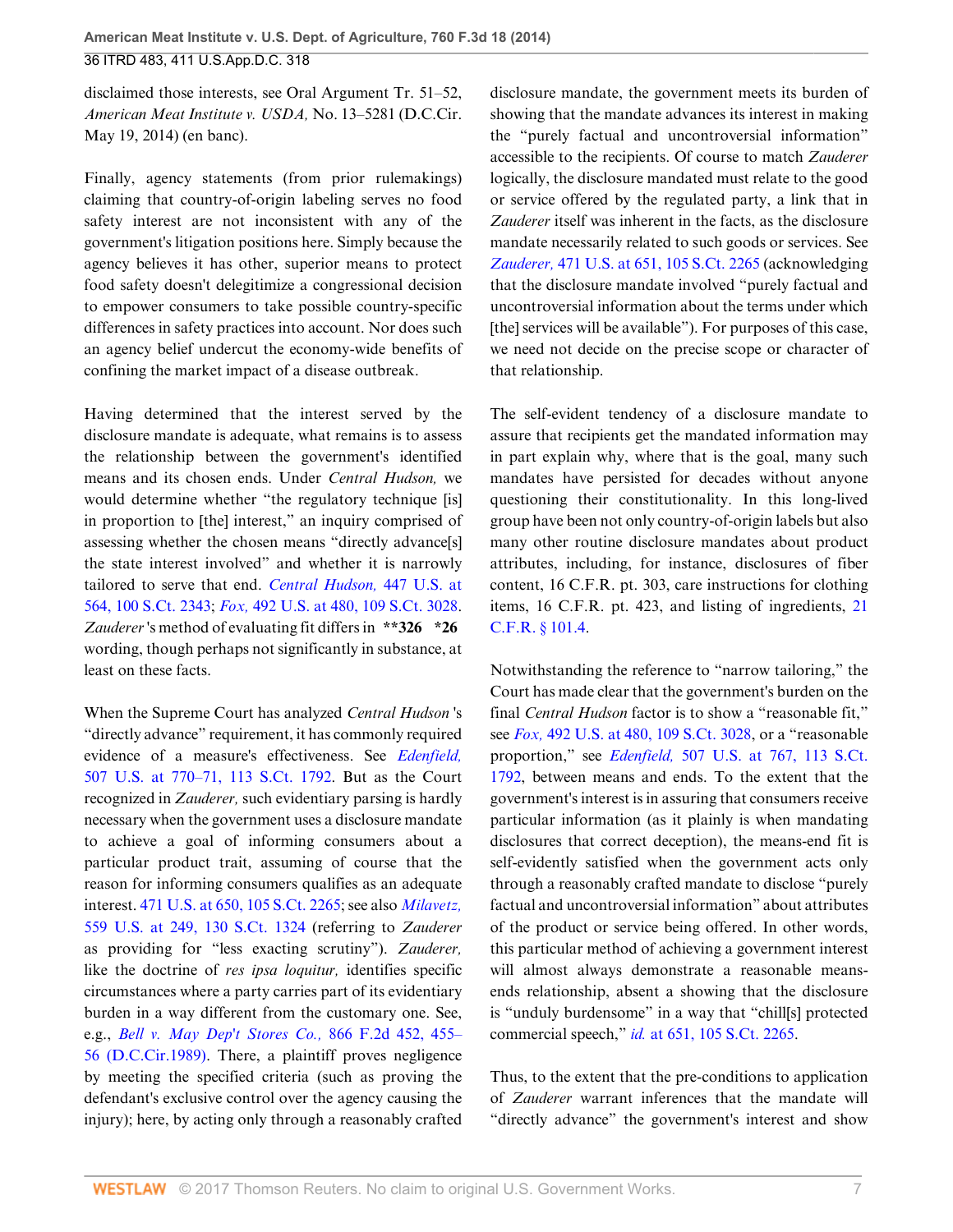a "reasonable fit" between means **\*\*327 \*27** and ends, one could think of *Zauderer* largely as "an *application* of *Central Hudson,* where several of *Central Hudson's* elements have already been established." AMI Supplemental Br. at 9.

In this case, the criteria triggering the application of *Zauderer* are either unchallenged or substantially unchallenged. The decision requires the disclosures to be of "purely factual and uncontroversial information" about the good or service being offered. *[Zauderer,](http://www.westlaw.com/Link/Document/FullText?findType=Y&serNum=1985126962&pubNum=0000708&originatingDoc=Ibd3810a6181711e490d4edf60ce7d742&refType=RP&originationContext=document&vr=3.0&rs=cblt1.0&transitionType=DocumentItem&contextData=(sc.History*oc.UserEnteredCitation))* 471 [U.S. at 651, 105 S.Ct. 2265](http://www.westlaw.com/Link/Document/FullText?findType=Y&serNum=1985126962&pubNum=0000708&originatingDoc=Ibd3810a6181711e490d4edf60ce7d742&refType=RP&originationContext=document&vr=3.0&rs=cblt1.0&transitionType=DocumentItem&contextData=(sc.History*oc.UserEnteredCitation)). AMI does not contest that country-of-origin labeling qualifies as factual, and the facts conveyed are directly informative of intrinsic characteristics of the product AMI is selling.

As to whether it is "controversial," AMI objected to the word "slaughter" in its reply brief. Though it seems a plain, blunt word for a plain, blunt action, we can understand a claim that "slaughter," used on a product of any origin, might convey a certain innuendo. But we need not address such a claim because the 2013 rule allows retailers to use the term "harvested" instead, [78 Fed.Reg.](http://www.westlaw.com/Link/Document/FullText?findType=l&pubNum=0001037&cite=UUID(IB2BA458054B211E2BD09F61BC94A4F9E)&originatingDoc=Ibd3810a6181711e490d4edf60ce7d742&refType=CP&fi=co_pp_sp_1037_31&originationContext=document&vr=3.0&rs=cblt1.0&transitionType=DocumentItem&contextData=(sc.History*oc.UserEnteredCitation)#co_pp_sp_1037_31) [at 31,](http://www.westlaw.com/Link/Document/FullText?findType=l&pubNum=0001037&cite=UUID(IB2BA458054B211E2BD09F61BC94A4F9E)&originatingDoc=Ibd3810a6181711e490d4edf60ce7d742&refType=CP&fi=co_pp_sp_1037_31&originationContext=document&vr=3.0&rs=cblt1.0&transitionType=DocumentItem&contextData=(sc.History*oc.UserEnteredCitation)#co_pp_sp_1037_31)368/2, and AMI has posed no objection to that. And AMI does not disagree with the truth of the facts required to be disclosed, so there is no claim that they are controversial in that sense.

We also do not understand country-of-origin labeling to be controversial in the sense that it communicates a message that is controversial for some reason other than dispute about simple factual accuracy. Cf. *[Nat'l Ass'n](http://www.westlaw.com/Link/Document/FullText?findType=Y&serNum=2033156188&pubNum=0000506&originatingDoc=Ibd3810a6181711e490d4edf60ce7d742&refType=RP&fi=co_pp_sp_506_371&originationContext=document&vr=3.0&rs=cblt1.0&transitionType=DocumentItem&contextData=(sc.History*oc.UserEnteredCitation)#co_pp_sp_506_371) of Mfrs. v. SEC,* [748 F.3d at 371](http://www.westlaw.com/Link/Document/FullText?findType=Y&serNum=2033156188&pubNum=0000506&originatingDoc=Ibd3810a6181711e490d4edf60ce7d742&refType=RP&fi=co_pp_sp_506_371&originationContext=document&vr=3.0&rs=cblt1.0&transitionType=DocumentItem&contextData=(sc.History*oc.UserEnteredCitation)#co_pp_sp_506_371) (questioning but not deciding whether the information mandated was factual and uncontroversial). Leaving aside the possibility that some required factual disclosures could be so one-sided or incomplete that they would not qualify as "factual and uncontroversial," cf. *[Nat'l Ass'n of Mfrs. v. NLRB,](http://www.westlaw.com/Link/Document/FullText?findType=Y&serNum=2030484118&pubNum=0000506&originatingDoc=Ibd3810a6181711e490d4edf60ce7d742&refType=RP&fi=co_pp_sp_506_958&originationContext=document&vr=3.0&rs=cblt1.0&transitionType=DocumentItem&contextData=(sc.History*oc.UserEnteredCitation)#co_pp_sp_506_958)* [717 F.3d at 958](http://www.westlaw.com/Link/Document/FullText?findType=Y&serNum=2030484118&pubNum=0000506&originatingDoc=Ibd3810a6181711e490d4edf60ce7d742&refType=RP&fi=co_pp_sp_506_958&originationContext=document&vr=3.0&rs=cblt1.0&transitionType=DocumentItem&contextData=(sc.History*oc.UserEnteredCitation)#co_pp_sp_506_958) (describing one party's argument that disclosures were "one-sided ... favoring unionization"), country-of-origin facts are not of that type. AMI does not suggest anything controversial about the message that its members are required to express.

Nor does the mandate run afoul of the Court's warning that *Zauderer* does not leave the state "free to require corporations to carry the messages of third parties, where the messages themselves are biased against or are expressly contrary to the corporation's views." *[Pacific Gas](http://www.westlaw.com/Link/Document/FullText?findType=Y&serNum=1986109852&pubNum=0000708&originatingDoc=Ibd3810a6181711e490d4edf60ce7d742&refType=RP&originationContext=document&vr=3.0&rs=cblt1.0&transitionType=DocumentItem&contextData=(sc.History*oc.UserEnteredCitation))* *[& Electric Co. v. Public Utilities Commission,](http://www.westlaw.com/Link/Document/FullText?findType=Y&serNum=1986109852&pubNum=0000708&originatingDoc=Ibd3810a6181711e490d4edf60ce7d742&refType=RP&originationContext=document&vr=3.0&rs=cblt1.0&transitionType=DocumentItem&contextData=(sc.History*oc.UserEnteredCitation))* 475 U.S. 1, [15–16 n. 12, 106 S.Ct. 903, 89 L.Ed.2d 1 \(1986\)](http://www.westlaw.com/Link/Document/FullText?findType=Y&serNum=1986109852&pubNum=0000708&originatingDoc=Ibd3810a6181711e490d4edf60ce7d742&refType=RP&originationContext=document&vr=3.0&rs=cblt1.0&transitionType=DocumentItem&contextData=(sc.History*oc.UserEnteredCitation)) (plurality opinion).

Finally, though it may be obvious, we note that *Zauderer* cannot justify a disclosure so burdensome that it essentially operates as a restriction on constitutionally protected speech, as in *[Ibanez v. Florida Department of](http://www.westlaw.com/Link/Document/FullText?findType=Y&serNum=1994126963&pubNum=0000708&originatingDoc=Ibd3810a6181711e490d4edf60ce7d742&refType=RP&originationContext=document&vr=3.0&rs=cblt1.0&transitionType=DocumentItem&contextData=(sc.History*oc.UserEnteredCitation)) [Business and Professional Regulation,](http://www.westlaw.com/Link/Document/FullText?findType=Y&serNum=1994126963&pubNum=0000708&originatingDoc=Ibd3810a6181711e490d4edf60ce7d742&refType=RP&originationContext=document&vr=3.0&rs=cblt1.0&transitionType=DocumentItem&contextData=(sc.History*oc.UserEnteredCitation))* 512 U.S. 136, 146– [47, 114 S.Ct. 2084, 129 L.Ed.2d 118 \(1994\),](http://www.westlaw.com/Link/Document/FullText?findType=Y&serNum=1994126963&pubNum=0000708&originatingDoc=Ibd3810a6181711e490d4edf60ce7d742&refType=RP&originationContext=document&vr=3.0&rs=cblt1.0&transitionType=DocumentItem&contextData=(sc.History*oc.UserEnteredCitation)) where a required disclaimer was so detailed that it "effectively rule[d] out notation of the 'specialist' designation on a business card or letterhead, or in a yellow pages listing." Nor can it sustain mandates that "chill[ ] protected commercial speech." *Zauderer,* [471 U.S. at 651, 105](http://www.westlaw.com/Link/Document/FullText?findType=Y&serNum=1985126962&pubNum=0000708&originatingDoc=Ibd3810a6181711e490d4edf60ce7d742&refType=RP&originationContext=document&vr=3.0&rs=cblt1.0&transitionType=DocumentItem&contextData=(sc.History*oc.UserEnteredCitation)) [S.Ct. 2265.](http://www.westlaw.com/Link/Document/FullText?findType=Y&serNum=1985126962&pubNum=0000708&originatingDoc=Ibd3810a6181711e490d4edf60ce7d742&refType=RP&originationContext=document&vr=3.0&rs=cblt1.0&transitionType=DocumentItem&contextData=(sc.History*oc.UserEnteredCitation)) AMI has made no claim of either of these consequences.

Accordingly we answer affirmatively the general question of whether "government interests in addition to correcting deception," *[American Meat Inst. v. USDA,](http://www.westlaw.com/Link/Document/FullText?findType=Y&serNum=2032982812&pubNum=0000506&originatingDoc=Ibd3810a6181711e490d4edf60ce7d742&refType=RP&fi=co_pp_sp_506_1073&originationContext=document&vr=3.0&rs=cblt1.0&transitionType=DocumentItem&contextData=(sc.History*oc.UserEnteredCitation)#co_pp_sp_506_1073)* 746 F.3d 1065, [1073 n. 1 \(D.C.Cir.2014\),](http://www.westlaw.com/Link/Document/FullText?findType=Y&serNum=2032982812&pubNum=0000506&originatingDoc=Ibd3810a6181711e490d4edf60ce7d742&refType=RP&fi=co_pp_sp_506_1073&originationContext=document&vr=3.0&rs=cblt1.0&transitionType=DocumentItem&contextData=(sc.History*oc.UserEnteredCitation)#co_pp_sp_506_1073) can be invoked to sustain a disclosure mandate under *Zauderer,* and specifically find the interests invoked here to be sufficient. We reinstate the judgment and leave untouched the opinion of the panel with respect to the remaining issues on appeal.

### *So ordered.*

### **\*28** [ROGERS](http://www.westlaw.com/Link/Document/FullText?findType=h&pubNum=176284&cite=0145172001&originatingDoc=Ibd3810a6181711e490d4edf60ce7d742&refType=RQ&originationContext=document&vr=3.0&rs=cblt1.0&transitionType=DocumentItem&contextData=(sc.History*oc.UserEnteredCitation)), Circuit Judge, concurring in part.

**\*\*328** Although I join much of the court's opinion, I write separately to disassociate myself from the suggested reformulation of the separate standards for First Amendment protection of commercial speech in *[Zauderer v. Office of Disciplinary Counsel,](http://www.westlaw.com/Link/Document/FullText?findType=Y&serNum=1985126962&pubNum=0000708&originatingDoc=Ibd3810a6181711e490d4edf60ce7d742&refType=RP&originationContext=document&vr=3.0&rs=cblt1.0&transitionType=DocumentItem&contextData=(sc.History*oc.UserEnteredCitation))* 471 U.S. 626, [105 S.Ct. 2265, 85 L.Ed.2d 652 \(1985\),](http://www.westlaw.com/Link/Document/FullText?findType=Y&serNum=1985126962&pubNum=0000708&originatingDoc=Ibd3810a6181711e490d4edf60ce7d742&refType=RP&originationContext=document&vr=3.0&rs=cblt1.0&transitionType=DocumentItem&contextData=(sc.History*oc.UserEnteredCitation)) and *[Central Hudson](http://www.westlaw.com/Link/Document/FullText?findType=Y&serNum=1980116785&pubNum=0000708&originatingDoc=Ibd3810a6181711e490d4edf60ce7d742&refType=RP&originationContext=document&vr=3.0&rs=cblt1.0&transitionType=DocumentItem&contextData=(sc.History*oc.UserEnteredCitation)) [Gas & Electric Corp. v. Public Service Commission of](http://www.westlaw.com/Link/Document/FullText?findType=Y&serNum=1980116785&pubNum=0000708&originatingDoc=Ibd3810a6181711e490d4edf60ce7d742&refType=RP&originationContext=document&vr=3.0&rs=cblt1.0&transitionType=DocumentItem&contextData=(sc.History*oc.UserEnteredCitation)) New York,* [447 U.S. 557, 100 S.Ct. 2343, 65 L.Ed.2d](http://www.westlaw.com/Link/Document/FullText?findType=Y&serNum=1980116785&pubNum=0000708&originatingDoc=Ibd3810a6181711e490d4edf60ce7d742&refType=RP&originationContext=document&vr=3.0&rs=cblt1.0&transitionType=DocumentItem&contextData=(sc.History*oc.UserEnteredCitation)) [341 \(1980\).](http://www.westlaw.com/Link/Document/FullText?findType=Y&serNum=1980116785&pubNum=0000708&originatingDoc=Ibd3810a6181711e490d4edf60ce7d742&refType=RP&originationContext=document&vr=3.0&rs=cblt1.0&transitionType=DocumentItem&contextData=(sc.History*oc.UserEnteredCitation)) The *en banc* court defined the issue before it as whether the commercial disclosure standard of *Zauderer* applies only when the government's interest is in preventing deception. *See* Order (Apr. 4, 2014). Because the court holds *Zauderer* is not so limited, and that the governmental interest is substantial, *see* Op. at 21–26, there is no occasion today to speak more broadly. Viewing *Zauderer* as simply an application of *Central Hudson* to special circumstances, as AMI has suggested to the *en banc* court, *see* AMI Supp. Br. 8–11, finds support in neither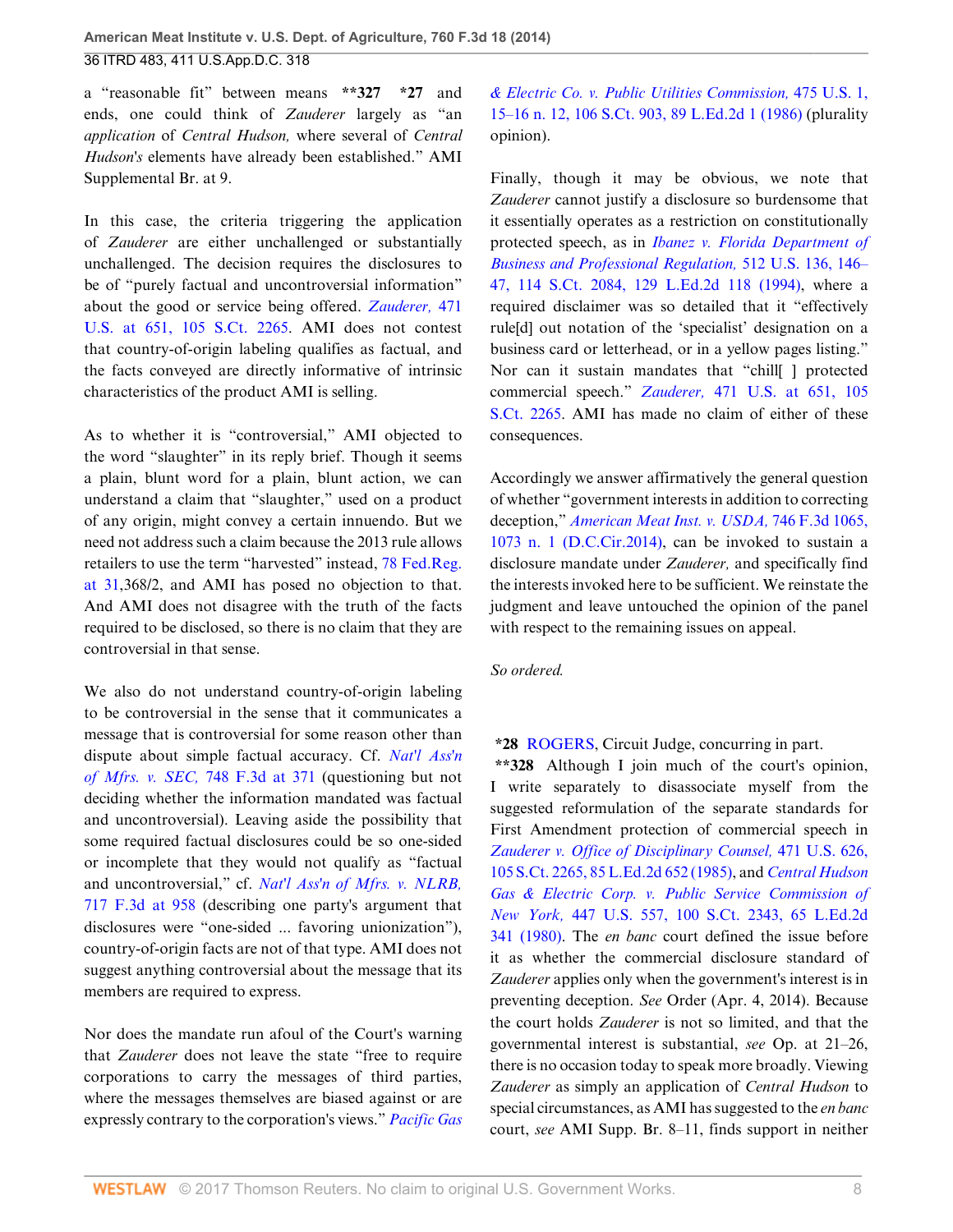Supreme Court precedent nor the precedent of this court or our sister circuits. Although the *en banc* court stops short of endorsing this reformulation, stating only that "one could think of *Zauderer* largely as an *application* of *Central Hudson,*" Op. at 27 (citation and internal quotation mark omitted), blurring the lines between the standards portends unnecessary confusion absent further instruction from the Supreme Court.

The reformulation of the standards (as well as the dissent's approach, *see* dissenting opinion of Judge Brown, joined by Judge Henderson, at 44–46), appears to contravene the Supreme Court's rationale in *Zauderer* and the purposes served by First Amendment protection of commercial speech. Under the *Central Hudson* standard, in reviewing *restrictions* on lawful, non-misleading commercial speech, the Supreme Court instructed that a court must determine "whether the asserted governmental interest is substantial[,] ... whether the regulation directly advances the governmental interest asserted, and whether it is not more extensive than is necessary to serve that interest." [447 U.S. at 566, 100 S.Ct. 2343.](http://www.westlaw.com/Link/Document/FullText?findType=Y&serNum=1980116785&pubNum=0000708&originatingDoc=Ibd3810a6181711e490d4edf60ce7d742&refType=RP&originationContext=document&vr=3.0&rs=cblt1.0&transitionType=DocumentItem&contextData=(sc.History*oc.UserEnteredCitation)) But in *Zauderer,* although the Court began its analysis discussing both speech restrictions and a disclosure requirement by referring to the standard under *[Central Hudson, see](http://www.westlaw.com/Link/Document/FullText?findType=Y&serNum=1985126962&pubNum=0000708&originatingDoc=Ibd3810a6181711e490d4edf60ce7d742&refType=RP&originationContext=document&vr=3.0&rs=cblt1.0&transitionType=DocumentItem&contextData=(sc.History*oc.UserEnteredCitation))* 471 U.S. [at 638, 105 S.Ct. 2265,](http://www.westlaw.com/Link/Document/FullText?findType=Y&serNum=1985126962&pubNum=0000708&originatingDoc=Ibd3810a6181711e490d4edf60ce7d742&refType=RP&originationContext=document&vr=3.0&rs=cblt1.0&transitionType=DocumentItem&contextData=(sc.History*oc.UserEnteredCitation)) when the Court analyzed the challenged *disclosure* requirement it rejected the argument that the government needed to show direct advancement of its interest, as review under *Central Hudson* would have required, *see id.* [at 650, 105 S.Ct. 2265;](http://www.westlaw.com/Link/Document/FullText?findType=Y&serNum=1985126962&pubNum=0000708&originatingDoc=Ibd3810a6181711e490d4edf60ce7d742&refType=RP&originationContext=document&vr=3.0&rs=cblt1.0&transitionType=DocumentItem&contextData=(sc.History*oc.UserEnteredCitation)) *[Central](http://www.westlaw.com/Link/Document/FullText?findType=Y&serNum=1980116785&pubNum=0000708&originatingDoc=Ibd3810a6181711e490d4edf60ce7d742&refType=RP&originationContext=document&vr=3.0&rs=cblt1.0&transitionType=DocumentItem&contextData=(sc.History*oc.UserEnteredCitation)) Hudson,* [447 U.S. at 566, 100 S.Ct. 2343.](http://www.westlaw.com/Link/Document/FullText?findType=Y&serNum=1980116785&pubNum=0000708&originatingDoc=Ibd3810a6181711e490d4edf60ce7d742&refType=RP&originationContext=document&vr=3.0&rs=cblt1.0&transitionType=DocumentItem&contextData=(sc.History*oc.UserEnteredCitation)) The Court instructed in analyzing the disclosure requirement that it suffices instead to determine whether the "disclosure requirements are reasonably related to the State's interest in preventing deception of consumers." *[Zauderer,](http://www.westlaw.com/Link/Document/FullText?findType=Y&serNum=1985126962&pubNum=0000708&originatingDoc=Ibd3810a6181711e490d4edf60ce7d742&refType=RP&originationContext=document&vr=3.0&rs=cblt1.0&transitionType=DocumentItem&contextData=(sc.History*oc.UserEnteredCitation))* 471 [U.S. at 651, 105 S.Ct. 2265](http://www.westlaw.com/Link/Document/FullText?findType=Y&serNum=1985126962&pubNum=0000708&originatingDoc=Ibd3810a6181711e490d4edf60ce7d742&refType=RP&originationContext=document&vr=3.0&rs=cblt1.0&transitionType=DocumentItem&contextData=(sc.History*oc.UserEnteredCitation)). The Court explained that "disclosure requirements trench much more narrowly on an advertiser's interests than do flat prohibitions on speech," *id.*, indicating thereby that the Court was not tracing a shortcut through *Central Hudson* but defining a category in which the interests at stake were less threatened. In applying *Zauderer,* the Court in *[Milavetz,](http://www.westlaw.com/Link/Document/FullText?findType=Y&serNum=2021490121&pubNum=0000708&originatingDoc=Ibd3810a6181711e490d4edf60ce7d742&refType=RP&originationContext=document&vr=3.0&rs=cblt1.0&transitionType=DocumentItem&contextData=(sc.History*oc.UserEnteredCitation)) [Gallop & Milavetz, P.A. v. United States,](http://www.westlaw.com/Link/Document/FullText?findType=Y&serNum=2021490121&pubNum=0000708&originatingDoc=Ibd3810a6181711e490d4edf60ce7d742&refType=RP&originationContext=document&vr=3.0&rs=cblt1.0&transitionType=DocumentItem&contextData=(sc.History*oc.UserEnteredCitation))* 559 U.S. [229, 130 S.Ct. 1324, 176 L.Ed.2d 79 \(2010\),](http://www.westlaw.com/Link/Document/FullText?findType=Y&serNum=2021490121&pubNum=0000708&originatingDoc=Ibd3810a6181711e490d4edf60ce7d742&refType=RP&originationContext=document&vr=3.0&rs=cblt1.0&transitionType=DocumentItem&contextData=(sc.History*oc.UserEnteredCitation)) concluded that mandated disclosure requirements for professionals assisting consumers with bankruptcy were subject to the "less exacting scrutiny described in *Zauderer,*" *id.* [at 249,](http://www.westlaw.com/Link/Document/FullText?findType=Y&serNum=2021490121&pubNum=0000708&originatingDoc=Ibd3810a6181711e490d4edf60ce7d742&refType=RP&originationContext=document&vr=3.0&rs=cblt1.0&transitionType=DocumentItem&contextData=(sc.History*oc.UserEnteredCitation)) [130 S.Ct. 1324](http://www.westlaw.com/Link/Document/FullText?findType=Y&serNum=2021490121&pubNum=0000708&originatingDoc=Ibd3810a6181711e490d4edf60ce7d742&refType=RP&originationContext=document&vr=3.0&rs=cblt1.0&transitionType=DocumentItem&contextData=(sc.History*oc.UserEnteredCitation)), and did not violate the First Amendment, *see id.* [at 249–50, 130 S.Ct. 1324](http://www.westlaw.com/Link/Document/FullText?findType=Y&serNum=2021490121&pubNum=0000708&originatingDoc=Ibd3810a6181711e490d4edf60ce7d742&refType=RP&originationContext=document&vr=3.0&rs=cblt1.0&transitionType=DocumentItem&contextData=(sc.History*oc.UserEnteredCitation)), again treating *Zauderer*

as establishing a separate level of inquiry. *See also* **\*\*329 \*29** *id.* [at 255, 130 S.Ct. 1324](http://www.westlaw.com/Link/Document/FullText?findType=Y&serNum=2021490121&pubNum=0000708&originatingDoc=Ibd3810a6181711e490d4edf60ce7d742&refType=RP&originationContext=document&vr=3.0&rs=cblt1.0&transitionType=DocumentItem&contextData=(sc.History*oc.UserEnteredCitation)) (Thomas, J., concurring in part and concurring in the judgment) (describing *Zauderer* as "a still lower standard of scrutiny").

Fairly understood, the Supreme Court's analysis of the disclosure requirement in *Zauderer* does not reformulate the *Central Hudson* standard but rather establishes a different standard based on the "material differences between disclosure requirements and outright prohibitions on speech." [471 U.S. at 650, 105 S.Ct.](http://www.westlaw.com/Link/Document/FullText?findType=Y&serNum=1985126962&pubNum=0000708&originatingDoc=Ibd3810a6181711e490d4edf60ce7d742&refType=RP&originationContext=document&vr=3.0&rs=cblt1.0&transitionType=DocumentItem&contextData=(sc.History*oc.UserEnteredCitation)) [2265](http://www.westlaw.com/Link/Document/FullText?findType=Y&serNum=1985126962&pubNum=0000708&originatingDoc=Ibd3810a6181711e490d4edf60ce7d742&refType=RP&originationContext=document&vr=3.0&rs=cblt1.0&transitionType=DocumentItem&contextData=(sc.History*oc.UserEnteredCitation)). Similarly, in *[44 Liquormart, Inc. v. Rhode](http://www.westlaw.com/Link/Document/FullText?findType=Y&serNum=1996113149&pubNum=0000708&originatingDoc=Ibd3810a6181711e490d4edf60ce7d742&refType=RP&originationContext=document&vr=3.0&rs=cblt1.0&transitionType=DocumentItem&contextData=(sc.History*oc.UserEnteredCitation)) Island,* [517 U.S. 484, 116 S.Ct. 1495, 134 L.Ed.2d](http://www.westlaw.com/Link/Document/FullText?findType=Y&serNum=1996113149&pubNum=0000708&originatingDoc=Ibd3810a6181711e490d4edf60ce7d742&refType=RP&originationContext=document&vr=3.0&rs=cblt1.0&transitionType=DocumentItem&contextData=(sc.History*oc.UserEnteredCitation)) [711 \(1996\),](http://www.westlaw.com/Link/Document/FullText?findType=Y&serNum=1996113149&pubNum=0000708&originatingDoc=Ibd3810a6181711e490d4edf60ce7d742&refType=RP&originationContext=document&vr=3.0&rs=cblt1.0&transitionType=DocumentItem&contextData=(sc.History*oc.UserEnteredCitation)) the Court explained that "[w]hen a State regulates commercial messages to protect consumers from misleading, deceptive, or aggressive sales practices, or requires the disclosure of beneficial consumer information, the purpose of its regulation is consistent with the reasons for according constitutional protection to commercial speech and therefore justifies less than strict review." *Id.* [at 501, 116 S.Ct. 1495](http://www.westlaw.com/Link/Document/FullText?findType=Y&serNum=1996113149&pubNum=0000708&originatingDoc=Ibd3810a6181711e490d4edf60ce7d742&refType=RP&originationContext=document&vr=3.0&rs=cblt1.0&transitionType=DocumentItem&contextData=(sc.History*oc.UserEnteredCitation)) (plurality opinion). This is consistent with the Court's longstanding focus, in the commercial speech area, on the "consumer's interest in the free flow of commercial information," *[Va. State](http://www.westlaw.com/Link/Document/FullText?findType=Y&serNum=1976142375&pubNum=0000708&originatingDoc=Ibd3810a6181711e490d4edf60ce7d742&refType=RP&originationContext=document&vr=3.0&rs=cblt1.0&transitionType=DocumentItem&contextData=(sc.History*oc.UserEnteredCitation)) [Bd. of Pharm. v. Va. Citizens Consumer Council, Inc.,](http://www.westlaw.com/Link/Document/FullText?findType=Y&serNum=1976142375&pubNum=0000708&originatingDoc=Ibd3810a6181711e490d4edf60ce7d742&refType=RP&originationContext=document&vr=3.0&rs=cblt1.0&transitionType=DocumentItem&contextData=(sc.History*oc.UserEnteredCitation))* [425 U.S. 748, 763, 96 S.Ct. 1817, 48 L.Ed.2d 346 \(1976\)](http://www.westlaw.com/Link/Document/FullText?findType=Y&serNum=1976142375&pubNum=0000708&originatingDoc=Ibd3810a6181711e490d4edf60ce7d742&refType=RP&originationContext=document&vr=3.0&rs=cblt1.0&transitionType=DocumentItem&contextData=(sc.History*oc.UserEnteredCitation)), and its "indispensable" role in "the proper allocation of resources in a free enterprise system," *id.* [at 765, 96](http://www.westlaw.com/Link/Document/FullText?findType=Y&serNum=1976142375&pubNum=0000708&originatingDoc=Ibd3810a6181711e490d4edf60ce7d742&refType=RP&originationContext=document&vr=3.0&rs=cblt1.0&transitionType=DocumentItem&contextData=(sc.History*oc.UserEnteredCitation)) [S.Ct. 1817.](http://www.westlaw.com/Link/Document/FullText?findType=Y&serNum=1976142375&pubNum=0000708&originatingDoc=Ibd3810a6181711e490d4edf60ce7d742&refType=RP&originationContext=document&vr=3.0&rs=cblt1.0&transitionType=DocumentItem&contextData=(sc.History*oc.UserEnteredCitation)) As our sister circuits have held in applying the *Zauderer* standard, the government's imposition of a commercial disclosure requirement involving "accurate, factual, commercial information does not offend the core First Amendment values of promoting efficient exchange of information or protecting individual liberty interests." *[Nat'l Elec. Mfrs. Ass'n v. Sorrell,](http://www.westlaw.com/Link/Document/FullText?findType=Y&serNum=2001934129&pubNum=0000506&originatingDoc=Ibd3810a6181711e490d4edf60ce7d742&refType=RP&fi=co_pp_sp_506_114&originationContext=document&vr=3.0&rs=cblt1.0&transitionType=DocumentItem&contextData=(sc.History*oc.UserEnteredCitation)#co_pp_sp_506_114)* 272 F.3d 104, 114 (2d [Cir.2001\).](http://www.westlaw.com/Link/Document/FullText?findType=Y&serNum=2001934129&pubNum=0000506&originatingDoc=Ibd3810a6181711e490d4edf60ce7d742&refType=RP&fi=co_pp_sp_506_114&originationContext=document&vr=3.0&rs=cblt1.0&transitionType=DocumentItem&contextData=(sc.History*oc.UserEnteredCitation)#co_pp_sp_506_114)

> Such disclosure furthers, rather than hinders, the First Amendment goal of the discovery of truth and contributes to the efficiency of the "marketplace of ideas." Protection of the robust and free flow of accurate information is the principal First Amendment justification for protecting commercial speech, and requiring disclosure of truthful information promotes that goal. In such a case, then, less exacting scrutiny is required than where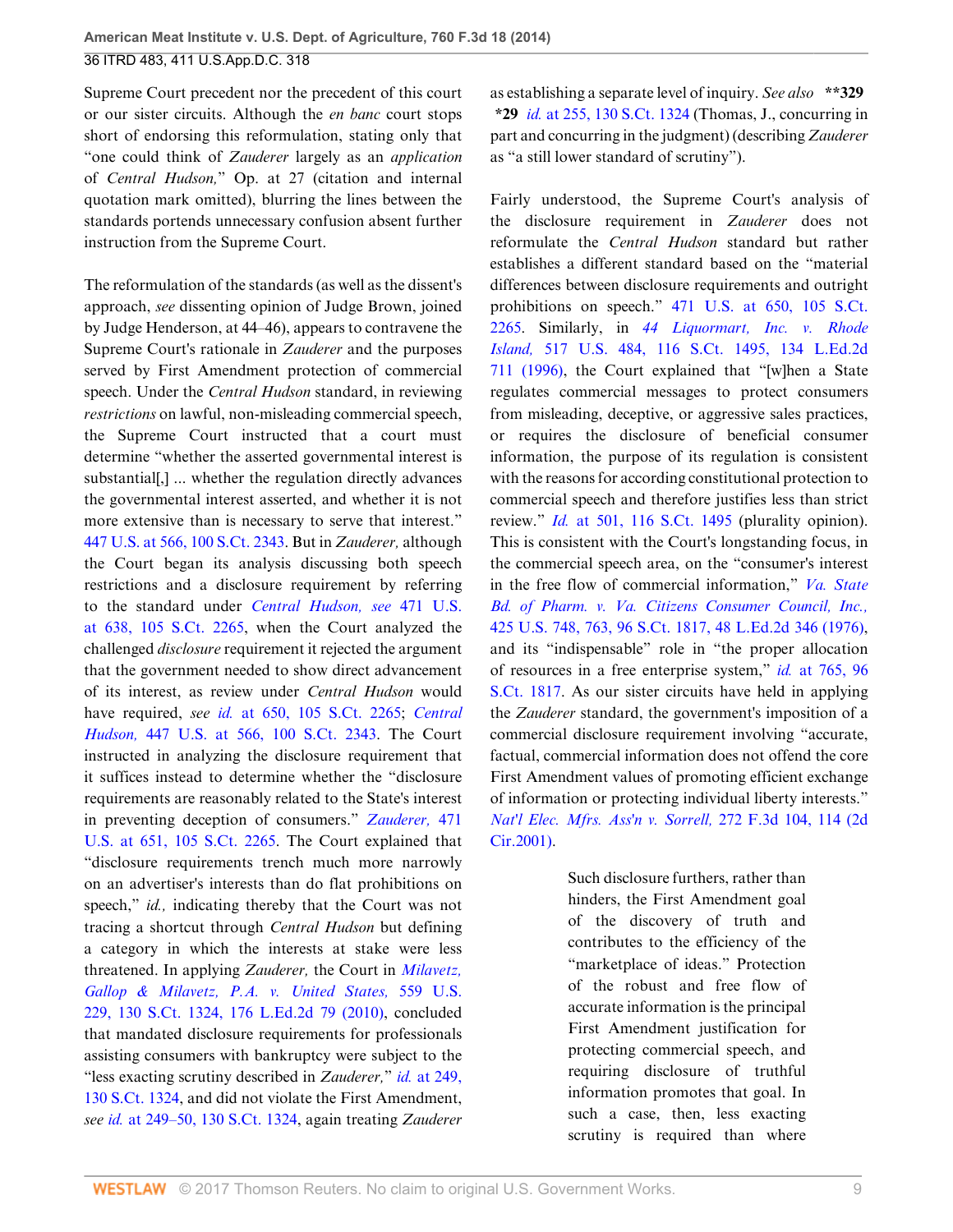truthful, nonmisleading commercial speech is restricted.

*Id.* (citations omitted); *see also Pharm. [Care Mgmt. Ass'n](http://www.westlaw.com/Link/Document/FullText?findType=Y&serNum=2007659419&pubNum=0000506&originatingDoc=Ibd3810a6181711e490d4edf60ce7d742&refType=RP&fi=co_pp_sp_506_316&originationContext=document&vr=3.0&rs=cblt1.0&transitionType=DocumentItem&contextData=(sc.History*oc.UserEnteredCitation)#co_pp_sp_506_316) v. Rowe,* [429 F.3d 294, 316 \(1st Cir.2005\)](http://www.westlaw.com/Link/Document/FullText?findType=Y&serNum=2007659419&pubNum=0000506&originatingDoc=Ibd3810a6181711e490d4edf60ce7d742&refType=RP&fi=co_pp_sp_506_316&originationContext=document&vr=3.0&rs=cblt1.0&transitionType=DocumentItem&contextData=(sc.History*oc.UserEnteredCitation)#co_pp_sp_506_316) (controlling opinion of Boudin, C.J., and Dyk, J.); Robert Post, *[The](http://www.westlaw.com/Link/Document/FullText?findType=Y&serNum=0281542071&pubNum=0003041&originatingDoc=Ibd3810a6181711e490d4edf60ce7d742&refType=LR&fi=co_pp_sp_3041_26&originationContext=document&vr=3.0&rs=cblt1.0&transitionType=DocumentItem&contextData=(sc.History*oc.UserEnteredCitation)#co_pp_sp_3041_26) [Constitutional Status of Commercial Speech,](http://www.westlaw.com/Link/Document/FullText?findType=Y&serNum=0281542071&pubNum=0003041&originatingDoc=Ibd3810a6181711e490d4edf60ce7d742&refType=LR&fi=co_pp_sp_3041_26&originationContext=document&vr=3.0&rs=cblt1.0&transitionType=DocumentItem&contextData=(sc.History*oc.UserEnteredCitation)#co_pp_sp_3041_26)* 48 U.C.L.A. [L.REV. 1, 26–28 \(2000\).](http://www.westlaw.com/Link/Document/FullText?findType=Y&serNum=0281542071&pubNum=0003041&originatingDoc=Ibd3810a6181711e490d4edf60ce7d742&refType=LR&fi=co_pp_sp_3041_26&originationContext=document&vr=3.0&rs=cblt1.0&transitionType=DocumentItem&contextData=(sc.History*oc.UserEnteredCitation)#co_pp_sp_3041_26)

The *en banc* court's holding that *Zauderer* applies to government disclosure interests beyond preventing deception acknowledges that the First Amendment values underlying protection of commercial speech naturally lead to a distinction between disclosures and restrictions, but it appears not to acknowledge the full implications of the distinction: *Zauderer* 's conceptual framework is what drives not only its application to disclosures serving other governmental interests, but also its less rigorous level of scrutiny. The dissent's analysis fails to acknowledge that *Zauderer* 's holding with regard to the disclosure requirement rested primarily on this difference between disclosures and restrictions, not on the risk of deception. Yet this court and our sister circuits have understood the Supreme Court to have established distinct standards for analyzing First Amendment challenges to governmentimposed commercial restrictions and disclosures. In *[R.J.](http://www.westlaw.com/Link/Document/FullText?findType=Y&serNum=2028474677&pubNum=0000506&originatingDoc=Ibd3810a6181711e490d4edf60ce7d742&refType=RP&fi=co_pp_sp_506_1212&originationContext=document&vr=3.0&rs=cblt1.0&transitionType=DocumentItem&contextData=(sc.History*oc.UserEnteredCitation)#co_pp_sp_506_1212) [Reynolds Tobacco Co. v. FDA,](http://www.westlaw.com/Link/Document/FullText?findType=Y&serNum=2028474677&pubNum=0000506&originatingDoc=Ibd3810a6181711e490d4edf60ce7d742&refType=RP&fi=co_pp_sp_506_1212&originationContext=document&vr=3.0&rs=cblt1.0&transitionType=DocumentItem&contextData=(sc.History*oc.UserEnteredCitation)#co_pp_sp_506_1212)* 696 F.3d 1205, 1212 [\(D.C.Cir.2012\),](http://www.westlaw.com/Link/Document/FullText?findType=Y&serNum=2028474677&pubNum=0000506&originatingDoc=Ibd3810a6181711e490d4edf60ce7d742&refType=RP&fi=co_pp_sp_506_1212&originationContext=document&vr=3.0&rs=cblt1.0&transitionType=DocumentItem&contextData=(sc.History*oc.UserEnteredCitation)#co_pp_sp_506_1212) the court distinguished *Central Hudson* review from *Zauderer* and likened the latter to rationalbasis review. In *[Spirit Airlines, Inc. v. DOT,](http://www.westlaw.com/Link/Document/FullText?findType=Y&serNum=2028259989&pubNum=0000506&originatingDoc=Ibd3810a6181711e490d4edf60ce7d742&refType=RP&originationContext=document&vr=3.0&rs=cblt1.0&transitionType=DocumentItem&contextData=(sc.History*oc.UserEnteredCitation))* 687 F.3d [403 \(D.C.Cir.2012\),](http://www.westlaw.com/Link/Document/FullText?findType=Y&serNum=2028259989&pubNum=0000506&originatingDoc=Ibd3810a6181711e490d4edf60ce7d742&refType=RP&originationContext=document&vr=3.0&rs=cblt1.0&transitionType=DocumentItem&contextData=(sc.History*oc.UserEnteredCitation)) the court stated that "[d]isclosure requirements ... are not the kind **\*\*330 \*30** of limitations that the Court refers to when invoking the *Central Hudson* standard of review," *id.* [at 413](http://www.westlaw.com/Link/Document/FullText?findType=Y&serNum=2028259989&pubNum=0000506&originatingDoc=Ibd3810a6181711e490d4edf60ce7d742&refType=RP&fi=co_pp_sp_506_413&originationContext=document&vr=3.0&rs=cblt1.0&transitionType=DocumentItem&contextData=(sc.History*oc.UserEnteredCitation)#co_pp_sp_506_413), and applied *Zauderer* as a less stringent standard, *see id.* [at 411–13](http://www.westlaw.com/Link/Document/FullText?findType=Y&serNum=2028259989&pubNum=0000506&originatingDoc=Ibd3810a6181711e490d4edf60ce7d742&refType=RP&fi=co_pp_sp_506_411&originationContext=document&vr=3.0&rs=cblt1.0&transitionType=DocumentItem&contextData=(sc.History*oc.UserEnteredCitation)#co_pp_sp_506_411). Indeed, the understanding that *Central Hudson* and *Zauderer* involve distinct standards is evident from the *en banc* order in the instant case. *See* Order (Apr. 4, 2014) (instructing the parties to address "[w]hether, under the First Amendment, judicial review of mandatory disclosure of 'purely factual and uncontroversial' commercial information, compelled for reasons other than preventing deception, can properly proceed under *Zauderer* ..., or whether such compelled disclosure is subject to review under *Central Hudson* ..."). The opinions of our sister circuits are to the same effect, that restrictions and disclosures are factually distinct and, due to their different impacts on First Amendment interests, are governed by different standards. *See, e.g., [Disc. Tobacco City & Lottery, Inc. v. United States,](http://www.westlaw.com/Link/Document/FullText?findType=Y&serNum=2027333397&pubNum=0000506&originatingDoc=Ibd3810a6181711e490d4edf60ce7d742&refType=RP&fi=co_pp_sp_506_554&originationContext=document&vr=3.0&rs=cblt1.0&transitionType=DocumentItem&contextData=(sc.History*oc.UserEnteredCitation)#co_pp_sp_506_554)* 674

[F.3d 509, 554–55 \(6th Cir.2012\)](http://www.westlaw.com/Link/Document/FullText?findType=Y&serNum=2027333397&pubNum=0000506&originatingDoc=Ibd3810a6181711e490d4edf60ce7d742&refType=RP&fi=co_pp_sp_506_554&originationContext=document&vr=3.0&rs=cblt1.0&transitionType=DocumentItem&contextData=(sc.History*oc.UserEnteredCitation)#co_pp_sp_506_554) (controlling opinion of Stranch, J.); *[N.Y. State Rest. Ass'n v. N.Y. City Bd. of](http://www.westlaw.com/Link/Document/FullText?findType=Y&serNum=2018151622&pubNum=0000506&originatingDoc=Ibd3810a6181711e490d4edf60ce7d742&refType=RP&fi=co_pp_sp_506_132&originationContext=document&vr=3.0&rs=cblt1.0&transitionType=DocumentItem&contextData=(sc.History*oc.UserEnteredCitation)#co_pp_sp_506_132) Health,* [556 F.3d 114, 132–33 \(2d Cir. 2009\)](http://www.westlaw.com/Link/Document/FullText?findType=Y&serNum=2018151622&pubNum=0000506&originatingDoc=Ibd3810a6181711e490d4edf60ce7d742&refType=RP&fi=co_pp_sp_506_132&originationContext=document&vr=3.0&rs=cblt1.0&transitionType=DocumentItem&contextData=(sc.History*oc.UserEnteredCitation)#co_pp_sp_506_132); *Pharm. [Care](http://www.westlaw.com/Link/Document/FullText?findType=Y&serNum=2007659419&pubNum=0000506&originatingDoc=Ibd3810a6181711e490d4edf60ce7d742&refType=RP&fi=co_pp_sp_506_316&originationContext=document&vr=3.0&rs=cblt1.0&transitionType=DocumentItem&contextData=(sc.History*oc.UserEnteredCitation)#co_pp_sp_506_316) Mgmt. Ass'n,* [429 F.3d at 316 \(1st Cir.\);](http://www.westlaw.com/Link/Document/FullText?findType=Y&serNum=2007659419&pubNum=0000506&originatingDoc=Ibd3810a6181711e490d4edf60ce7d742&refType=RP&fi=co_pp_sp_506_316&originationContext=document&vr=3.0&rs=cblt1.0&transitionType=DocumentItem&contextData=(sc.History*oc.UserEnteredCitation)#co_pp_sp_506_316) *[Nat'l Elec. Mfrs.](http://www.westlaw.com/Link/Document/FullText?findType=Y&serNum=2001934129&pubNum=0000506&originatingDoc=Ibd3810a6181711e490d4edf60ce7d742&refType=RP&fi=co_pp_sp_506_113&originationContext=document&vr=3.0&rs=cblt1.0&transitionType=DocumentItem&contextData=(sc.History*oc.UserEnteredCitation)#co_pp_sp_506_113) Ass'n,* [272 F.3d at 113–15 \(2d Cir.\).](http://www.westlaw.com/Link/Document/FullText?findType=Y&serNum=2001934129&pubNum=0000506&originatingDoc=Ibd3810a6181711e490d4edf60ce7d742&refType=RP&fi=co_pp_sp_506_113&originationContext=document&vr=3.0&rs=cblt1.0&transitionType=DocumentItem&contextData=(sc.History*oc.UserEnteredCitation)#co_pp_sp_506_113) *But see [United States](http://www.westlaw.com/Link/Document/FullText?findType=Y&serNum=2007568558&pubNum=0000506&originatingDoc=Ibd3810a6181711e490d4edf60ce7d742&refType=RP&fi=co_pp_sp_506_849&originationContext=document&vr=3.0&rs=cblt1.0&transitionType=DocumentItem&contextData=(sc.History*oc.UserEnteredCitation)#co_pp_sp_506_849) v. Wenger,* [427 F.3d 840, 849 \(10th Cir.2005\)](http://www.westlaw.com/Link/Document/FullText?findType=Y&serNum=2007568558&pubNum=0000506&originatingDoc=Ibd3810a6181711e490d4edf60ce7d742&refType=RP&fi=co_pp_sp_506_849&originationContext=document&vr=3.0&rs=cblt1.0&transitionType=DocumentItem&contextData=(sc.History*oc.UserEnteredCitation)#co_pp_sp_506_849).

Even assuming that AMI's proposed reformulation of the *Central Hudson* and *Zauderer* standards has little impact on the outcome of the First Amendment challenge here, blurring the lines between the two standards may sow confusion where, for example, the focus is not on the adequacy of the government interest, as here, but instead on the evidentiary support for, or the "fit" of, the disclosure requirement. Absent further instruction from the Supreme Court or consideration of the question when it is necessary to our decision, the court has no occasion to veer from the Supreme Court's articulation of the standards in *Central Hudson* and *Zauderer.*

[KAVANAUGH](http://www.westlaw.com/Link/Document/FullText?findType=h&pubNum=176284&cite=0364335801&originatingDoc=Ibd3810a6181711e490d4edf60ce7d742&refType=RQ&originationContext=document&vr=3.0&rs=cblt1.0&transitionType=DocumentItem&contextData=(sc.History*oc.UserEnteredCitation)), Circuit Judge, concurring in the judgment:

May the U.S. Government require an imported Chinesemade product to be labeled "Made in China"? For many readers, the question probably answers itself: Yes. This case requires us to explain why that is so, in particular why such a requirement passes muster under the First Amendment. The precise First Amendment issue before us concerns a federal law that requires country-oforigin labels for meat and other food products. Countryof-origin labels are of course familiar to American consumers. Made in America. Made in Mexico. Made in China. And so on. For many decades, Congress has mandated such country-of-origin labels for a variety of products. I agree with the majority opinion that the First Amendment does not bar those longstanding and commonplace country-of-origin labeling requirements.

As a starting point, all agree that the First Amendment imposes stringent limits on the Government's authority to either restrict or compel speech by private citizens and organizations. *See [Texas v. Johnson,](http://www.westlaw.com/Link/Document/FullText?findType=Y&serNum=1989092395&pubNum=0000708&originatingDoc=Ibd3810a6181711e490d4edf60ce7d742&refType=RP&originationContext=document&vr=3.0&rs=cblt1.0&transitionType=DocumentItem&contextData=(sc.History*oc.UserEnteredCitation))* 491 U.S. 397, [109 S.Ct. 2533, 105 L.Ed.2d 342 \(1989\);](http://www.westlaw.com/Link/Document/FullText?findType=Y&serNum=1989092395&pubNum=0000708&originatingDoc=Ibd3810a6181711e490d4edf60ce7d742&refType=RP&originationContext=document&vr=3.0&rs=cblt1.0&transitionType=DocumentItem&contextData=(sc.History*oc.UserEnteredCitation)) *[Wooley v.](http://www.westlaw.com/Link/Document/FullText?findType=Y&serNum=1977118764&pubNum=0000708&originatingDoc=Ibd3810a6181711e490d4edf60ce7d742&refType=RP&originationContext=document&vr=3.0&rs=cblt1.0&transitionType=DocumentItem&contextData=(sc.History*oc.UserEnteredCitation)) Maynard,* [430 U.S. 705, 97 S.Ct. 1428, 51 L.Ed.2d](http://www.westlaw.com/Link/Document/FullText?findType=Y&serNum=1977118764&pubNum=0000708&originatingDoc=Ibd3810a6181711e490d4edf60ce7d742&refType=RP&originationContext=document&vr=3.0&rs=cblt1.0&transitionType=DocumentItem&contextData=(sc.History*oc.UserEnteredCitation)) [752 \(1977\)](http://www.westlaw.com/Link/Document/FullText?findType=Y&serNum=1977118764&pubNum=0000708&originatingDoc=Ibd3810a6181711e490d4edf60ce7d742&refType=RP&originationContext=document&vr=3.0&rs=cblt1.0&transitionType=DocumentItem&contextData=(sc.History*oc.UserEnteredCitation)); *[West Virginia State Board of Education v.](http://www.westlaw.com/Link/Document/FullText?findType=Y&serNum=1943120939&pubNum=0000708&originatingDoc=Ibd3810a6181711e490d4edf60ce7d742&refType=RP&originationContext=document&vr=3.0&rs=cblt1.0&transitionType=DocumentItem&contextData=(sc.History*oc.UserEnteredCitation)) Barnette,* [319 U.S. 624, 63 S.Ct. 1178, 87 L.Ed. 1628](http://www.westlaw.com/Link/Document/FullText?findType=Y&serNum=1943120939&pubNum=0000708&originatingDoc=Ibd3810a6181711e490d4edf60ce7d742&refType=RP&originationContext=document&vr=3.0&rs=cblt1.0&transitionType=DocumentItem&contextData=(sc.History*oc.UserEnteredCitation)) [\(1943\).](http://www.westlaw.com/Link/Document/FullText?findType=Y&serNum=1943120939&pubNum=0000708&originatingDoc=Ibd3810a6181711e490d4edf60ce7d742&refType=RP&originationContext=document&vr=3.0&rs=cblt1.0&transitionType=DocumentItem&contextData=(sc.History*oc.UserEnteredCitation)) This case involves commercial speech. The First Amendment protects commercial speech, and regulations of commercial speech are analyzed under the Supreme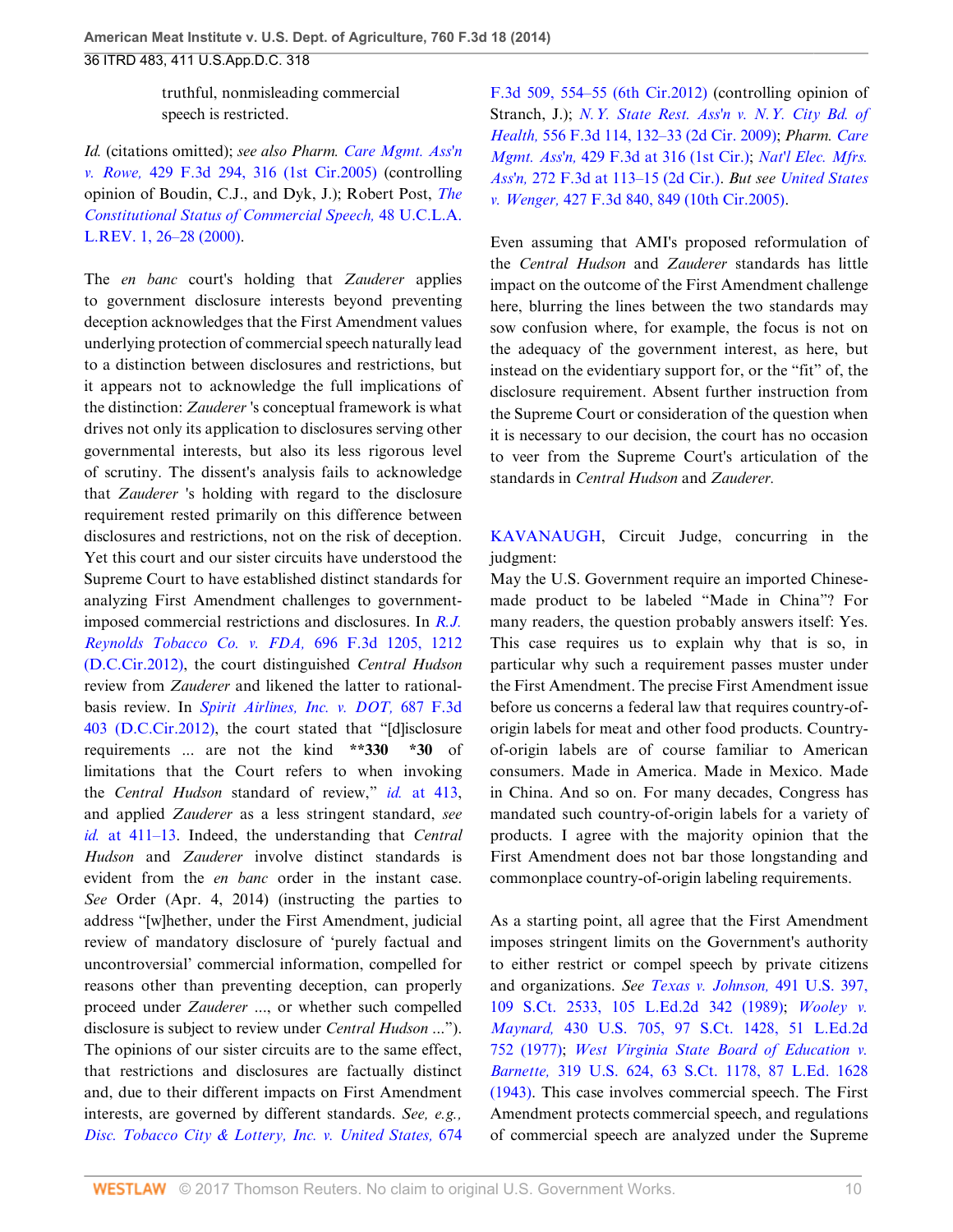Court's *Central Hudson* framework. To justify laws regulating commercial speech, the Government must (i) identify a substantial governmental interest and (ii) demonstrate a sufficient fit between the law's requirements **\*\*331 \*31** and that substantial governmental interest. *See [Central Hudson Gas & Electric Corp. v. Public Service](http://www.westlaw.com/Link/Document/FullText?findType=Y&serNum=1980116785&pubNum=0000708&originatingDoc=Ibd3810a6181711e490d4edf60ce7d742&refType=RP&originationContext=document&vr=3.0&rs=cblt1.0&transitionType=DocumentItem&contextData=(sc.History*oc.UserEnteredCitation)) Commission of New York,* [447 U.S. 557, 566, 100 S.Ct.](http://www.westlaw.com/Link/Document/FullText?findType=Y&serNum=1980116785&pubNum=0000708&originatingDoc=Ibd3810a6181711e490d4edf60ce7d742&refType=RP&originationContext=document&vr=3.0&rs=cblt1.0&transitionType=DocumentItem&contextData=(sc.History*oc.UserEnteredCitation)) [2343, 65 L.Ed.2d 341 \(1980\)](http://www.westlaw.com/Link/Document/FullText?findType=Y&serNum=1980116785&pubNum=0000708&originatingDoc=Ibd3810a6181711e490d4edf60ce7d742&refType=RP&originationContext=document&vr=3.0&rs=cblt1.0&transitionType=DocumentItem&contextData=(sc.History*oc.UserEnteredCitation)).

I will address in turn how those two basic *Central Hudson* requirements apply to this case.

First, under *Central Hudson,* the Government must identify a substantial governmental interest that is served by the law in question. Since its decision in *Central Hudson,* the Supreme Court has not stated that something less than a "substantial" governmental interest would justify either a restriction on commercial speech or a compelled commercial disclosure. And likewise, the majority opinion today does not say that a governmental interest that is less than substantial would suffice to justify a compelled commercial disclosure.

What interests qualify as sufficiently substantial to justify the infringement on the speaker's First Amendment autonomy that results from a compelled commercial disclosure? Here, as elsewhere in First Amendment freespeech law, history and tradition are reliable guides. *See [Brown v. Entertainment Merchants Association,](http://www.westlaw.com/Link/Document/FullText?findType=Y&serNum=2025554470&pubNum=0000708&originatingDoc=Ibd3810a6181711e490d4edf60ce7d742&refType=RP&fi=co_pp_sp_708_2734&originationContext=document&vr=3.0&rs=cblt1.0&transitionType=DocumentItem&contextData=(sc.History*oc.UserEnteredCitation)#co_pp_sp_708_2734)* ––– [U.S. ––––, 131 S.Ct. 2729, 2734, 180 L.Ed.2d 708](http://www.westlaw.com/Link/Document/FullText?findType=Y&serNum=2025554470&pubNum=0000708&originatingDoc=Ibd3810a6181711e490d4edf60ce7d742&refType=RP&fi=co_pp_sp_708_2734&originationContext=document&vr=3.0&rs=cblt1.0&transitionType=DocumentItem&contextData=(sc.History*oc.UserEnteredCitation)#co_pp_sp_708_2734) [\(2011\)](http://www.westlaw.com/Link/Document/FullText?findType=Y&serNum=2025554470&pubNum=0000708&originatingDoc=Ibd3810a6181711e490d4edf60ce7d742&refType=RP&fi=co_pp_sp_708_2734&originationContext=document&vr=3.0&rs=cblt1.0&transitionType=DocumentItem&contextData=(sc.History*oc.UserEnteredCitation)#co_pp_sp_708_2734) ("a long (if heretofore unrecognized) tradition of proscription" may sometimes justify restrictions on speech); *[Republican Party of Minnesota v. White,](http://www.westlaw.com/Link/Document/FullText?findType=Y&serNum=2002399189&pubNum=0000708&originatingDoc=Ibd3810a6181711e490d4edf60ce7d742&refType=RP&originationContext=document&vr=3.0&rs=cblt1.0&transitionType=DocumentItem&contextData=(sc.History*oc.UserEnteredCitation))* 536 [U.S. 765, 785, 122 S.Ct. 2528, 153 L.Ed.2d 694](http://www.westlaw.com/Link/Document/FullText?findType=Y&serNum=2002399189&pubNum=0000708&originatingDoc=Ibd3810a6181711e490d4edf60ce7d742&refType=RP&originationContext=document&vr=3.0&rs=cblt1.0&transitionType=DocumentItem&contextData=(sc.History*oc.UserEnteredCitation)) [\(2002\)](http://www.westlaw.com/Link/Document/FullText?findType=Y&serNum=2002399189&pubNum=0000708&originatingDoc=Ibd3810a6181711e490d4edf60ce7d742&refType=RP&originationContext=document&vr=3.0&rs=cblt1.0&transitionType=DocumentItem&contextData=(sc.History*oc.UserEnteredCitation)) ("It is true that a universal and long-established tradition of prohibiting certain conduct creates a strong presumption that the prohibition is constitutional.") (internal quotation marks omitted); *[Burson v. Freeman,](http://www.westlaw.com/Link/Document/FullText?findType=Y&serNum=1992095635&pubNum=0000708&originatingDoc=Ibd3810a6181711e490d4edf60ce7d742&refType=RP&originationContext=document&vr=3.0&rs=cblt1.0&transitionType=DocumentItem&contextData=(sc.History*oc.UserEnteredCitation))* [504 U.S. 191, 200–06, 112 S.Ct. 1846, 119 L.Ed.2d 5](http://www.westlaw.com/Link/Document/FullText?findType=Y&serNum=1992095635&pubNum=0000708&originatingDoc=Ibd3810a6181711e490d4edf60ce7d742&refType=RP&originationContext=document&vr=3.0&rs=cblt1.0&transitionType=DocumentItem&contextData=(sc.History*oc.UserEnteredCitation)) [\(1992\)](http://www.westlaw.com/Link/Document/FullText?findType=Y&serNum=1992095635&pubNum=0000708&originatingDoc=Ibd3810a6181711e490d4edf60ce7d742&refType=RP&originationContext=document&vr=3.0&rs=cblt1.0&transitionType=DocumentItem&contextData=(sc.History*oc.UserEnteredCitation)) (plurality opinion) (history of state restrictions on electioneering supported conclusion that such a restriction was necessary to serve state's compelling interests); *see also [McIntyre v. Ohio Elections Commission,](http://www.westlaw.com/Link/Document/FullText?findType=Y&serNum=1995091685&pubNum=0000708&originatingDoc=Ibd3810a6181711e490d4edf60ce7d742&refType=RP&originationContext=document&vr=3.0&rs=cblt1.0&transitionType=DocumentItem&contextData=(sc.History*oc.UserEnteredCitation))* 514 U.S. 334, [375–78, 115 S.Ct. 1511, 131 L.Ed.2d 426 \(1995\)](http://www.westlaw.com/Link/Document/FullText?findType=Y&serNum=1995091685&pubNum=0000708&originatingDoc=Ibd3810a6181711e490d4edf60ce7d742&refType=RP&originationContext=document&vr=3.0&rs=cblt1.0&transitionType=DocumentItem&contextData=(sc.History*oc.UserEnteredCitation)) (Scalia, J., dissenting) ("Where the meaning of a constitutional text (such as 'the freedom of speech') is unclear, the widespread and long-accepted practices of the American people are the best indication of what fundamental beliefs it was intended to enshrine."). The Government has long required commercial disclosures to prevent consumer deception or to ensure consumer health or safety. Those interests explain and justify the compelled commercial disclosures that are common and familiar to American consumers, such as nutrition labels and health warnings. *See, e.g., [R.J. Reynolds Tobacco Co. v. FDA,](http://www.westlaw.com/Link/Document/FullText?findType=Y&serNum=2028474677&pubNum=0000506&originatingDoc=Ibd3810a6181711e490d4edf60ce7d742&refType=RP&fi=co_pp_sp_506_1211&originationContext=document&vr=3.0&rs=cblt1.0&transitionType=DocumentItem&contextData=(sc.History*oc.UserEnteredCitation)#co_pp_sp_506_1211)* 696 F.3d [1205, 1211 \(D.C.Cir.2012\)](http://www.westlaw.com/Link/Document/FullText?findType=Y&serNum=2028474677&pubNum=0000506&originatingDoc=Ibd3810a6181711e490d4edf60ce7d742&refType=RP&fi=co_pp_sp_506_1211&originationContext=document&vr=3.0&rs=cblt1.0&transitionType=DocumentItem&contextData=(sc.History*oc.UserEnteredCitation)#co_pp_sp_506_1211) (noting that there was no dispute about Congress's authority to require health warnings on cigarette packages).

But the Government cannot advance a traditional antideception, health, or safety interest in this case because a country-of-origin disclosure requirement obviously does not serve those interests. Rather, the Government broadly contends that it has a substantial interest in "providing consumers with information." Tr. of Oral Arg. at 41. For *Central Hudson* purposes, however, it is plainly not enough for the Government to say simply that it has a substantial interest in giving consumers information. After all, that would be true of any and all disclosure requirements. That circular formulation would drain the *Central Hudson* test of any meaning in the context of compelled commercial disclosures. *See [R.J. Reynolds,](http://www.westlaw.com/Link/Document/FullText?findType=Y&serNum=2028474677&pubNum=0000506&originatingDoc=Ibd3810a6181711e490d4edf60ce7d742&refType=RP&fi=co_pp_sp_506_1221&originationContext=document&vr=3.0&rs=cblt1.0&transitionType=DocumentItem&contextData=(sc.History*oc.UserEnteredCitation)#co_pp_sp_506_1221)* 696 [F.3d at 1221](http://www.westlaw.com/Link/Document/FullText?findType=Y&serNum=2028474677&pubNum=0000506&originatingDoc=Ibd3810a6181711e490d4edf60ce7d742&refType=RP&fi=co_pp_sp_506_1221&originationContext=document&vr=3.0&rs=cblt1.0&transitionType=DocumentItem&contextData=(sc.History*oc.UserEnteredCitation)#co_pp_sp_506_1221). Not surprisingly, governments (federal, state, and local) would love to have such a free pass to spread their preferred messages on the backs of others. But as the Second Circuit has stated, "Were consumer interest alone sufficient, there is no end to the information that states could **\*\*332 \*32** require manufacturers to disclose about their production methods." *[International](http://www.westlaw.com/Link/Document/FullText?findType=Y&serNum=1996179932&pubNum=0000506&originatingDoc=Ibd3810a6181711e490d4edf60ce7d742&refType=RP&fi=co_pp_sp_506_74&originationContext=document&vr=3.0&rs=cblt1.0&transitionType=DocumentItem&contextData=(sc.History*oc.UserEnteredCitation)#co_pp_sp_506_74) [Dairy Foods Association v. Amestoy,](http://www.westlaw.com/Link/Document/FullText?findType=Y&serNum=1996179932&pubNum=0000506&originatingDoc=Ibd3810a6181711e490d4edf60ce7d742&refType=RP&fi=co_pp_sp_506_74&originationContext=document&vr=3.0&rs=cblt1.0&transitionType=DocumentItem&contextData=(sc.History*oc.UserEnteredCitation)#co_pp_sp_506_74)* 92 F.3d 67, 74 [\(2d Cir.1996\)](http://www.westlaw.com/Link/Document/FullText?findType=Y&serNum=1996179932&pubNum=0000506&originatingDoc=Ibd3810a6181711e490d4edf60ce7d742&refType=RP&fi=co_pp_sp_506_74&originationContext=document&vr=3.0&rs=cblt1.0&transitionType=DocumentItem&contextData=(sc.History*oc.UserEnteredCitation)#co_pp_sp_506_74). Some consumers might want to know whether their U.S.-made product was made by U.S. citizens and not by illegal immigrants. Some consumers might want to know whether a doctor has ever performed an abortion. Some consumers might want to know the political affiliation of a business's owners. These are not far-fetched hypotheticals, particularly at the state or local level. Do such consumer desires suffice to justify compelled commercial disclosures of such information on a product or in an advertisement? I think not, and history and tradition provide no support for that kind of free-wheeling government power to mandate compelled commercial disclosures. I agree with this Court's rejection of such an undifferentiated governmental interest in *R.J. Reynolds.* And I agree with the Second Circuit's statement in *Amestoy* that "consumer curiosity alone is not a strong enough state interest" to sustain a compelled commercial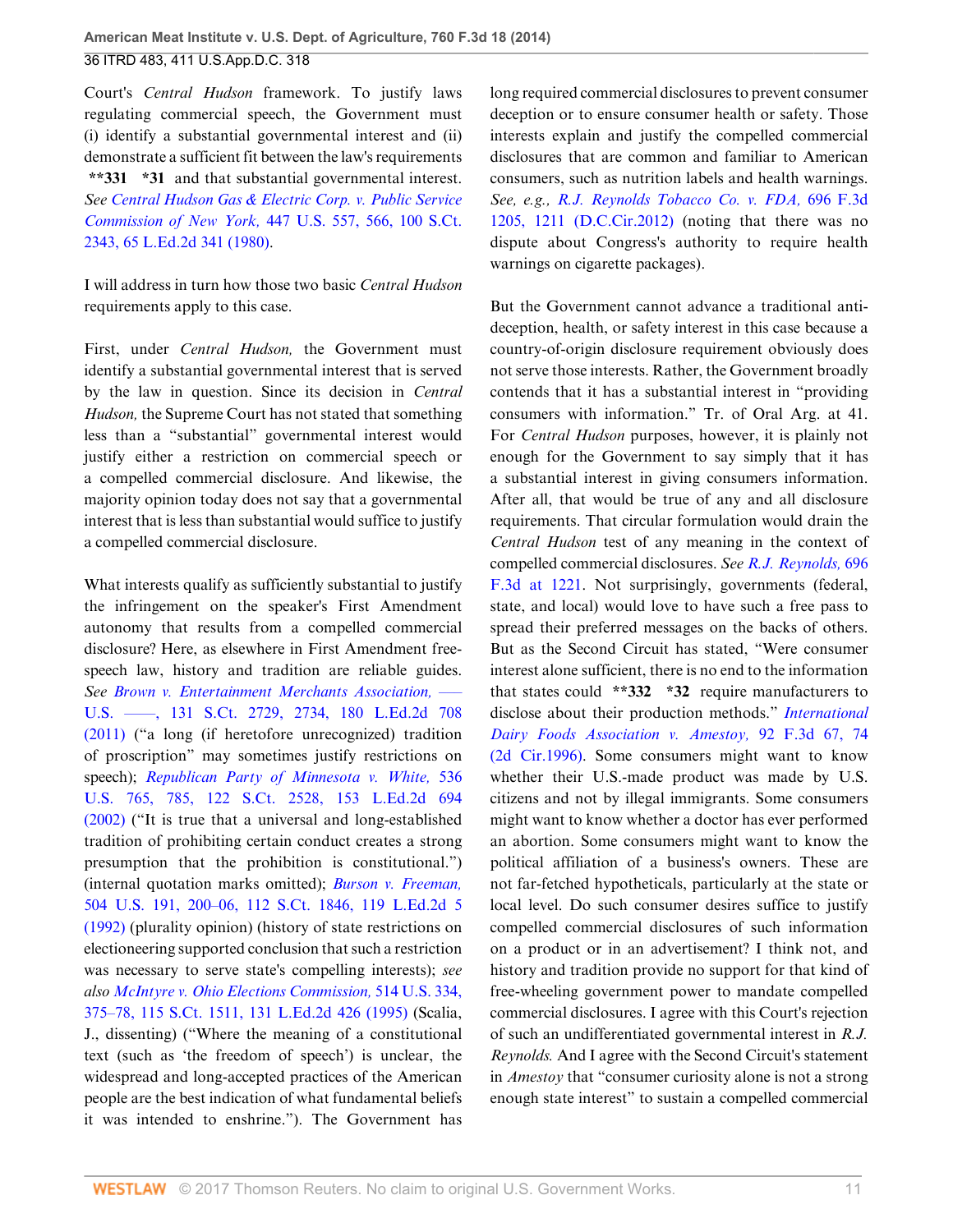disclosure. *Id.* The majority opinion today properly does not embrace the Government's broad argument.

Although the Government's broad argument is meritless, country-of-origin labeling is justified by the Government's historically rooted interest in supporting American manufacturers, farmers, and ranchers as they compete with foreign manufacturers, farmers, and ranchers. Since the early days of the Republic, numerous U.S. laws have sought to further that interest, sometimes overtly and sometimes subtly. Although economists debate whether various kinds of protectionist legislation help U.S. consumers and the overall U.S. economy, there is no doubt that Congress has long sought to support and promote various U.S. industries against their foreign competition. How is that interest implicated by countryof-origin labeling? Country-of-origin labeling, it is widely understood, causes many American consumers (for a variety of reasons) to buy a higher percentage of American-made products, which in turn helps American manufacturers, farmers, and ranchers as compared to foreign manufacturers, farmers, and ranchers. That is why Congress has long mandated country-of-origin disclosures for certain products. *See, e.g., [United States](http://www.westlaw.com/Link/Document/FullText?findType=Y&serNum=1939124726&pubNum=0000350&originatingDoc=Ibd3810a6181711e490d4edf60ce7d742&refType=RP&fi=co_pp_sp_350_29&originationContext=document&vr=3.0&rs=cblt1.0&transitionType=DocumentItem&contextData=(sc.History*oc.UserEnteredCitation)#co_pp_sp_350_29) v. Ury,* [106 F.2d 28, 29 \(2d Cir.1939\)](http://www.westlaw.com/Link/Document/FullText?findType=Y&serNum=1939124726&pubNum=0000350&originatingDoc=Ibd3810a6181711e490d4edf60ce7d742&refType=RP&fi=co_pp_sp_350_29&originationContext=document&vr=3.0&rs=cblt1.0&transitionType=DocumentItem&contextData=(sc.History*oc.UserEnteredCitation)#co_pp_sp_350_29) (purpose of early country-of-origin labeling requirements "was to apprise the public of the foreign origin and thus to confer an advantage on domestic producers of competing goods"). That historical pedigree is critical for First Amendment purposes and demonstrates that the Government's interest here is substantial. The majority opinion properly relies on the history of country-of-origin labeling laws as a basis for finding that the Government has a substantial interest in this case.

That said, one wrinkle in this case is whether the Government has actually asserted an interest in supporting American farmers and ranchers in order to justify this country-of-origin labeling requirement for meat and other food products. Whether the Government has asserted such an interest matters because *Central Hudson* requires that the Government articulate the interests it seeks to advance. *See [Edenfield v. Fane,](http://www.westlaw.com/Link/Document/FullText?findType=Y&serNum=1993091488&pubNum=0000708&originatingDoc=Ibd3810a6181711e490d4edf60ce7d742&refType=RP&originationContext=document&vr=3.0&rs=cblt1.0&transitionType=DocumentItem&contextData=(sc.History*oc.UserEnteredCitation))* 507 [U.S. 761, 768, 113 S.Ct. 1792, 123 L.Ed.2d 543 \(1993\)](http://www.westlaw.com/Link/Document/FullText?findType=Y&serNum=1993091488&pubNum=0000708&originatingDoc=Ibd3810a6181711e490d4edf60ce7d742&refType=RP&originationContext=document&vr=3.0&rs=cblt1.0&transitionType=DocumentItem&contextData=(sc.History*oc.UserEnteredCitation)). And the Executive Branch has refrained during this litigation from expressly articulating its clear interest in supporting American farmers and ranchers in order to justify this law, apparently because of the international repercussions that might ensue. But the interest here is

obvious, even if unarticulated by the Executive Branch for reasons of international comity. And more to the point for *Central Hudson* purposes, Members of Congress did articulate the **\*\*333 \*33** interest in supporting American farmers and ranchers when Congress enacted this country-of-origin labeling law. *See, e.g.,* 148 Cong. Rec. 5492–93, 6884–85 (2002); *see also id.* at 1181. And Congress's articulation of the interest suffices under *Central Hudson. Cf. [Turner Broadcasting System, Inc. v.](http://www.westlaw.com/Link/Document/FullText?findType=Y&serNum=1994136435&pubNum=0000708&originatingDoc=Ibd3810a6181711e490d4edf60ce7d742&refType=RP&originationContext=document&vr=3.0&rs=cblt1.0&transitionType=DocumentItem&contextData=(sc.History*oc.UserEnteredCitation)) FCC,* [512 U.S. 622, 662, 114 S.Ct. 2445, 129 L.Ed.2d](http://www.westlaw.com/Link/Document/FullText?findType=Y&serNum=1994136435&pubNum=0000708&originatingDoc=Ibd3810a6181711e490d4edf60ce7d742&refType=RP&originationContext=document&vr=3.0&rs=cblt1.0&transitionType=DocumentItem&contextData=(sc.History*oc.UserEnteredCitation)) [497 \(1994\)](http://www.westlaw.com/Link/Document/FullText?findType=Y&serNum=1994136435&pubNum=0000708&originatingDoc=Ibd3810a6181711e490d4edf60ce7d742&refType=RP&originationContext=document&vr=3.0&rs=cblt1.0&transitionType=DocumentItem&contextData=(sc.History*oc.UserEnteredCitation)) (looking to statutory findings and legislative history to discern the governmental interests served); *[Metromedia, Inc. v. City of San Diego,](http://www.westlaw.com/Link/Document/FullText?findType=Y&serNum=1981128879&pubNum=0000708&originatingDoc=Ibd3810a6181711e490d4edf60ce7d742&refType=RP&originationContext=document&vr=3.0&rs=cblt1.0&transitionType=DocumentItem&contextData=(sc.History*oc.UserEnteredCitation))* 453 U.S. 490, [493, 101 S.Ct. 2882, 69 L.Ed.2d 800 \(1981\)](http://www.westlaw.com/Link/Document/FullText?findType=Y&serNum=1981128879&pubNum=0000708&originatingDoc=Ibd3810a6181711e490d4edf60ce7d742&refType=RP&originationContext=document&vr=3.0&rs=cblt1.0&transitionType=DocumentItem&contextData=(sc.History*oc.UserEnteredCitation)) (plurality opinion) (looking to text of city's ordinance to discern the governmental interests served).

In short, the Government has a substantial interest in this case in supporting American farmers and ranchers against their foreign competitors.

The second question under *Central Hudson* concerns the fit between the disclosure requirement and the Government's interest—as plaintiff AMI succinctly puts it, whether the disclosure requirement is "tailored in a reasonable manner." AMI Supplemental Br. at 16 (quoting *Edenfield,* [507 U.S. at 767, 113 S.Ct. 1792](http://www.westlaw.com/Link/Document/FullText?findType=Y&serNum=1993091488&pubNum=0000708&originatingDoc=Ibd3810a6181711e490d4edf60ce7d742&refType=RP&originationContext=document&vr=3.0&rs=cblt1.0&transitionType=DocumentItem&contextData=(sc.History*oc.UserEnteredCitation))); *see also [National Association of Manufacturers v. SEC,](http://www.westlaw.com/Link/Document/FullText?findType=Y&serNum=2033156188&pubNum=0000506&originatingDoc=Ibd3810a6181711e490d4edf60ce7d742&refType=RP&fi=co_pp_sp_506_372&originationContext=document&vr=3.0&rs=cblt1.0&transitionType=DocumentItem&contextData=(sc.History*oc.UserEnteredCitation)#co_pp_sp_506_372)* 748 [F.3d 359, 372 \(D.C.Cir.2014\)](http://www.westlaw.com/Link/Document/FullText?findType=Y&serNum=2033156188&pubNum=0000506&originatingDoc=Ibd3810a6181711e490d4edf60ce7d742&refType=RP&fi=co_pp_sp_506_372&originationContext=document&vr=3.0&rs=cblt1.0&transitionType=DocumentItem&contextData=(sc.History*oc.UserEnteredCitation)#co_pp_sp_506_372) ("must be a reasonable fit between means and ends" under *Central Hudson*) (internal quotation marks omitted).

As I read it, the Supreme Court's decision in *Zauderer* applied the *Central Hudson* "tailored in a reasonable manner" requirement to compelled commercial disclosures. At the outset of its opinion, the *Zauderer* Court described the general *Central Hudson* framework in detail. And then the Court stated: "we must apply the teachings of these cases," including *Central Hudson,* to the three separate state regulations of attorney advertising at issue, including "disclosure requirements relating to the terms of contingent fees." *[Zauderer v.](http://www.westlaw.com/Link/Document/FullText?findType=Y&serNum=1985126962&pubNum=0000708&originatingDoc=Ibd3810a6181711e490d4edf60ce7d742&refType=RP&originationContext=document&vr=3.0&rs=cblt1.0&transitionType=DocumentItem&contextData=(sc.History*oc.UserEnteredCitation)) [Office of Disciplinary Counsel of Supreme Court of Ohio,](http://www.westlaw.com/Link/Document/FullText?findType=Y&serNum=1985126962&pubNum=0000708&originatingDoc=Ibd3810a6181711e490d4edf60ce7d742&refType=RP&originationContext=document&vr=3.0&rs=cblt1.0&transitionType=DocumentItem&contextData=(sc.History*oc.UserEnteredCitation))* [471 U.S. 626, 638, 105 S.Ct. 2265, 85 L.Ed.2d 652](http://www.westlaw.com/Link/Document/FullText?findType=Y&serNum=1985126962&pubNum=0000708&originatingDoc=Ibd3810a6181711e490d4edf60ce7d742&refType=RP&originationContext=document&vr=3.0&rs=cblt1.0&transitionType=DocumentItem&contextData=(sc.History*oc.UserEnteredCitation)) [\(1985\).](http://www.westlaw.com/Link/Document/FullText?findType=Y&serNum=1985126962&pubNum=0000708&originatingDoc=Ibd3810a6181711e490d4edf60ce7d742&refType=RP&originationContext=document&vr=3.0&rs=cblt1.0&transitionType=DocumentItem&contextData=(sc.History*oc.UserEnteredCitation)) In applying the teachings of *Central Hudson* to the state disclosure requirement, the *Zauderer* Court required that such mandatory disclosures be "purely factual," "uncontroversial," not "unduly burdensome," and "reasonably related to" the Government's interest. *[Id.](http://www.westlaw.com/Link/Document/FullText?findType=Y&serNum=1985126962&pubNum=0000708&originatingDoc=Ibd3810a6181711e490d4edf60ce7d742&refType=RP&originationContext=document&vr=3.0&rs=cblt1.0&transitionType=DocumentItem&contextData=(sc.History*oc.UserEnteredCitation))*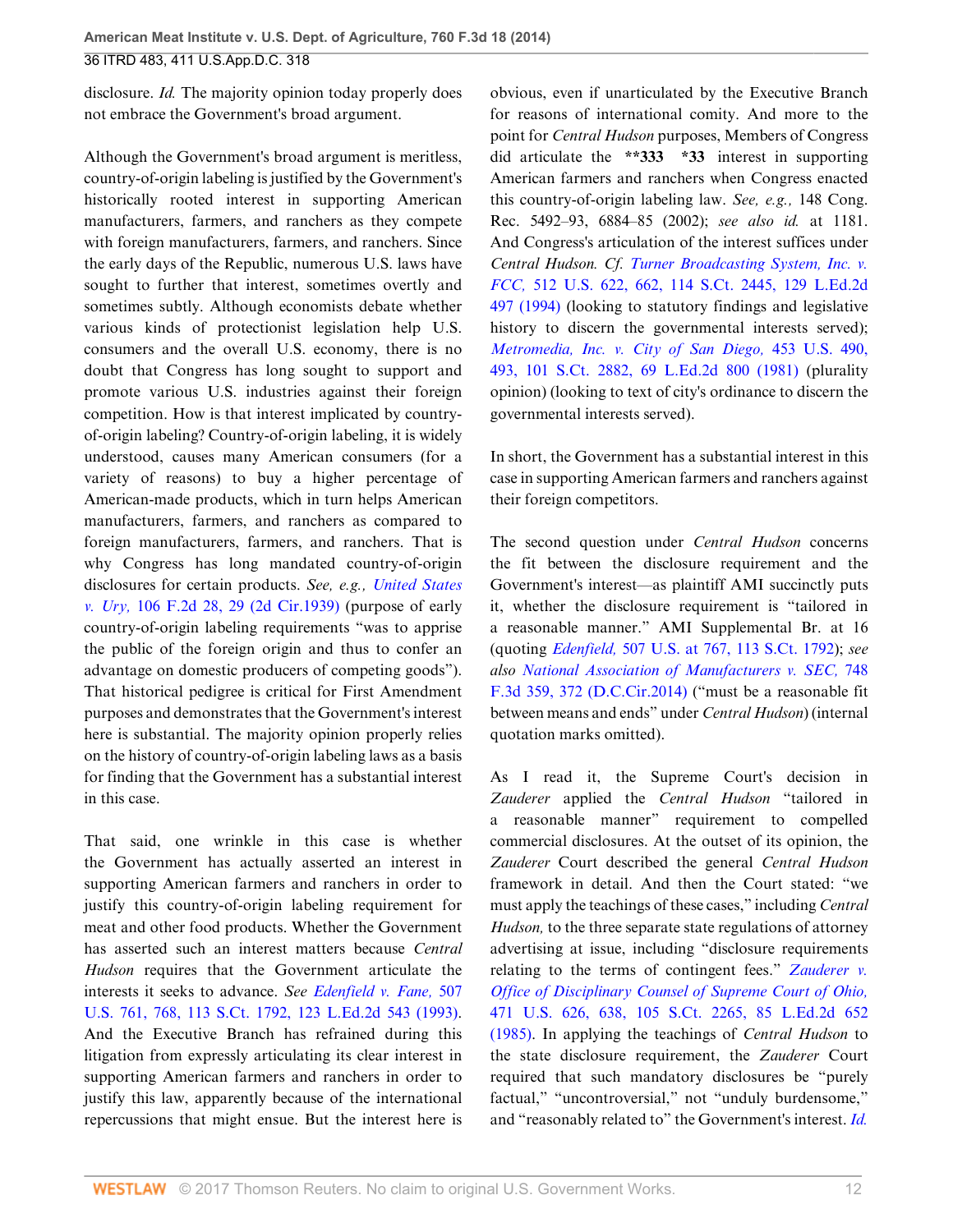[at 651, 105 S.Ct. 2265.](http://www.westlaw.com/Link/Document/FullText?findType=Y&serNum=1985126962&pubNum=0000708&originatingDoc=Ibd3810a6181711e490d4edf60ce7d742&refType=RP&originationContext=document&vr=3.0&rs=cblt1.0&transitionType=DocumentItem&contextData=(sc.History*oc.UserEnteredCitation)) So *Zauderer* is best read simply as an application of *Central Hudson,* not a different test altogether. In other words, *Zauderer* tells us what *Central Hudson's* "tailored in a reasonable manner" standard means in the context of compelled commercial disclosures: The disclosure must be purely factual, uncontroversial, not unduly burdensome, and reasonably related to the Government's interest. [1](#page-27-1)

<span id="page-12-0"></span>It is important to underscore that those *Zauderer* fit requirements are far more stringent than mere rational basis review. When the Supreme Court applies rational basis review, it does not attach a host of requirements of the kind prescribed by *Zauderer.* Rational basis review is extremely **\*\*334 \*34** deferential and in this context would undoubtedly tolerate government mandates of moral or policy-laden messages, of controversial messages, of burdensome labels, of disclosures that are only indirectly related to the Government's interests. *Zauderer* tolerates none of that. *Zauderer* tightly limits mandatory disclosures to a very narrow class that meets the various *Zauderer* requirements. So to the extent that some courts, advocates, and commentators have portrayed a choice between the "tough *Central Hudson* standard" and the "lenient *Zauderer* standard," I see that as a false choice. As I read it, *Zauderer* applied and elaborated on *Central Hudson* 's "tailored in a reasonable manner" requirement and established a demanding set of requirements that the Government must meet to justify a compelled commercial disclosure. The majority opinion properly does not equate *Zauderer* to mere rational basis review and properly insists that the mandatory disclosure here must meet all of the various *Zauderer* requirements. And the majority opinion and I agree on the following: To justify a compelled commercial disclosure, assuming the Government articulates a substantial governmental interest, the Government must show that the disclosure is purely factual, uncontroversial, not unduly burdensome, and reasonably related to the Government's interest.<sup>[2](#page-27-2)</sup>

In this case, as the majority opinion properly concludes, those stringent *Zauderer* fit requirements are met. The country-of-origin labeling requirement at issue here is purely factual, is not unduly burdensome, and as explained above is reasonably related to the Government's longstanding interest in supporting American farmers and ranchers. To be sure, determining whether a disclosure is "uncontroversial" may be difficult in some compelled commercial speech cases, in part because it is unclear how we should assess and what we should examine to determine whether a mandatory disclosure is controversial. But regardless of how the "uncontroversial" requirement might play out in other cases, the issue poses little difficulty here. Unlike the mandated disclosures at issue in *R.J. Reynolds* or *National Association of Manufacturers,* for example, a country-oforigin label cannot be considered "controversial" given the factually straightforward, evenhanded, and readily understood nature of the information, as well as the historical pedigree of this specific kind of disclosure requirement. *Cf. [National Association of Manufacturers,](http://www.westlaw.com/Link/Document/FullText?findType=Y&serNum=2033156188&pubNum=0000506&originatingDoc=Ibd3810a6181711e490d4edf60ce7d742&refType=RP&fi=co_pp_sp_506_371&originationContext=document&vr=3.0&rs=cblt1.0&transitionType=DocumentItem&contextData=(sc.History*oc.UserEnteredCitation)#co_pp_sp_506_371)* [748 F.3d at 371](http://www.westlaw.com/Link/Document/FullText?findType=Y&serNum=2033156188&pubNum=0000506&originatingDoc=Ibd3810a6181711e490d4edf60ce7d742&refType=RP&fi=co_pp_sp_506_371&originationContext=document&vr=3.0&rs=cblt1.0&transitionType=DocumentItem&contextData=(sc.History*oc.UserEnteredCitation)#co_pp_sp_506_371) (disclosure requirement that in essence compelled "an issuer to confess blood on its hands"); *[R.J.](http://www.westlaw.com/Link/Document/FullText?findType=Y&serNum=2028474677&pubNum=0000506&originatingDoc=Ibd3810a6181711e490d4edf60ce7d742&refType=RP&fi=co_pp_sp_506_1216&originationContext=document&vr=3.0&rs=cblt1.0&transitionType=DocumentItem&contextData=(sc.History*oc.UserEnteredCitation)#co_pp_sp_506_1216) Reynolds,* [696 F.3d at 1216–17](http://www.westlaw.com/Link/Document/FullText?findType=Y&serNum=2028474677&pubNum=0000506&originatingDoc=Ibd3810a6181711e490d4edf60ce7d742&refType=RP&fi=co_pp_sp_506_1216&originationContext=document&vr=3.0&rs=cblt1.0&transitionType=DocumentItem&contextData=(sc.History*oc.UserEnteredCitation)#co_pp_sp_506_1216) (disclosure requirements that compelled the display of " inflammatory images **\*\*335 \*35** and constituted "unabashed attempts to evoke emotion" and "browbeat customers").

\* \* \*

For those reasons, I would uphold this country-of-origin labeling requirement. As I read it, the majority opinion is consistent with my analysis. But I thought it important to spell out each step of my analysis in greater detail. Bottom line: I agree with the majority opinion that we should affirm the judgment of the District Court.

# [KAREN LECRAFT HENDERSON](http://www.westlaw.com/Link/Document/FullText?findType=h&pubNum=176284&cite=0181344001&originatingDoc=Ibd3810a6181711e490d4edf60ce7d742&refType=RQ&originationContext=document&vr=3.0&rs=cblt1.0&transitionType=DocumentItem&contextData=(sc.History*oc.UserEnteredCitation)), Circuit Judge, dissenting:

I agree with Judge Brown that the en banc majority is wrong on the merits and join fully her well-reasoned and compelling dissent. But, for the life of me, I do not understand how we got to the en banc stage in this case. As Judge Brown notes, the original panel "was wrong to contradict *R.J. Reynolds* "—and not solely because the panel was wrong on the merits. *See* Dissent at 11 (citing *[R.J. Reynolds Tobacco Co. v. FDA,](http://www.westlaw.com/Link/Document/FullText?findType=Y&serNum=2028474677&pubNum=0000506&originatingDoc=Ibd3810a6181711e490d4edf60ce7d742&refType=RP&fi=co_pp_sp_506_1213&originationContext=document&vr=3.0&rs=cblt1.0&transitionType=DocumentItem&contextData=(sc.History*oc.UserEnteredCitation)#co_pp_sp_506_1213)* 696 F.3d 1205, 1213 [\(D.C.Cir.2012\)\)](http://www.westlaw.com/Link/Document/FullText?findType=Y&serNum=2028474677&pubNum=0000506&originatingDoc=Ibd3810a6181711e490d4edf60ce7d742&refType=RP&fi=co_pp_sp_506_1213&originationContext=document&vr=3.0&rs=cblt1.0&transitionType=DocumentItem&contextData=(sc.History*oc.UserEnteredCitation)#co_pp_sp_506_1213). The panel was also wrong for the simple reason that its merits decision—whether or not correct did indeed "contradict" our decision in *R.J. Reynolds* and therefore should not have issued.

<span id="page-12-1"></span>One of our court's most fundamental governing principles is the "law of the circuit doctrine" which decrees that the decision of a three-judge panel of the court "is 'the decision of the court.' " *LaShawn v. Barry,* [87 F.3d 1389, 1395](http://www.westlaw.com/Link/Document/FullText?findType=Y&serNum=1996144010&pubNum=0000506&originatingDoc=Ibd3810a6181711e490d4edf60ce7d742&refType=RP&fi=co_pp_sp_506_1395&originationContext=document&vr=3.0&rs=cblt1.0&transitionType=DocumentItem&contextData=(sc.History*oc.UserEnteredCitation)#co_pp_sp_506_1395) [\(D.C.Cir.1996\)](http://www.westlaw.com/Link/Document/FullText?findType=Y&serNum=1996144010&pubNum=0000506&originatingDoc=Ibd3810a6181711e490d4edf60ce7d742&refType=RP&fi=co_pp_sp_506_1395&originationContext=document&vr=3.0&rs=cblt1.0&transitionType=DocumentItem&contextData=(sc.History*oc.UserEnteredCitation)#co_pp_sp_506_1395) (en banc) (quoting Revision Notes to [28](http://www.westlaw.com/Link/Document/FullText?findType=L&pubNum=1000546&cite=28USCAS46&originatingDoc=Ibd3810a6181711e490d4edf60ce7d742&refType=LQ&originationContext=document&vr=3.0&rs=cblt1.0&transitionType=DocumentItem&contextData=(sc.History*oc.UserEnteredCitation))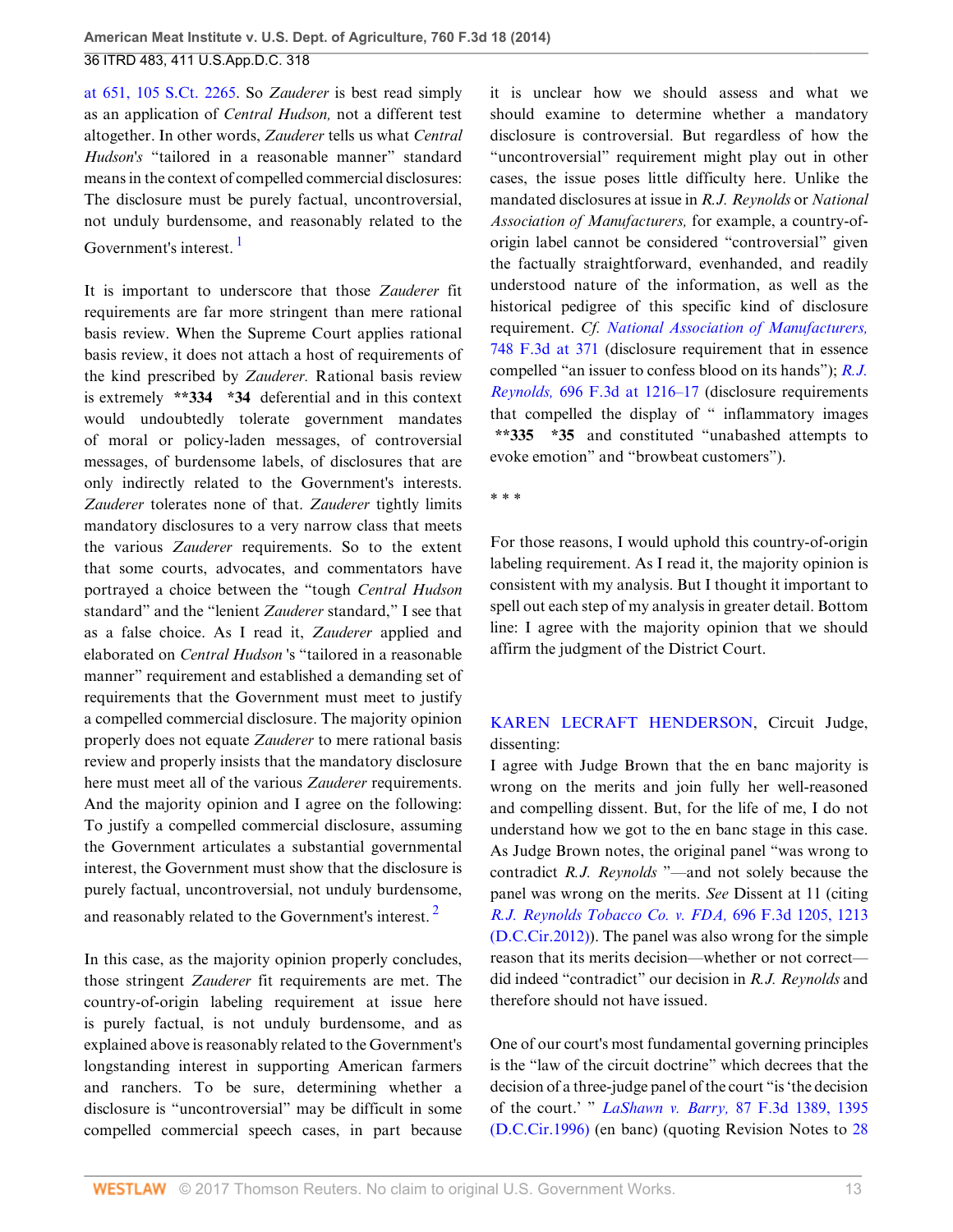[U.S.C. § 46\)](http://www.westlaw.com/Link/Document/FullText?findType=L&pubNum=1000546&cite=28USCAS46&originatingDoc=Ibd3810a6181711e490d4edf60ce7d742&refType=LQ&originationContext=document&vr=3.0&rs=cblt1.0&transitionType=DocumentItem&contextData=(sc.History*oc.UserEnteredCitation)). "One three-judge panel, therefore, does not have the authority to overrule another three-judge panel of the court." *Id.* Yet, inexplicably, this is what happened here.

In *R.J. Reynolds,* we vacated the Food and Drug Administration's final rule establishing mandatory graphics warnings on cigarette packages. In so doing, we rejected two "narrow and well-understood exceptions to the general rule that content based speech regulations —including compelled speech—are subject to strict scrutiny." *R.J. Reynolds,* [696 F.3d at 1212](http://www.westlaw.com/Link/Document/FullText?findType=Y&serNum=2028474677&pubNum=0000506&originatingDoc=Ibd3810a6181711e490d4edf60ce7d742&refType=RP&fi=co_pp_sp_506_1212&originationContext=document&vr=3.0&rs=cblt1.0&transitionType=DocumentItem&contextData=(sc.History*oc.UserEnteredCitation)#co_pp_sp_506_1212) (quotation marks omitted). The first of the exceptions—which is at issue here—covers " 'purely factual and uncontroversial' disclosures [that] are 'reasonably related to the State's interest in preventing deception of consumers,' provided the requirements are not 'unjustified or unduly burdensome.' " *Id.* (quoting *[Zauderer v. Office of](http://www.westlaw.com/Link/Document/FullText?findType=Y&serNum=1985126962&pubNum=0000708&originatingDoc=Ibd3810a6181711e490d4edf60ce7d742&refType=RP&originationContext=document&vr=3.0&rs=cblt1.0&transitionType=DocumentItem&contextData=(sc.History*oc.UserEnteredCitation)) Disciplinary Counsel,* [471 U.S. 626, 651, 105 S.Ct.](http://www.westlaw.com/Link/Document/FullText?findType=Y&serNum=1985126962&pubNum=0000708&originatingDoc=Ibd3810a6181711e490d4edf60ce7d742&refType=RP&originationContext=document&vr=3.0&rs=cblt1.0&transitionType=DocumentItem&contextData=(sc.History*oc.UserEnteredCitation)) [2265, 85 L.Ed.2d 652 \(1985\)\)](http://www.westlaw.com/Link/Document/FullText?findType=Y&serNum=1985126962&pubNum=0000708&originatingDoc=Ibd3810a6181711e490d4edf60ce7d742&refType=RP&originationContext=document&vr=3.0&rs=cblt1.0&transitionType=DocumentItem&contextData=(sc.History*oc.UserEnteredCitation)). In *R.J. Reynolds,* the majority found the *Zauderer* standard inapplicable to the graphics warning requirement because "by its own terms, *Zauderer* 's holding is limited to cases in which disclosure requirements are 'reasonably related to the State's interest in preventing deception of consumers.' " *Id.* [at 1213](http://www.westlaw.com/Link/Document/FullText?findType=Y&serNum=2028474677&pubNum=0000506&originatingDoc=Ibd3810a6181711e490d4edf60ce7d742&refType=RP&fi=co_pp_sp_506_1213&originationContext=document&vr=3.0&rs=cblt1.0&transitionType=DocumentItem&contextData=(sc.History*oc.UserEnteredCitation)#co_pp_sp_506_1213) (quoting *Zauderer,* [471 U.S. at 651, 105](http://www.westlaw.com/Link/Document/FullText?findType=Y&serNum=1985126962&pubNum=0000708&originatingDoc=Ibd3810a6181711e490d4edf60ce7d742&refType=RP&originationContext=document&vr=3.0&rs=cblt1.0&transitionType=DocumentItem&contextData=(sc.History*oc.UserEnteredCitation)) [S.Ct. 2265](http://www.westlaw.com/Link/Document/FullText?findType=Y&serNum=1985126962&pubNum=0000708&originatingDoc=Ibd3810a6181711e490d4edf60ce7d742&refType=RP&originationContext=document&vr=3.0&rs=cblt1.0&transitionType=DocumentItem&contextData=(sc.History*oc.UserEnteredCitation))); *see also id.* [at 1214](http://www.westlaw.com/Link/Document/FullText?findType=Y&serNum=2028474677&pubNum=0000506&originatingDoc=Ibd3810a6181711e490d4edf60ce7d742&refType=RP&fi=co_pp_sp_506_1214&originationContext=document&vr=3.0&rs=cblt1.0&transitionType=DocumentItem&contextData=(sc.History*oc.UserEnteredCitation)#co_pp_sp_506_1214) ("[T]he government could not seek review under the lenient *Zauderer* standard absent a showing that the advertisement at issue would likely mislead consumers."); *id.* ("*Zauderer, Ibanez,* and *Milavetz* thus establish that a disclosure requirement is only appropriate if the government shows that, absent a warning, there is a ... danger that an advertisement will mislead consumers."); *id.* [at 1214–15](http://www.westlaw.com/Link/Document/FullText?findType=Y&serNum=2028474677&pubNum=0000506&originatingDoc=Ibd3810a6181711e490d4edf60ce7d742&refType=RP&fi=co_pp_sp_506_1214&originationContext=document&vr=3.0&rs=cblt1.0&transitionType=DocumentItem&contextData=(sc.History*oc.UserEnteredCitation)#co_pp_sp_506_1214) ("[I]n the absence of any congressional findings on the misleading nature of cigarette packaging itself, there is no justification under *Zauderer* for the graphic warnings."); *see also [Nat'l Ass'n](http://www.westlaw.com/Link/Document/FullText?findType=Y&serNum=2030484118&pubNum=0000506&originatingDoc=Ibd3810a6181711e490d4edf60ce7d742&refType=RP&fi=co_pp_sp_506_959&originationContext=document&vr=3.0&rs=cblt1.0&transitionType=DocumentItem&contextData=(sc.History*oc.UserEnteredCitation)#co_pp_sp_506_959) of Mfrs. v. NLRB,* [717 F.3d 947, 959 n. 18 \(D.C.Cir.2013\)](http://www.westlaw.com/Link/Document/FullText?findType=Y&serNum=2030484118&pubNum=0000506&originatingDoc=Ibd3810a6181711e490d4edf60ce7d742&refType=RP&fi=co_pp_sp_506_959&originationContext=document&vr=3.0&rs=cblt1.0&transitionType=DocumentItem&contextData=(sc.History*oc.UserEnteredCitation)#co_pp_sp_506_959) ("In a footnote to its brief, the Board states that its rule satisfies *Zauderer* ..., but it does not explain why that decision has even the slightest bearing on this case. Under *Zauderer,* the government may, consistently with the First Amendment, require a party to a **\*\*336 \*36** commercial transaction to make disclosures in order to prevent that party from deceiving its customers." (citing *[R.J. Reynolds,](http://www.westlaw.com/Link/Document/FullText?findType=Y&serNum=2028474677&pubNum=0000506&originatingDoc=Ibd3810a6181711e490d4edf60ce7d742&refType=RP&fi=co_pp_sp_506_1215&originationContext=document&vr=3.0&rs=cblt1.0&transitionType=DocumentItem&contextData=(sc.History*oc.UserEnteredCitation)#co_pp_sp_506_1215)* [696 F.3d at 1215\)](http://www.westlaw.com/Link/Document/FullText?findType=Y&serNum=2028474677&pubNum=0000506&originatingDoc=Ibd3810a6181711e490d4edf60ce7d742&refType=RP&fi=co_pp_sp_506_1215&originationContext=document&vr=3.0&rs=cblt1.0&transitionType=DocumentItem&contextData=(sc.History*oc.UserEnteredCitation)#co_pp_sp_506_1215)).

Given its repeated and emphatic reliance on the limited applicability of the *Zauderer* standard—to language involving deception—the *R.J. Reynolds* majority plainly considered the *in* applicability of *Zauderer* as "integral" and "necessary" to its decision, that is to say, a "holding." *See Aamer v. Obama,* [742 F.3d 1023, 1033](http://www.westlaw.com/Link/Document/FullText?findType=Y&serNum=2032696173&pubNum=0000506&originatingDoc=Ibd3810a6181711e490d4edf60ce7d742&refType=RP&fi=co_pp_sp_506_1033&originationContext=document&vr=3.0&rs=cblt1.0&transitionType=DocumentItem&contextData=(sc.History*oc.UserEnteredCitation)#co_pp_sp_506_1033) [\(D.C.Cir.2014\)](http://www.westlaw.com/Link/Document/FullText?findType=Y&serNum=2032696173&pubNum=0000506&originatingDoc=Ibd3810a6181711e490d4edf60ce7d742&refType=RP&fi=co_pp_sp_506_1033&originationContext=document&vr=3.0&rs=cblt1.0&transitionType=DocumentItem&contextData=(sc.History*oc.UserEnteredCitation)#co_pp_sp_506_1033) (determination that was "integral to our ultimate disposition of [a] case ... constitutes binding precedent"); *Cross v. Harris,* [418 F.2d 1095, 1105 n. 64](http://www.westlaw.com/Link/Document/FullText?findType=Y&serNum=1969101526&pubNum=0000350&originatingDoc=Ibd3810a6181711e490d4edf60ce7d742&refType=RP&fi=co_pp_sp_350_1105&originationContext=document&vr=3.0&rs=cblt1.0&transitionType=DocumentItem&contextData=(sc.History*oc.UserEnteredCitation)#co_pp_sp_350_1105) [\(D.C.Cir.1969\)](http://www.westlaw.com/Link/Document/FullText?findType=Y&serNum=1969101526&pubNum=0000350&originatingDoc=Ibd3810a6181711e490d4edf60ce7d742&refType=RP&fi=co_pp_sp_350_1105&originationContext=document&vr=3.0&rs=cblt1.0&transitionType=DocumentItem&contextData=(sc.History*oc.UserEnteredCitation)#co_pp_sp_350_1105) ("The distinction between holding and dictum ... turns on whether the court, in stating its opinion on the point, believed it necessary to decide the question or was simply using it by way of illustration of the case at hand."). Nor was the importance of the majority's reading of *Zauderer* lost on the dissenting judge. *See R.J. Reynolds,* [696 F.3d at 1223](http://www.westlaw.com/Link/Document/FullText?findType=Y&serNum=2028474677&pubNum=0000506&originatingDoc=Ibd3810a6181711e490d4edf60ce7d742&refType=RP&fi=co_pp_sp_506_1223&originationContext=document&vr=3.0&rs=cblt1.0&transitionType=DocumentItem&contextData=(sc.History*oc.UserEnteredCitation)#co_pp_sp_506_1223) (Rogers, J., dissenting) ("*Even treating Zauderer* 's *'less exacting scrutiny' as limited to disclosure requirements serving a governmental interest in preventing consumer deception,* the voluminous findings of our own courts ... are more than adequate to substantiate that interest") (emphasis added); *id.* [at](http://www.westlaw.com/Link/Document/FullText?findType=Y&serNum=2028474677&pubNum=0000506&originatingDoc=Ibd3810a6181711e490d4edf60ce7d742&refType=RP&fi=co_pp_sp_506_1227&originationContext=document&vr=3.0&rs=cblt1.0&transitionType=DocumentItem&contextData=(sc.History*oc.UserEnteredCitation)#co_pp_sp_506_1227) [1227 n. 6](http://www.westlaw.com/Link/Document/FullText?findType=Y&serNum=2028474677&pubNum=0000506&originatingDoc=Ibd3810a6181711e490d4edf60ce7d742&refType=RP&fi=co_pp_sp_506_1227&originationContext=document&vr=3.0&rs=cblt1.0&transitionType=DocumentItem&contextData=(sc.History*oc.UserEnteredCitation)#co_pp_sp_506_1227) (noting "[a]s other circuits have recognized, in *Zauderer* the Supreme Court appears simply to have held that a government interest in protecting consumers from possible deception is *sufficient* to support a disclosure requirement—not that this particular interest is *necessary* to support such a requirement" but also concluding "[i]n view of the likelihood of consumer confusion or deception shown here, there is no need to determine whether the scope of *Zauderer* encompasses other government interests") (emphasis in original).

Nonetheless, the original panel here decided that "*Zauderer* is best read as applying not only to mandates aimed at curing deception but also to ones for other purposes, and that neither *Reynolds* nor *[[National](http://www.westlaw.com/Link/Document/FullText?findType=Y&serNum=2030484118&pubNum=0000506&originatingDoc=Ibd3810a6181711e490d4edf60ce7d742&refType=RP&originationContext=document&vr=3.0&rs=cblt1.0&transitionType=DocumentItem&contextData=(sc.History*oc.UserEnteredCitation)) [Association of Manufacturers v. NLRB,](http://www.westlaw.com/Link/Document/FullText?findType=Y&serNum=2030484118&pubNum=0000506&originatingDoc=Ibd3810a6181711e490d4edf60ce7d742&refType=RP&originationContext=document&vr=3.0&rs=cblt1.0&transitionType=DocumentItem&contextData=(sc.History*oc.UserEnteredCitation))* 717 F.3d 947 [\(D.C.Cir.2013\)](http://www.westlaw.com/Link/Document/FullText?findType=Y&serNum=2030484118&pubNum=0000506&originatingDoc=Ibd3810a6181711e490d4edf60ce7d742&refType=RP&originationContext=document&vr=3.0&rs=cblt1.0&transitionType=DocumentItem&contextData=(sc.History*oc.UserEnteredCitation)) ] represents a holding to the contrary." *[Am. Meat Inst. v. U.S. Dep't of Agric. \(AMI I\),](http://www.westlaw.com/Link/Document/FullText?findType=Y&serNum=2032982812&pubNum=0000506&originatingDoc=Ibd3810a6181711e490d4edf60ce7d742&refType=RP&fi=co_pp_sp_506_1073&originationContext=document&vr=3.0&rs=cblt1.0&transitionType=DocumentItem&contextData=(sc.History*oc.UserEnteredCitation)#co_pp_sp_506_1073)* 746 F.3d [1065, 1073 \(D.C.Cir.2014\),](http://www.westlaw.com/Link/Document/FullText?findType=Y&serNum=2032982812&pubNum=0000506&originatingDoc=Ibd3810a6181711e490d4edf60ce7d742&refType=RP&fi=co_pp_sp_506_1073&originationContext=document&vr=3.0&rs=cblt1.0&transitionType=DocumentItem&contextData=(sc.History*oc.UserEnteredCitation)#co_pp_sp_506_1073) *vacated,* [2014 WL 2619836](http://www.westlaw.com/Link/Document/FullText?findType=Y&serNum=2033578464&pubNum=0000999&originatingDoc=Ibd3810a6181711e490d4edf60ce7d742&refType=RP&originationContext=document&vr=3.0&rs=cblt1.0&transitionType=DocumentItem&contextData=(sc.History*oc.UserEnteredCitation)) [\(D.C.Cir. Apr.4, 2014\)](http://www.westlaw.com/Link/Document/FullText?findType=Y&serNum=2033578464&pubNum=0000999&originatingDoc=Ibd3810a6181711e490d4edf60ce7d742&refType=RP&originationContext=document&vr=3.0&rs=cblt1.0&transitionType=DocumentItem&contextData=(sc.History*oc.UserEnteredCitation)) (granting rehearing en banc). I find this conclusion untenable given the centrality of the *R.J. Reynolds* majority's limited reading of *Zauderer.* Because that reading constituted part of *R.J. Reynolds* 's holding, the "power" to overrule it could properly "be exercised only by the full court, either through an *in* [sic] *banc* decision or pursuant to the more informal practice adopted in *Irons v. Diamond,* [670 F.2d 265, 268](http://www.westlaw.com/Link/Document/FullText?findType=Y&serNum=1982105994&pubNum=0000350&originatingDoc=Ibd3810a6181711e490d4edf60ce7d742&refType=RP&fi=co_pp_sp_350_268&originationContext=document&vr=3.0&rs=cblt1.0&transitionType=DocumentItem&contextData=(sc.History*oc.UserEnteredCitation)#co_pp_sp_350_268) [n. 11 \(D.C.Cir.1981\)](http://www.westlaw.com/Link/Document/FullText?findType=Y&serNum=1982105994&pubNum=0000350&originatingDoc=Ibd3810a6181711e490d4edf60ce7d742&refType=RP&fi=co_pp_sp_350_268&originationContext=document&vr=3.0&rs=cblt1.0&transitionType=DocumentItem&contextData=(sc.History*oc.UserEnteredCitation)#co_pp_sp_350_268)," *LaShawn,* [87 F.3d at 1395](http://www.westlaw.com/Link/Document/FullText?findType=Y&serNum=1996144010&pubNum=0000506&originatingDoc=Ibd3810a6181711e490d4edf60ce7d742&refType=RP&fi=co_pp_sp_506_1395&originationContext=document&vr=3.0&rs=cblt1.0&transitionType=DocumentItem&contextData=(sc.History*oc.UserEnteredCitation)#co_pp_sp_506_1395) (citation omitted). The panel nonetheless issued its own decision overruling *R.J. Reynolds* 's *Zauderer* holding instead of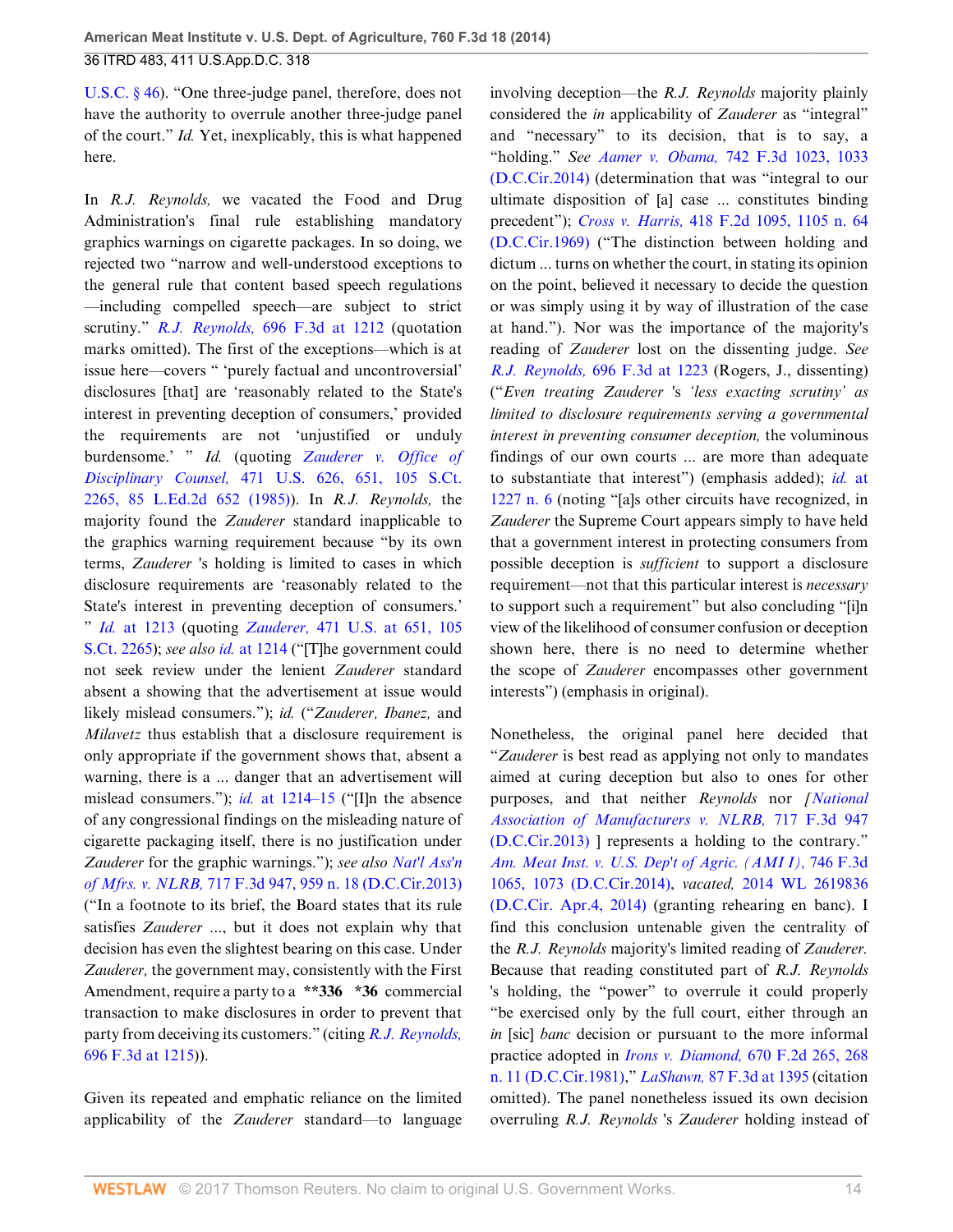either seeking full en banc hearing or inserting a proper *Irons* footnote announcing, if obtained, the en banc court's unanimous endorsement of the opinion. [\\*](#page-27-3)

**\*37 \*\*337** In sum, I do not understand how the panel opinion in this case came to be. Its issuance is inconsistent with our law of the circuit doctrine and runs counter to the principle of *stare decisis,* which " 'demands that we abide by a recent decision of one panel of this court unless the panel has withdrawn the opinion or the court en banc has overruled it.' " *[In re Sealed Case,](http://www.westlaw.com/Link/Document/FullText?findType=Y&serNum=1999149183&pubNum=0000506&originatingDoc=Ibd3810a6181711e490d4edf60ce7d742&refType=RP&fi=co_pp_sp_506_145&originationContext=document&vr=3.0&rs=cblt1.0&transitionType=DocumentItem&contextData=(sc.History*oc.UserEnteredCitation)#co_pp_sp_506_145)* 181 [F.3d 128, 145 \(D.C.Cir.1999\)](http://www.westlaw.com/Link/Document/FullText?findType=Y&serNum=1999149183&pubNum=0000506&originatingDoc=Ibd3810a6181711e490d4edf60ce7d742&refType=RP&fi=co_pp_sp_506_145&originationContext=document&vr=3.0&rs=cblt1.0&transitionType=DocumentItem&contextData=(sc.History*oc.UserEnteredCitation)#co_pp_sp_506_145) (Henderson, J., concurring (quoting *[Brewster v. Commissioner,](http://www.westlaw.com/Link/Document/FullText?findType=Y&serNum=1979115018&pubNum=0000350&originatingDoc=Ibd3810a6181711e490d4edf60ce7d742&refType=RP&fi=co_pp_sp_350_1373&originationContext=document&vr=3.0&rs=cblt1.0&transitionType=DocumentItem&contextData=(sc.History*oc.UserEnteredCitation)#co_pp_sp_350_1373)* 607 F.2d 1369, 1373 [\(D.C.Cir.1979\)\)](http://www.westlaw.com/Link/Document/FullText?findType=Y&serNum=1979115018&pubNum=0000350&originatingDoc=Ibd3810a6181711e490d4edf60ce7d742&refType=RP&fi=co_pp_sp_350_1373&originationContext=document&vr=3.0&rs=cblt1.0&transitionType=DocumentItem&contextData=(sc.History*oc.UserEnteredCitation)#co_pp_sp_350_1373) (quotation marks omitted)). I need hardly add my hope that this case is an outlier; if not, we risk adopting the habit of slapping the " dictum" label on any holding that any two of us find inconvenient and thereby replacing law of the circuit with law of the panel.

## [BROWN](http://www.westlaw.com/Link/Document/FullText?findType=h&pubNum=176284&cite=0120941401&originatingDoc=Ibd3810a6181711e490d4edf60ce7d742&refType=RQ&originationContext=document&vr=3.0&rs=cblt1.0&transitionType=DocumentItem&contextData=(sc.History*oc.UserEnteredCitation)), Circuit Judge, dissenting:

Throughout oral argument, AMI's counsel repeatedly summarized the analytical options before the en banc court:

> [T]he bottom line is if *Central Hudson* applies, [AMI] should prevail; if *Zauderer* applies only to deception, [AMI] should prevail; if *Zauderer* applies only to consumer protection, health and safety, and deception, [AMI] should prevail. The only way [AMI does not] prevail is if this Court concludes that *Zauderer* applies to any interest, no matter how articulated, no matter how speculative.

Tr. of Oral Arg. at 39, *Am. Meat. Inst. v. USDA,* No. 13–5281 (D.C.Cir. May 19, 2014) (en banc). No doubt counsel thought stating such an outrageous proposition would be sufficient to refute it. But, astonishing as it may be to First Amendment scholars, the court today doubles down on that extraordinary result. The court holds "*Zauderer* ... reach[es] beyond problems of deception, sufficiently to encompass" factual and noncontroversial disclosure mandates aimed at providing more information to some consumers. Maj. Op. at 20. As a result, the fundamental First Amendment right not to be coerced or compelled to say what one would not say voluntarily is

<span id="page-14-0"></span>now demoted to a mere tautology: "[B]y acting ... through a reasonably crafted disclosure mandate, the government meets its burden of showing that the mandate advances its interest in making the 'purely factual and uncontroversial information' accessible to the recipients." Maj. Op. at 26. In other words, a business owner no longer has a constitutionally protected right to refrain from speaking, as long as the government wants to use the company's product to convey "purely factual and uncontroversial" information.

In so finding, the court today ignores the plain words of *Zauderer* ' s text and disregards its historical context; both the text and history of the case emphasize the government's unique interest in preventing commercial deception. By expanding *Zauderer* beyond deception, the court has now created a standard that is actually even *more* relaxed than rational basis review **\*\*338 \*38** essentially, the new standard for compelled commercial disclosures—or perhaps even all commercial speech restrictions—thus becomes rational basis review minus any legitimate justification. Instead of requiring the government to justify its regulations, the court searches *sua sponte* through the underlying statute's legislative record, desperately seeking justifications while ignoring the agency's actual rulemaking record. Instead of relying on the precise interests articulated by the government in this case, the court tries to reclaim and rehabilitate rationales for the rule the agency has consistently discredited and denied: health and safety and domestic protectionism. Even rational basis review is less dismissive of constitutional guarantees.

The court's ardent reliance on the legislative record to justify the rule, in lieu of the regulatory text itself or the rulemaking record presented by the government, is baffling. Though this case has a constitutional dimension, it challenges an agency rulemaking. Ordinarily, that means our review is limited to the record as the agency presented it, *Camp v. Pitts,* [411 U.S. 138, 142, 93 S.Ct.](http://www.westlaw.com/Link/Document/FullText?findType=Y&serNum=1973126358&pubNum=0000708&originatingDoc=Ibd3810a6181711e490d4edf60ce7d742&refType=RP&originationContext=document&vr=3.0&rs=cblt1.0&transitionType=DocumentItem&contextData=(sc.History*oc.UserEnteredCitation)) [1241, 36 L.Ed.2d 106 \(1973\)](http://www.westlaw.com/Link/Document/FullText?findType=Y&serNum=1973126358&pubNum=0000708&originatingDoc=Ibd3810a6181711e490d4edf60ce7d742&refType=RP&originationContext=document&vr=3.0&rs=cblt1.0&transitionType=DocumentItem&contextData=(sc.History*oc.UserEnteredCitation)), and confined to considering the agency's rationale as the agency articulated it, *[SEC v.](http://www.westlaw.com/Link/Document/FullText?findType=Y&serNum=1947116758&pubNum=0000708&originatingDoc=Ibd3810a6181711e490d4edf60ce7d742&refType=RP&originationContext=document&vr=3.0&rs=cblt1.0&transitionType=DocumentItem&contextData=(sc.History*oc.UserEnteredCitation)) Chenery,* [332 U.S. 194, 196, 67 S.Ct. 1575, 91 L.Ed. 1995](http://www.westlaw.com/Link/Document/FullText?findType=Y&serNum=1947116758&pubNum=0000708&originatingDoc=Ibd3810a6181711e490d4edf60ce7d742&refType=RP&originationContext=document&vr=3.0&rs=cblt1.0&transitionType=DocumentItem&contextData=(sc.History*oc.UserEnteredCitation)) [\(1947\).](http://www.westlaw.com/Link/Document/FullText?findType=Y&serNum=1947116758&pubNum=0000708&originatingDoc=Ibd3810a6181711e490d4edf60ce7d742&refType=RP&originationContext=document&vr=3.0&rs=cblt1.0&transitionType=DocumentItem&contextData=(sc.History*oc.UserEnteredCitation)) But, tossing aside longstanding administrative law principles is only the beginning of the lengths to which the court goes to bust the mainspring of commercial speech jurisprudence. What began as robust protection from government coercion has now been reduced to an eerie echo of a supermarket tabloid's vacuous motto: the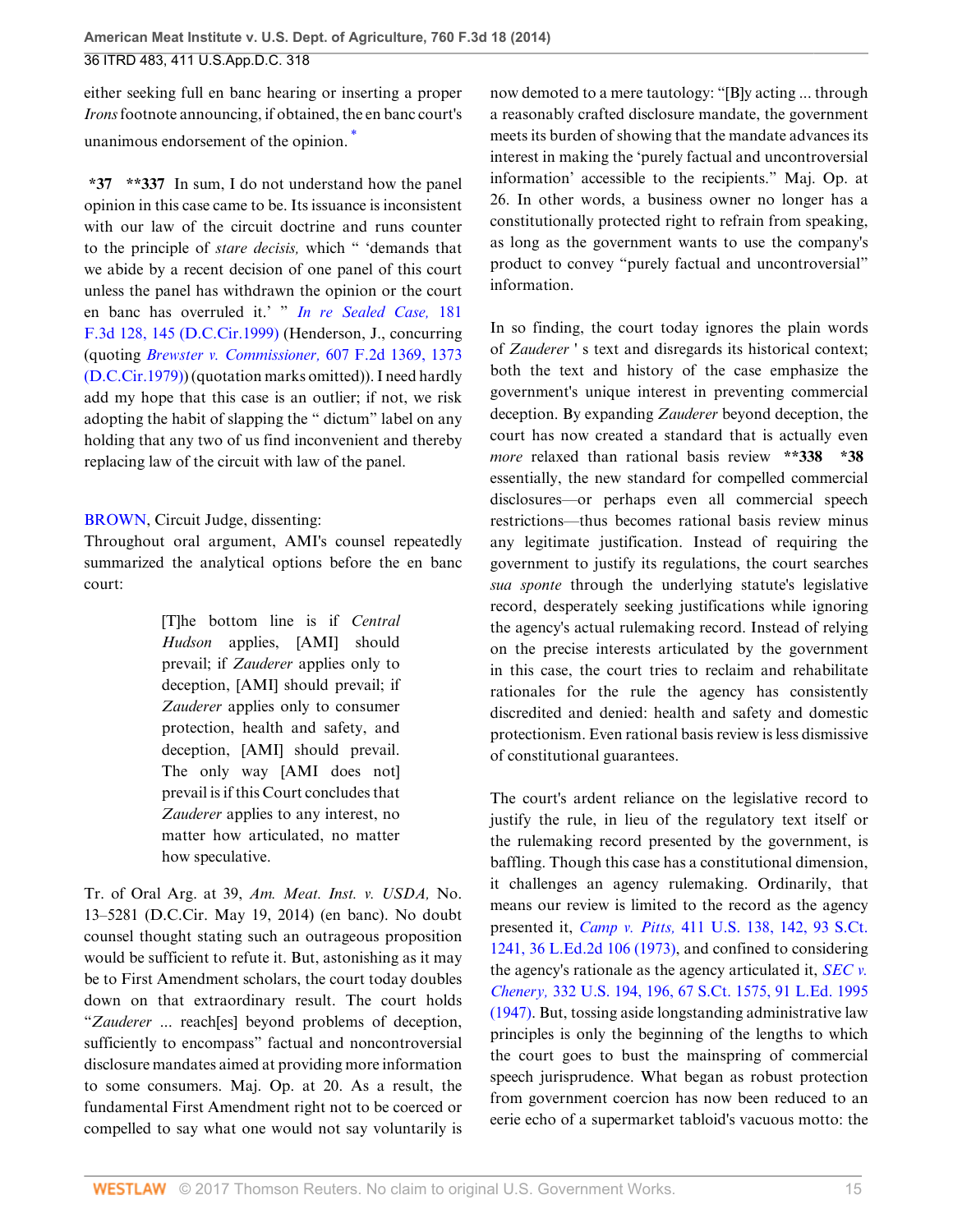government may compel citizens to provide, against their will, whatever information "[i]nquiring minds want to know!"

I dissent.

I

*[Zauderer v. Office of Disciplinary Counsel,](http://www.westlaw.com/Link/Document/FullText?findType=Y&serNum=1985126962&pubNum=0000708&originatingDoc=Ibd3810a6181711e490d4edf60ce7d742&refType=RP&originationContext=document&vr=3.0&rs=cblt1.0&transitionType=DocumentItem&contextData=(sc.History*oc.UserEnteredCitation))* 471 U.S. 626, [105 S.Ct. 2265, 85 L.Ed.2d 652 \(1985\)](http://www.westlaw.com/Link/Document/FullText?findType=Y&serNum=1985126962&pubNum=0000708&originatingDoc=Ibd3810a6181711e490d4edf60ce7d742&refType=RP&originationContext=document&vr=3.0&rs=cblt1.0&transitionType=DocumentItem&contextData=(sc.History*oc.UserEnteredCitation)), did not appear *ex nihilo,* nor can its analysis be read *in vacuo.* Giving attention to all parts of the whole, and read in its historical context, *Zauderer* 's meaning cannot rationally be disputed. Only by plucking phrases from the analysis shorn of all contextual clues and by pretending the case stands completely outside the historical evolution of the Supreme Court's commercial speech doctrine can the court reach its disingenuous conclusions: (1) *Zauderer* "does not give a clear answer" to whether its principles apply more broadly to disclosures serving governmental interests beyond curing deception, Maj. Op. at 21–22; and (2) *Zauderer* "gives little indication of what type of interest might suffice," Maj. Op. at 23. If, as Jeremy Bentham once quipped, a fanciful argument may be dismissed as "nonsense upon stilts," the court's analysis in this case can best be described as [delirium](http://www.westlaw.com/Link/Document/FullText?entityType=disease&entityId=Ib311e1c9475411db9765f9243f53508a&originationContext=document&transitionType=DocumentItem&contextData=(sc.Default)&vr=3.0&rs=cblt1.0) on a pogo stick.

A

The court's erratic and idiosyncratic parsing of *Zauderer* 's text manages to create an impression of impenetrable opacity where the ordinary reader would find commendable clarity. Asserting that the "language with which *Zauderer* justified its approach ... sweeps far more broadly than the interest in remedying deception," the court hinges its claims on just three scraps from *Zauderer:* a sentence about "material differences," a sentence buried in a footnote, and the word "minimal." *See* Maj. Op. at 22. Each plucked out of context.

As Chief Judge Garland explained to government counsel during oral argument, "If you're going to rely on **\*\*339 \*39** *Zauderer,* you've got to take the whole thing." Tr. of Oral Arg. at 51, *Am. Meat. Inst.,* No. 13–5281 (D.C.Cir. May 19, 2014) (en banc). This is sound advice. Since the days of Chief Justice John Marshall, appellate courts have recognized the folly of lifting a general phrase or

sentence out of an opinion and applying it to an entirely different context. *See, e.g., Cohens v. Virginia,* 19 U.S. (6 Wheat.) 264, 399, [5 L.Ed. 257 \(1821\).](http://www.westlaw.com/Link/Document/FullText?findType=Y&serNum=1821192734&pubNum=0000470&originatingDoc=Ibd3810a6181711e490d4edf60ce7d742&refType=RP&originationContext=document&vr=3.0&rs=cblt1.0&transitionType=DocumentItem&contextData=(sc.History*oc.UserEnteredCitation)) The Supreme Court recently affirmed that wisdom in *[Arkansas Game &](http://www.westlaw.com/Link/Document/FullText?findType=Y&serNum=2029330773&pubNum=0000708&originatingDoc=Ibd3810a6181711e490d4edf60ce7d742&refType=RP&originationContext=document&vr=3.0&rs=cblt1.0&transitionType=DocumentItem&contextData=(sc.History*oc.UserEnteredCitation)) [Fish Commission v. United States,](http://www.westlaw.com/Link/Document/FullText?findType=Y&serNum=2029330773&pubNum=0000708&originatingDoc=Ibd3810a6181711e490d4edf60ce7d742&refType=RP&originationContext=document&vr=3.0&rs=cblt1.0&transitionType=DocumentItem&contextData=(sc.History*oc.UserEnteredCitation)) -- U.S. -- , 133 S.Ct.* [511, 184 L.Ed.2d 417 \(2012\)](http://www.westlaw.com/Link/Document/FullText?findType=Y&serNum=2029330773&pubNum=0000708&originatingDoc=Ibd3810a6181711e490d4edf60ce7d742&refType=RP&originationContext=document&vr=3.0&rs=cblt1.0&transitionType=DocumentItem&contextData=(sc.History*oc.UserEnteredCitation)), where the Court recalled Marshall's "sage observation that 'general expressions, in every opinion, are to be taken in connection with the case in which those expressions are used,' " *id.* [at 520](http://www.westlaw.com/Link/Document/FullText?findType=Y&serNum=2029330773&pubNum=0000708&originatingDoc=Ibd3810a6181711e490d4edf60ce7d742&refType=RP&fi=co_pp_sp_708_520&originationContext=document&vr=3.0&rs=cblt1.0&transitionType=DocumentItem&contextData=(sc.History*oc.UserEnteredCitation)#co_pp_sp_708_520) (quoting *Cohens,* 19 U.S. (6 Wheat.) at 399). *Zauderer* is triggered by its context and is incoherent when unmoored from the deception rationale.

In *Zauderer,* an attorney challenged Ohio's restrictions on lawyer advertising after he was disciplined for certain allegedly misleading newspaper advertisements. Specifically, when one advertisement promised clients would owe no legal fees in cases without a recovery, the disciplinary office complained the ad failed to follow regulations requiring disclosure that clients still may be liable for costs in unsuccessful claims. *See [Zauderer,](http://www.westlaw.com/Link/Document/FullText?findType=Y&serNum=1985126962&pubNum=0000708&originatingDoc=Ibd3810a6181711e490d4edf60ce7d742&refType=RP&originationContext=document&vr=3.0&rs=cblt1.0&transitionType=DocumentItem&contextData=(sc.History*oc.UserEnteredCitation))* 471 [U.S. at 630–34, 105 S.Ct. 2265](http://www.westlaw.com/Link/Document/FullText?findType=Y&serNum=1985126962&pubNum=0000708&originatingDoc=Ibd3810a6181711e490d4edf60ce7d742&refType=RP&originationContext=document&vr=3.0&rs=cblt1.0&transitionType=DocumentItem&contextData=(sc.History*oc.UserEnteredCitation)).

First, the Supreme Court clarified both that the First Amendment protects commercial speech, *id.* [at 637–](http://www.westlaw.com/Link/Document/FullText?findType=Y&serNum=1985126962&pubNum=0000708&originatingDoc=Ibd3810a6181711e490d4edf60ce7d742&refType=RP&originationContext=document&vr=3.0&rs=cblt1.0&transitionType=DocumentItem&contextData=(sc.History*oc.UserEnteredCitation)) [38, 105 S.Ct. 2265,](http://www.westlaw.com/Link/Document/FullText?findType=Y&serNum=1985126962&pubNum=0000708&originatingDoc=Ibd3810a6181711e490d4edf60ce7d742&refType=RP&originationContext=document&vr=3.0&rs=cblt1.0&transitionType=DocumentItem&contextData=(sc.History*oc.UserEnteredCitation)) and that it protects advertisers from compelled speech. *Id.* [at 650–51, 105 S.Ct. 2265](http://www.westlaw.com/Link/Document/FullText?findType=Y&serNum=1985126962&pubNum=0000708&originatingDoc=Ibd3810a6181711e490d4edf60ce7d742&refType=RP&originationContext=document&vr=3.0&rs=cblt1.0&transitionType=DocumentItem&contextData=(sc.History*oc.UserEnteredCitation)). However, the First Amendment does not shield deceptive, false, or fraudulent speech that proposes a commercial transaction. *Id.* [at 638, 105 S.Ct. 2265.](http://www.westlaw.com/Link/Document/FullText?findType=Y&serNum=1985126962&pubNum=0000708&originatingDoc=Ibd3810a6181711e490d4edf60ce7d742&refType=RP&originationContext=document&vr=3.0&rs=cblt1.0&transitionType=DocumentItem&contextData=(sc.History*oc.UserEnteredCitation)) But, where that deceptive advertising could be cured by more speech, the government may choose between requiring disclosure and directly prohibiting the advertisement. *Id.* [at 651, 105 S.Ct. 2265.](http://www.westlaw.com/Link/Document/FullText?findType=Y&serNum=1985126962&pubNum=0000708&originatingDoc=Ibd3810a6181711e490d4edf60ce7d742&refType=RP&originationContext=document&vr=3.0&rs=cblt1.0&transitionType=DocumentItem&contextData=(sc.History*oc.UserEnteredCitation)) While there are "material differences" between disclosure requirements and outright prohibitions, compelled speech "may be as violative of the First Amendment as [prohibited] speech," and the government faces a heavy burden to justify involuntary affirmation (being forced to carry the government's message). *Id.* [at 650, 105 S.Ct. 2265.](http://www.westlaw.com/Link/Document/FullText?findType=Y&serNum=1985126962&pubNum=0000708&originatingDoc=Ibd3810a6181711e490d4edf60ce7d742&refType=RP&originationContext=document&vr=3.0&rs=cblt1.0&transitionType=DocumentItem&contextData=(sc.History*oc.UserEnteredCitation)) After reconfirming that the government may not attempt to "prescribe what shall be orthodox in politics, nationalism, religion, or other matters of opinion or force citizens" to conform to the state's assumptions, *id.* [at 651, 105 S.Ct. 2265](http://www.westlaw.com/Link/Document/FullText?findType=Y&serNum=1985126962&pubNum=0000708&originatingDoc=Ibd3810a6181711e490d4edf60ce7d742&refType=RP&originationContext=document&vr=3.0&rs=cblt1.0&transitionType=DocumentItem&contextData=(sc.History*oc.UserEnteredCitation)), the Court then contrasted the imposition of orthodoxy —prohibited by the First Amendment—with Ohio's regulation of deceptive commercial advertising. When the purpose of compelling factual information is to cure deception, the advertiser's "constitutionally protected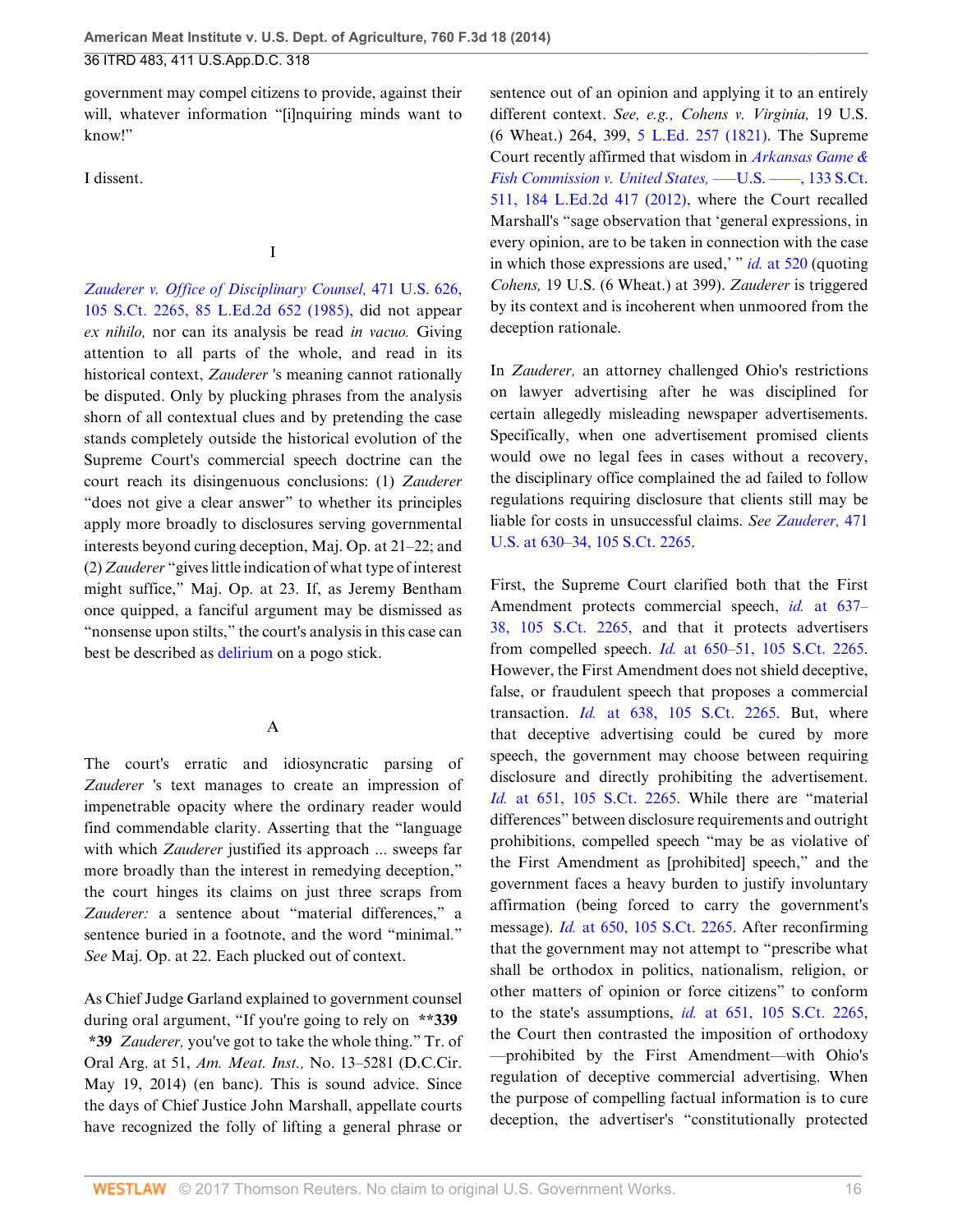interest ... is minimal." *Id.* To avoid any possible confusion, the court succinctly summarized: "[W]e hold that an *advertiser's rights* are adequately protected as long as disclosure requirements are reasonably related to the State's interest in preventing deception of consumers." *Id.* (emphasis added).

Crucial to the Court's analysis was not *just* the difference between disclosure and prohibition; it was also the difference between disclosure in advertising and that advertisement's outright prohibition, given the state's prerogative to prohibit misleading commercial speech. The Court was absolutely clear: "[B]ecause disclosure requirements trench much more narrowly on an *advertiser's* interests than do flat prohibitions on speech, warnings or disclaimers might be appropriately required in order to dissipate *the possibility of consumer confusion or deception." Id.* (emphasis added). In short, the state's option to require a curative disclosure cannot be disconnected from its right to entirely prohibit deceptive, fraudulent, or misleading **\*\*340 \*40** commercial speech. Requiring an advertiser to provide "somewhat *more* information than they might otherwise be inclined to present," *id.* [at 650, 105 S.Ct. 2265](http://www.westlaw.com/Link/Document/FullText?findType=Y&serNum=1985126962&pubNum=0000708&originatingDoc=Ibd3810a6181711e490d4edf60ce7d742&refType=RP&originationContext=document&vr=3.0&rs=cblt1.0&transitionType=DocumentItem&contextData=(sc.History*oc.UserEnteredCitation)) (emphasis added), is thus constitutionally permissible when the government's available alternative is to completely ban that deceptive speech. Nowhere does *Zauderer* claim a commercial speaker can be *forced* to speak factual and noncontroversial information in the first instance. Instead, the text emphasizes the interests of advertisers, i.e., those who have already spoken. *See, e.g., id.* [at](http://www.westlaw.com/Link/Document/FullText?findType=Y&serNum=1985126962&pubNum=0000708&originatingDoc=Ibd3810a6181711e490d4edf60ce7d742&refType=RP&originationContext=document&vr=3.0&rs=cblt1.0&transitionType=DocumentItem&contextData=(sc.History*oc.UserEnteredCitation)) [651, 105 S.Ct. 2265](http://www.westlaw.com/Link/Document/FullText?findType=Y&serNum=1985126962&pubNum=0000708&originatingDoc=Ibd3810a6181711e490d4edf60ce7d742&refType=RP&originationContext=document&vr=3.0&rs=cblt1.0&transitionType=DocumentItem&contextData=(sc.History*oc.UserEnteredCitation)) (noting minimal constitutionally protected interest in " not providing any particular factual information *in ... advertising* ") (emphasis added).<sup>[1](#page-27-4)</sup>

Thus, even when the advertiser makes affirmative claims and the basis for a curative disclosure is self-evident, the advertiser still retains minimal First Amendment protections. Conversely, when the government is not curing deception, constitutional protections remain robust and undiminished. That the compelled information must be factual and noncontroversial is part of the government's burden. This characterization is not a trigger that transforms every seller's packaging into the government's billboard.

Inexplicably, the court now upends the precise constitutional hierarchy outlined in *Zauderer* by ignoring the clear linkage between advertising, deception, and the

state interest in curing that deception, which forms the core of the Supreme Court's reasoning.

By parsing *Zauderer* in such a piecemeal fashion, this court robs the decision of its internal consistency and strips it of any historical context. The Framers resisted adding a Bill of Rights to the Constitution because they feared the elucidation of some rights would overshadow the *telos* inherent in the Constitution as a whole. The Constitution of liberty they conceived was premised on the natural law and conceded the immanence of the first principle of that law—that an adult human being, as a free moral agent, cannot be coerced without good reason. At the same time, they understood James Wilson's observation that no one ever had a natural right to do wrong. This is precisely the balance the Supreme Court struck in its early opinions acknowledging protection for commercial speech.

<span id="page-16-0"></span>When the Supreme Court extended formal constitutional protection to commercial speech, it emphasized that false or misleading commercial speech remained unprotected. *See [Va. State Bd. of Pharmacy v. Va. Citizens Consumer](http://www.westlaw.com/Link/Document/FullText?findType=Y&serNum=1976142375&pubNum=0000708&originatingDoc=Ibd3810a6181711e490d4edf60ce7d742&refType=RP&originationContext=document&vr=3.0&rs=cblt1.0&transitionType=DocumentItem&contextData=(sc.History*oc.UserEnteredCitation)) Council, Inc.,* [425 U.S. 748, 772 & n. 24, 96 S.Ct. 1817,](http://www.westlaw.com/Link/Document/FullText?findType=Y&serNum=1976142375&pubNum=0000708&originatingDoc=Ibd3810a6181711e490d4edf60ce7d742&refType=RP&originationContext=document&vr=3.0&rs=cblt1.0&transitionType=DocumentItem&contextData=(sc.History*oc.UserEnteredCitation)) [48 L.Ed.2d 346 \(1976\)](http://www.westlaw.com/Link/Document/FullText?findType=Y&serNum=1976142375&pubNum=0000708&originatingDoc=Ibd3810a6181711e490d4edf60ce7d742&refType=RP&originationContext=document&vr=3.0&rs=cblt1.0&transitionType=DocumentItem&contextData=(sc.History*oc.UserEnteredCitation)). Granting constitutional protection to commercial speech did not preclude regulation of false or deceptive advertising; accordingly, the Court anticipated that the government might "require that a commercial message appear in such a form, or include such additional information, warnings, and disclaimers, as are *necessary to prevent its being deceptive.*" *Id.* (emphasis added). Sanctioning disclosure was not an exception to the otherwise stringent protections of the First Amendment; rather, it was the Court's acknowledgement that sellers of products had no right under our constitutional regime to wrongly deceive consumers. Thus, the Court made a sensible distinction between expression of opinion (which is protected even if it is incorrect) **\*\*341 \*41** and expression of commercial fact, for which the state can require accuracy.

The court disregards the Supreme Court's extraordinarily consistent jurisprudence in this area, from *Virginia Board* to *Zauderer* through the present day: the government may regulate commercial speech to avoid misleading or confusing consumers. While broad bans on nonmisleading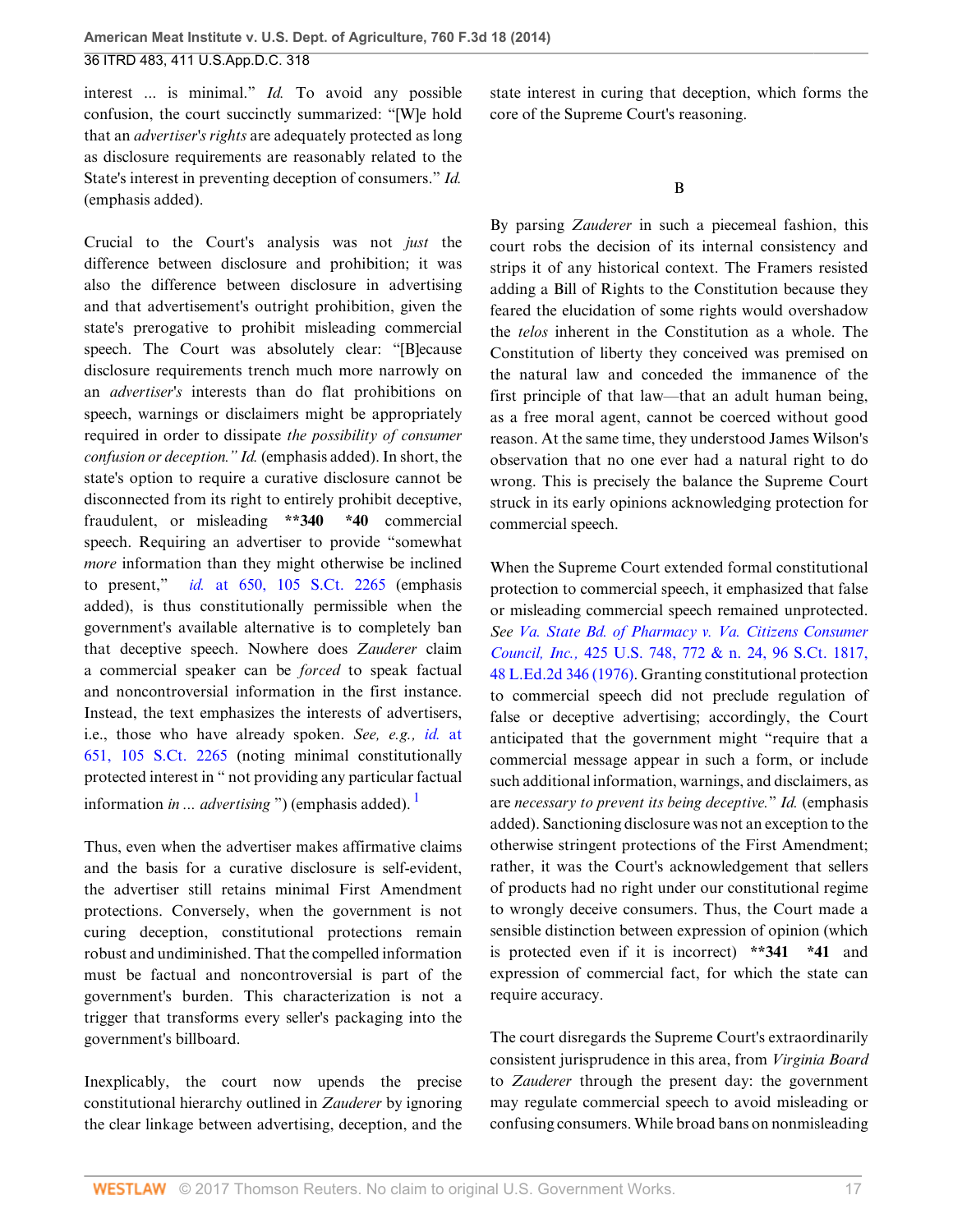commercial speech were immediately suspect, the Court repeatedly affirmed the narrow niche occupied by actual, inherently, and potentially deceptive speech subject to government regulation. *See, e.g., [Linmark Assocs., Inc.](http://www.westlaw.com/Link/Document/FullText?findType=Y&serNum=1977118771&pubNum=0000708&originatingDoc=Ibd3810a6181711e490d4edf60ce7d742&refType=RP&originationContext=document&vr=3.0&rs=cblt1.0&transitionType=DocumentItem&contextData=(sc.History*oc.UserEnteredCitation)) v. Willingboro Twp.,* [431 U.S. 85, 98, 97 S.Ct. 1614, 52](http://www.westlaw.com/Link/Document/FullText?findType=Y&serNum=1977118771&pubNum=0000708&originatingDoc=Ibd3810a6181711e490d4edf60ce7d742&refType=RP&originationContext=document&vr=3.0&rs=cblt1.0&transitionType=DocumentItem&contextData=(sc.History*oc.UserEnteredCitation)) [L.Ed.2d 155 \(1977\)](http://www.westlaw.com/Link/Document/FullText?findType=Y&serNum=1977118771&pubNum=0000708&originatingDoc=Ibd3810a6181711e490d4edf60ce7d742&refType=RP&originationContext=document&vr=3.0&rs=cblt1.0&transitionType=DocumentItem&contextData=(sc.History*oc.UserEnteredCitation)) (remarking "laws requiring [false and misleading] signs to appear in such a form, or include such additional information as is necessary to prevent their being deceptive ... would raise very different constitutional questions" than the unconstitutional ban on all "for sale" signs); *[Bates v. State Bar of Ariz.,](http://www.westlaw.com/Link/Document/FullText?findType=Y&serNum=1977118840&pubNum=0000708&originatingDoc=Ibd3810a6181711e490d4edf60ce7d742&refType=RP&originationContext=document&vr=3.0&rs=cblt1.0&transitionType=DocumentItem&contextData=(sc.History*oc.UserEnteredCitation))* 433 U.S. 350, 375, [97 S.Ct. 2691, 53 L.Ed.2d 810 \(1977\)](http://www.westlaw.com/Link/Document/FullText?findType=Y&serNum=1977118840&pubNum=0000708&originatingDoc=Ibd3810a6181711e490d4edf60ce7d742&refType=RP&originationContext=document&vr=3.0&rs=cblt1.0&transitionType=DocumentItem&contextData=(sc.History*oc.UserEnteredCitation)) ("[T]he bar retains the power to correct omissions that have the effect of presenting an inaccurate picture...."); *Bates,* [433 U.S.](http://www.westlaw.com/Link/Document/FullText?findType=Y&serNum=1977118840&pubNum=0000708&originatingDoc=Ibd3810a6181711e490d4edf60ce7d742&refType=RP&originationContext=document&vr=3.0&rs=cblt1.0&transitionType=DocumentItem&contextData=(sc.History*oc.UserEnteredCitation)) [at 383–84, 97 S.Ct. 2691](http://www.westlaw.com/Link/Document/FullText?findType=Y&serNum=1977118840&pubNum=0000708&originatingDoc=Ibd3810a6181711e490d4edf60ce7d742&refType=RP&originationContext=document&vr=3.0&rs=cblt1.0&transitionType=DocumentItem&contextData=(sc.History*oc.UserEnteredCitation)) (noting certain claims "not susceptible of measurement or verification ... may be so likely to be misleading as to warrant restriction"); *[Bates,](http://www.westlaw.com/Link/Document/FullText?findType=Y&serNum=1977118840&pubNum=0000708&originatingDoc=Ibd3810a6181711e490d4edf60ce7d742&refType=RP&originationContext=document&vr=3.0&rs=cblt1.0&transitionType=DocumentItem&contextData=(sc.History*oc.UserEnteredCitation))* [433 U.S. at 383–84, 97 S.Ct. 2691](http://www.westlaw.com/Link/Document/FullText?findType=Y&serNum=1977118840&pubNum=0000708&originatingDoc=Ibd3810a6181711e490d4edf60ce7d742&refType=RP&originationContext=document&vr=3.0&rs=cblt1.0&transitionType=DocumentItem&contextData=(sc.History*oc.UserEnteredCitation)) ("We do not foreclose the possibility that some limited supplementation, by way of warning or disclaimer or the like, might be required of [an advertisement] so as to assure that the consumer is not misled."); *In re R.M.J.,* [455 U.S. 191, 200–01, 102 S.Ct.](http://www.westlaw.com/Link/Document/FullText?findType=Y&serNum=1982103627&pubNum=0000708&originatingDoc=Ibd3810a6181711e490d4edf60ce7d742&refType=RP&originationContext=document&vr=3.0&rs=cblt1.0&transitionType=DocumentItem&contextData=(sc.History*oc.UserEnteredCitation)) [929, 71 L.Ed.2d 64 \(1982\)](http://www.westlaw.com/Link/Document/FullText?findType=Y&serNum=1982103627&pubNum=0000708&originatingDoc=Ibd3810a6181711e490d4edf60ce7d742&refType=RP&originationContext=document&vr=3.0&rs=cblt1.0&transitionType=DocumentItem&contextData=(sc.History*oc.UserEnteredCitation)) (reiterating *Bates* 's conclusion that warnings or disclaimers "might be appropriately required ... in order to dissipate the possibility of consumer confusion or deception"); *In re R.M.J.,* [455 U.S. at 200](http://www.westlaw.com/Link/Document/FullText?findType=Y&serNum=1982103627&pubNum=0000708&originatingDoc=Ibd3810a6181711e490d4edf60ce7d742&refType=RP&originationContext=document&vr=3.0&rs=cblt1.0&transitionType=DocumentItem&contextData=(sc.History*oc.UserEnteredCitation)) [n. 11, 102 S.Ct. 929](http://www.westlaw.com/Link/Document/FullText?findType=Y&serNum=1982103627&pubNum=0000708&originatingDoc=Ibd3810a6181711e490d4edf60ce7d742&refType=RP&originationContext=document&vr=3.0&rs=cblt1.0&transitionType=DocumentItem&contextData=(sc.History*oc.UserEnteredCitation)) (noting the governmental entity "could require disclaimers or explanations to avoid false hopes"); *In re R.M.J.,* [455 U.S. at 202, 102 S.Ct. 929](http://www.westlaw.com/Link/Document/FullText?findType=Y&serNum=1982103627&pubNum=0000708&originatingDoc=Ibd3810a6181711e490d4edf60ce7d742&refType=RP&originationContext=document&vr=3.0&rs=cblt1.0&transitionType=DocumentItem&contextData=(sc.History*oc.UserEnteredCitation)) ("[R]egulation ... [is] permissible where the particular advertising is inherently likely to deceive or where the record indicates that a particular form or method of advertising has in fact been deceptive."); *[Bolger v.](http://www.westlaw.com/Link/Document/FullText?findType=Y&serNum=1983129662&pubNum=0000708&originatingDoc=Ibd3810a6181711e490d4edf60ce7d742&refType=RP&originationContext=document&vr=3.0&rs=cblt1.0&transitionType=DocumentItem&contextData=(sc.History*oc.UserEnteredCitation)) Youngs Drug Prods. Corp.,* [463 U.S. 60, 65, 103 S.Ct.](http://www.westlaw.com/Link/Document/FullText?findType=Y&serNum=1983129662&pubNum=0000708&originatingDoc=Ibd3810a6181711e490d4edf60ce7d742&refType=RP&originationContext=document&vr=3.0&rs=cblt1.0&transitionType=DocumentItem&contextData=(sc.History*oc.UserEnteredCitation)) [2875, 77 L.Ed.2d 469 \(1983\)](http://www.westlaw.com/Link/Document/FullText?findType=Y&serNum=1983129662&pubNum=0000708&originatingDoc=Ibd3810a6181711e490d4edf60ce7d742&refType=RP&originationContext=document&vr=3.0&rs=cblt1.0&transitionType=DocumentItem&contextData=(sc.History*oc.UserEnteredCitation)) ("In light of the greater potential for deception or confusion in the context of certain advertising messages, content-based restrictions on commercial speech may be permissible.").

Thus, when the Court was confronted for the first time, in *Zauderer,* with the constitutionality of a disclosure requirement, it studied and relied on this prior commercial speech jurisprudence concerning deception to reach its ultimate holding. *See Zauderer,* [471 U.S. at 651, 105](http://www.westlaw.com/Link/Document/FullText?findType=Y&serNum=1985126962&pubNum=0000708&originatingDoc=Ibd3810a6181711e490d4edf60ce7d742&refType=RP&originationContext=document&vr=3.0&rs=cblt1.0&transitionType=DocumentItem&contextData=(sc.History*oc.UserEnteredCitation)) [S.Ct. 2265](http://www.westlaw.com/Link/Document/FullText?findType=Y&serNum=1985126962&pubNum=0000708&originatingDoc=Ibd3810a6181711e490d4edf60ce7d742&refType=RP&originationContext=document&vr=3.0&rs=cblt1.0&transitionType=DocumentItem&contextData=(sc.History*oc.UserEnteredCitation)) ("*[I]n virtually all our commercial speech decisions to date,* we have emphasized that because disclosure requirements trench much more narrowly on an advertiser's interests than do flat prohibitions on speech, warnings or disclaimers might be appropriately required

in order to dissipate the possibility of consumer confusion and deception." (emphasis added) (citing cases)); *see also id.* [at 646, 105 S.Ct. 2265](http://www.westlaw.com/Link/Document/FullText?findType=Y&serNum=1985126962&pubNum=0000708&originatingDoc=Ibd3810a6181711e490d4edf60ce7d742&refType=RP&originationContext=document&vr=3.0&rs=cblt1.0&transitionType=DocumentItem&contextData=(sc.History*oc.UserEnteredCitation)) ("*Our recent decisions involving commercial speech* have been grounded in the faith that the free flow of commercial information is valuable enough to justify imposing on would-be regulators the costs of distinguishing the truthful from the *false,* the helpful from the *misleading,* and the harmless from the *harmful.*" (emphasis added)). Instead of viewing *Zauderer* in its proper context, the court claims *Zauderer* 's deception-specific language is "simply descriptive of the circumstances to which the Court applied its new rule." Maj. Op. at 22. But this conclusion is belied by the cases preceding *Zauderer* as well as the cases following it.

**\*42 \*\*342** If, when the opinion was issued, there was any doubt *Zauderer* only applied to mandates targeting deception, that doubt dissipates given the Supreme Court's dogged adherence to this singular rationale. *See, e.g., [Peel v. Attorney Registration & Disciplinary Comm'n](http://www.westlaw.com/Link/Document/FullText?findType=Y&serNum=1990086724&pubNum=0000708&originatingDoc=Ibd3810a6181711e490d4edf60ce7d742&refType=RP&originationContext=document&vr=3.0&rs=cblt1.0&transitionType=DocumentItem&contextData=(sc.History*oc.UserEnteredCitation)) of Ill.,* [496 U.S. 91, 110, 110 S.Ct. 2281, 110 L.Ed.2d](http://www.westlaw.com/Link/Document/FullText?findType=Y&serNum=1990086724&pubNum=0000708&originatingDoc=Ibd3810a6181711e490d4edf60ce7d742&refType=RP&originationContext=document&vr=3.0&rs=cblt1.0&transitionType=DocumentItem&contextData=(sc.History*oc.UserEnteredCitation)) [83 \(1990\)](http://www.westlaw.com/Link/Document/FullText?findType=Y&serNum=1990086724&pubNum=0000708&originatingDoc=Ibd3810a6181711e490d4edf60ce7d742&refType=RP&originationContext=document&vr=3.0&rs=cblt1.0&transitionType=DocumentItem&contextData=(sc.History*oc.UserEnteredCitation)) ("To the extent that potentially misleading statements of private certification or specialization could confuse consumers, a State might consider ... requiring a disclaimer about the certifying organization or the standards of a specialty."); *[Ibanez v. Fla. Dep't of Bus.](http://www.westlaw.com/Link/Document/FullText?findType=Y&serNum=1994126963&pubNum=0000708&originatingDoc=Ibd3810a6181711e490d4edf60ce7d742&refType=RP&originationContext=document&vr=3.0&rs=cblt1.0&transitionType=DocumentItem&contextData=(sc.History*oc.UserEnteredCitation)) & Prof'l Regulation,* [512 U.S. 136, 146–47, 114 S.Ct.](http://www.westlaw.com/Link/Document/FullText?findType=Y&serNum=1994126963&pubNum=0000708&originatingDoc=Ibd3810a6181711e490d4edf60ce7d742&refType=RP&originationContext=document&vr=3.0&rs=cblt1.0&transitionType=DocumentItem&contextData=(sc.History*oc.UserEnteredCitation)) [2084, 129 L.Ed.2d 118 \(1994\)](http://www.westlaw.com/Link/Document/FullText?findType=Y&serNum=1994126963&pubNum=0000708&originatingDoc=Ibd3810a6181711e490d4edf60ce7d742&refType=RP&originationContext=document&vr=3.0&rs=cblt1.0&transitionType=DocumentItem&contextData=(sc.History*oc.UserEnteredCitation)) (noting the hypothetical possibility that a different disclaimer "might serve as an appropriately tailored check against deception or confusion"); *[Glickman v. Wileman Bros. & Elliott, Inc.,](http://www.westlaw.com/Link/Document/FullText?findType=Y&serNum=1997134126&pubNum=0000708&originatingDoc=Ibd3810a6181711e490d4edf60ce7d742&refType=RP&originationContext=document&vr=3.0&rs=cblt1.0&transitionType=DocumentItem&contextData=(sc.History*oc.UserEnteredCitation))* 521 [U.S. 457, 490–91, 117 S.Ct. 2130, 138 L.Ed.2d 585 \(1997\)](http://www.westlaw.com/Link/Document/FullText?findType=Y&serNum=1997134126&pubNum=0000708&originatingDoc=Ibd3810a6181711e490d4edf60ce7d742&refType=RP&originationContext=document&vr=3.0&rs=cblt1.0&transitionType=DocumentItem&contextData=(sc.History*oc.UserEnteredCitation)) (Souter, J., dissenting) ("*Zauderer* thereby reaffirmed a longstanding preference for disclosure requirements over outright bans, as more narrowly tailored cures for the potential of commercial messages to mislead by saying too little. But however long the pedigree of such mandates may be, and however broad the government's authority to impose them, *Zauderer* carries no authority for a mandate unrelated to the interest in avoiding misleading or incomplete commercial messages." (citations omitted)); *[United States v. United Foods, Inc.,](http://www.westlaw.com/Link/Document/FullText?findType=Y&serNum=2001536113&pubNum=0000708&originatingDoc=Ibd3810a6181711e490d4edf60ce7d742&refType=RP&originationContext=document&vr=3.0&rs=cblt1.0&transitionType=DocumentItem&contextData=(sc.History*oc.UserEnteredCitation))* 533 U.S. 405, [416, 121 S.Ct. 2334, 150 L.Ed.2d 438 \(2001\)](http://www.westlaw.com/Link/Document/FullText?findType=Y&serNum=2001536113&pubNum=0000708&originatingDoc=Ibd3810a6181711e490d4edf60ce7d742&refType=RP&originationContext=document&vr=3.0&rs=cblt1.0&transitionType=DocumentItem&contextData=(sc.History*oc.UserEnteredCitation)) ("There is no suggestion in the case now before us that the mandatory assessments imposed to require one group of private persons to pay for speech by others are somehow necessary to make voluntary advertisements nonmisleading for consumers."); *[Milavetz, Gallop &](http://www.westlaw.com/Link/Document/FullText?findType=Y&serNum=2021490121&pubNum=0000708&originatingDoc=Ibd3810a6181711e490d4edf60ce7d742&refType=RP&originationContext=document&vr=3.0&rs=cblt1.0&transitionType=DocumentItem&contextData=(sc.History*oc.UserEnteredCitation)) [Milavetz, P.A. v. United States,](http://www.westlaw.com/Link/Document/FullText?findType=Y&serNum=2021490121&pubNum=0000708&originatingDoc=Ibd3810a6181711e490d4edf60ce7d742&refType=RP&originationContext=document&vr=3.0&rs=cblt1.0&transitionType=DocumentItem&contextData=(sc.History*oc.UserEnteredCitation))* 559 U.S. 229, 250, 130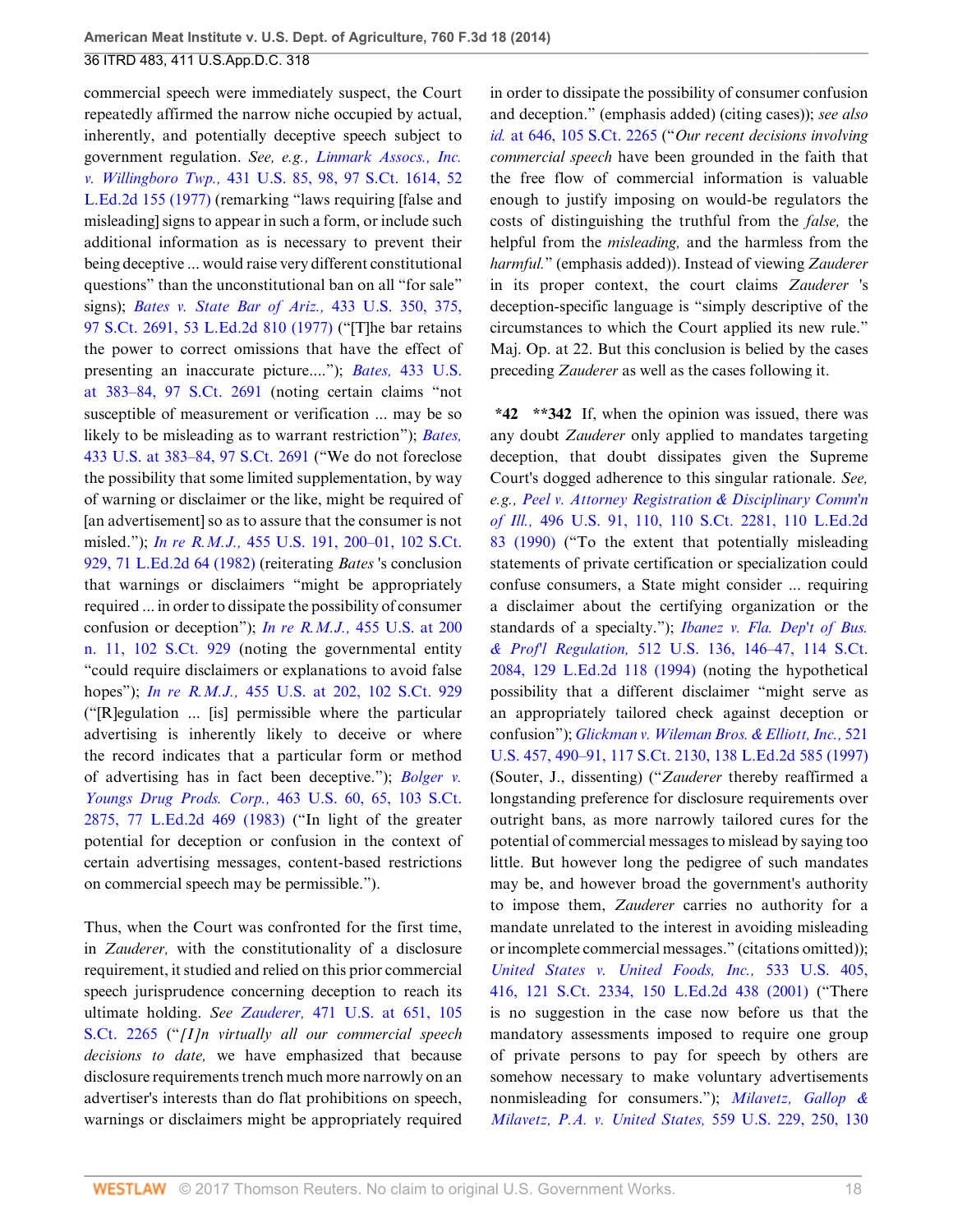<span id="page-18-0"></span>[S.Ct. 1324, 176 L.Ed.2d 79 \(2010\)](http://www.westlaw.com/Link/Document/FullText?findType=Y&serNum=2021490121&pubNum=0000708&originatingDoc=Ibd3810a6181711e490d4edf60ce7d742&refType=RP&originationContext=document&vr=3.0&rs=cblt1.0&transitionType=DocumentItem&contextData=(sc.History*oc.UserEnteredCitation)) (upholding disclosure requirement as "reasonably related to the State's interest in preventing deception") [2](#page-28-0) ; *see also [Lorillard Tobacco](http://www.westlaw.com/Link/Document/FullText?findType=Y&serNum=2001552278&pubNum=0000708&originatingDoc=Ibd3810a6181711e490d4edf60ce7d742&refType=RP&originationContext=document&vr=3.0&rs=cblt1.0&transitionType=DocumentItem&contextData=(sc.History*oc.UserEnteredCitation)) Co. v. Reilly,* [533 U.S. 525, 576, 121 S.Ct. 2404, 150](http://www.westlaw.com/Link/Document/FullText?findType=Y&serNum=2001552278&pubNum=0000708&originatingDoc=Ibd3810a6181711e490d4edf60ce7d742&refType=RP&originationContext=document&vr=3.0&rs=cblt1.0&transitionType=DocumentItem&contextData=(sc.History*oc.UserEnteredCitation)) [L.Ed.2d 532 \(2001\)](http://www.westlaw.com/Link/Document/FullText?findType=Y&serNum=2001552278&pubNum=0000708&originatingDoc=Ibd3810a6181711e490d4edf60ce7d742&refType=RP&originationContext=document&vr=3.0&rs=cblt1.0&transitionType=DocumentItem&contextData=(sc.History*oc.UserEnteredCitation)) (Thomas, J., concurring in part and concurring in the judgment) ("[I]t is more 'appropriate to require that a commercial message appear in such a form, or include such additional information, warnings, and disclaimers, as are necessary to prevent its being deceptive.' Whatever the validity of this reasoning, it is limited to the peculiarly *commercial* harms that commercial speech can threaten—*i.e.,* the risk of deceptive or misleading advertising." (citations omitted)); *[Borgner](http://www.westlaw.com/Link/Document/FullText?findType=Y&serNum=2002494923&pubNum=0000708&originatingDoc=Ibd3810a6181711e490d4edf60ce7d742&refType=RP&originationContext=document&vr=3.0&rs=cblt1.0&transitionType=DocumentItem&contextData=(sc.History*oc.UserEnteredCitation)) v. Fla. Bd. of Dentistry,* [537 U.S. 1080, 123 S.Ct.](http://www.westlaw.com/Link/Document/FullText?findType=Y&serNum=2002494923&pubNum=0000708&originatingDoc=Ibd3810a6181711e490d4edf60ce7d742&refType=RP&originationContext=document&vr=3.0&rs=cblt1.0&transitionType=DocumentItem&contextData=(sc.History*oc.UserEnteredCitation)) [688, 154 L.Ed.2d 580 \(2002\)](http://www.westlaw.com/Link/Document/FullText?findType=Y&serNum=2002494923&pubNum=0000708&originatingDoc=Ibd3810a6181711e490d4edf60ce7d742&refType=RP&originationContext=document&vr=3.0&rs=cblt1.0&transitionType=DocumentItem&contextData=(sc.History*oc.UserEnteredCitation)) (Thomas, J., dissenting to denial of certiorari, joined by Ginsburg, J.) ("If the disclaimer creates confusion rather than eliminating it, the only possible constitutional justification for this speech regulation is defeated.").

In *R.J. Reynolds,* a panel of this court followed *Zauderer* 's text to its logical conclusion: "[B]y its own terms, *Zauderer* 's holding is limited to cases in which disclosure requirements are 'reasonably related to the State's interest in preventing deception of consumers.' " *[R.J. Reynolds](http://www.westlaw.com/Link/Document/FullText?findType=Y&serNum=2028474677&pubNum=0000506&originatingDoc=Ibd3810a6181711e490d4edf60ce7d742&refType=RP&fi=co_pp_sp_506_1213&originationContext=document&vr=3.0&rs=cblt1.0&transitionType=DocumentItem&contextData=(sc.History*oc.UserEnteredCitation)#co_pp_sp_506_1213) Tobacco Co. v. FDA,* [696 F.3d 1205, 1213 \(D.C.Cir.2012\)](http://www.westlaw.com/Link/Document/FullText?findType=Y&serNum=2028474677&pubNum=0000506&originatingDoc=Ibd3810a6181711e490d4edf60ce7d742&refType=RP&fi=co_pp_sp_506_1213&originationContext=document&vr=3.0&rs=cblt1.0&transitionType=DocumentItem&contextData=(sc.History*oc.UserEnteredCitation)#co_pp_sp_506_1213) (quoting *Zauderer,* [471 U.S. at 651, 105 S.Ct. 2265\)](http://www.westlaw.com/Link/Document/FullText?findType=Y&serNum=1985126962&pubNum=0000708&originatingDoc=Ibd3810a6181711e490d4edf60ce7d742&refType=RP&originationContext=document&vr=3.0&rs=cblt1.0&transitionType=DocumentItem&contextData=(sc.History*oc.UserEnteredCitation)). This court then went on to examine Supreme Court jurisprudence following *Zauderer*—including *Milavetz* to reaffirm that conclusion. The original *AMI* panel was wrong to contradict **\*\*343 \*43** *R.J. Reynolds,* and the en banc court today is wrong to overrule it.

Thus, not only did the Supreme Court recognize *Zauderer* 's clarity (and limitations), so too did this court. In fact, even the government—in previous filings *in this very case*—recognized the clear import of *Zauderer. See, e.g.,* Defs.' Opp'n to Pls.' Mot. for Prelim. Inj. at 32, *[Am. Meat](http://www.westlaw.com/Link/Document/FullText?findType=Y&serNum=2031527722&pubNum=0004637&originatingDoc=Ibd3810a6181711e490d4edf60ce7d742&refType=RP&originationContext=document&vr=3.0&rs=cblt1.0&transitionType=DocumentItem&contextData=(sc.History*oc.UserEnteredCitation)) Inst. v. USDA,* [968 F.Supp.2d 38 \(D.D.C.2013\)](http://www.westlaw.com/Link/Document/FullText?findType=Y&serNum=2031527722&pubNum=0004637&originatingDoc=Ibd3810a6181711e490d4edf60ce7d742&refType=RP&originationContext=document&vr=3.0&rs=cblt1.0&transitionType=DocumentItem&contextData=(sc.History*oc.UserEnteredCitation)) (No. 13– CV–1033), ECF No. 30, *reprinted in* J.A. 999 ("In order for *Zauderer* to apply to a commercial speech regulation, the regulation must be aimed at correcting misleading speech and preventing deception of consumers." (citing *Milavetz,* [559 U.S. at 249–50, 130 S.Ct. 1324](http://www.westlaw.com/Link/Document/FullText?findType=Y&serNum=2021490121&pubNum=0000708&originatingDoc=Ibd3810a6181711e490d4edf60ce7d742&refType=RP&originationContext=document&vr=3.0&rs=cblt1.0&transitionType=DocumentItem&contextData=(sc.History*oc.UserEnteredCitation)))). *But see* Tr. of Oral Arg. at 43, *Am. Meat. Inst.,* No. 13–5281 (D.C.Cir. May 19, 2014) (en banc) (Government: "[I]t's simply not a proper reading of [*Zauderer* ] to describe it as a case about combatting deception.").

The clear trajectory of the Supreme Court's jurisprudence is toward greater protection for commercial speech, not less. *See, e.g., Milavetz,* [559 U.S. at 255, 130 S.Ct. 1324](http://www.westlaw.com/Link/Document/FullText?findType=Y&serNum=2021490121&pubNum=0000708&originatingDoc=Ibd3810a6181711e490d4edf60ce7d742&refType=RP&originationContext=document&vr=3.0&rs=cblt1.0&transitionType=DocumentItem&contextData=(sc.History*oc.UserEnteredCitation)) (Thomas, J., concurring in part and concurring in the judgment) ("I would be willing to reexamine *Zauderer* and its progeny in an appropriate case to determine whether these precedents provide sufficient First Amendment protection against government-mandated disclosures."); *[Sorrell v. IMS Health, Inc.,](http://www.westlaw.com/Link/Document/FullText?findType=Y&serNum=2025536619&pubNum=0000708&originatingDoc=Ibd3810a6181711e490d4edf60ce7d742&refType=RP&fi=co_pp_sp_708_2667&originationContext=document&vr=3.0&rs=cblt1.0&transitionType=DocumentItem&contextData=(sc.History*oc.UserEnteredCitation)#co_pp_sp_708_2667) — U.S. — , 131 S.Ct.* [2653, 2667–72, 180 L.Ed.2d 544 \(2011\)](http://www.westlaw.com/Link/Document/FullText?findType=Y&serNum=2025536619&pubNum=0000708&originatingDoc=Ibd3810a6181711e490d4edf60ce7d742&refType=RP&fi=co_pp_sp_708_2667&originationContext=document&vr=3.0&rs=cblt1.0&transitionType=DocumentItem&contextData=(sc.History*oc.UserEnteredCitation)#co_pp_sp_708_2667) (striking down law burdening commercial speech under intermediate scrutiny); *Nike, Inc. v. Kasky,* [539 U.S. 654, 676, 123](http://www.westlaw.com/Link/Document/FullText?findType=Y&serNum=2003452416&pubNum=0000708&originatingDoc=Ibd3810a6181711e490d4edf60ce7d742&refType=RP&originationContext=document&vr=3.0&rs=cblt1.0&transitionType=DocumentItem&contextData=(sc.History*oc.UserEnteredCitation)) [S.Ct. 2554, 156 L.Ed.2d 580 \(2003\)](http://www.westlaw.com/Link/Document/FullText?findType=Y&serNum=2003452416&pubNum=0000708&originatingDoc=Ibd3810a6181711e490d4edf60ce7d742&refType=RP&originationContext=document&vr=3.0&rs=cblt1.0&transitionType=DocumentItem&contextData=(sc.History*oc.UserEnteredCitation)) (Breyer, J., dissenting) (arguing for heightened scrutiny to apply to commercial speech when it involves a matter of public concern); *Lorillard Tobacco Co.,* [533 U.S. at 576, 121 S.Ct. 2404](http://www.westlaw.com/Link/Document/FullText?findType=Y&serNum=2001552278&pubNum=0000708&originatingDoc=Ibd3810a6181711e490d4edf60ce7d742&refType=RP&originationContext=document&vr=3.0&rs=cblt1.0&transitionType=DocumentItem&contextData=(sc.History*oc.UserEnteredCitation)) (Thomas, J., concurring in part and concurring in the judgment) (calling for content-discriminatory regulation unrelated to the preservation of the fair-bargaining process to be subjected to strict scrutiny). For that reason, the government's litigating position in this case, which this court adopts, has been particularly troubling. The government has repeatedly attempted to focus the court on *Appellants'* interests, instead of its own. *See* Gov't Supp'l Br. at 13–15; Tr. of Oral Arg. at 40, *Am. Meat. Inst.,* No. 13–5281 (D.C.Cir. May 19, 2014) (en banc). In fact, the government does not even mention its own interest in burdening First Amendment rights until the very last page of its brief, and even then, confines the interest to one sentence that cites the original *AMI* Panel's opinion, instead of the record. *See* Gov't Supp'l Br. at 20. This is backwards; the heart of the First Amendment analysis begins with the government's justification for interfering with such a fundamental right. *See, e.g., [Texas v. Johnson,](http://www.westlaw.com/Link/Document/FullText?findType=Y&serNum=1989092395&pubNum=0000708&originatingDoc=Ibd3810a6181711e490d4edf60ce7d742&refType=RP&originationContext=document&vr=3.0&rs=cblt1.0&transitionType=DocumentItem&contextData=(sc.History*oc.UserEnteredCitation))* [491 U.S. 397, 406–07, 109 S.Ct. 2533, 105 L.Ed.2d 342](http://www.westlaw.com/Link/Document/FullText?findType=Y&serNum=1989092395&pubNum=0000708&originatingDoc=Ibd3810a6181711e490d4edf60ce7d742&refType=RP&originationContext=document&vr=3.0&rs=cblt1.0&transitionType=DocumentItem&contextData=(sc.History*oc.UserEnteredCitation)) [\(1989\)](http://www.westlaw.com/Link/Document/FullText?findType=Y&serNum=1989092395&pubNum=0000708&originatingDoc=Ibd3810a6181711e490d4edf60ce7d742&refType=RP&originationContext=document&vr=3.0&rs=cblt1.0&transitionType=DocumentItem&contextData=(sc.History*oc.UserEnteredCitation)) ("It is, in short, ... the governmental interest at stake that helps to determine whether a restriction on ... expression is valid.").

The government even goes so far as to argue the "applicability of the *Zauderer* standard does not depend upon the government's justification for the required disclosure [and] [i]nstead ... [is] premised on" the commercial actor's limited interests. Gov't Supp'l Br. at 5; *see also id.* at 7 ("But the nature of the government's reason for requiring disclosure does not affect whether the *Zauderer* standard applies."). And at oral argument, the government—before correction by the Chief Judge —essentially argued compelled commercial disclosures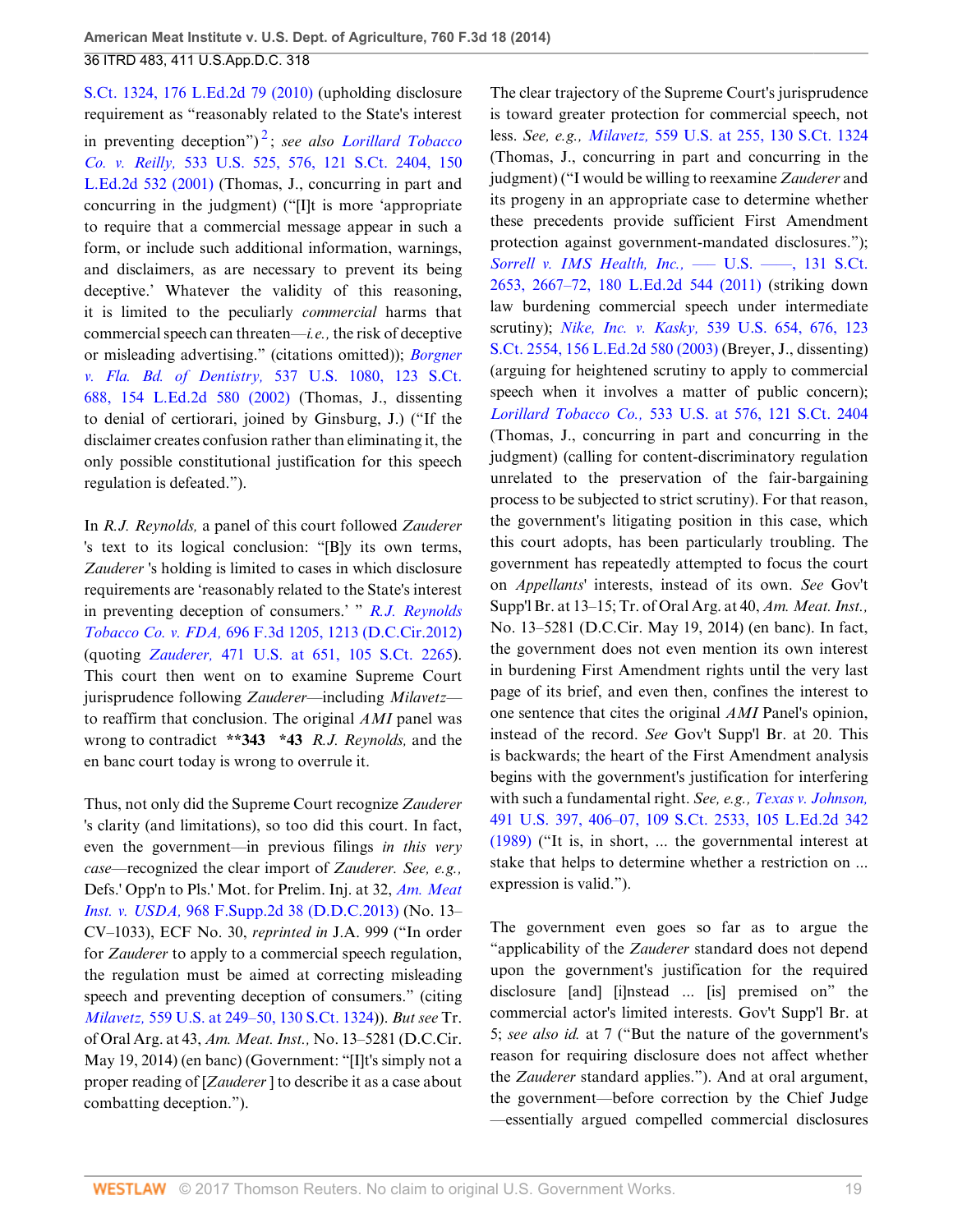implicate no First Amendment interests at all. *See* Tr. of Oral Arg. at 50, *Am. Meat. Inst.,* No. 13–5281 (D.C.Cir. May 19, 2014) (en banc) (arguing the analysis might be different if "the *actual* First Amendment interest might start to crop up on the other side" (emphasis added)); *id.* [at 50–51](http://www.westlaw.com/Link/Document/FullText?findType=Y&serNum=2031527722&pubNum=0004637&originatingDoc=Ibd3810a6181711e490d4edf60ce7d742&refType=RP&fi=co_pp_sp_4637_50&originationContext=document&vr=3.0&rs=cblt1.0&transitionType=DocumentItem&contextData=(sc.History*oc.UserEnteredCitation)#co_pp_sp_4637_50) (stating **\*\*344 \*44** government is "not interested in ... quibbling" as to whether Appellants have a First Amendment interest); *see also* Gov't Supp'l Br. at 11 ("[D]isclosure requirements are subject to First Amendment scrutiny *only insofar as* they threaten to chill protected speech.").

Several members of this court seemed to find these arguments troubling. *See* Tr. of Oral Arg. at 40–41, *Am. Meat. Inst.,* No. 13–5281 (D.C.Cir. May 19, 2014) (en banc) (Judge Kavanaugh: "This is a First Amendment case. We usually don't start that way[. We] usually start by asking what's the government's interest in burdening the speaker or the speech."); *id.* at 50 (Judge Brown: "You don't think that compelling speech is a First Amendment interest?"); *id.* (Judge Kavanaugh: "[Y]ou were suggesting that they were outside—there was no First Amendment issue at all here."); *id.* at 51 (Chief Judge Garland: "[I]t's not quibbling. The Supreme Court in Footnote 14 in *Zauderer* ... doesn't say [the First Amendment interests implicated by disclosure requirements] [a]re nonexistent. Is the government's position that they're nonexistent?"). Yet, remarkably, the court today agrees with the government that the First Amendment no longer matters here, as long as a court can agree the compelled information is factual and uncontroversial.

### II

Despite the clear protections granted to commercial speech since 1972, the court now invents a First Amendment standard that provides even less protection than rational basis review. To say this result is anomalous is an understatement. No one has argued in this case that the government can never compel the sellers of products to give notice to consumers. The only question here is who bears the burden of justification and what level of interest is sufficient. And when we are dealing with fundamental First Amendment protections, as we are here, the burden is on the government, and it is the government that must assert substantial interests. *See [Bd. of Trs. of State Univ. of N.Y. v. Fox,](http://www.westlaw.com/Link/Document/FullText?findType=Y&serNum=1989096929&pubNum=0000708&originatingDoc=Ibd3810a6181711e490d4edf60ce7d742&refType=RP&originationContext=document&vr=3.0&rs=cblt1.0&transitionType=DocumentItem&contextData=(sc.History*oc.UserEnteredCitation))* 492 [U.S. 469, 480, 109 S.Ct. 3028, 106 L.Ed.2d 388 \(1989\)](http://www.westlaw.com/Link/Document/FullText?findType=Y&serNum=1989096929&pubNum=0000708&originatingDoc=Ibd3810a6181711e490d4edf60ce7d742&refType=RP&originationContext=document&vr=3.0&rs=cblt1.0&transitionType=DocumentItem&contextData=(sc.History*oc.UserEnteredCitation)) ("[T]he State bears the burden of justifying its [commercial speech] restrictions.") Curiously, the court disagrees, salvaging interests the government disclaimed to uphold a regulation the government never adequately justified. Compelled disclosure, says the court, can "rest on other suppositions as opposed to the precise interests put forward by the State." Maj. Op. at 46.

# A

Although we have sometimes characterized the *Zauderer* standard as similar to rational basis review, *see [R.J.](http://www.westlaw.com/Link/Document/FullText?findType=Y&serNum=2028474677&pubNum=0000506&originatingDoc=Ibd3810a6181711e490d4edf60ce7d742&refType=RP&fi=co_pp_sp_506_1212&originationContext=document&vr=3.0&rs=cblt1.0&transitionType=DocumentItem&contextData=(sc.History*oc.UserEnteredCitation)#co_pp_sp_506_1212) Reynolds,* [696 F.3d at 1212](http://www.westlaw.com/Link/Document/FullText?findType=Y&serNum=2028474677&pubNum=0000506&originatingDoc=Ibd3810a6181711e490d4edf60ce7d742&refType=RP&fi=co_pp_sp_506_1212&originationContext=document&vr=3.0&rs=cblt1.0&transitionType=DocumentItem&contextData=(sc.History*oc.UserEnteredCitation)#co_pp_sp_506_1212), even the court acknowledges it is essentially an application of *Central Hudson* 's intermediate scrutiny. *See* Maj. Op. at 26–27; Kavanaugh Op. at 33–34. And, if *Zauderer* 's import is clear when read alone, and pellucid when its analysis is placed in historical context, it is even more unmistakable when seen as a specialized subset of *Central Hudson* 's intermediate scrutiny.

*[Central Hudson Gas & Electric Corp. v. Public Service](http://www.westlaw.com/Link/Document/FullText?findType=Y&serNum=1980116785&pubNum=0000708&originatingDoc=Ibd3810a6181711e490d4edf60ce7d742&refType=RP&originationContext=document&vr=3.0&rs=cblt1.0&transitionType=DocumentItem&contextData=(sc.History*oc.UserEnteredCitation)) Commission of New York,* [447 U.S. 557, 100 S.Ct. 2343,](http://www.westlaw.com/Link/Document/FullText?findType=Y&serNum=1980116785&pubNum=0000708&originatingDoc=Ibd3810a6181711e490d4edf60ce7d742&refType=RP&originationContext=document&vr=3.0&rs=cblt1.0&transitionType=DocumentItem&contextData=(sc.History*oc.UserEnteredCitation)) [65 L.Ed.2d 341 \(1980\)](http://www.westlaw.com/Link/Document/FullText?findType=Y&serNum=1980116785&pubNum=0000708&originatingDoc=Ibd3810a6181711e490d4edf60ce7d742&refType=RP&originationContext=document&vr=3.0&rs=cblt1.0&transitionType=DocumentItem&contextData=(sc.History*oc.UserEnteredCitation)), clarifies the intermediate scrutiny standard applicable to commercial speech restrictions: the government's *asserted* interest must be substantial; the regulation must directly advance that interest; and the regulation must be no more extensive than is necessary to serve that interest, *id.* [at 564, 100 S.Ct. 2343.](http://www.westlaw.com/Link/Document/FullText?findType=Y&serNum=1980116785&pubNum=0000708&originatingDoc=Ibd3810a6181711e490d4edf60ce7d742&refType=RP&originationContext=document&vr=3.0&rs=cblt1.0&transitionType=DocumentItem&contextData=(sc.History*oc.UserEnteredCitation)) This standard applies not only to speech restrictions but also to compelled speech; the right not to speak has been protected commercially just as it has been protected generally. *See, e.g.,* **\*\*345 \*45** *[United Foods, Inc.,](http://www.westlaw.com/Link/Document/FullText?findType=Y&serNum=2001536113&pubNum=0000708&originatingDoc=Ibd3810a6181711e490d4edf60ce7d742&refType=RP&originationContext=document&vr=3.0&rs=cblt1.0&transitionType=DocumentItem&contextData=(sc.History*oc.UserEnteredCitation))* [533 U.S. at 410, 121 S.Ct. 2334](http://www.westlaw.com/Link/Document/FullText?findType=Y&serNum=2001536113&pubNum=0000708&originatingDoc=Ibd3810a6181711e490d4edf60ce7d742&refType=RP&originationContext=document&vr=3.0&rs=cblt1.0&transitionType=DocumentItem&contextData=(sc.History*oc.UserEnteredCitation)) (protecting right against compelled speech, even if commercial speech is ordinarily subject to lesser safeguards); *cf. [Riley v. Nat'l Fed'n of the](http://www.westlaw.com/Link/Document/FullText?findType=Y&serNum=1988084194&pubNum=0000708&originatingDoc=Ibd3810a6181711e490d4edf60ce7d742&refType=RP&originationContext=document&vr=3.0&rs=cblt1.0&transitionType=DocumentItem&contextData=(sc.History*oc.UserEnteredCitation)) Blind of N.C., Inc.,* [487 U.S. 781, 796–97, 108 S.Ct. 2667,](http://www.westlaw.com/Link/Document/FullText?findType=Y&serNum=1988084194&pubNum=0000708&originatingDoc=Ibd3810a6181711e490d4edf60ce7d742&refType=RP&originationContext=document&vr=3.0&rs=cblt1.0&transitionType=DocumentItem&contextData=(sc.History*oc.UserEnteredCitation)) [101 L.Ed.2d 669 \(1988\)](http://www.westlaw.com/Link/Document/FullText?findType=Y&serNum=1988084194&pubNum=0000708&originatingDoc=Ibd3810a6181711e490d4edf60ce7d742&refType=RP&originationContext=document&vr=3.0&rs=cblt1.0&transitionType=DocumentItem&contextData=(sc.History*oc.UserEnteredCitation)) ("[I]n the context of protected speech, the difference [between compelled speech and compelled silence] is without constitutional significance, for the First Amendment guarantees 'freedom of speech,' a term necessarily comprising the decision of both what to say and what not to say."). Thus, the general rule is that government may not compel speech without satisfying at least a substantial burden: intermediate scrutiny. *See Riley,* [487 U.S. at 796–97, 108 S.Ct. 2667](http://www.westlaw.com/Link/Document/FullText?findType=Y&serNum=1988084194&pubNum=0000708&originatingDoc=Ibd3810a6181711e490d4edf60ce7d742&refType=RP&originationContext=document&vr=3.0&rs=cblt1.0&transitionType=DocumentItem&contextData=(sc.History*oc.UserEnteredCitation)). And when the government attempts to compel individuals to express a certain viewpoint, the government's action is subject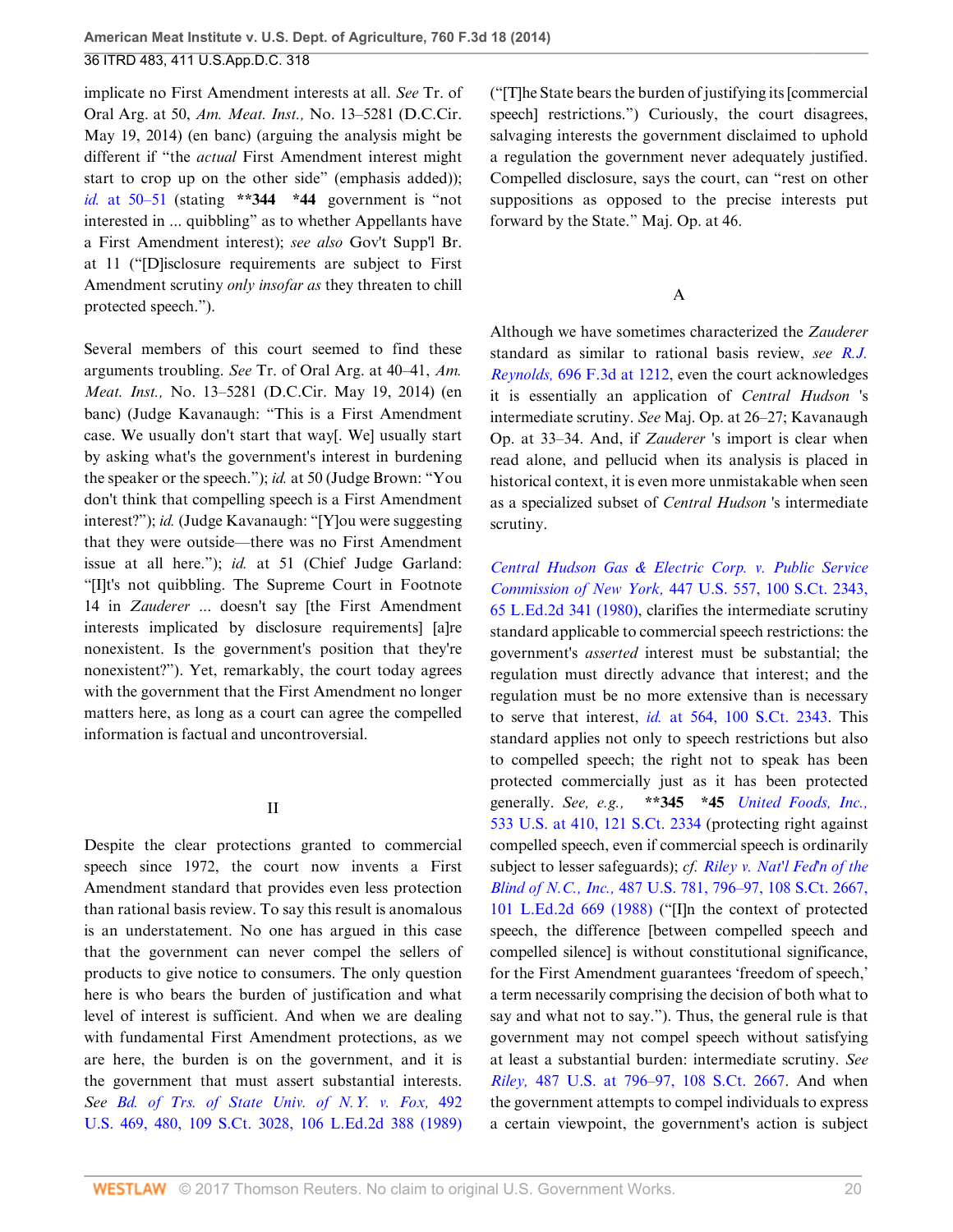to an even higher burden: strict scrutiny. *See [Wooley v.](http://www.westlaw.com/Link/Document/FullText?findType=Y&serNum=1977118764&pubNum=0000708&originatingDoc=Ibd3810a6181711e490d4edf60ce7d742&refType=RP&originationContext=document&vr=3.0&rs=cblt1.0&transitionType=DocumentItem&contextData=(sc.History*oc.UserEnteredCitation)) Maynard,* [430 U.S. 705, 714–15, 97 S.Ct. 1428, 51 L.Ed.2d](http://www.westlaw.com/Link/Document/FullText?findType=Y&serNum=1977118764&pubNum=0000708&originatingDoc=Ibd3810a6181711e490d4edf60ce7d742&refType=RP&originationContext=document&vr=3.0&rs=cblt1.0&transitionType=DocumentItem&contextData=(sc.History*oc.UserEnteredCitation)) [752 \(1977\)](http://www.westlaw.com/Link/Document/FullText?findType=Y&serNum=1977118764&pubNum=0000708&originatingDoc=Ibd3810a6181711e490d4edf60ce7d742&refType=RP&originationContext=document&vr=3.0&rs=cblt1.0&transitionType=DocumentItem&contextData=(sc.History*oc.UserEnteredCitation)); *see also [Pac. Gas & Elec. Co. v. Pub. Utils.](http://www.westlaw.com/Link/Document/FullText?findType=Y&serNum=1986109852&pubNum=0000708&originatingDoc=Ibd3810a6181711e490d4edf60ce7d742&refType=RP&originationContext=document&vr=3.0&rs=cblt1.0&transitionType=DocumentItem&contextData=(sc.History*oc.UserEnteredCitation)) Comm'n of Cal.,* [475 U.S. 1, 12–15, 106 S.Ct. 903, 89](http://www.westlaw.com/Link/Document/FullText?findType=Y&serNum=1986109852&pubNum=0000708&originatingDoc=Ibd3810a6181711e490d4edf60ce7d742&refType=RP&originationContext=document&vr=3.0&rs=cblt1.0&transitionType=DocumentItem&contextData=(sc.History*oc.UserEnteredCitation)) [L.Ed.2d 1 \(1986\)](http://www.westlaw.com/Link/Document/FullText?findType=Y&serNum=1986109852&pubNum=0000708&originatingDoc=Ibd3810a6181711e490d4edf60ce7d742&refType=RP&originationContext=document&vr=3.0&rs=cblt1.0&transitionType=DocumentItem&contextData=(sc.History*oc.UserEnteredCitation)); *Zauderer,* [471 U.S. at 650, 105 S.Ct.](http://www.westlaw.com/Link/Document/FullText?findType=Y&serNum=1985126962&pubNum=0000708&originatingDoc=Ibd3810a6181711e490d4edf60ce7d742&refType=RP&originationContext=document&vr=3.0&rs=cblt1.0&transitionType=DocumentItem&contextData=(sc.History*oc.UserEnteredCitation)) [2265](http://www.westlaw.com/Link/Document/FullText?findType=Y&serNum=1985126962&pubNum=0000708&originatingDoc=Ibd3810a6181711e490d4edf60ce7d742&refType=RP&originationContext=document&vr=3.0&rs=cblt1.0&transitionType=DocumentItem&contextData=(sc.History*oc.UserEnteredCitation)).

*Zauderer* 's narrowly crafted exception to this rule does not offer a dispensation from *Central Hudson* 's intermediate scrutiny. Rather the government's burden under intermediate scrutiny is effectively met when the government commands purely factual and noncontroversial disclosures to prevent deceptive advertising. [3](#page-28-1) *See Zauderer,* [471 U.S. at 651, 105](http://www.westlaw.com/Link/Document/FullText?findType=Y&serNum=1985126962&pubNum=0000708&originatingDoc=Ibd3810a6181711e490d4edf60ce7d742&refType=RP&originationContext=document&vr=3.0&rs=cblt1.0&transitionType=DocumentItem&contextData=(sc.History*oc.UserEnteredCitation)) [S.Ct. 2265.](http://www.westlaw.com/Link/Document/FullText?findType=Y&serNum=1985126962&pubNum=0000708&originatingDoc=Ibd3810a6181711e490d4edf60ce7d742&refType=RP&originationContext=document&vr=3.0&rs=cblt1.0&transitionType=DocumentItem&contextData=(sc.History*oc.UserEnteredCitation)) *Zauderer* is, in essence, a shortcut, "where several of *Central Hudson* 's elements have already been established." AMI Supp'l Br. at 9.

<span id="page-20-0"></span>To illustrate: Under *Central Hudson,* the government must first assert a substantial interest. Preventing inherent or actual deception in commercial advertising will always be such a substantial interest, so *Zauderer* satisfies the first element. Next, when a government's disclosure mandate is reasonably related to its deception interest as *Zauderer* requires—we can be assured the disclosure will directly advance that interest; in other words, a reasonably related curative disclosure will necessarily make the deceptive advertisement less misleading. Finally, a disclosure requirement will be less restrictive than an outright ban, or no more extensive than necessary to cure the deception.

When the government's interest is not in curing deceptive advertising, however, *Zauderer* does not apply. The commercial speech "may be restricted only in the service of a substantial ... interest" articulated by the government, and "only through means that directly advance that interest." *Zauderer,* [471 U.S. at 638, 105 S.Ct. 2265](http://www.westlaw.com/Link/Document/FullText?findType=Y&serNum=1985126962&pubNum=0000708&originatingDoc=Ibd3810a6181711e490d4edf60ce7d742&refType=RP&originationContext=document&vr=3.0&rs=cblt1.0&transitionType=DocumentItem&contextData=(sc.History*oc.UserEnteredCitation)) (citing *Central Hudson,* [447 U.S. at 566, 100 S.Ct. 2343\)](http://www.westlaw.com/Link/Document/FullText?findType=Y&serNum=1980116785&pubNum=0000708&originatingDoc=Ibd3810a6181711e490d4edf60ce7d742&refType=RP&originationContext=document&vr=3.0&rs=cblt1.0&transitionType=DocumentItem&contextData=(sc.History*oc.UserEnteredCitation)); *see also In re R.M.J.,* [455 U.S. at 203, 102 S.Ct. 929](http://www.westlaw.com/Link/Document/FullText?findType=Y&serNum=1982103627&pubNum=0000708&originatingDoc=Ibd3810a6181711e490d4edf60ce7d742&refType=RP&originationContext=document&vr=3.0&rs=cblt1.0&transitionType=DocumentItem&contextData=(sc.History*oc.UserEnteredCitation)) (noting when a statement is not misleading in any way—real, inherent, or potential—the Court mandates that the state's authority be subject to serving a "substantial interest," interfering with speech only in proportion to the interest served, and being narrowly drawn). *Central Hudson* without any shortcuts—applies to disclosures that target interests other than deception.

Unsatisfied with eviscerating *Zauderer* 's protective limits, the court proceeds to lay the groundwork to disembowel *Central Hudson* as well. *See, e.g.,* Maj. Op. at 25–26 ("*Zauderer* 's method of evaluating fit differs in wording [from *Central Hudson* ], though perhaps not significantly in substance...."). By holding the amorphous interests in today's case to be "substantial **\*\*346 \*46** (and questioning whether any governmental interest could fail to be substantial, except those already found to be trivial, *see* Maj. Op. at 22–23), the court effectively absolves the government of any burden. Any interest that is not "trivial" will do.

B

Although the court declines to "consider to what extent a mandate reviewed under *Zauderer* can rest on other suppositions as opposed to the precise interests put forward by the State," Maj. Op. at 25, it nonetheless relies on interests the agency never asserted and even denied were rationales for the rule. This takes the evil of post hoc rationalization to a whole new level. And the court forgets that it is assessing the propriety of administrative action, when a reviewing court is limited to the administrative record and must judge the rule "solely by the grounds invoked by the agency." *Chenery,* [332 U.S. at 196, 67](http://www.westlaw.com/Link/Document/FullText?findType=Y&serNum=1947116758&pubNum=0000708&originatingDoc=Ibd3810a6181711e490d4edf60ce7d742&refType=RP&originationContext=document&vr=3.0&rs=cblt1.0&transitionType=DocumentItem&contextData=(sc.History*oc.UserEnteredCitation)) [S.Ct. 1575](http://www.westlaw.com/Link/Document/FullText?findType=Y&serNum=1947116758&pubNum=0000708&originatingDoc=Ibd3810a6181711e490d4edf60ce7d742&refType=RP&originationContext=document&vr=3.0&rs=cblt1.0&transitionType=DocumentItem&contextData=(sc.History*oc.UserEnteredCitation)); *see also [Motor Vehicle Mfrs. Ass'n of U.S., Inc.](http://www.westlaw.com/Link/Document/FullText?findType=Y&serNum=1983129661&pubNum=0000708&originatingDoc=Ibd3810a6181711e490d4edf60ce7d742&refType=RP&originationContext=document&vr=3.0&rs=cblt1.0&transitionType=DocumentItem&contextData=(sc.History*oc.UserEnteredCitation)) [v. State Farm Mut. Auto. Ins. Co.,](http://www.westlaw.com/Link/Document/FullText?findType=Y&serNum=1983129661&pubNum=0000708&originatingDoc=Ibd3810a6181711e490d4edf60ce7d742&refType=RP&originationContext=document&vr=3.0&rs=cblt1.0&transitionType=DocumentItem&contextData=(sc.History*oc.UserEnteredCitation))* 463 U.S. 29, 50, 103 [S.Ct. 2856, 77 L.Ed.2d 443 \(1983\)](http://www.westlaw.com/Link/Document/FullText?findType=Y&serNum=1983129661&pubNum=0000708&originatingDoc=Ibd3810a6181711e490d4edf60ce7d742&refType=RP&originationContext=document&vr=3.0&rs=cblt1.0&transitionType=DocumentItem&contextData=(sc.History*oc.UserEnteredCitation)) ("It is well-established that an agency's action must be upheld, if at all, on the basis articulated by the agency itself."). If the grounds asserted by the agency "are inadequate or improper, the court is powerless to affirm the administrative action by substituting what it considers to be a more adequate or proper basis." *Chenery,* [332 U.S. at 196, 67 S.Ct. 1575.](http://www.westlaw.com/Link/Document/FullText?findType=Y&serNum=1947116758&pubNum=0000708&originatingDoc=Ibd3810a6181711e490d4edf60ce7d742&refType=RP&originationContext=document&vr=3.0&rs=cblt1.0&transitionType=DocumentItem&contextData=(sc.History*oc.UserEnteredCitation)) The court violates this bedrock principle of administrative law today.

<span id="page-20-1"></span>The court asserts "AMI makes no claim that the agency's exercises of its discretion are of constitutional moment...." Maj. Op. at 25. This is more of a non sequitur than an explanation.<sup>[4](#page-28-2)</sup> The litigants have assumed the usual rules applied. The court has changed the game, invoking exceptions which played no role in the panel decision. But here the court's exceptions only prove the wisdom of the rules. First, that the statute itself mandates a course of action is of no moment. This is often the case. *See, e.g., R.J. Reynolds,* [696 F.3d at 1208–09](http://www.westlaw.com/Link/Document/FullText?findType=Y&serNum=2028474677&pubNum=0000506&originatingDoc=Ibd3810a6181711e490d4edf60ce7d742&refType=RP&fi=co_pp_sp_506_1208&originationContext=document&vr=3.0&rs=cblt1.0&transitionType=DocumentItem&contextData=(sc.History*oc.UserEnteredCitation)#co_pp_sp_506_1208).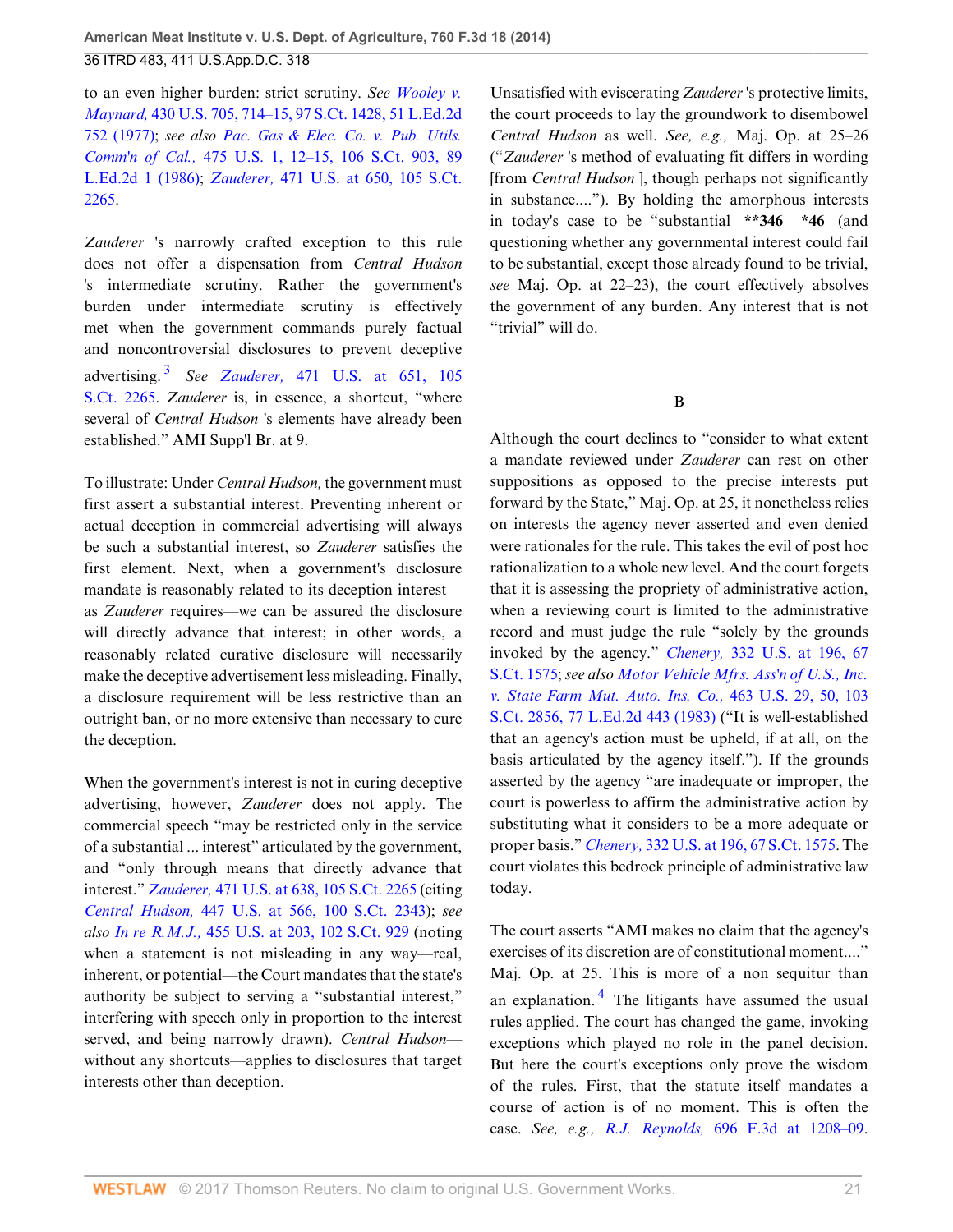Moreover, *Chenery* applies with equal force to statutory interpretation. *[N. Air Cargo v. U.S. Postal Serv.,](http://www.westlaw.com/Link/Document/FullText?findType=Y&serNum=2027427085&pubNum=0000506&originatingDoc=Ibd3810a6181711e490d4edf60ce7d742&refType=RP&fi=co_pp_sp_506_860&originationContext=document&vr=3.0&rs=cblt1.0&transitionType=DocumentItem&contextData=(sc.History*oc.UserEnteredCitation)#co_pp_sp_506_860)* 674 [F.3d 852, 860 \(D.C.Cir.2012\)](http://www.westlaw.com/Link/Document/FullText?findType=Y&serNum=2027427085&pubNum=0000506&originatingDoc=Ibd3810a6181711e490d4edf60ce7d742&refType=RP&fi=co_pp_sp_506_860&originationContext=document&vr=3.0&rs=cblt1.0&transitionType=DocumentItem&contextData=(sc.History*oc.UserEnteredCitation)#co_pp_sp_506_860). Second, the "statutorily compelled" exception assumes the agency decision even if premised on a debatable or erroneous ground would be unchanged by the "useless formality" of court review. Henry J. Friendly, *Chenery Revisited: Reflections on Reversal and Remand of Administrative Orders,* 2 DUKE L.J. 199, 210 (1969). But the agency's specific implementation is *not* compelled by the statute. Indeed, this is the agency's second try.

Likewise, if the court means to rely on the background presumption of the constitutionality of Congressional legislation, that presumption is consistent with rational basis review, *[Katzenbach v. Morgan,](http://www.westlaw.com/Link/Document/FullText?findType=Y&serNum=1966102945&pubNum=0000708&originatingDoc=Ibd3810a6181711e490d4edf60ce7d742&refType=RP&originationContext=document&vr=3.0&rs=cblt1.0&transitionType=DocumentItem&contextData=(sc.History*oc.UserEnteredCitation))* 384 U.S. 641, 653, 86 [S.Ct. 1717, 16 L.Ed.2d 828 \(1966\),](http://www.westlaw.com/Link/Document/FullText?findType=Y&serNum=1966102945&pubNum=0000708&originatingDoc=Ibd3810a6181711e490d4edf60ce7d742&refType=RP&originationContext=document&vr=3.0&rs=cblt1.0&transitionType=DocumentItem&contextData=(sc.History*oc.UserEnteredCitation)) but clearly improper where heightened constitutional scrutiny is demanded, *see, e.g., [Turner Broad. Sys., Inc. v. FCC,](http://www.westlaw.com/Link/Document/FullText?findType=Y&serNum=1994136435&pubNum=0000708&originatingDoc=Ibd3810a6181711e490d4edf60ce7d742&refType=RP&originationContext=document&vr=3.0&rs=cblt1.0&transitionType=DocumentItem&contextData=(sc.History*oc.UserEnteredCitation))* 512 U.S. [622, 664–67, 114 S.Ct. 2445, 129 L.Ed.2d 497 \(1994\)](http://www.westlaw.com/Link/Document/FullText?findType=Y&serNum=1994136435&pubNum=0000708&originatingDoc=Ibd3810a6181711e490d4edf60ce7d742&refType=RP&originationContext=document&vr=3.0&rs=cblt1.0&transitionType=DocumentItem&contextData=(sc.History*oc.UserEnteredCitation)). Heightened scrutiny requires considerable and specific Congressional findings to establish that the government's asserted interest is substantial. *See id.* [at 666, 114 S.Ct.](http://www.westlaw.com/Link/Document/FullText?findType=Y&serNum=1994136435&pubNum=0000708&originatingDoc=Ibd3810a6181711e490d4edf60ce7d742&refType=RP&originationContext=document&vr=3.0&rs=cblt1.0&transitionType=DocumentItem&contextData=(sc.History*oc.UserEnteredCitation)) [2445](http://www.westlaw.com/Link/Document/FullText?findType=Y&serNum=1994136435&pubNum=0000708&originatingDoc=Ibd3810a6181711e490d4edf60ce7d742&refType=RP&originationContext=document&vr=3.0&rs=cblt1.0&transitionType=DocumentItem&contextData=(sc.History*oc.UserEnteredCitation)). Thus, even accepting the **\*\*347 \*47** court's doubtful assertion that it can completely ignore the rulemaking record in this case, the government's burden could never be met by the "hypothesized justifications" based on a few scattered comments in the legislative record. *[Thompson v. W. States Med. Ctr.,](http://www.westlaw.com/Link/Document/FullText?findType=Y&serNum=2002263897&pubNum=0000708&originatingDoc=Ibd3810a6181711e490d4edf60ce7d742&refType=RP&originationContext=document&vr=3.0&rs=cblt1.0&transitionType=DocumentItem&contextData=(sc.History*oc.UserEnteredCitation))* 535 U.S. 357, [373, 122 S.Ct. 1497, 152 L.Ed.2d 563 \(2002\);](http://www.westlaw.com/Link/Document/FullText?findType=Y&serNum=2002263897&pubNum=0000708&originatingDoc=Ibd3810a6181711e490d4edf60ce7d742&refType=RP&originationContext=document&vr=3.0&rs=cblt1.0&transitionType=DocumentItem&contextData=(sc.History*oc.UserEnteredCitation)) *see also [Kimel](http://www.westlaw.com/Link/Document/FullText?findType=Y&serNum=2000028881&pubNum=0000708&originatingDoc=Ibd3810a6181711e490d4edf60ce7d742&refType=RP&originationContext=document&vr=3.0&rs=cblt1.0&transitionType=DocumentItem&contextData=(sc.History*oc.UserEnteredCitation)) v. Fla. Bd. of Regents,* [528 U.S. 62, 89, 120 S.Ct. 631, 145](http://www.westlaw.com/Link/Document/FullText?findType=Y&serNum=2000028881&pubNum=0000708&originatingDoc=Ibd3810a6181711e490d4edf60ce7d742&refType=RP&originationContext=document&vr=3.0&rs=cblt1.0&transitionType=DocumentItem&contextData=(sc.History*oc.UserEnteredCitation)) [L.Ed.2d 522 \(2000\)](http://www.westlaw.com/Link/Document/FullText?findType=Y&serNum=2000028881&pubNum=0000708&originatingDoc=Ibd3810a6181711e490d4edf60ce7d742&refType=RP&originationContext=document&vr=3.0&rs=cblt1.0&transitionType=DocumentItem&contextData=(sc.History*oc.UserEnteredCitation)) (noting that the government's burden under heightened scrutiny is not met where the legislative record consists "almost entirely of isolated sentences clipped from floor debates and legislative reports").

In any event, the mere presence of substantial Congressional findings is not alone sufficient. The *Central Hudson* test requires "the Government not only to identify specifically a substantial interest to be achieved ... but also to prove that the regulation directly advances that interest and is not more extensive than is necessary to serve that interest." *Thompson,* [535 U.S. at 374, 122 S.Ct. 1497](http://www.westlaw.com/Link/Document/FullText?findType=Y&serNum=2002263897&pubNum=0000708&originatingDoc=Ibd3810a6181711e490d4edf60ce7d742&refType=RP&originationContext=document&vr=3.0&rs=cblt1.0&transitionType=DocumentItem&contextData=(sc.History*oc.UserEnteredCitation)). The "congruence and proportionality" test announced in *Central Hudson*—and applied in other heightened scrutiny cases—is not satisfied where the legislative record offers only "scant support" for Congress's conclusions. *See [Fla.](http://www.westlaw.com/Link/Document/FullText?findType=Y&serNum=1999146905&pubNum=0000708&originatingDoc=Ibd3810a6181711e490d4edf60ce7d742&refType=RP&originationContext=document&vr=3.0&rs=cblt1.0&transitionType=DocumentItem&contextData=(sc.History*oc.UserEnteredCitation)) [Prepaid Postsecondary Educ. Expense Bd. v. Coll. Sav.](http://www.westlaw.com/Link/Document/FullText?findType=Y&serNum=1999146905&pubNum=0000708&originatingDoc=Ibd3810a6181711e490d4edf60ce7d742&refType=RP&originationContext=document&vr=3.0&rs=cblt1.0&transitionType=DocumentItem&contextData=(sc.History*oc.UserEnteredCitation))*

## *Bank,* [527 U.S. 627, 645–47, 119 S.Ct. 2199, 144 L.Ed.2d](http://www.westlaw.com/Link/Document/FullText?findType=Y&serNum=1999146905&pubNum=0000708&originatingDoc=Ibd3810a6181711e490d4edf60ce7d742&refType=RP&originationContext=document&vr=3.0&rs=cblt1.0&transitionType=DocumentItem&contextData=(sc.History*oc.UserEnteredCitation)) [575 \(1999\)](http://www.westlaw.com/Link/Document/FullText?findType=Y&serNum=1999146905&pubNum=0000708&originatingDoc=Ibd3810a6181711e490d4edf60ce7d742&refType=RP&originationContext=document&vr=3.0&rs=cblt1.0&transitionType=DocumentItem&contextData=(sc.History*oc.UserEnteredCitation)).

The government's only asserted interest for the rule throughout this litigation—after abandoning its halfhearted post hoc deception rationale—has been a consistently vague one: "The government's interest is in providing consumers with information that those consumers can use to make choices about the food that they will ... purchase and serve to their families or eat themselves." Tr. of Oral Arg. at 41, *Am. Meat. Inst.*, No. 13–5281 (D.C.Cir. May 19, 2014) (en banc); *see also* Gov't Supp'l Br. at 20 (referring to "the benefit of allowing customers to know the country of origin of their food" as the government interest); [Mandatory Country of Origin Labeling, 74 Fed.Reg.](http://www.westlaw.com/Link/Document/FullText?findType=l&pubNum=0001037&cite=UUID(I55F3E240E2FE11DDAACDD3115145B9BC)&originatingDoc=Ibd3810a6181711e490d4edf60ce7d742&refType=CP&fi=co_pp_sp_1037_2658&originationContext=document&vr=3.0&rs=cblt1.0&transitionType=DocumentItem&contextData=(sc.History*oc.UserEnteredCitation)#co_pp_sp_1037_2658) [2658, 2683 \(Jan. 15, 2009\)](http://www.westlaw.com/Link/Document/FullText?findType=l&pubNum=0001037&cite=UUID(I55F3E240E2FE11DDAACDD3115145B9BC)&originatingDoc=Ibd3810a6181711e490d4edf60ce7d742&refType=CP&fi=co_pp_sp_1037_2658&originationContext=document&vr=3.0&rs=cblt1.0&transitionType=DocumentItem&contextData=(sc.History*oc.UserEnteredCitation)#co_pp_sp_1037_2658) [hereinafter "2009 Rule"] (noting "interest by *some* consumers in the country of origin of food" (emphasis added)). Yet the government has never explained precisely *why* origin information assists with customer preferences, only suggesting "the production steps in each country *may* embody latent (hidden or unobservable) attributes, which *may* be important to individual consumers." [Mandatory Country](http://www.westlaw.com/Link/Document/FullText?findType=l&pubNum=0001037&cite=UUID(IF96D9BB0C43F11E2B7A4F439D27B8EF7)&originatingDoc=Ibd3810a6181711e490d4edf60ce7d742&refType=CP&fi=co_pp_sp_1037_31367&originationContext=document&vr=3.0&rs=cblt1.0&transitionType=DocumentItem&contextData=(sc.History*oc.UserEnteredCitation)#co_pp_sp_1037_31367) [of Origin Labeling, 78 Fed.Reg. 31,367, 31,377 \(May](http://www.westlaw.com/Link/Document/FullText?findType=l&pubNum=0001037&cite=UUID(IF96D9BB0C43F11E2B7A4F439D27B8EF7)&originatingDoc=Ibd3810a6181711e490d4edf60ce7d742&refType=CP&fi=co_pp_sp_1037_31367&originationContext=document&vr=3.0&rs=cblt1.0&transitionType=DocumentItem&contextData=(sc.History*oc.UserEnteredCitation)#co_pp_sp_1037_31367) [24, 2013\)](http://www.westlaw.com/Link/Document/FullText?findType=l&pubNum=0001037&cite=UUID(IF96D9BB0C43F11E2B7A4F439D27B8EF7)&originatingDoc=Ibd3810a6181711e490d4edf60ce7d742&refType=CP&fi=co_pp_sp_1037_31367&originationContext=document&vr=3.0&rs=cblt1.0&transitionType=DocumentItem&contextData=(sc.History*oc.UserEnteredCitation)#co_pp_sp_1037_31367) [hereinafter "2013 Rule"] (emphasis added). The government never suggests, explains, or supports what those attributes might be. More importantly, the government never explains why coerced speech is the only solution.

The agency's stated ambiguous and amorphous interest in giving consumers more information is undoubtedly insufficient to survive even under an expanded-*Zauderer* regime. *See [Int'l Dairy Foods Ass'n v. Amestoy,](http://www.westlaw.com/Link/Document/FullText?findType=Y&serNum=1996179932&pubNum=0000506&originatingDoc=Ibd3810a6181711e490d4edf60ce7d742&refType=RP&fi=co_pp_sp_506_74&originationContext=document&vr=3.0&rs=cblt1.0&transitionType=DocumentItem&contextData=(sc.History*oc.UserEnteredCitation)#co_pp_sp_506_74)* 92 F.3d 67, [74 \(2d Cir.1996\)](http://www.westlaw.com/Link/Document/FullText?findType=Y&serNum=1996179932&pubNum=0000506&originatingDoc=Ibd3810a6181711e490d4edf60ce7d742&refType=RP&fi=co_pp_sp_506_74&originationContext=document&vr=3.0&rs=cblt1.0&transitionType=DocumentItem&contextData=(sc.History*oc.UserEnteredCitation)#co_pp_sp_506_74) (holding "consumer curiosity alone is not a strong enough state interest to sustain the compulsion of even an accurate, factual statement ... in a commercial context"); *accord [Nat'l Elec. Mfrs. Ass'n v. Sorrell,](http://www.westlaw.com/Link/Document/FullText?findType=Y&serNum=2001934129&pubNum=0000506&originatingDoc=Ibd3810a6181711e490d4edf60ce7d742&refType=RP&fi=co_pp_sp_506_115&originationContext=document&vr=3.0&rs=cblt1.0&transitionType=DocumentItem&contextData=(sc.History*oc.UserEnteredCitation)#co_pp_sp_506_115)* 272 [F.3d 104, 115 n. 6 \(2d Cir.2001\)](http://www.westlaw.com/Link/Document/FullText?findType=Y&serNum=2001934129&pubNum=0000506&originatingDoc=Ibd3810a6181711e490d4edf60ce7d742&refType=RP&fi=co_pp_sp_506_115&originationContext=document&vr=3.0&rs=cblt1.0&transitionType=DocumentItem&contextData=(sc.History*oc.UserEnteredCitation)#co_pp_sp_506_115); *see also* Kavanaugh Op. at 3 (conceding "it is plainly not enough for the Government to say simply that it has a substantial interest in giving consumers information"). By applying *Zauderer* to this case, the court invents a new standard that, in practice, is even more relaxed than rational basis review. Now, commercial disclosure mandates are subject only to rational basis review minus any legitimate justification. *See* Tr. of Oral Arg. at 85, *Am. Meat. Inst.,* No. 13– 5281 (D.C.Cir. May 19, 2014) (en banc) ("[I]f you accept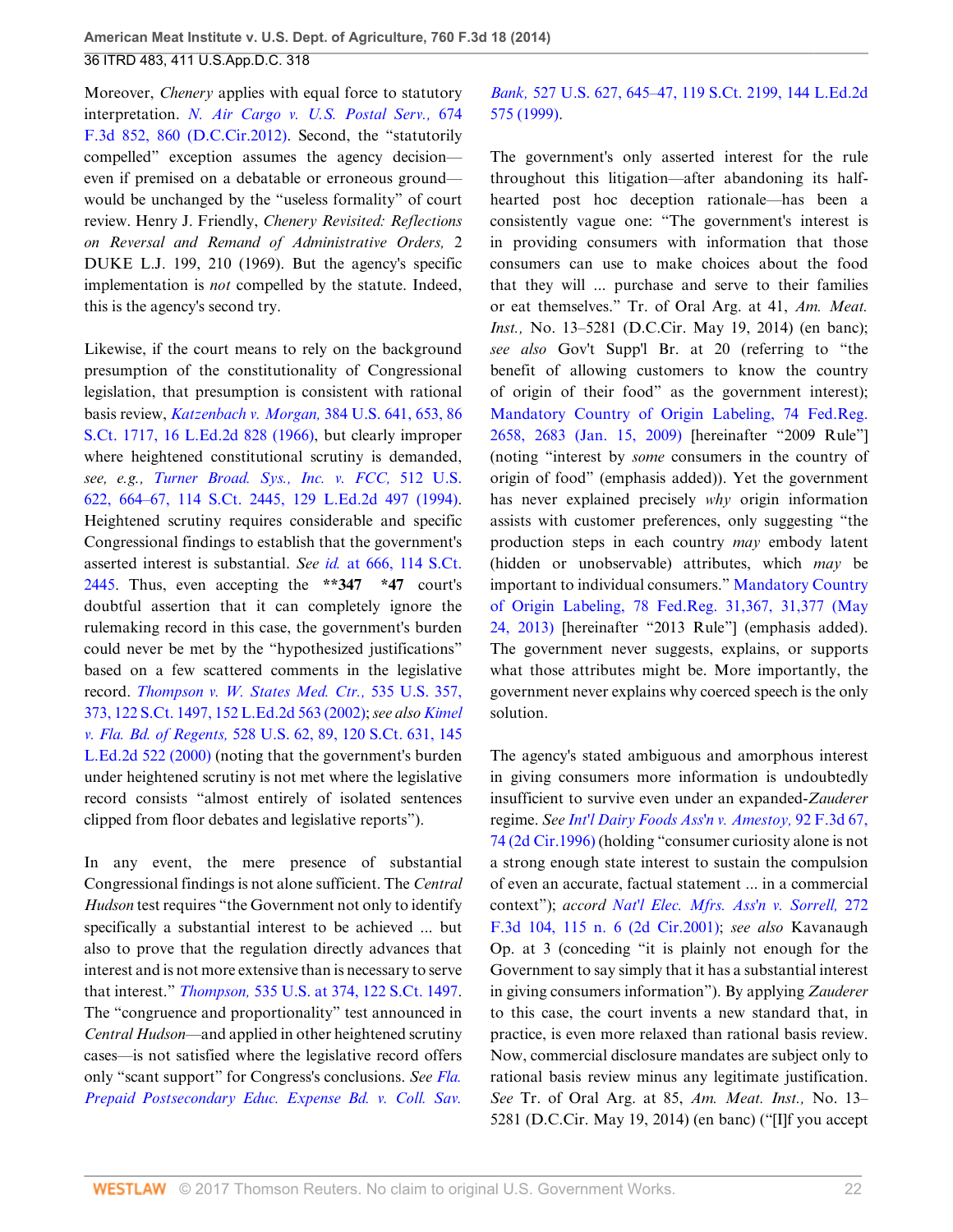**\*\*348 \*48** the panel's ruling here, this is rational basis minus, and when you are talking about where speech is compelled, you have to apply some standard other than that there be any interest in the air."). Undaunted, the court borrows the *res ipsa loquitur* doctrine from tort law to conclude the "self-evident tendency of a disclosure mandate to assure that recipients get the mandated information," Maj. Op. at 26, satisfies the government's "burden of showing that [compelled disclosure] advances its interest in making the ... information accessible to the recipients," Maj. Op. at 26. Seriously? With logic like this, who needs a Ministry of Truth?<sup>[5](#page-28-3)</sup> However, should this fog of airy circumlocutions prove too frustratingly elusive, the government need not justify its actions at all. As noted, the court is willing to change the rules so it may selectively rely on the legislative record of the underlying statute, while disregarding the agency rulemaking challenged in this case. For the court to *sua sponte* rely on legislative history instead of either the regulatory text or the rulemaking record reverses the poles of administrative law. *See* Tr. of Oral Arg. at 38, *Am. Meat. Inst.,* No. 13–5281 (D.C.Cir. May 19, 2014) (en banc) ("The two interests that the panel identified are both interests that the government has expressly disclaimed. It would be a remarkable thing for this Court to apply *Zauderer* in those circumstances given the government's expressed disclaiming of those interests."); *see also* Alex Kozinski, *[Should Reading Legislative History](http://www.westlaw.com/Link/Document/FullText?findType=Y&serNum=0111026723&pubNum=0001242&originatingDoc=Ibd3810a6181711e490d4edf60ce7d742&refType=LR&fi=co_pp_sp_1242_812&originationContext=document&vr=3.0&rs=cblt1.0&transitionType=DocumentItem&contextData=(sc.History*oc.UserEnteredCitation)#co_pp_sp_1242_812) [Be an Impeachable Offense?,](http://www.westlaw.com/Link/Document/FullText?findType=Y&serNum=0111026723&pubNum=0001242&originatingDoc=Ibd3810a6181711e490d4edf60ce7d742&refType=LR&fi=co_pp_sp_1242_812&originationContext=document&vr=3.0&rs=cblt1.0&transitionType=DocumentItem&contextData=(sc.History*oc.UserEnteredCitation)#co_pp_sp_1242_812)* 31 SUFFOLK U.L.REV. [807, 812–13 \(1998\)](http://www.westlaw.com/Link/Document/FullText?findType=Y&serNum=0111026723&pubNum=0001242&originatingDoc=Ibd3810a6181711e490d4edf60ce7d742&refType=LR&fi=co_pp_sp_1242_812&originationContext=document&vr=3.0&rs=cblt1.0&transitionType=DocumentItem&contextData=(sc.History*oc.UserEnteredCitation)#co_pp_sp_1242_812) (noting, among other things, that legislative history "is often contradictory, giving courts a chance to pick and choose those bits which support the result the judges want to reach"); Patricia M. Wald, *[Some](http://www.westlaw.com/Link/Document/FullText?findType=Y&serNum=0102600938&pubNum=0001168&originatingDoc=Ibd3810a6181711e490d4edf60ce7d742&refType=LR&fi=co_pp_sp_1168_214&originationContext=document&vr=3.0&rs=cblt1.0&transitionType=DocumentItem&contextData=(sc.History*oc.UserEnteredCitation)#co_pp_sp_1168_214) [Observations on the Use of Legislative History in the 1981](http://www.westlaw.com/Link/Document/FullText?findType=Y&serNum=0102600938&pubNum=0001168&originatingDoc=Ibd3810a6181711e490d4edf60ce7d742&refType=LR&fi=co_pp_sp_1168_214&originationContext=document&vr=3.0&rs=cblt1.0&transitionType=DocumentItem&contextData=(sc.History*oc.UserEnteredCitation)#co_pp_sp_1168_214) Supreme Court Term,* [68 IOWA L.REV. 195, 214 \(1983\)](http://www.westlaw.com/Link/Document/FullText?findType=Y&serNum=0102600938&pubNum=0001168&originatingDoc=Ibd3810a6181711e490d4edf60ce7d742&refType=LR&fi=co_pp_sp_1168_214&originationContext=document&vr=3.0&rs=cblt1.0&transitionType=DocumentItem&contextData=(sc.History*oc.UserEnteredCitation)#co_pp_sp_1168_214) ("[C]iting legislative history is still ... akin to looking over a crowd and picking out your friends.").

The result is a jumble, a messy amalgam of standards, legislative history, and administrative procedure. The court is so committed to upholding this rule that it concludes "several aspects of the government's interest in country-of-origin labeling for food combine to make the interest substantial: the context and long history of country-of-origin disclosures to enable consumers to choose American-made products; the demonstrated consumer interest in extending country-of-origin labeling to food products; and the individual health concerns and market impacts that can arise in the event of a food-borne illness outbreak." Maj. Op. at 23. On inspection, each of these "aspects," upon which the court so heavily leans, is foreclosed by history, governmental concession, and the record.

i

<span id="page-22-0"></span>Contrary to the court's assertions, the "long history" of country-of-origin labeling cannot support the government's interest here. The court claims the rule's "historical pedigree ... lifts it well above 'idle curiosity.' " Maj. Op. at 23. However, in the First Amendment context, which has been steadily evolving since the late 1800s, history is not "telling," Maj. Op. at 23–24; rather, it is an especially poor substitute for reasoned judgment. The Supreme Court's general reluctance to accept any free speech claims at the time country-of-origin labeling began certainly bears on the issue. *See* David M. Rabbant, *[The](http://www.westlaw.com/Link/Document/FullText?findType=Y&serNum=0332654077&pubNum=0001292&originatingDoc=Ibd3810a6181711e490d4edf60ce7d742&refType=LR&fi=co_pp_sp_1292_523&originationContext=document&vr=3.0&rs=cblt1.0&transitionType=DocumentItem&contextData=(sc.History*oc.UserEnteredCitation)#co_pp_sp_1292_523) [First Amendment in Its Forgotten Years,](http://www.westlaw.com/Link/Document/FullText?findType=Y&serNum=0332654077&pubNum=0001292&originatingDoc=Ibd3810a6181711e490d4edf60ce7d742&refType=LR&fi=co_pp_sp_1292_523&originationContext=document&vr=3.0&rs=cblt1.0&transitionType=DocumentItem&contextData=(sc.History*oc.UserEnteredCitation)#co_pp_sp_1292_523)* 90 YALE L.J. [514, 523 \(1981\)](http://www.westlaw.com/Link/Document/FullText?findType=Y&serNum=0332654077&pubNum=0001292&originatingDoc=Ibd3810a6181711e490d4edf60ce7d742&refType=LR&fi=co_pp_sp_1292_523&originationContext=document&vr=3.0&rs=cblt1.0&transitionType=DocumentItem&contextData=(sc.History*oc.UserEnteredCitation)#co_pp_sp_1292_523) ("The overwhelming majority of prewar decisions in **\*\*349 \*49** all jurisdictions rejected free speech claims, often by ignoring their existence.").

Modern "commercial speech" doctrine did not begin until the 1970s, when the Supreme Court formally extended First Amendment protection to commercial speech. *See [Va. State Bd. of Pharmacy,](http://www.westlaw.com/Link/Document/FullText?findType=Y&serNum=1976142375&pubNum=0000708&originatingDoc=Ibd3810a6181711e490d4edf60ce7d742&refType=RP&originationContext=document&vr=3.0&rs=cblt1.0&transitionType=DocumentItem&contextData=(sc.History*oc.UserEnteredCitation))* 425 U.S. at 762, 96 S.Ct. [1817](http://www.westlaw.com/Link/Document/FullText?findType=Y&serNum=1976142375&pubNum=0000708&originatingDoc=Ibd3810a6181711e490d4edf60ce7d742&refType=RP&originationContext=document&vr=3.0&rs=cblt1.0&transitionType=DocumentItem&contextData=(sc.History*oc.UserEnteredCitation)). That "Congress has been imposing [country-oforigin] mandates since 1890," Maj. Op. at 23, eightysix years before commercial speech received explicit protection, thus tells us very little about the practice's constitutionality. The Court's terminology in these early years was something of a self-fulfilling prophecy; what we now call "commercial speech," the court simply referred to as "commercial advertising" or some other business activity. *See, e.g., [Valentine v. Chrestensen,](http://www.westlaw.com/Link/Document/FullText?findType=Y&serNum=1942121646&pubNum=0000708&originatingDoc=Ibd3810a6181711e490d4edf60ce7d742&refType=RP&originationContext=document&vr=3.0&rs=cblt1.0&transitionType=DocumentItem&contextData=(sc.History*oc.UserEnteredCitation))* 316 U.S. [52, 54, 62 S.Ct. 920, 86 L.Ed. 1262 \(1942\)](http://www.westlaw.com/Link/Document/FullText?findType=Y&serNum=1942121646&pubNum=0000708&originatingDoc=Ibd3810a6181711e490d4edf60ce7d742&refType=RP&originationContext=document&vr=3.0&rs=cblt1.0&transitionType=DocumentItem&contextData=(sc.History*oc.UserEnteredCitation)) (denying protection for "purely commercial advertising"); *[Halter](http://www.westlaw.com/Link/Document/FullText?findType=Y&serNum=1907100562&pubNum=0000708&originatingDoc=Ibd3810a6181711e490d4edf60ce7d742&refType=RP&originationContext=document&vr=3.0&rs=cblt1.0&transitionType=DocumentItem&contextData=(sc.History*oc.UserEnteredCitation)) v. Nebraska,* [205 U.S. 34, 41, 45, 27 S.Ct. 419, 51](http://www.westlaw.com/Link/Document/FullText?findType=Y&serNum=1907100562&pubNum=0000708&originatingDoc=Ibd3810a6181711e490d4edf60ce7d742&refType=RP&originationContext=document&vr=3.0&rs=cblt1.0&transitionType=DocumentItem&contextData=(sc.History*oc.UserEnteredCitation)) [L.Ed. 696 \(1907\)](http://www.westlaw.com/Link/Document/FullText?findType=Y&serNum=1907100562&pubNum=0000708&originatingDoc=Ibd3810a6181711e490d4edf60ce7d742&refType=RP&originationContext=document&vr=3.0&rs=cblt1.0&transitionType=DocumentItem&contextData=(sc.History*oc.UserEnteredCitation)) (referring to "mere advertisement"); *see also* Alex Kozinski & Stuart Banner, Response, *[The](http://www.westlaw.com/Link/Document/FullText?findType=Y&serNum=0102734300&pubNum=0001251&originatingDoc=Ibd3810a6181711e490d4edf60ce7d742&refType=LR&fi=co_pp_sp_1251_756&originationContext=document&vr=3.0&rs=cblt1.0&transitionType=DocumentItem&contextData=(sc.History*oc.UserEnteredCitation)#co_pp_sp_1251_756) [Anti–History and Pre–History of Commercial Speech,](http://www.westlaw.com/Link/Document/FullText?findType=Y&serNum=0102734300&pubNum=0001251&originatingDoc=Ibd3810a6181711e490d4edf60ce7d742&refType=LR&fi=co_pp_sp_1251_756&originationContext=document&vr=3.0&rs=cblt1.0&transitionType=DocumentItem&contextData=(sc.History*oc.UserEnteredCitation)#co_pp_sp_1251_756)* 71 [TEX. L.REV. 747, 756–57 \(1993\)](http://www.westlaw.com/Link/Document/FullText?findType=Y&serNum=0102734300&pubNum=0001251&originatingDoc=Ibd3810a6181711e490d4edf60ce7d742&refType=LR&fi=co_pp_sp_1251_756&originationContext=document&vr=3.0&rs=cblt1.0&transitionType=DocumentItem&contextData=(sc.History*oc.UserEnteredCitation)#co_pp_sp_1251_756) ("But before 1971, no judge thought of the thing as commercial speech—they called it 'advertising' ..., or 'soliciting and canvassing,' or some such term that denoted a *business activity* rather than a form of expression."). This linguistic choice not only reflected the court's underlying thoughts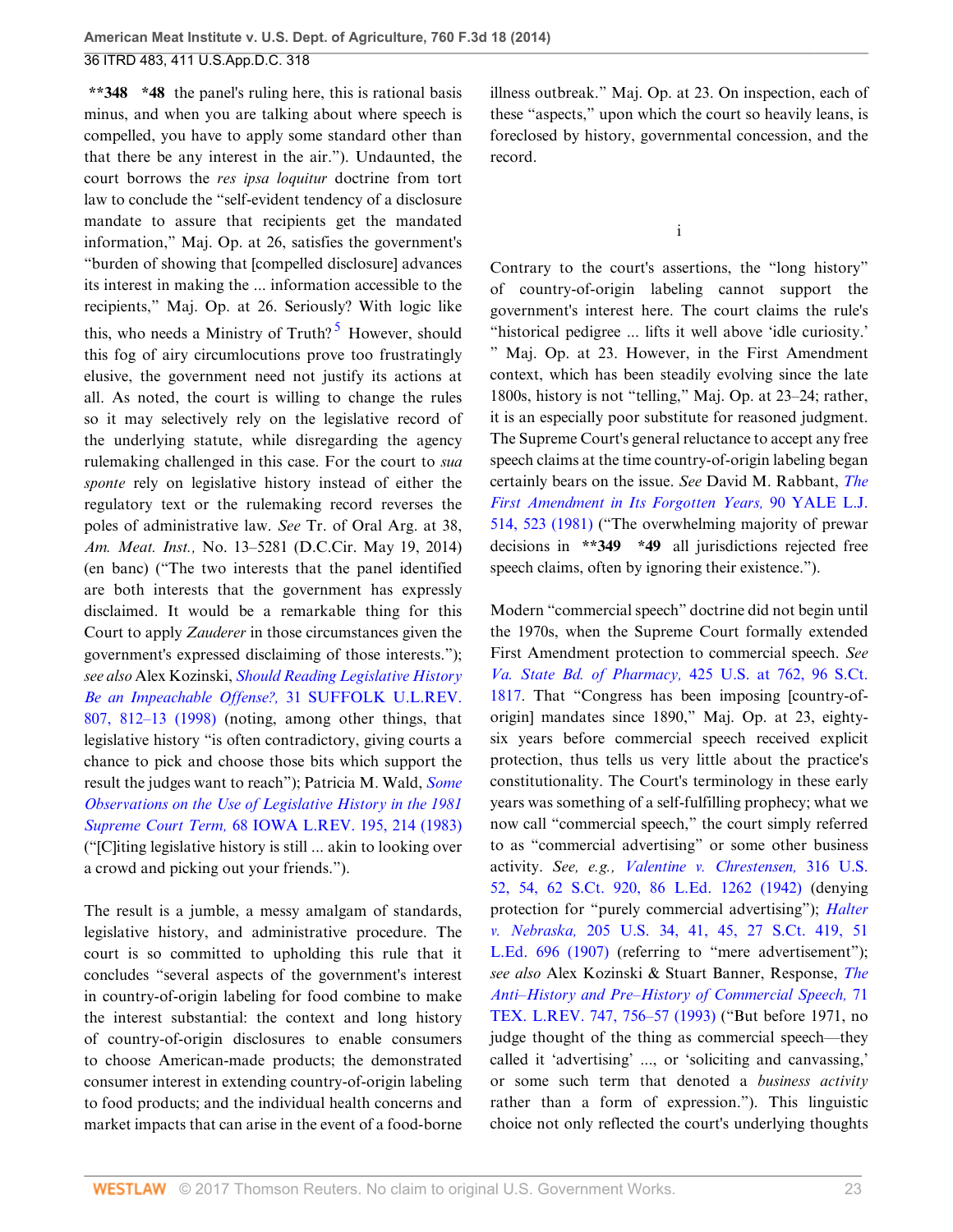and assumptions (i.e., that advertising was permissibly regulated as business conduct) but also likely influenced the litigating positions of parties. Litigants rarely raised First Amendment challenges to advertising restrictions —instead making substantive due process arguments by asserting restrictions affected their business rights.

For example, in 1907, when faced with the constitutional validity of a state law criminalizing the use of an American flag emblem on labels, the litigants and the Court "ignored potential free speech claims." Rabbant, *supra* [at 531;](http://www.westlaw.com/Link/Document/FullText?findType=Y&serNum=0332654077&pubNum=0001292&originatingDoc=Ibd3810a6181711e490d4edf60ce7d742&refType=LR&fi=co_pp_sp_1292_531&originationContext=document&vr=3.0&rs=cblt1.0&transitionType=DocumentItem&contextData=(sc.History*oc.UserEnteredCitation)#co_pp_sp_1292_531) *see Halter,* [205 U.S. at 38, 27 S.Ct. 419;](http://www.westlaw.com/Link/Document/FullText?findType=Y&serNum=1907100562&pubNum=0000708&originatingDoc=Ibd3810a6181711e490d4edf60ce7d742&refType=RP&originationContext=document&vr=3.0&rs=cblt1.0&transitionType=DocumentItem&contextData=(sc.History*oc.UserEnteredCitation)) Kozinski & Banner, *supra* [at 763](http://www.westlaw.com/Link/Document/FullText?findType=Y&serNum=0102734300&pubNum=0001251&originatingDoc=Ibd3810a6181711e490d4edf60ce7d742&refType=LR&fi=co_pp_sp_1251_763&originationContext=document&vr=3.0&rs=cblt1.0&transitionType=DocumentItem&contextData=(sc.History*oc.UserEnteredCitation)#co_pp_sp_1251_763) ("No speech-related claim was made in *Halter,* probably ... because the litigants didn't conceive of bottle-labeling as speech."). Rather, the defendants attacked the statute as repugnant to the Equal Protection and Due Process Clauses, challenges rejected by the Court. *See Halter,* [205 U.S. at 39, 27 S.Ct. 419](http://www.westlaw.com/Link/Document/FullText?findType=Y&serNum=1907100562&pubNum=0000708&originatingDoc=Ibd3810a6181711e490d4edf60ce7d742&refType=RP&originationContext=document&vr=3.0&rs=cblt1.0&transitionType=DocumentItem&contextData=(sc.History*oc.UserEnteredCitation)); *see also* Rabbant, *supra* [at 531 n. 69.](http://www.westlaw.com/Link/Document/FullText?findType=Y&serNum=0332654077&pubNum=0001292&originatingDoc=Ibd3810a6181711e490d4edf60ce7d742&refType=LR&fi=co_pp_sp_1292_531&originationContext=document&vr=3.0&rs=cblt1.0&transitionType=DocumentItem&contextData=(sc.History*oc.UserEnteredCitation)#co_pp_sp_1292_531) When the Court repeatedly referred to "mere advertisement," *Halter,* [205 U.S. at 41, 45, 27 S.Ct.](http://www.westlaw.com/Link/Document/FullText?findType=Y&serNum=1907100562&pubNum=0000708&originatingDoc=Ibd3810a6181711e490d4edf60ce7d742&refType=RP&originationContext=document&vr=3.0&rs=cblt1.0&transitionType=DocumentItem&contextData=(sc.History*oc.UserEnteredCitation)) [419](http://www.westlaw.com/Link/Document/FullText?findType=Y&serNum=1907100562&pubNum=0000708&originatingDoc=Ibd3810a6181711e490d4edf60ce7d742&refType=RP&originationContext=document&vr=3.0&rs=cblt1.0&transitionType=DocumentItem&contextData=(sc.History*oc.UserEnteredCitation)), it did so in the context of analyzing substantive due process and property rights, not speech.

When at last the Supreme Court formally addressed the protection of "advertising" (again, its term), it noted, without citation, it was "clear that the Constitution imposes no such restraint on government as respects purely commercial advertising." *[Chrestensen,](http://www.westlaw.com/Link/Document/FullText?findType=Y&serNum=1942121646&pubNum=0000708&originatingDoc=Ibd3810a6181711e490d4edf60ce7d742&refType=RP&originationContext=document&vr=3.0&rs=cblt1.0&transitionType=DocumentItem&contextData=(sc.History*oc.UserEnteredCitation))* 316 U.S. [at 54, 62 S.Ct. 920](http://www.westlaw.com/Link/Document/FullText?findType=Y&serNum=1942121646&pubNum=0000708&originatingDoc=Ibd3810a6181711e490d4edf60ce7d742&refType=RP&originationContext=document&vr=3.0&rs=cblt1.0&transitionType=DocumentItem&contextData=(sc.History*oc.UserEnteredCitation)). "[T]his suggests that in 1942, the Justices considered the question whether the First Amendment has any application to advertising to be ... easily resolved and not very important." Kozinski & Banner, *supra* [at 758](http://www.westlaw.com/Link/Document/FullText?findType=Y&serNum=0102734300&pubNum=0001251&originatingDoc=Ibd3810a6181711e490d4edf60ce7d742&refType=LR&fi=co_pp_sp_1251_758&originationContext=document&vr=3.0&rs=cblt1.0&transitionType=DocumentItem&contextData=(sc.History*oc.UserEnteredCitation)#co_pp_sp_1251_758). One reason for this certainty again may have been the concept that advertising was more a business activity—subject to the "then-recentlyadopted deferential economic substantive due process jurisprudence"—than speech. *See id.* Again, given both *Christensen* and the prevailing view that advertising was conduct and not speech, the court's citation to early labeling regimes tells us nothing useful.

Additionally, the early years of free speech jurisprudence saw laws routinely upheld that by today's standards clearly interfere with commercial speech. *See, e.g., [Ex](http://www.westlaw.com/Link/Document/FullText?findType=Y&serNum=1892180071&pubNum=0000708&originatingDoc=Ibd3810a6181711e490d4edf60ce7d742&refType=RP&originationContext=document&vr=3.0&rs=cblt1.0&transitionType=DocumentItem&contextData=(sc.History*oc.UserEnteredCitation)) parte Rapier,* [143 U.S. 110, 12 S.Ct. 374, 36 L.Ed. 93](http://www.westlaw.com/Link/Document/FullText?findType=Y&serNum=1892180071&pubNum=0000708&originatingDoc=Ibd3810a6181711e490d4edf60ce7d742&refType=RP&originationContext=document&vr=3.0&rs=cblt1.0&transitionType=DocumentItem&contextData=(sc.History*oc.UserEnteredCitation)) [\(1892\);](http://www.westlaw.com/Link/Document/FullText?findType=Y&serNum=1892180071&pubNum=0000708&originatingDoc=Ibd3810a6181711e490d4edf60ce7d742&refType=RP&originationContext=document&vr=3.0&rs=cblt1.0&transitionType=DocumentItem&contextData=(sc.History*oc.UserEnteredCitation)) *Ex parte* **\*\*350 \*50** *Jackson,* [96 U.S. 727, 24](http://www.westlaw.com/Link/Document/FullText?findType=Y&serNum=1877150359&pubNum=0000780&originatingDoc=Ibd3810a6181711e490d4edf60ce7d742&refType=RP&originationContext=document&vr=3.0&rs=cblt1.0&transitionType=DocumentItem&contextData=(sc.History*oc.UserEnteredCitation)) [L.Ed. 877 \(1877\)](http://www.westlaw.com/Link/Document/FullText?findType=Y&serNum=1877150359&pubNum=0000780&originatingDoc=Ibd3810a6181711e490d4edf60ce7d742&refType=RP&originationContext=document&vr=3.0&rs=cblt1.0&transitionType=DocumentItem&contextData=(sc.History*oc.UserEnteredCitation)). In the postal cases of the late 1800s, the Supreme Court focused on the right of Congress to exclude injurious matters from the mail, including materials advertising lotteries and other vices. The mailing prohibition's long history (since 1866!)—and the Court's decisions affirming it—did not stop the Supreme Court from later rejecting the laws under the new commercial speech doctrine. *See, e.g., Bolger,* [463 U.S. at 72–76, 103](http://www.westlaw.com/Link/Document/FullText?findType=Y&serNum=1983129662&pubNum=0000708&originatingDoc=Ibd3810a6181711e490d4edf60ce7d742&refType=RP&originationContext=document&vr=3.0&rs=cblt1.0&transitionType=DocumentItem&contextData=(sc.History*oc.UserEnteredCitation)) [S.Ct. 2875.](http://www.westlaw.com/Link/Document/FullText?findType=Y&serNum=1983129662&pubNum=0000708&originatingDoc=Ibd3810a6181711e490d4edf60ce7d742&refType=RP&originationContext=document&vr=3.0&rs=cblt1.0&transitionType=DocumentItem&contextData=(sc.History*oc.UserEnteredCitation))

Furthermore, this court's reliance on *[Burson v. Freeman,](http://www.westlaw.com/Link/Document/FullText?findType=Y&serNum=1992095635&pubNum=0000708&originatingDoc=Ibd3810a6181711e490d4edf60ce7d742&refType=RP&originationContext=document&vr=3.0&rs=cblt1.0&transitionType=DocumentItem&contextData=(sc.History*oc.UserEnteredCitation))* [504 U.S. 191, 112 S.Ct. 1846, 119 L.Ed.2d 5 \(1992\),](http://www.westlaw.com/Link/Document/FullText?findType=Y&serNum=1992095635&pubNum=0000708&originatingDoc=Ibd3810a6181711e490d4edf60ce7d742&refType=RP&originationContext=document&vr=3.0&rs=cblt1.0&transitionType=DocumentItem&contextData=(sc.History*oc.UserEnteredCitation)) to support its history rationale is inapposite. First, *Burson* was a "rare case," *id.* [at 211, 112 S.Ct. 1846](http://www.westlaw.com/Link/Document/FullText?findType=Y&serNum=1992095635&pubNum=0000708&originatingDoc=Ibd3810a6181711e490d4edf60ce7d742&refType=RP&originationContext=document&vr=3.0&rs=cblt1.0&transitionType=DocumentItem&contextData=(sc.History*oc.UserEnteredCitation)), that involved a reconciliation of two competing fundamental rights the right to engage in political discourse and the right to vote, "a right at the heart of our democracy," *[id.](http://www.westlaw.com/Link/Document/FullText?findType=Y&serNum=1992095635&pubNum=0000708&originatingDoc=Ibd3810a6181711e490d4edf60ce7d742&refType=RP&originationContext=document&vr=3.0&rs=cblt1.0&transitionType=DocumentItem&contextData=(sc.History*oc.UserEnteredCitation))* [at 198, 112 S.Ct. 1846](http://www.westlaw.com/Link/Document/FullText?findType=Y&serNum=1992095635&pubNum=0000708&originatingDoc=Ibd3810a6181711e490d4edf60ce7d742&refType=RP&originationContext=document&vr=3.0&rs=cblt1.0&transitionType=DocumentItem&contextData=(sc.History*oc.UserEnteredCitation)). But *Burson* relied on history only to "demonstrate the *necessity* of restricted areas in and around polling places." *Id.* [at 200, 112 S.Ct.](http://www.westlaw.com/Link/Document/FullText?findType=Y&serNum=1992095635&pubNum=0000708&originatingDoc=Ibd3810a6181711e490d4edf60ce7d742&refType=RP&originationContext=document&vr=3.0&rs=cblt1.0&transitionType=DocumentItem&contextData=(sc.History*oc.UserEnteredCitation)) [1846](http://www.westlaw.com/Link/Document/FullText?findType=Y&serNum=1992095635&pubNum=0000708&originatingDoc=Ibd3810a6181711e490d4edf60ce7d742&refType=RP&originationContext=document&vr=3.0&rs=cblt1.0&transitionType=DocumentItem&contextData=(sc.History*oc.UserEnteredCitation)). And, like *Zauderer, Burson* approves a limited intrusion on protected activity to prevent fraud. *Id.* [at](http://www.westlaw.com/Link/Document/FullText?findType=Y&serNum=1992095635&pubNum=0000708&originatingDoc=Ibd3810a6181711e490d4edf60ce7d742&refType=RP&originationContext=document&vr=3.0&rs=cblt1.0&transitionType=DocumentItem&contextData=(sc.History*oc.UserEnteredCitation)) [199, 112 S.Ct. 1846](http://www.westlaw.com/Link/Document/FullText?findType=Y&serNum=1992095635&pubNum=0000708&originatingDoc=Ibd3810a6181711e490d4edf60ce7d742&refType=RP&originationContext=document&vr=3.0&rs=cblt1.0&transitionType=DocumentItem&contextData=(sc.History*oc.UserEnteredCitation)). Voter intimidation and election fraud were historically rampant, but the 1890 restrictions had ameliorated these problems. *Id.* [at 207–08, 112 S.Ct.](http://www.westlaw.com/Link/Document/FullText?findType=Y&serNum=1992095635&pubNum=0000708&originatingDoc=Ibd3810a6181711e490d4edf60ce7d742&refType=RP&originationContext=document&vr=3.0&rs=cblt1.0&transitionType=DocumentItem&contextData=(sc.History*oc.UserEnteredCitation)) [1846](http://www.westlaw.com/Link/Document/FullText?findType=Y&serNum=1992095635&pubNum=0000708&originatingDoc=Ibd3810a6181711e490d4edf60ce7d742&refType=RP&originationContext=document&vr=3.0&rs=cblt1.0&transitionType=DocumentItem&contextData=(sc.History*oc.UserEnteredCitation)). In contrast, this court invokes the long history of country-of-origin labeling laws to argue the necessity of the government's intrusion is self-evident. *Burson* simply does not stand for the proposition that a time-tested consensus can be a proxy for the substantiality of the government's interest in the First Amendment context. If that were true, the commercial speech doctrine would never have developed at all.

Similarly, *Edenfield v. Fane,* [507 U.S. 761, 113 S.Ct.](http://www.westlaw.com/Link/Document/FullText?findType=Y&serNum=1993091488&pubNum=0000708&originatingDoc=Ibd3810a6181711e490d4edf60ce7d742&refType=RP&originationContext=document&vr=3.0&rs=cblt1.0&transitionType=DocumentItem&contextData=(sc.History*oc.UserEnteredCitation)) [1792, 123 L.Ed.2d 543 \(1993\)](http://www.westlaw.com/Link/Document/FullText?findType=Y&serNum=1993091488&pubNum=0000708&originatingDoc=Ibd3810a6181711e490d4edf60ce7d742&refType=RP&originationContext=document&vr=3.0&rs=cblt1.0&transitionType=DocumentItem&contextData=(sc.History*oc.UserEnteredCitation)), contradicts this court's actions and its analysis. In *Edenfield,* the Supreme Court emphasized the need to "identify with care the interests the State itself asserts" and noted "[u]nlike rational-basis review, the *Central Hudson* standard does not permit us to supplant the precise interests put forward by the State with other suppositions." *Id.* [at 768, 113 S.Ct. 1792.](http://www.westlaw.com/Link/Document/FullText?findType=Y&serNum=1993091488&pubNum=0000708&originatingDoc=Ibd3810a6181711e490d4edf60ce7d742&refType=RP&originationContext=document&vr=3.0&rs=cblt1.0&transitionType=DocumentItem&contextData=(sc.History*oc.UserEnteredCitation)) But that is exactly what the court does here.

ii

The court concludes protectionism or patriotism is the true motive of the challenged country-of-origin labeling scheme, even if it is only acknowledged with a sly wink by the government. *See* Kavanaugh Op. at 32 ("[T]he Executive Branch has refrained during this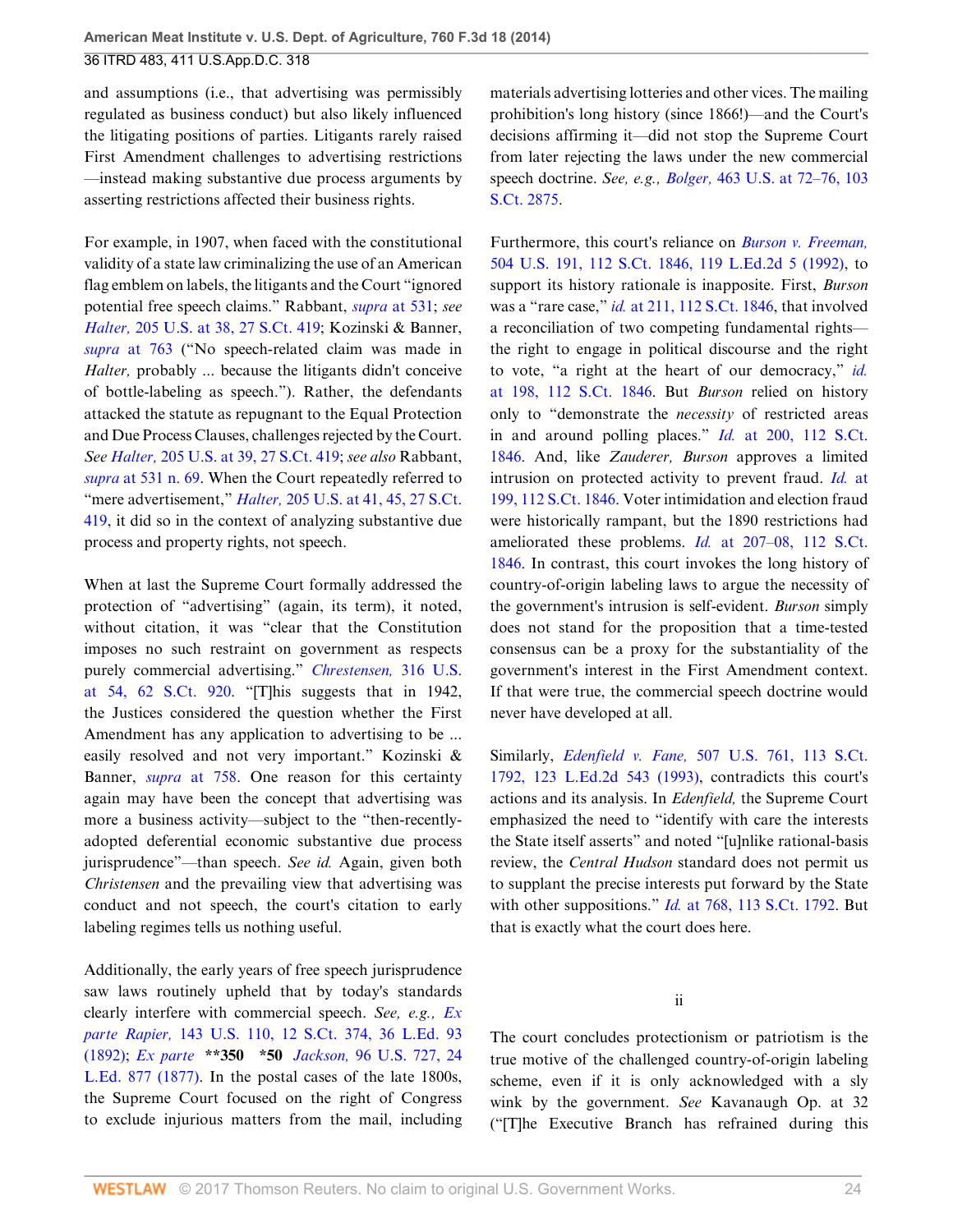litigation from expressly articulating its ... interest in supporting American farmers and ranchers in order to justify this law, apparently because of the international repercussions that might ensue."). The court assumes perhaps correctly—that absent the constraints of various trade treaties, Congress would have an interest in promoting American products. *See* Maj. Op. at 23 (noting origin labeling "enable[s] consumers to choose Americanmade products"); Kavanaugh Op. at 33 (asserting the government "has a substantial interest in this case in supporting American farmers and ranchers against their foreign competitors"). But, that interest would constitute a substantial justification for coercing speech only if the government had actually asserted it, and if voluntary action and direct government speech were obviously inadequate. Significantly, the court ignores the agency's disclaimers in this case. Not only has the agency failed to raise or support any protectionist motive, it has, in fact, consistently denied one. *See, e.g.,* 2013 Rule, [78 Fed.Reg.](http://www.westlaw.com/Link/Document/FullText?findType=l&pubNum=0001037&cite=UUID(IF96D9BB0C43F11E2B7A4F439D27B8EF7)&originatingDoc=Ibd3810a6181711e490d4edf60ce7d742&refType=CP&fi=co_pp_sp_1037_31376&originationContext=document&vr=3.0&rs=cblt1.0&transitionType=DocumentItem&contextData=(sc.History*oc.UserEnteredCitation)#co_pp_sp_1037_31376) [at 31,376](http://www.westlaw.com/Link/Document/FullText?findType=l&pubNum=0001037&cite=UUID(IF96D9BB0C43F11E2B7A4F439D27B8EF7)&originatingDoc=Ibd3810a6181711e490d4edf60ce7d742&refType=CP&fi=co_pp_sp_1037_31376&originationContext=document&vr=3.0&rs=cblt1.0&transitionType=DocumentItem&contextData=(sc.History*oc.UserEnteredCitation)#co_pp_sp_1037_31376) ("The availability of [country-of-origin labeling] information does not imply that there will necessarily be any change in aggregate **\*\*351 \*51** consumer demand or in demand for products of one origin versus others."); 2009 Rule, [74 Fed.Reg. at 2670](http://www.westlaw.com/Link/Document/FullText?findType=l&pubNum=0001037&cite=UUID(I55F3E240E2FE11DDAACDD3115145B9BC)&originatingDoc=Ibd3810a6181711e490d4edf60ce7d742&refType=CP&fi=co_pp_sp_1037_2670&originationContext=document&vr=3.0&rs=cblt1.0&transitionType=DocumentItem&contextData=(sc.History*oc.UserEnteredCitation)#co_pp_sp_1037_2670) (" [W]hile some U.S. producers may *hope* to receive benefits from the [countryof-origin labeling] program for products of U.S. origin, the purpose of the ... program is to provide *consumers* with origin information." (emphasis added)); [Mandatory](http://www.westlaw.com/Link/Document/FullText?findType=l&pubNum=0001037&cite=UUID(ID3E3CD303C4611DAA009E92B16555DD2)&originatingDoc=Ibd3810a6181711e490d4edf60ce7d742&refType=CP&fi=co_pp_sp_1037_61944&originationContext=document&vr=3.0&rs=cblt1.0&transitionType=DocumentItem&contextData=(sc.History*oc.UserEnteredCitation)#co_pp_sp_1037_61944) [Country of Origin Labeling, 68 Fed.Reg. 61,944, 61,955](http://www.westlaw.com/Link/Document/FullText?findType=l&pubNum=0001037&cite=UUID(ID3E3CD303C4611DAA009E92B16555DD2)&originatingDoc=Ibd3810a6181711e490d4edf60ce7d742&refType=CP&fi=co_pp_sp_1037_61944&originationContext=document&vr=3.0&rs=cblt1.0&transitionType=DocumentItem&contextData=(sc.History*oc.UserEnteredCitation)#co_pp_sp_1037_61944) [\(Oct. 30, 2003\)](http://www.westlaw.com/Link/Document/FullText?findType=l&pubNum=0001037&cite=UUID(ID3E3CD303C4611DAA009E92B16555DD2)&originatingDoc=Ibd3810a6181711e490d4edf60ce7d742&refType=CP&fi=co_pp_sp_1037_61944&originationContext=document&vr=3.0&rs=cblt1.0&transitionType=DocumentItem&contextData=(sc.History*oc.UserEnteredCitation)#co_pp_sp_1037_61944) [hereinafter "2003 Proposed Rule"] ("We find little evidence to support the notion that consumers' stated preferences for country of origin labeling will lead to increased demands for covered commodities bearing the U.S.-origin label."); [68 Fed.Reg. at 61,956](http://www.westlaw.com/Link/Document/FullText?findType=l&pubNum=0001037&cite=UUID(ID3E3CD303C4611DAA009E92B16555DD2)&originatingDoc=Ibd3810a6181711e490d4edf60ce7d742&refType=CP&fi=co_pp_sp_1037_61956&originationContext=document&vr=3.0&rs=cblt1.0&transitionType=DocumentItem&contextData=(sc.History*oc.UserEnteredCitation)#co_pp_sp_1037_61956) ("The lack of participation in government-provided programs for labeling products of U.S. origin provides evidence that consumers do not have a strong preference for country of origin labeling."); [68 Fed.Reg. at 61,956](http://www.westlaw.com/Link/Document/FullText?findType=l&pubNum=0001037&cite=UUID(ID3E3CD303C4611DAA009E92B16555DD2)&originatingDoc=Ibd3810a6181711e490d4edf60ce7d742&refType=CP&fi=co_pp_sp_1037_61956&originationContext=document&vr=3.0&rs=cblt1.0&transitionType=DocumentItem&contextData=(sc.History*oc.UserEnteredCitation)#co_pp_sp_1037_61956) ("The results from ... surveys indicate that the number of consumers with strong preferences for U.S.-origin labeled products is not sufficient for U.S. producers to benefit from labeling."); *accord* Tr. of Oral Arg. at 53, *Am. Meat. Inst.,* No. 13–5281 (D.C.Cir. May 19, 2014) (en banc) (explaining government is not asserting an interest in helping American ranchers).

The court credits the government with acting *sub silentio* on the belief that food products produced wholly in the USA are safer than those produced even partly outside the USA. *See* Maj. Op. at 23 (asserting interest in "individual health concerns and market impacts that can arise in the event of a food-borne illness outbreak"); *id.* at 24 ("Supporting members of Congress identified the statute's purpose as enabling customers to make informed choices based on characteristics of the products they wish to purchase, including United States supervision of the entire production process for health and hygiene.") Again, not only has the government failed to raise or support any motive in consumer health and safety, it has, in fact, consistently eschewed that interest as supporting the rule. *See, e.g.,* [Mandatory Country of Origin Labeling,](http://www.westlaw.com/Link/Document/FullText?findType=l&pubNum=0001037&cite=UUID(IF96D9BB0C43F11E2B7A4F439D27B8EF7)&originatingDoc=Ibd3810a6181711e490d4edf60ce7d742&refType=CP&fi=co_pp_sp_1037_31367&originationContext=document&vr=3.0&rs=cblt1.0&transitionType=DocumentItem&contextData=(sc.History*oc.UserEnteredCitation)#co_pp_sp_1037_31367) [78 Fed.Reg. 31,367, 31,372 \(May 24, 2013\)](http://www.westlaw.com/Link/Document/FullText?findType=l&pubNum=0001037&cite=UUID(IF96D9BB0C43F11E2B7A4F439D27B8EF7)&originatingDoc=Ibd3810a6181711e490d4edf60ce7d742&refType=CP&fi=co_pp_sp_1037_31367&originationContext=document&vr=3.0&rs=cblt1.0&transitionType=DocumentItem&contextData=(sc.History*oc.UserEnteredCitation)#co_pp_sp_1037_31367) (noting the country-of-origin labeling program "is not food safety related"); 2009 Rule, [74 Fed.Reg. at 2679](http://www.westlaw.com/Link/Document/FullText?findType=l&pubNum=0001037&cite=UUID(I55F3E240E2FE11DDAACDD3115145B9BC)&originatingDoc=Ibd3810a6181711e490d4edf60ce7d742&refType=CP&fi=co_pp_sp_1037_2679&originationContext=document&vr=3.0&rs=cblt1.0&transitionType=DocumentItem&contextData=(sc.History*oc.UserEnteredCitation)#co_pp_sp_1037_2679) ("[T]he [country-of-origin labeling] program is neither a food safety [n]or traceability program, but rather a consumer information program. Food products, both imported and domestic, must meet the food safety standards of the FDA and [other agencies]. Food safety and traceability are not the stated intent of the rule...."); [74 Fed.Reg.](http://www.westlaw.com/Link/Document/FullText?findType=l&pubNum=0001037&cite=UUID(I55F3E240E2FE11DDAACDD3115145B9BC)&originatingDoc=Ibd3810a6181711e490d4edf60ce7d742&refType=CP&fi=co_pp_sp_1037_2683&originationContext=document&vr=3.0&rs=cblt1.0&transitionType=DocumentItem&contextData=(sc.History*oc.UserEnteredCitation)#co_pp_sp_1037_2683) [at 2683](http://www.westlaw.com/Link/Document/FullText?findType=l&pubNum=0001037&cite=UUID(I55F3E240E2FE11DDAACDD3115145B9BC)&originatingDoc=Ibd3810a6181711e490d4edf60ce7d742&refType=CP&fi=co_pp_sp_1037_2683&originationContext=document&vr=3.0&rs=cblt1.0&transitionType=DocumentItem&contextData=(sc.History*oc.UserEnteredCitation)#co_pp_sp_1037_2683) (rejecting commenters' suggestions that countryof-origin labeling would provide "food safety benefits to consumers" because the program "does not address food safety issues"); 2003 Proposed Rule, [68 Fed.Reg. at 61,956](http://www.westlaw.com/Link/Document/FullText?findType=l&pubNum=0001037&cite=UUID(ID3E3CD303C4611DAA009E92B16555DD2)&originatingDoc=Ibd3810a6181711e490d4edf60ce7d742&refType=CP&fi=co_pp_sp_1037_61956&originationContext=document&vr=3.0&rs=cblt1.0&transitionType=DocumentItem&contextData=(sc.History*oc.UserEnteredCitation)#co_pp_sp_1037_61956) (noting that although some evidence suggests "consumers may use country of origin labeling as a proxy for food safety information," country of original labeling "does not provide valid information regarding food safety"). This undercuts the court's claim that "it seems reasonable for Congress to anticipate that many consumers will prefer food that had been continuously under a particular government's direct scrutiny." Maj. Op. at 24.

Even the anecdotes in the legislative record do not, as the court contends, "broadly suggest[ ] the utility of [countryof-origin] disclosures in the event of any disease outbreak known to have a specific country of origin, foreign or domestic." Maj. Op. at 24. Rather, the Agency also discredited this very purpose: "Appropriate preventative measures and effective mechanisms to recall products in the event of contamination incidents are the means used to protect the health of the consuming **\*\*352 \*52** public...." 2009 Rule, [74 Fed.Reg. at 2683](http://www.westlaw.com/Link/Document/FullText?findType=l&pubNum=0001037&cite=UUID(I55F3E240E2FE11DDAACDD3115145B9BC)&originatingDoc=Ibd3810a6181711e490d4edf60ce7d742&refType=CP&fi=co_pp_sp_1037_2683&originationContext=document&vr=3.0&rs=cblt1.0&transitionType=DocumentItem&contextData=(sc.History*oc.UserEnteredCitation)#co_pp_sp_1037_2683); *see id.* [at](http://www.westlaw.com/Link/Document/FullText?findType=l&pubNum=0001037&cite=UUID(I55F3E240E2FE11DDAACDD3115145B9BC)&originatingDoc=Ibd3810a6181711e490d4edf60ce7d742&refType=CP&fi=co_pp_sp_1037_2658&originationContext=document&vr=3.0&rs=cblt1.0&transitionType=DocumentItem&contextData=(sc.History*oc.UserEnteredCitation)#co_pp_sp_1037_2658) [2679](http://www.westlaw.com/Link/Document/FullText?findType=l&pubNum=0001037&cite=UUID(I55F3E240E2FE11DDAACDD3115145B9BC)&originatingDoc=Ibd3810a6181711e490d4edf60ce7d742&refType=CP&fi=co_pp_sp_1037_2658&originationContext=document&vr=3.0&rs=cblt1.0&transitionType=DocumentItem&contextData=(sc.History*oc.UserEnteredCitation)#co_pp_sp_1037_2658) (rejecting commenters' suggestions that the origin labeling program is "critical to respond to outbreaks of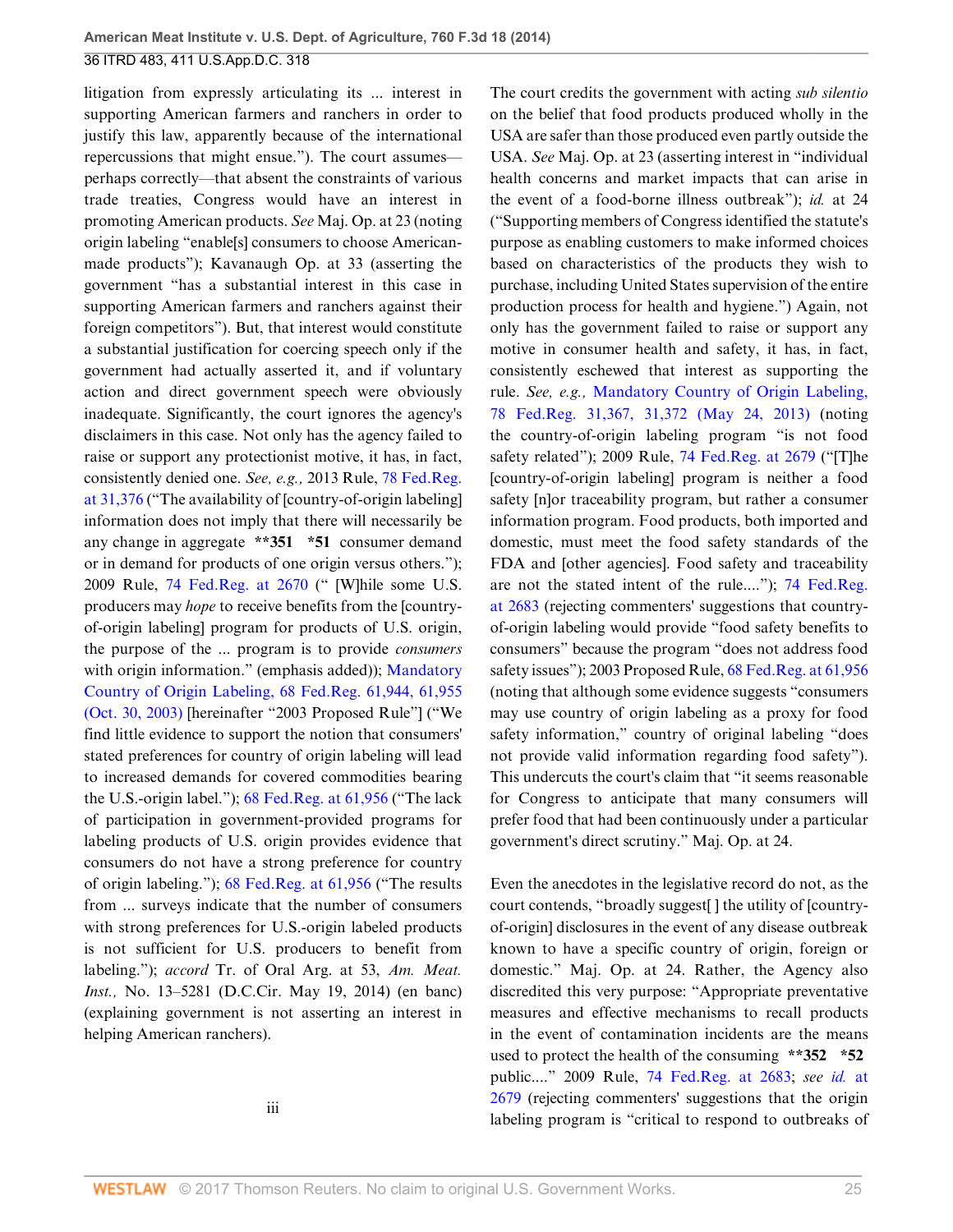food borne illness"); *see also* Kavanaugh Op. at 31 ("[T]he Government cannot advance a traditional ... health ... or safety interest in this case because a country-of-origin disclosure requirement obviously does not serve [that] interest [ ]."). The court invokes a health and safety interest—even over the government's adamant objections —because health and safety will usually qualify as a substantial interest. But the court forgets that the interest must at least be one asserted by the government—and certainly not one rejected by it.

### III

This case is really not about country-of-origin labeling. It is not even about patriotism or protectionism. And it is certainly not about health and safety. What is apparent from the record and the briefing is that this is a case about seeking competitive advantage. One need only look at the parties and amici to recognize this rule benefits one group of American farmers and producers, while interfering with the practices and profits of other American businesses who rely on imported meat to serve their customers. *See, e.g.,* Intervenors Br. at i (noting the United States Cattlemen's Association "present [s] an effective voice for the U.S. cattle industry and promoteral ranching in the United States"); *[id.](http://www.westlaw.com/Link/Document/FullText?findType=l&pubNum=0001037&cite=UUID(I55F3E240E2FE11DDAACDD3115145B9BC)&originatingDoc=Ibd3810a6181711e490d4edf60ce7d742&refType=CP&fi=co_pp_sp_1037_2658&originationContext=document&vr=3.0&rs=cblt1.0&transitionType=DocumentItem&contextData=(sc.History*oc.UserEnteredCitation)#co_pp_sp_1037_2658)* ("[United States Cattlemen's Association] works to promote the interests of cattlemen in the United States on issues such as the Country of Origin Labeling ... program"); *[id.](http://www.westlaw.com/Link/Document/FullText?findType=l&pubNum=0001037&cite=UUID(I55F3E240E2FE11DDAACDD3115145B9BC)&originatingDoc=Ibd3810a6181711e490d4edf60ce7d742&refType=CP&fi=co_pp_sp_1037_2658&originationContext=document&vr=3.0&rs=cblt1.0&transitionType=DocumentItem&contextData=(sc.History*oc.UserEnteredCitation)#co_pp_sp_1037_2658)* (explaining the National Farmers Union is a "national organization representing the interests of farmers and ranchers across the United States ... by advocating the policy positions developed by its members ... on issues such as [countryof-origin labeling]"); Supp'l Br. of Amici Curiae Food & Water Watch, et al., at iv (describing amici as "intimately involved in, and [having] spent considerable resources on, advocating for ... the development of the [countryof-origin labeling] rule at issue in this case"); *see, e.g.,* Br. of Amicus Curiae Government of Canada at 3–4, 9 ("[P]arts of the U.S. industry that produce both U.S. origin and mixed-origin meat face" much higher costs than slaughterhouses that rely on domestic livestock—a cost differential the WTO concluded has a "detrimental impact ... [on the] competitive position of Canadian cattle and hogs in the U.S. market [that] could not be explained by the need to" inform consumers). Even the court's citation to the congressional record underscores this point. *See* Maj. Op. at 24 (citing statements from U.S. representatives hailing from Western states, including Oregon (Hooley and Wu) and California (Bono)). Such a disproportionate burden "stands in sharp conflict with the First Amendment's command that government regulation of speech must be measured in minimums, not maximums." *Riley,* [487 U.S. at 790, 108 S.Ct. 2667.](http://www.westlaw.com/Link/Document/FullText?findType=Y&serNum=1988084194&pubNum=0000708&originatingDoc=Ibd3810a6181711e490d4edf60ce7d742&refType=RP&originationContext=document&vr=3.0&rs=cblt1.0&transitionType=DocumentItem&contextData=(sc.History*oc.UserEnteredCitation))

Of course the victors today will be the victims tomorrow, because the standard created by this case will virtually ensure the producers supporting this labeling regime will one day be saddled with objectionable disclosure requirements (perhaps to disclose cattle feed practices; how their cattle are raised; whether their cattle were medically treated and with what; the environmental effects of beef production; or even the union status or wage levels of their employees). Only the fertile imaginations of activists will limit what disclosures successful efforts from vegetarian, animal rights, environmental, consumer protection, or other as-yet-unknown lobbies may compel.

**\*53 \*\*353** If patriotism or protectionism would sell products, producers and sellers would happily festoon their products with Made in the USA or Product of the USA labels. Thus, any consumer's desire to buy American could be easily satisfied by voluntary action. *See, e.g.,* 2009 Rule, [74 Fed.Reg. at 2682](http://www.westlaw.com/Link/Document/FullText?findType=l&pubNum=0001037&cite=UUID(I55F3E240E2FE11DDAACDD3115145B9BC)&originatingDoc=Ibd3810a6181711e490d4edf60ce7d742&refType=CP&fi=co_pp_sp_1037_2682&originationContext=document&vr=3.0&rs=cblt1.0&transitionType=DocumentItem&contextData=(sc.History*oc.UserEnteredCitation)#co_pp_sp_1037_2682). Yet today this court offers to facilitate blatant rent-seeking behavior by announcing its willingness to intuit the government's unspoken agendas—perhaps one of the most dissembling things about the court's opinion. But, as bad as it is for the court to invent rationales the government does not actually offer, the reality is worse.

By substantiating the government's nebulous interests, the court essentially permits the government to commandeer the speech of others. There is no limiting principle for such a flimsy interest as the government asserted in this case. *See* Tr. of Oral Arg. at 28, *Am. Meat. Inst.,* No. 13–5281 (D.C.Cir. May 19, 2014) (en banc) ("There is absolutely no stopping point to [the government's consumer-interest] argument."); *id.* (Judge Kavanaugh: "The government wants no stopping point to that argument."). More alarmingly, such self-referential interests can be marshalled in aid of any sort of crony capitalism or ideological arm-twisting. This labeling scheme is only one example.

The scheme is not designed to inform consumers; it is designed to take away the price advantage enjoyed by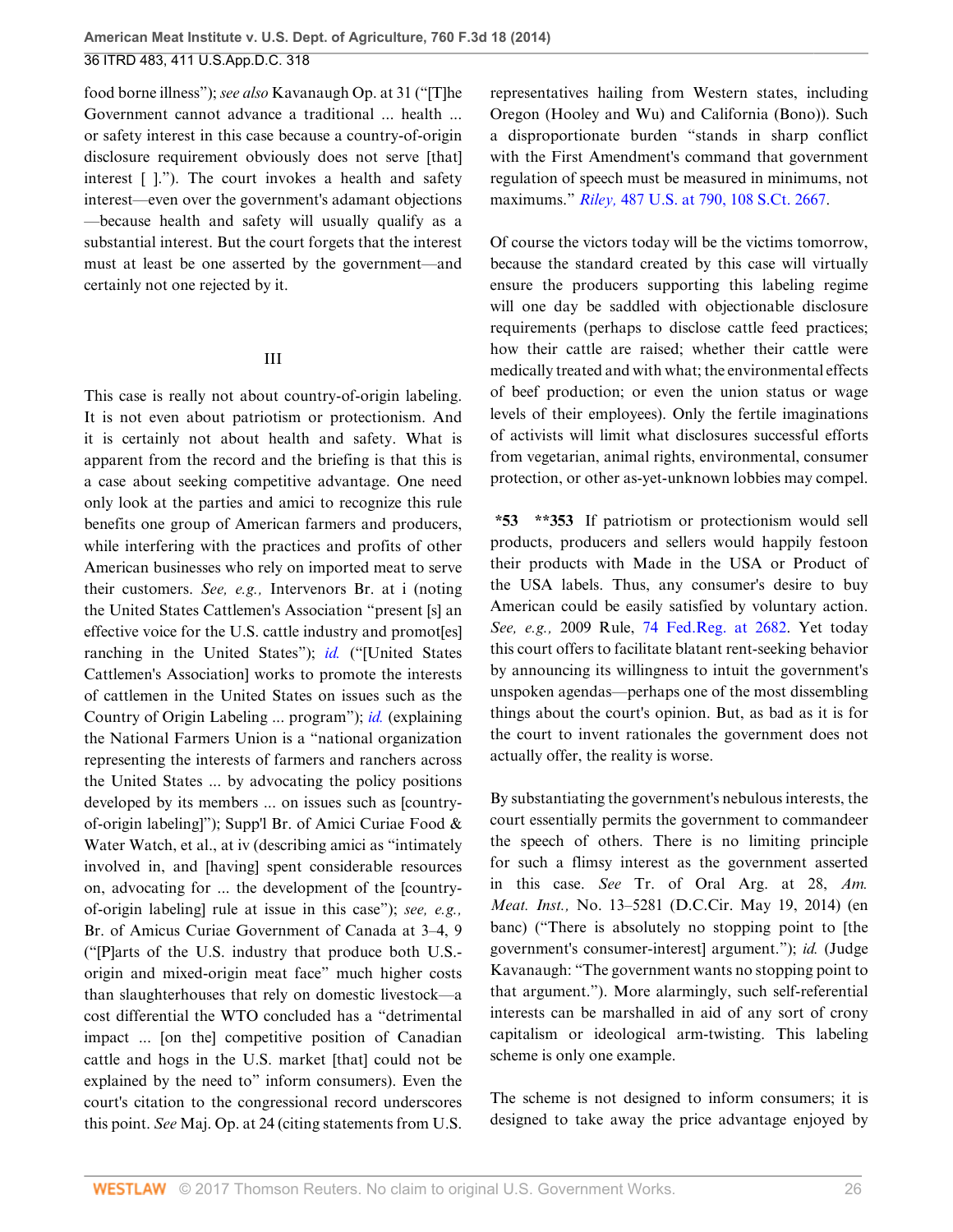one segment of a domestic industry. The government's alleged interest in providing information that some consumers may desire will actually result in higher prices. *See, e.g.,* Br. of Amicus Curiae Grocery Manufacturers Association at 11 ("The severe costs that the COOL requirements will impose on GMA's members are entirely out of proportion to the ethereal goal of affording consumers more information...."); *see id.* at 11–12 ("If the COOL requirements are sustained, that sort of supplychain management will become extremely costly or, for some manufacturers, cost prohibitive...."). Forcing meat packers to pay a premium for domestic beef will raise costs for consumers. Query whether the protections of the First Amendment should be abrogated for some businesses in order to benefit other businesses. That approach not only swallows important First Amendment protections, it does so in order to discriminate in favor of particular segments of particular industries. The first Amendment ought not be construed to allow the government to compel speech in the service of speculative or hypothetical interests for purely private benefits. Once we articulate such a principle of constitutional adjudication, there is really no limit to what government may compel. And if this example of cronyism is okay, who will balk at any other economic or ideological discrimination? The only limit the court seemed to recognize during the oral argument was labels that overtly promote invidious discrimination,  $<sup>6</sup>$  $<sup>6</sup>$  $<sup>6</sup>$ </sup> but protectionism, patriotism, and environmentalism will be entirely permissible subjects for compelled labeling,

especially where the motive can remain unspoken. A generous swath of protection the First Amendment once afforded to businesses against such encroachment has now been ceded to the government's allegedly good intentions.

### IV

The court has taken a rationale developed in a specific context and applicable to **\*\*354 \*54** a narrow subset of government activity—regulating speech that could be entirely prohibited—and fashioned a new, broad area of government power in which naked compulsion, once prohibited by the First Amendment, no longer requires any credible justification. The court accomplishes this extraordinary feat by plucking the phrase "factual and uncontroversial" out of the *Zauderer* analysis while pointedly ignoring another limitation: that the compelled disclosure must be justified and not unduly burdensome. This is a move which tends to dissolve the whole idea of a

right *not* to speak. It is strongly reminiscent of C.S. Lewis's criticism of those who reject natural law and traditional morality:

> There has never been, and never will be, a radically new [judgment] of value in the history of the world. What purport to be new systems or (as they now call them) 'ideologies,' all consist of fragments from the [natural law] itself, arbitrarily wrenched from their context in the whole and then swollen to madness in their isolation....

[C.S. LEWIS, THE ABOLITION OF MAN 43–44](http://www.westlaw.com/Link/Document/FullText?findType=Y&pubNum=0002514&cite=MANUNREPCAS43&originatingDoc=Ibd3810a6181711e490d4edf60ce7d742&refType=RP&fi=co_pp_sp_2514_44&originationContext=document&vr=3.0&rs=cblt1.0&transitionType=DocumentItem&contextData=(sc.History*oc.UserEnteredCitation)#co_pp_sp_2514_44) [\(Harper Collins 2001\)](http://www.westlaw.com/Link/Document/FullText?findType=Y&pubNum=0002514&cite=MANUNREPCAS43&originatingDoc=Ibd3810a6181711e490d4edf60ce7d742&refType=RP&fi=co_pp_sp_2514_44&originationContext=document&vr=3.0&rs=cblt1.0&transitionType=DocumentItem&contextData=(sc.History*oc.UserEnteredCitation)#co_pp_sp_2514_44) (1944). That is what the court now announces. What was merely an observation in the well-ordered framework of *Zauderer* now becomes an overarching principle that subsumes the First Amendment. And it does so to facilitate coercion and the imposition of orthodoxy. What is more uncontroversial than orthodoxy?

<span id="page-26-0"></span>There can be no right *not* to speak when the government may compel its citizens to act as mouthpieces for whatever it deems factual and non-controversial and the determination of what is and what is not is left to the subjective and ad hoc whims of government bureaucrats or judges. In a world in which the existence of truth and objective reality are daily denied, and unverifiable hypotheses are deemed indisputable, what is claimed as fact may owe more to faith than science, and what is or is not controversial will lie in the eye of the beholder.

AMI's counsel began the en banc argument by positing an absurdity no sensible court could countenance that *Zauderer* somehow permits the government to compel speech based on "any interest, no matter how articulated, no matter how speculative." Today, the court's commitment to country-of-origin labeling leads it to willfully distort the fundamental holding and limitations of *Zauderer* and a virtually unbroken line of Supreme Court precedent to do exactly that—a perniciously Procrustean solution that hacks the First Amendment down to fit in the government's hip pocket. I will not join the carnage.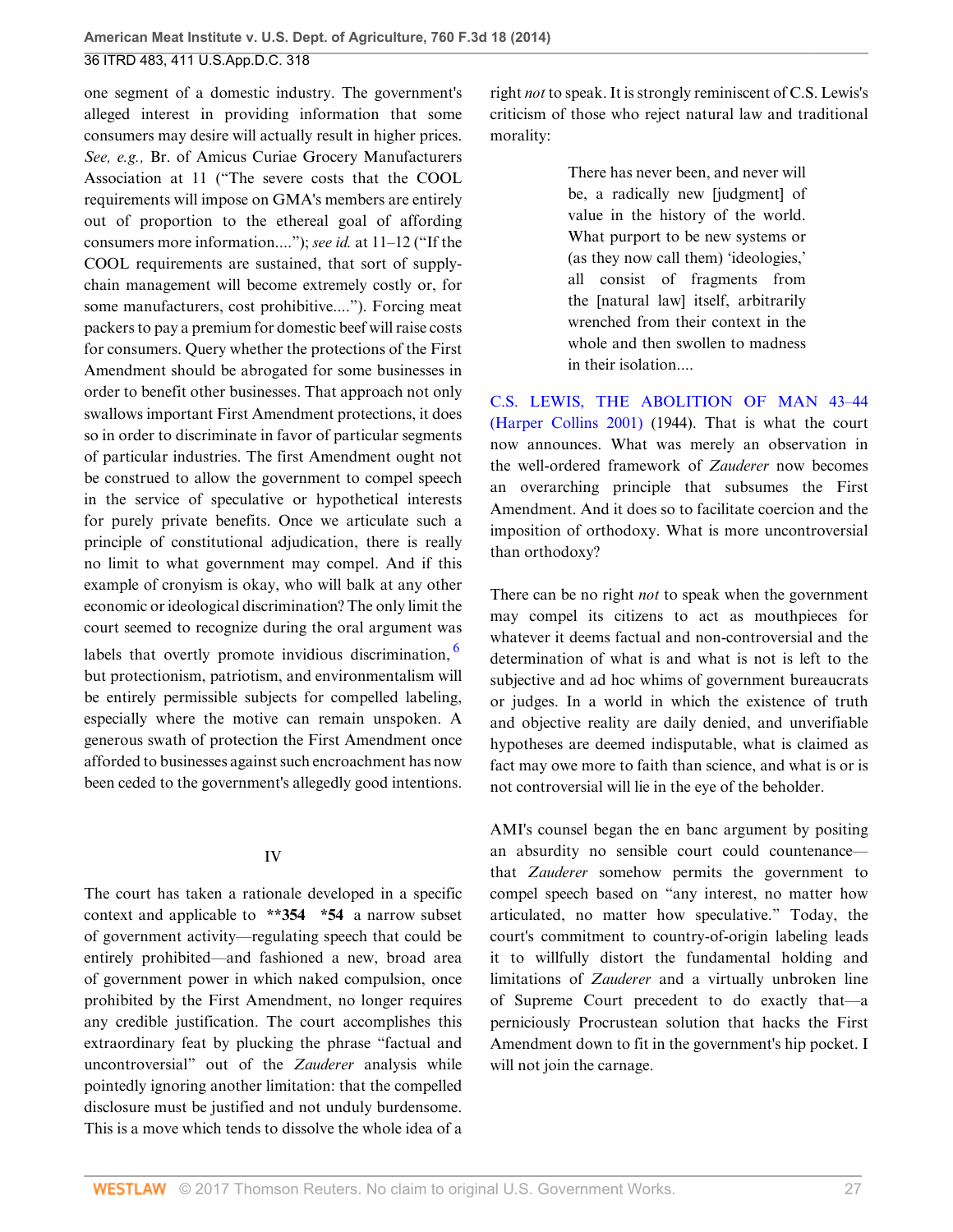### **All Citations**

### 760 F.3d 18, 36 ITRD 483, 411 U.S.App.D.C. 318

#### Footnotes

- <span id="page-27-0"></span>[1](#page-4-1) Judge Henderson in her separate dissent criticizes the now-vacated panel opinion for stating the panel's view that the language of R.J. Reynolds and National Association of Manufacturers v. NLRB limiting Zauderer to instances of deception-correction did not constitute holdings. Whatever the merits of that view, the panel recognized that other judges might reasonably take the contrary view and accordingly called for the court to consider the scope of Zauderer en banc, a call to which the court responded affirmatively. The present opinion is the consequence.
- <span id="page-27-1"></span>[1](#page-12-0) To state what is probably obvious, the compelled disclosure must be a disclosure about the product or service in question to be justified under Central Hudson and Zauderer. The First Amendment does not tolerate a government effort to compel disclosures unrelated to the product or service—for example, a compelled disclosure on all food packages (not just cigarette packages) that cigarette smoking causes cancer. The majority opinion, as I read it, agrees with that principle. See Maj. Op. at 26 ("Of course to match Zauderer logically, the disclosure mandated must relate to the good or service offered by the regulated party...."); see also [Zauderer v. Office of Disciplinary Counsel of Supreme Court of Ohio,](http://www.westlaw.com/Link/Document/FullText?findType=Y&serNum=1985126962&pubNum=0000708&originatingDoc=Ibd3810a6181711e490d4edf60ce7d742&refType=RP&originationContext=document&vr=3.0&rs=cblt1.0&transitionType=DocumentItem&contextData=(sc.History*oc.UserEnteredCitation)) 471 [U.S. 626, 651, 105 S.Ct. 2265, 85 L.Ed.2d 652 \(1985\)](http://www.westlaw.com/Link/Document/FullText?findType=Y&serNum=1985126962&pubNum=0000708&originatingDoc=Ibd3810a6181711e490d4edf60ce7d742&refType=RP&originationContext=document&vr=3.0&rs=cblt1.0&transitionType=DocumentItem&contextData=(sc.History*oc.UserEnteredCitation)) (state required an attorney's advertising to disclose "information about the terms under which his services will be available").
- <span id="page-27-2"></span>[2](#page-12-1) Although I agree with the results and most of the reasoning of R.J. Reynolds and National Association of Manufacturers, I disagree with those cases' description of Zauderer as mere rational basis review. See [National Association of](http://www.westlaw.com/Link/Document/FullText?findType=Y&serNum=2033156188&pubNum=0000506&originatingDoc=Ibd3810a6181711e490d4edf60ce7d742&refType=RP&fi=co_pp_sp_506_370&originationContext=document&vr=3.0&rs=cblt1.0&transitionType=DocumentItem&contextData=(sc.History*oc.UserEnteredCitation)#co_pp_sp_506_370) Manufacturers v. SEC, [748 F.3d 359, 370–71 \(D.C.Cir.2014\)](http://www.westlaw.com/Link/Document/FullText?findType=Y&serNum=2033156188&pubNum=0000506&originatingDoc=Ibd3810a6181711e490d4edf60ce7d742&refType=RP&fi=co_pp_sp_506_370&originationContext=document&vr=3.0&rs=cblt1.0&transitionType=DocumentItem&contextData=(sc.History*oc.UserEnteredCitation)#co_pp_sp_506_370) (characterizing Zauderer as "rational basis review"); [R.J.](http://www.westlaw.com/Link/Document/FullText?findType=Y&serNum=2028474677&pubNum=0000506&originatingDoc=Ibd3810a6181711e490d4edf60ce7d742&refType=RP&fi=co_pp_sp_506_1212&originationContext=document&vr=3.0&rs=cblt1.0&transitionType=DocumentItem&contextData=(sc.History*oc.UserEnteredCitation)#co_pp_sp_506_1212) Reynolds Tobacco Co. v. FDA, [696 F.3d 1205, 1212 \(D.C.Cir.2012\)](http://www.westlaw.com/Link/Document/FullText?findType=Y&serNum=2028474677&pubNum=0000506&originatingDoc=Ibd3810a6181711e490d4edf60ce7d742&refType=RP&fi=co_pp_sp_506_1212&originationContext=document&vr=3.0&rs=cblt1.0&transitionType=DocumentItem&contextData=(sc.History*oc.UserEnteredCitation)#co_pp_sp_506_1212) (Zauderer review is "akin to rational-basis review"). That description of Zauderer in turn led those cases to apply the Central Hudson test rather than the Zauderer test to the compelled commercial disclosures at issue in those cases. To reiterate, however, I see the choice between Zauderer and Central Hudson as a false choice because it is based on a mistaken premise, in my view. Zauderer applied Central Hudson's fit prongs to this compelled commercial speech context and set forth a variety of stringent requirements far more demanding than mere rational basis review. The majority opinion today properly recognizes that Zauderer did not embrace mere rational basis review, and the majority opinion thus disavows that aspect of R.J. Reynolds and National Association of Manufacturers without disturbing the results of those cases.
- <span id="page-27-3"></span>That the panel forewent the *Irons* footnote procedure is not surprising as none of the justifications therefor fits. Our written policy, based on our accumulated case law, sets out four specific—albeit non-exclusive—bases for an Irons footnote:
	- (1) resolving an apparent conflict in the prior decisions of panels of the court;

(2) rejecting a prior statement of law which, although arguably dictum, warrants express rejection to avoid future confusion;

(3) overruling an old or obsolete decision which, although still technically valid as precedent, has plainly been rendered obsolete by subsequent legislation or other developments; and

(4) overruling a more recent precedent which, due to an intervening Supreme Court decision, or the combined weight of authority from other circuits, a panel is convinced is clearly an incorrect statement of current law.

Policy Statement on En Banc Endorsement of Panel Decisions at 1 (Jan. 17, 1996); see also [In re Sealed Case,](http://www.westlaw.com/Link/Document/FullText?findType=Y&serNum=1999149183&pubNum=0000506&originatingDoc=Ibd3810a6181711e490d4edf60ce7d742&refType=RP&fi=co_pp_sp_506_145&originationContext=document&vr=3.0&rs=cblt1.0&transitionType=DocumentItem&contextData=(sc.History*oc.UserEnteredCitation)#co_pp_sp_506_145) 181 [F.3d 128, 145–46 \(D.C.Cir.1999\)](http://www.westlaw.com/Link/Document/FullText?findType=Y&serNum=1999149183&pubNum=0000506&originatingDoc=Ibd3810a6181711e490d4edf60ce7d742&refType=RP&fi=co_pp_sp_506_145&originationContext=document&vr=3.0&rs=cblt1.0&transitionType=DocumentItem&contextData=(sc.History*oc.UserEnteredCitation)#co_pp_sp_506_145) (Henderson, J., concurring). The only justification that might conceivably apply here is the second—but given the R.J. Reynolds majority's repeated emphasis on Zauderer's deception limitation, I do not see how it qualifies as even "arguably dictum." While a panel retains discretion to "determine that a statement in a prior decision was dictum, not requiring en banc action to reject," id. at 2-3, the panel here acknowledged it is "reasonable" to read R.J. Reynolds's treatment of Zauderer as a holding—see AMI I, [746 F.3d at 1073 n. 1](http://www.westlaw.com/Link/Document/FullText?findType=Y&serNum=2032982812&pubNum=0000506&originatingDoc=Ibd3810a6181711e490d4edf60ce7d742&refType=RP&fi=co_pp_sp_506_1073&originationContext=document&vr=3.0&rs=cblt1.0&transitionType=DocumentItem&contextData=(sc.History*oc.UserEnteredCitation)#co_pp_sp_506_1073) ("We recognize that reasonable judges may read Reynolds as holding that Zauderer can apply only where the government's interest is in correcting deception.") (emphasis added). Accordingly, the appropriate step under our procedure was to include an Irons footnote rather than overruling R.J. Reynolds outright.

<span id="page-27-4"></span>[1](#page-16-0) Accord United States v. United Foods, Inc., [533 U.S. 405, 416, 121 S.Ct. 2334, 150 L.Ed.2d 438 \(2001\)](http://www.westlaw.com/Link/Document/FullText?findType=Y&serNum=2001536113&pubNum=0000708&originatingDoc=Ibd3810a6181711e490d4edf60ce7d742&refType=RP&originationContext=document&vr=3.0&rs=cblt1.0&transitionType=DocumentItem&contextData=(sc.History*oc.UserEnteredCitation)) (noting, in Zauderer, that the Court permitted disclosure mandates for "attorneys who advertised by their own choice" and made potentially misleading statements (emphasis added)).